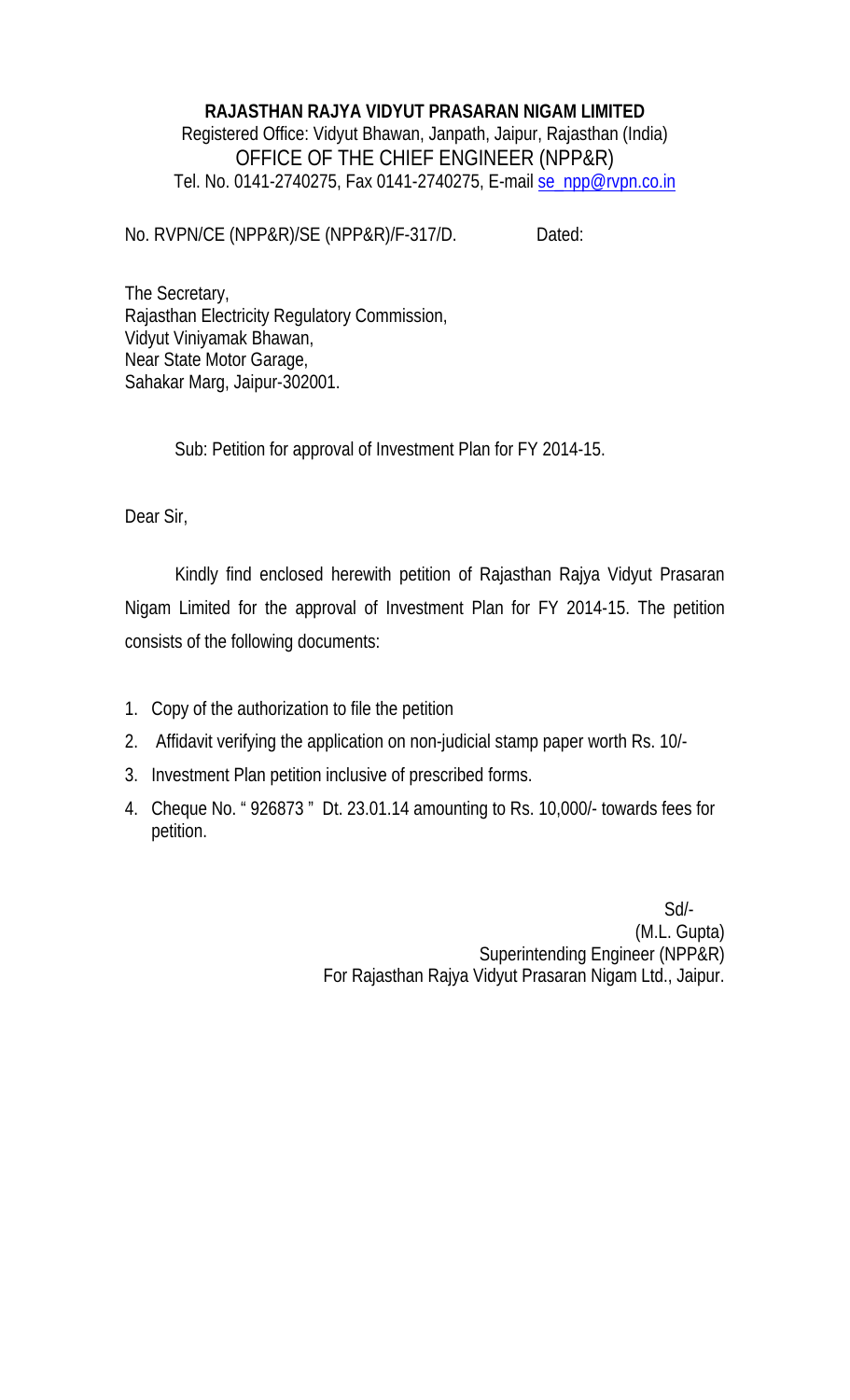### BEFORE THE RAJASTHAN ELECTRICITY REGULATORY COMMISSION, VIDYUT VINIYAMAK BHAWAN, NEAR STATE MOTOR GARAGE, SAHAKAR MARG, JAIPUR-302001.

FILING NO. \_\_\_\_\_\_\_\_\_\_ Petition No. \_\_\_\_\_\_\_

IN THE MATTER OF:

Petition under Section 04 of the RERC (Investment Approval) Regulation 2006 and in the matter of Investment Plan of RVPN for the year 2014-15.

AND

IN THE MATTER OF:

RAJASTHAN RAJYA VIDYUT PRASARAN NIGAM LIMITED VIDYUT BHAWAN, JANPATH, JAIPUR – 302005.

I Shailendra Agarwal, Chairman & Managing Director, RVPN, Jaipur hereby authorize Shri Murari Lal Gupta S/o Late Shri R.L. Gupta, Superintending Engineer (NPP&R), RVPN, Jaipur whose signature are attested below to represent RVPN as a petitioner / applicant in the above matter.

 Sd/- (M.L. Gupta) Superintending Engineer (NPP&R)

 Sd/- (Shailendra Agarwal) Chairman & Managing Director RVPN, Jaipur

Signature attested

 Sd/- (Shailendra Agarwal)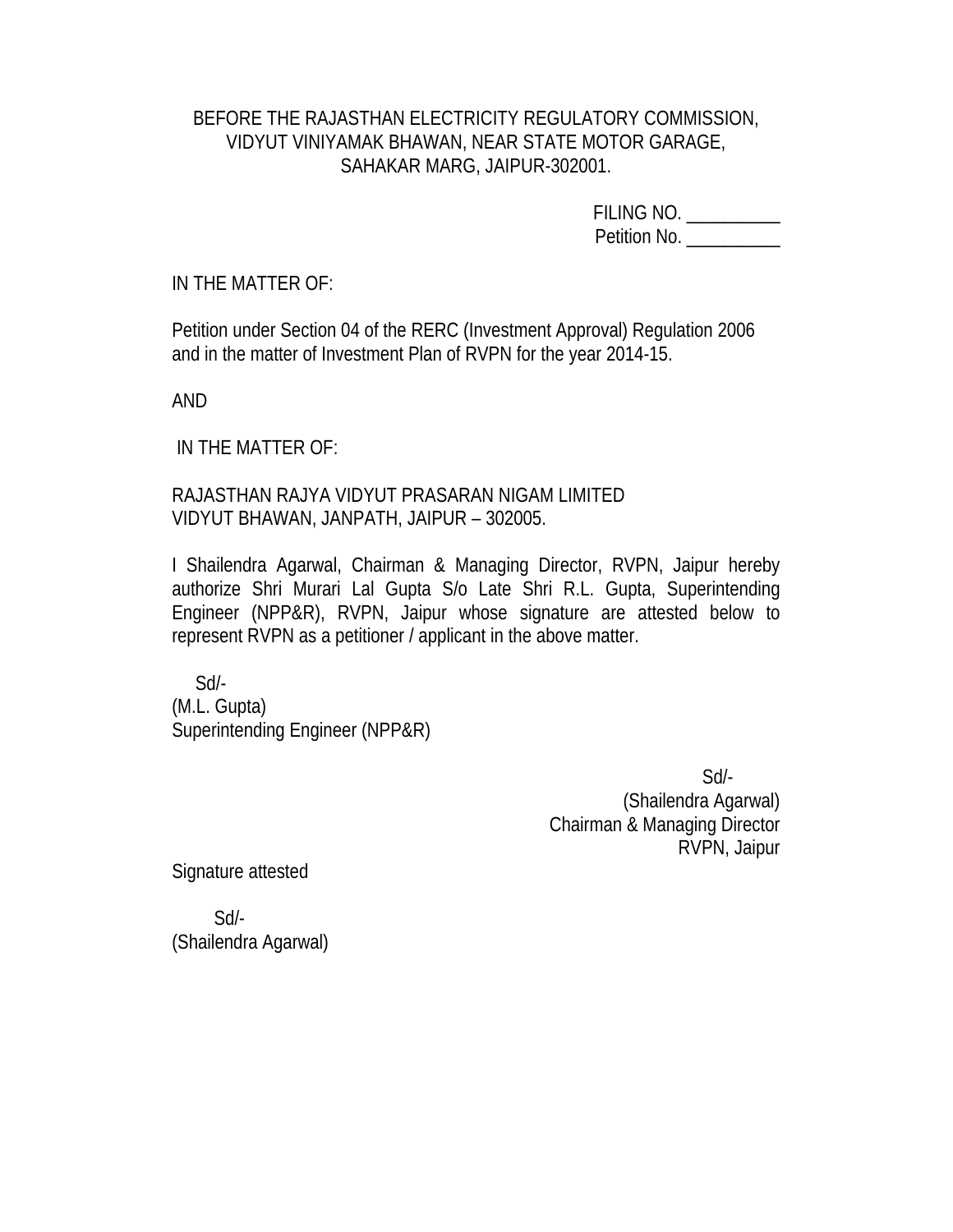#### **BEFORE THE RAJASTHAN ELECTRICITY REGULATORY COMMISSION**

Filing No. RERC-

Case No. \_\_\_\_\_\_\_\_

#### **IN THE MATTER OF**

Petition under Section 04 of the RERC (Investment Approval) Regulation 2006 and in the matter of Investment Plan of RVPN for the year 2014-15.

| Petitioner  | Rajasthan Rajya Vidyut Prasaran Nigam Limited,<br>Vidyut Bhawan, Janpath,<br>Jaipur - 302005 |
|-------------|----------------------------------------------------------------------------------------------|
| Respondents | Jaipur Vidyut Vitran Nigam Limited,<br>Vidyut Bhawan, Janpath,<br>Jaipur - 302005            |
|             | Ajmer Vidyut Vitran Nigam Limited,<br>Power House, Hathi Bhata,<br>Ajmer                     |
|             | Jodhpur Vidyut Vitran Nigam Limited,<br>New Power House,<br>Jodhpur                          |
|             | Rajasthan Vidyut Utpadan Nigam Limited,<br>Vidyut Bhawan, Janpath,<br>Jaipur -302005         |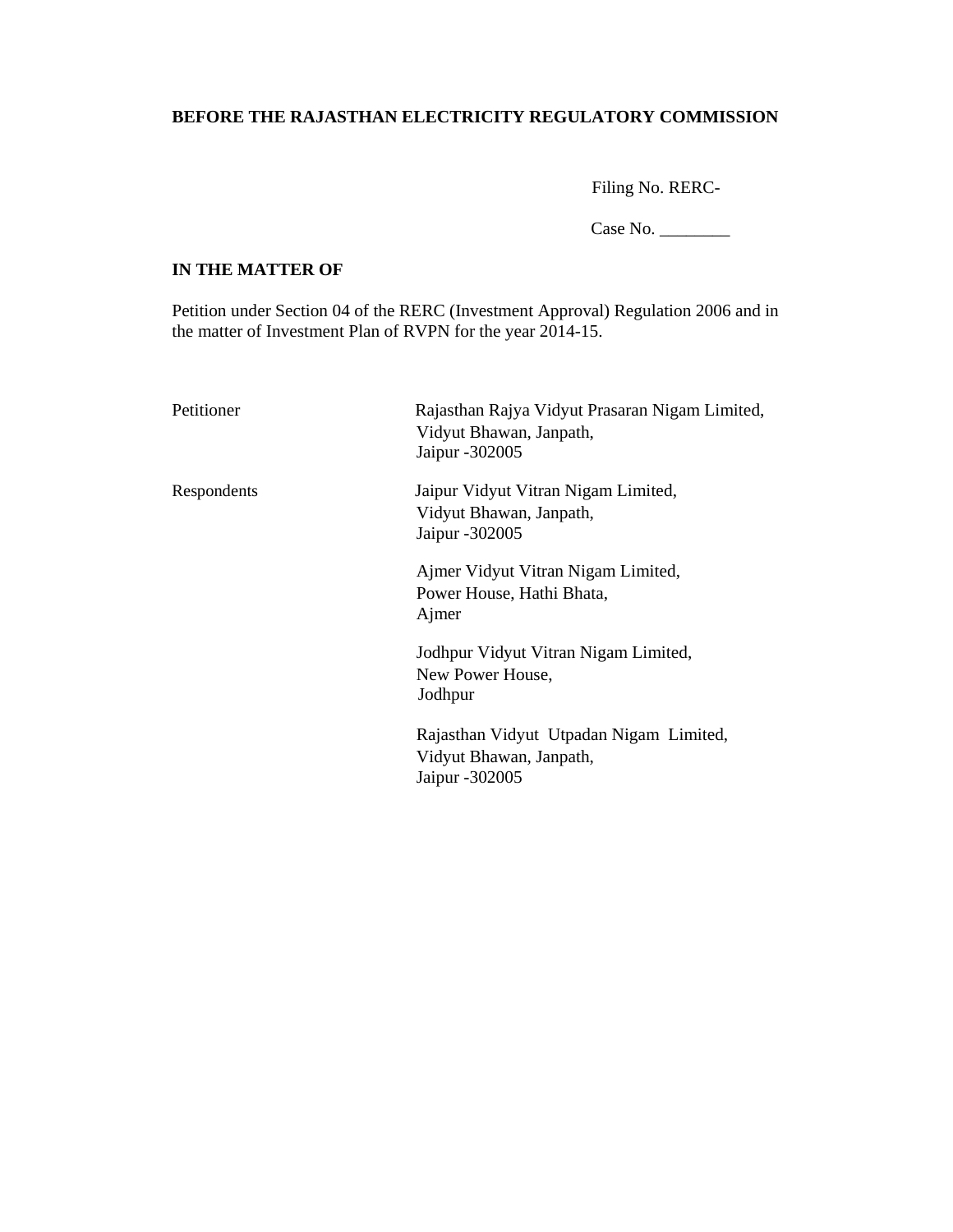#### BEFORE THE RAJASTHAN ELECTRICITY REGULATORY COMMISSION, VIDYUT VINIYAMAK BHAWAN, NEAR STATE MOTOR GARAGE, SAHAKAR MARG, JAIPUR-302001.

FILING NO. \_\_\_\_\_\_\_\_\_\_ Petition No. \_\_\_\_\_\_\_\_\_\_\_

#### IN THE MATTER OF:

Petition under Section 04 of the RERC (Investment Approval) Regulation 2006 in the matter of Investment Plan for the year 2014-15.

and

IN THE MATTER OF:

RAJASTHAN RAJYA VIDYUT PRASARAN NIGAM LIMITED, JAIPUR VIDYUT BHAWAN, JANPATH, JAIPUR

Affidavit verifying the Petition/reply/application

I Murari Lal Gupta S/o Late Shri R.L. Gupta, 56 years, residing at 115 – Heera Nagar, Ajmer Road, Heerapura, Jaipur do solemnly affirm and say as follows;

- 1. I am Superintending Engineer (NPP&R) of the Rajasthan Rajya Vidyut Prasaran Nigam Ltd., Jaipur and make this affidavit on behalf of RVPN as a petitioner in the above matter and I am duly authorized by the said petitioner to make this petition on its behalf.
- 2. The statements made in paragraph to the annexed petition are true to my knowledge and statements made are based on the basis of records and information made available and maintained by Finance & Accounts Wing, Project & Planning and Monitoring Wing and T&C Wing and I believe them to be true.

I solemnly affirm, this **30th** day of Jan. 2014 that contents of the above affidavit are true to my knowledge and no part of it is false and nothing material has been concealed therefrom.

Sd/-

(M.L. Gupta) Superintending Engineer (NPP&R) Raj. Rajya Vidyut Prasaran Nigam Ltd., Jaipur.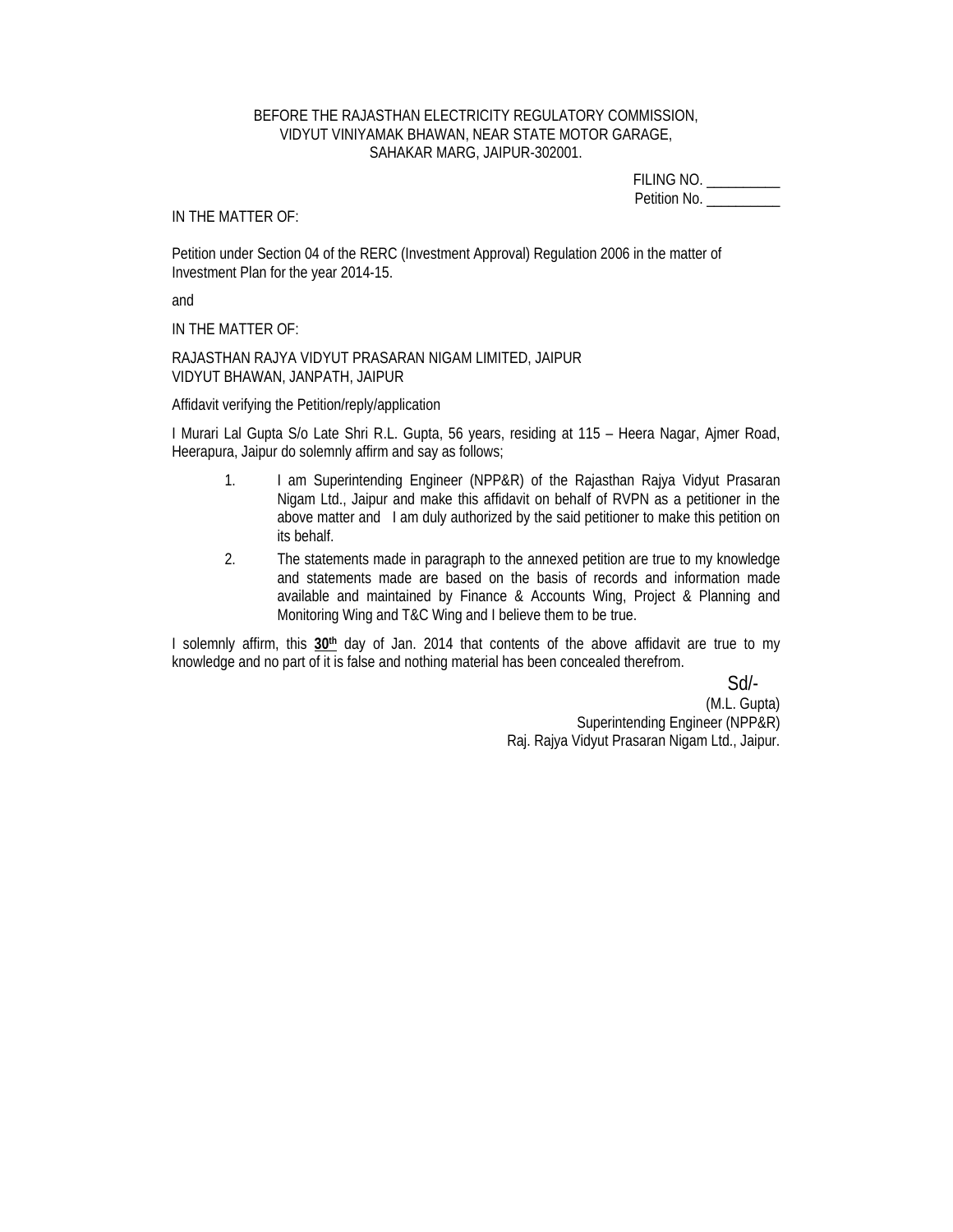# **INVESTMENT PLAN**

## For

## FY 2014-15

## Submitted to

## RAJASTHAN ELECTRICITY REGULATORY COMMISSION, Jaipur

By

Rajasthan Rajya Vidyut Prasaran Nigam Limited Vidyut Bhawan, Jaipur

JANUARY, 2014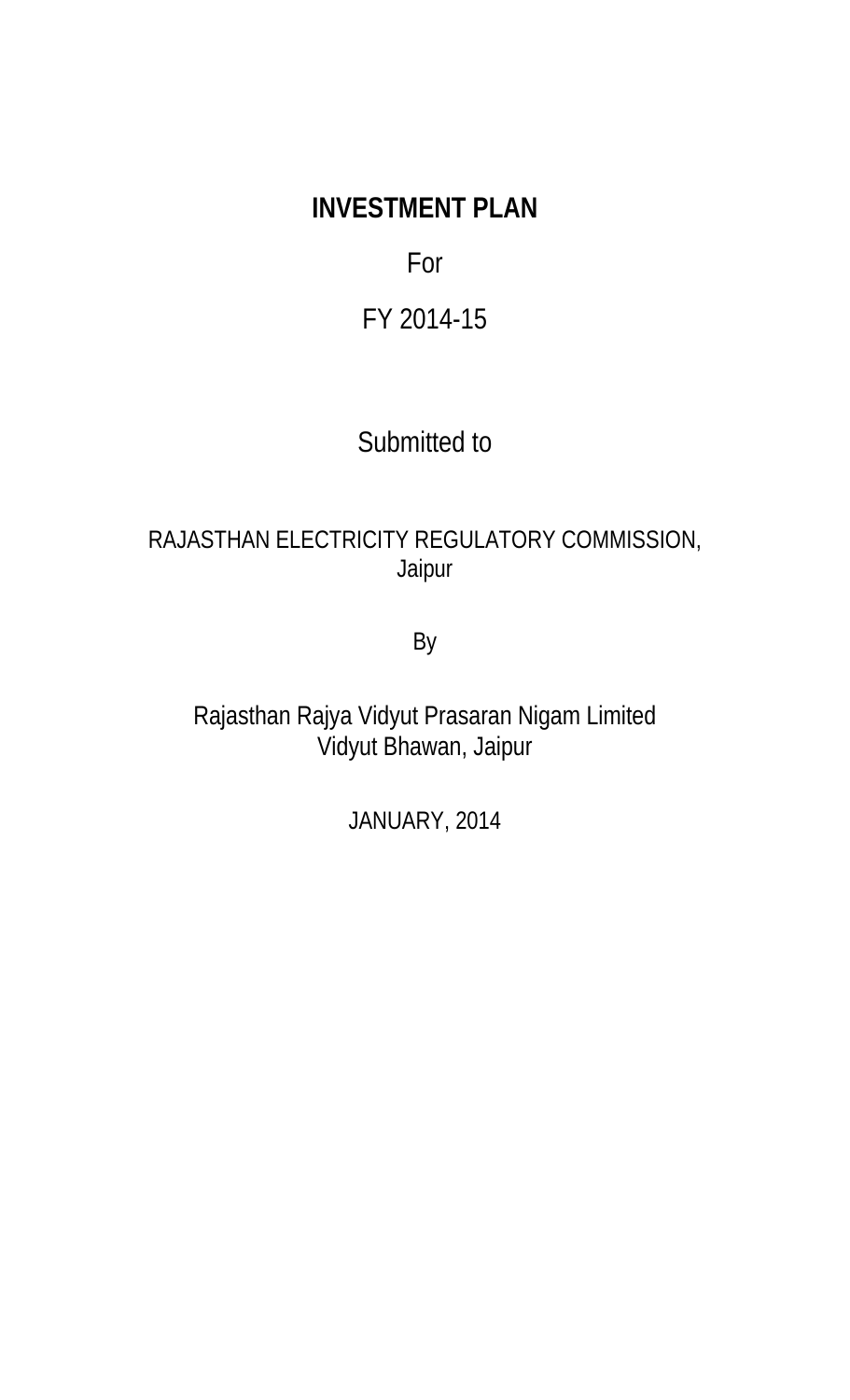**INDEX**

| <u>S.No.</u>   | <b>Particulars</b>                                                                                                                                    | <b>Page No.</b> |
|----------------|-------------------------------------------------------------------------------------------------------------------------------------------------------|-----------------|
| 1.             | <b>Background</b>                                                                                                                                     | 1-A             |
| 2.             | Prayer                                                                                                                                                | $1 - B$         |
| 1.             | FORM No. 1 - Write-up on Investment Proposal<br>for the year 2014-15                                                                                  | $1-5$           |
| 2.             | <b>FORM No. 2</b>                                                                                                                                     | $6 - 33$        |
|                | Investment Proposals for the Financial Year 2014-15 (Proposed)<br>(Physical & Financial Targets & Achievement).                                       |                 |
| 3 <sub>1</sub> | <b>FORM No. 3</b>                                                                                                                                     | 34-56           |
|                | Investment Proposals for the Financial Year 2014-15 (Proposed)<br>(Source of Funding)                                                                 |                 |
| 4.             | <b>FORM No. 4</b>                                                                                                                                     | 57-58           |
|                | Investment Proposals for the Financial Year 2014-15<br>(Abstract of Physical & Financial Targets & Achievements)                                      |                 |
| 5.             | <b>FORM No. 5</b>                                                                                                                                     | 59              |
|                | Investment Proposals for the Financial Year 2014-15<br>(Calculation of overall cost of Transmission with and<br>Without approval of Investment Plan). |                 |
| 6.             | <b>FORM No.6</b>                                                                                                                                      | 60              |
|                |                                                                                                                                                       |                 |

Transmission Schemes to be taken-up through Private Sector Participation.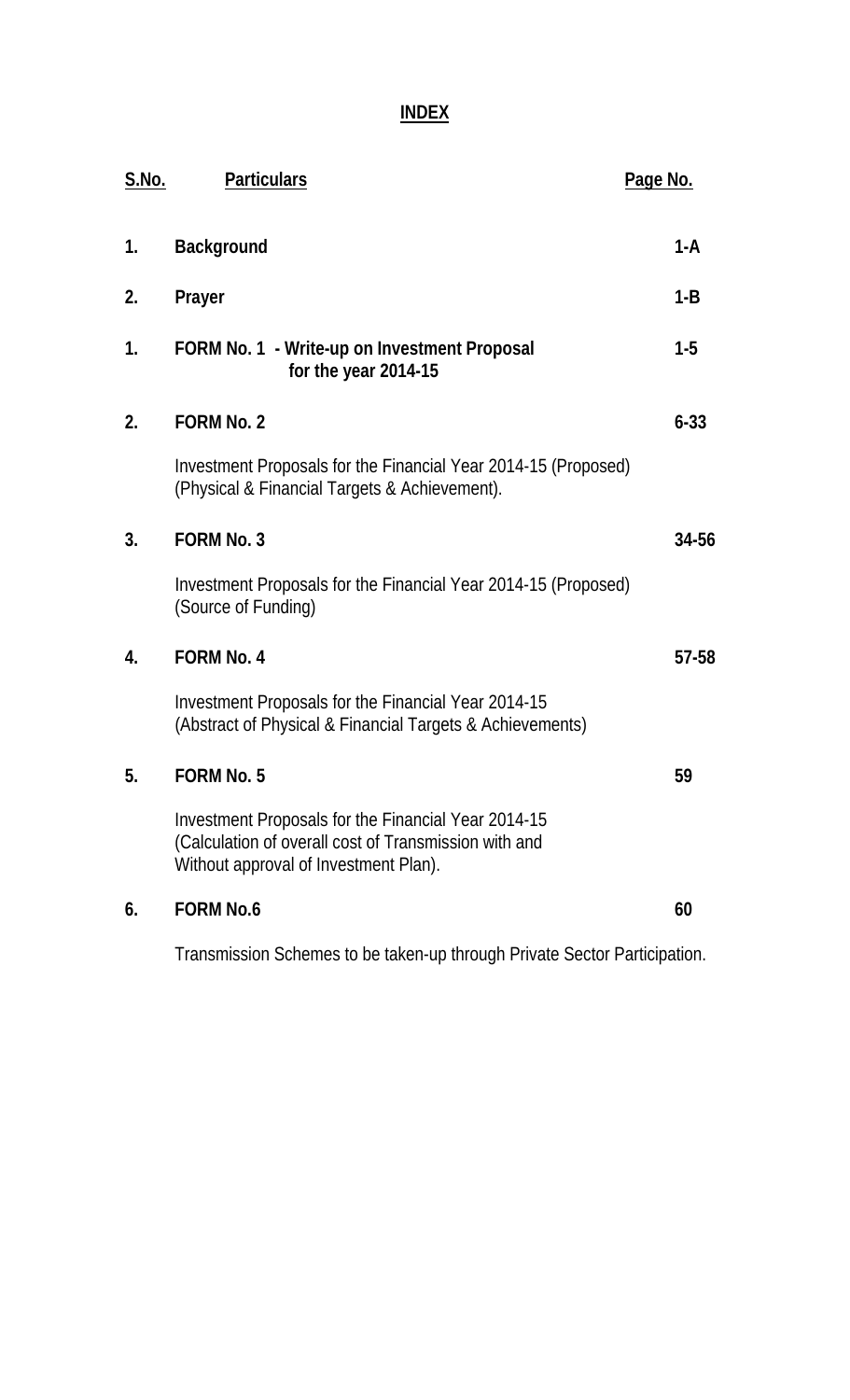### 1. **Background**

Rajasthan Rajya Vidyut Prasaran Nigam Ltd. (RVPN), a company incorporated on 19<sup>th</sup> June 2000 under the Companies Act 1956, has been operating as the Transmission Company in the state of Rajasthan consequent to the unbundling of the Rajasthan State Electricity Board (RSEB) in July 2000. RVPN received the license for transmission and bulk supply on  $30<sup>th</sup>$  April 2001 from RERC and was discharging its functions as the transmission and bulk supply licensee in the state upto 31.03.2004.

2. The implementation of the Electricity Act, 2003 in Rajasthan has brought about a change in the industry structure in Rajasthan. RVPN is no longer responsible for the purchase of electricity from the generating stations and the sale of Discoms w.e.f. April 1, 2004. The Discoms are directly responsible for purchase of electricity from the generations and have entered into PPAs with generating companies and BPTAs with the transmission companies for the same.

3. The Government of Rajasthan has notified RVPN to be the STU and also be responsible for the operation of Rajasthan SLDC. In addition, RVPN continues to hold the Rajasthan's share in the partnership projects of BBMB, Chambal and Satpura.

4. In exercise of powers conferred on Commission by Section 61 read with Section-181 of the Electricity Act 2003, the Rajasthan Electricity Regulatory Commission, has notified the 'The Rajasthan Electricity Regulatory Commission (Terms and Conditions for Determination of Tariff ) Regulations, 2004' on October 15, 2004.

5. The petition for the Investment Plan for F.Y. 2014-15 under Section-04 of RERC (Investment Approval) Regulation, 2006 comprising of duly filled RERC Forms 1 to 6 for the partnership projects, transmission is being submitted for consideration and approval of the Commission.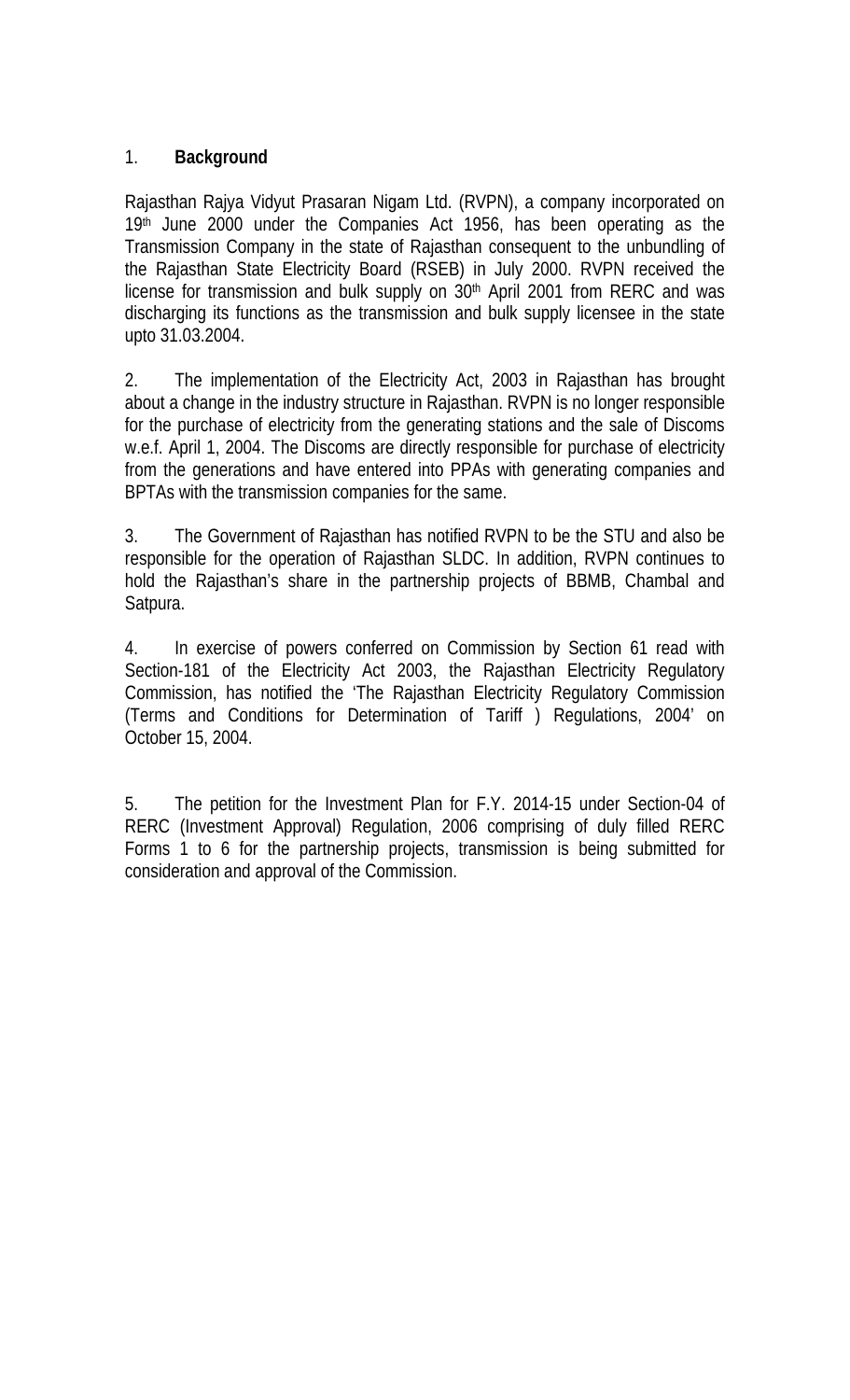### **Prayer**

RVPN humbly requests the Honorable Commission to:

Approve Investment Plan for the year 2014-15 alongwith this application.

And pass such other and further orders as are deemed fit and proper in the facts and circumstances of the case.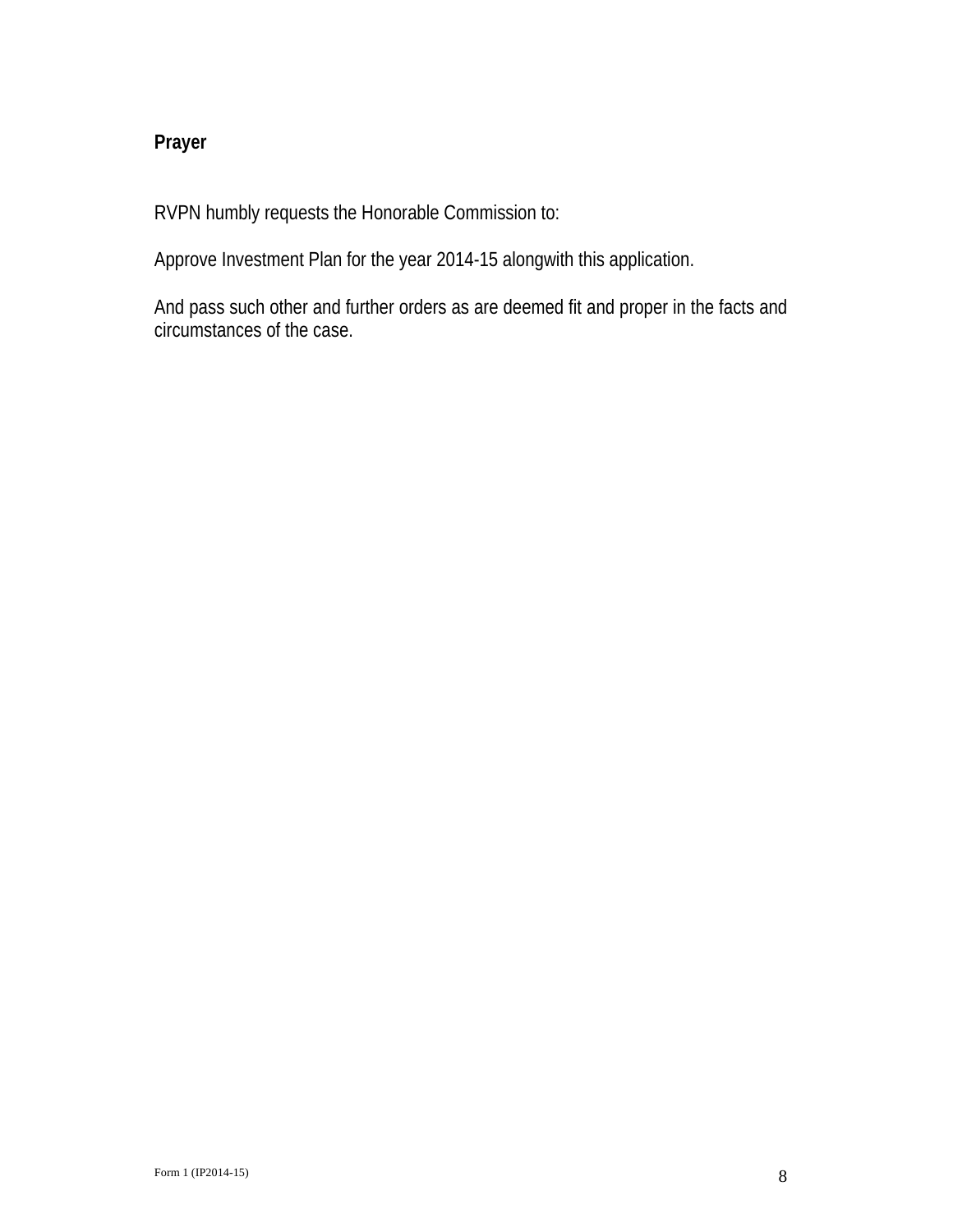#### **WRITEUP ON INVESTMENT PROPOSAL FOR THE YEAR 2014-15**

#### **1. INTRODUCTION**

To follow the Grid Code, Govt. Policies, Electricity Act 2003, and to provide stable and reliable EHV transmission system for the State of Rajasthan with the changing load and Generation scenario in the system, investment by RVPN on capital works is mainly done on following Transmission Schemes :

- (i) Power Evacuation Schemes These schemes are given priority, so that their commissioning matches with the various new generating capacity addition schedules.
- (ii) Loss Reduction Schemes To meet the requirement of DISCOM by way of creation of new 132kV Substation near the load centre of 33 kV network and creation of new 765kV/400kV/220 kV lines and substations to meet growing demand at 132kV & 220 kV substations due to load demand spread over the State and to keep losses within the prescribed limit.
- (iii) System Strengthening / Reliability Schemes Schemes to maintain system stability, minimise restoration time in the event of outage.
- (iv) Augmentation Substation works requiring capacity addition to match corresponding load conditions.
- (v) Capacitor installation These are to meet grid requirement as indicated by NRPC on the basis of system study conducted.
- (vi) Purchase of Testing Equipments, Metering schemes, IT/Softwares etc.
- (vii) Automation / SCADA solutions.
- (viii) RMU of equipments & protection / PLCC schemes etc.

#### **2. INVESTMENT (OUT LAYS & RESOURCES)**

Investment on above schemes is generally made from the following:

- a. Plan fund.
- b. Outside Plan fund

#### **(i) PLAN FUND :-**

#### **OUTLAYS**:

Outlays for plan fund are approved by the State Govt. The State Government while finalizing the State plan indicates the outlays for all departments including Energy. The Planning Department, Govt. of Raj, conveys the outlays and as per their directions proposals are prepared for outlays allotted for RVPN.

#### **RESOURCES:**

The funds for Plan works are mainly arranged from the issue of bonds, loan assistance from PFC, ADB, NABARD, NCRPB, REC and State Govt. Equity etc.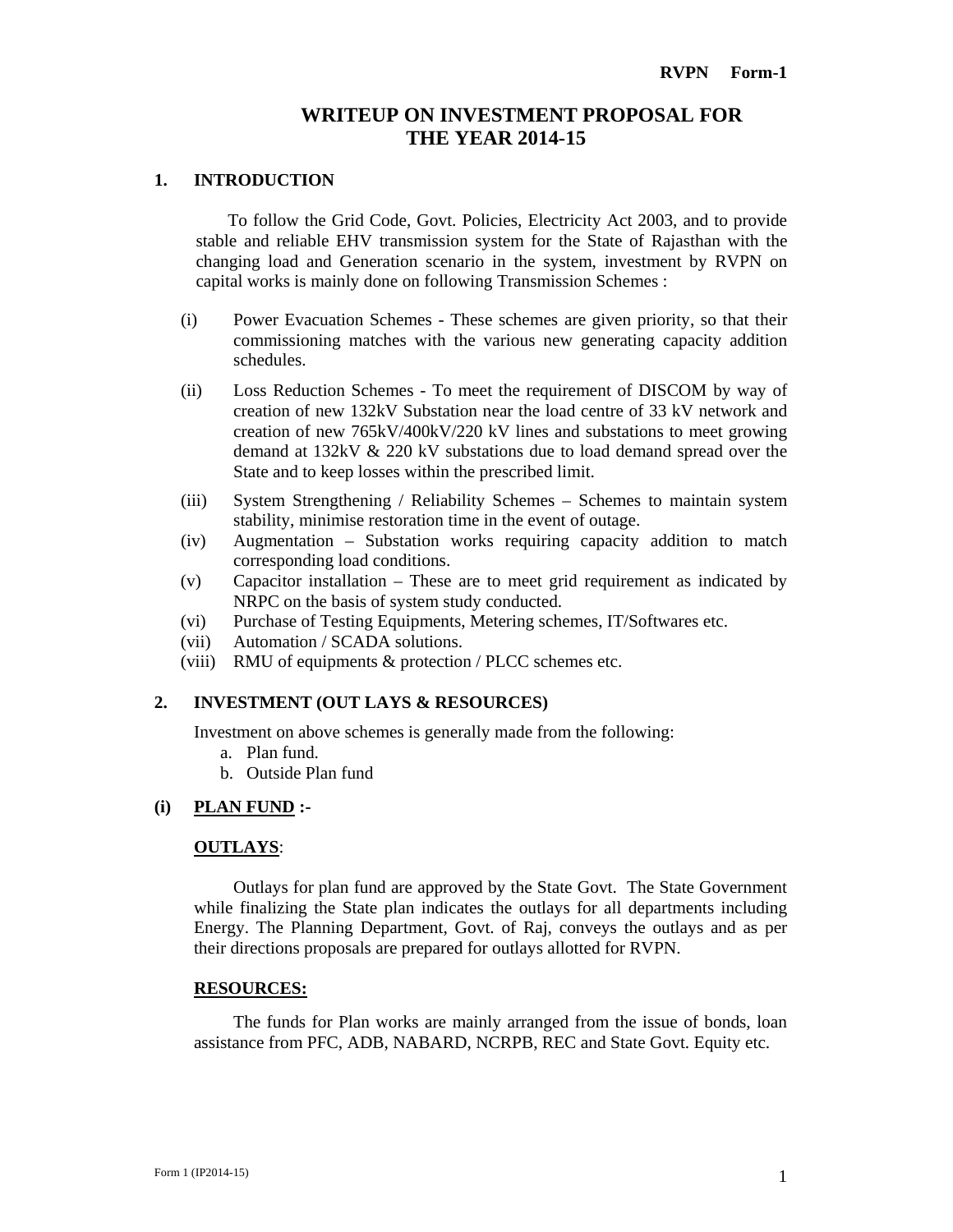#### **(ii) OUTSIDE PLAN FUND:**

#### **OUTLAYS:**

When Plan Funds are not sufficient, to achieve targets and to execute schemes as per orders / contracts, funds are also arranged from out side plan by financing the schemes from financial Institutions.

At present no works outside plan are envisaged except Deposit Works for specific job as per request from concerned person  $\ell$  agency  $\ell$  department. These works are taken by RVPN if technically found feasible for which estimated cost is born by concerned person / agency / department.

#### **RESOURCES**:

Outside Plan funds (long term loans) whenever required are arranged mainly by posing schemes for financial assistance to Power Finance Corporation, REC, Commercial Banks etc.

Deposit Works are executed with funds of user's contribution.

#### **3. STATUTORY CLEARANCES & COMPLETION PERIOD OF SCHEMES**

For Completion of transmission schemes/ construction of lines, allotment of lands, various statutory clearances like Right of way, Forest clearance, PTCC clearance, Railway crossing are required to be obtained from various departments. Considering the time taken for allotment/clearances by various departments, the execution / completion period for 765kV Schemes is about 3-4 years, whereas for 400kV and 220kV schemes it is about 2-3 years depending upon construction of line length involved in the scheme and 132kV schemes are completed in 1-2 years.

#### **4. INVESTMENT DURING 2013-14**

As per outlay intimated/ approved by Planning Department, Govt. of Rajasthan an investment of Rs.2550 crore was proposed during 2013-14 by RVPN and accordingly a petition for Investment Plan for 2013-14 was submitted in RERC. RERC vide order dated 11.12.2013 have allowed investment during the year 2013-14 for envisaged transmission Investment Plan up to Rs. 2150.00 crore only and this approval does not include Rs. 20.00 crore sought for Generation (shared projects. Later, the Planning Department, Govt. of Rajasthan vide letter no.F.10 (10) Plan/Gr.V/2013 dt.24.12.2013 have circulated the revised outlays of Rs.2550 crores for Annual Plan 2013-14. Considering the RERC order dt. 11.12.2013, the revised outlay for RVPN has been reduced to Rs.2150 Crores for Investment during 2013-14. The details of investment approved by RERC, Revised outlays/ anticipated expenditure and expenditure upto December 2013 are as under:

|     |                    |             |             | (Rs.in crores) |
|-----|--------------------|-------------|-------------|----------------|
| S.  | Head               | Investment  | Revised     | Expenditure    |
| No. |                    | approved by | Outlays/    | upto           |
|     |                    | <b>RERC</b> | Anticipated | December       |
|     |                    | $(2013-14)$ | expenditure | 2013           |
|     | Transmission works | 2150.00     | 2150.00     | 1133.60        |
|     | <b>Total</b>       | 2150.00     | 2150.00     | 1133.60        |
|     |                    |             |             |                |

Besides above a provision of Rs.105.38 crore is proposed against various deposit works during 2013-14.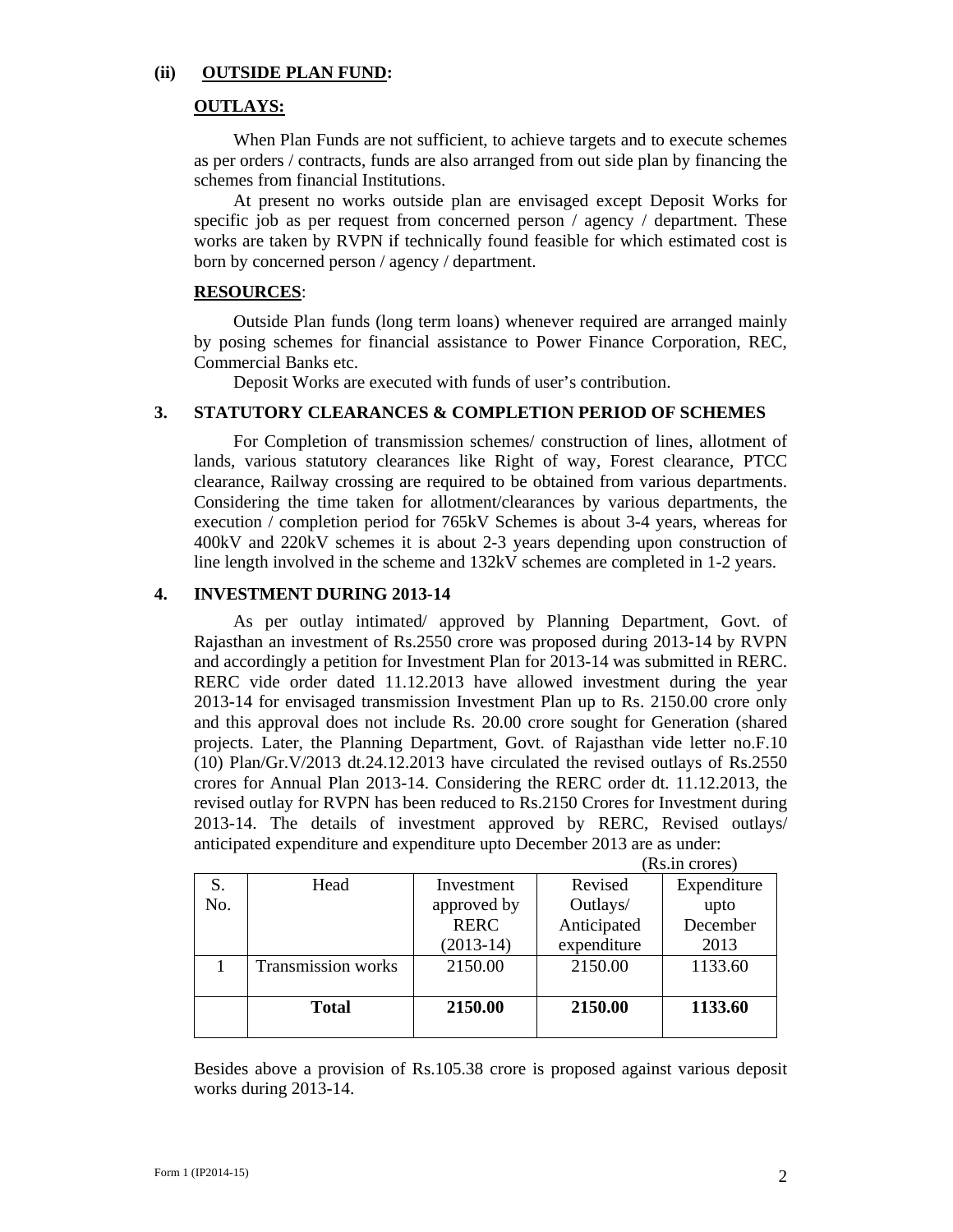| S.<br>No.    | Works                     | Unit           | <b>Target</b><br>2013-14<br>(Revised) | Achievement<br>2013-14<br>(Up to Dec. 2013) |
|--------------|---------------------------|----------------|---------------------------------------|---------------------------------------------|
| $\mathbf{1}$ | <b>Transmission:</b>      |                |                                       |                                             |
|              | $(i)$ 765 $kV$ Lines      | kM.            | 426                                   |                                             |
|              | $(ii)$ 400 kV Lines       | kM             | 425                                   |                                             |
|              | (iv) 400 kV Substations   | MVA/Nos        | 630/2                                 |                                             |
|              | $(v)$ 220 kV Lines        | kM             | 550                                   | 218.291                                     |
|              | (vi) 220 kV Substations   | MVA/Nos        | 920/8                                 | 640/3                                       |
|              | (vii) 132 kV Lines        | kM             | 425                                   | 321.12                                      |
|              | (viii) 132 kV Substations | <b>MVA/Nos</b> | 550/20                                | 424/13                                      |
| 2            | Augmentation:             | <b>MVA</b>     | 1800                                  | 1429                                        |
|              |                           |                |                                       |                                             |
| 3            | <b>Capacitors</b>         | <b>MVAR</b>    | 75                                    | 81.45                                       |

The Physical Targets of 2013-14 (revised) and achievements up to Dec., 2013 are as under:-

#### **5. INVESTMENT DURING 2014-15 (Proposed)**

**Outlays / Investment**:- Looking to the requirement of transmission system for evacuation of power from forth coming generation projects and expansion of transmission system on the basis of load growth and requirement of distribution companies, various works have been taken up for execution. For all these works RVPN had requested an outlay of Rs.2450 Crores (Rs.2430 crore for transmission works + Rs. 20 crore for Shared Generation Projects) to the State Govt. for 2014- 15. The Planning Department, Govt. of Rajasthan vide letter No.F.10(20) Plan / Gr.V/2013 dated 24.12.2013 have intimated the outlays for RVPN as under:

|                               |                          | Rs. in Crores |
|-------------------------------|--------------------------|---------------|
| (i) Proposed outlay $2014-15$ | $\overline{\phantom{a}}$ | 490.00        |
| (ii). <b>IER</b>              |                          | 1960.00       |
| Total                         | $\blacksquare$           | 2450.00       |

The proposed outlay by RVPN during **2014-**15 will be as under:

|               |                              | (Rs. in crores)           |
|---------------|------------------------------|---------------------------|
| <b>S. No.</b> | <b>Head</b>                  | <b>Outlay (Tentative)</b> |
|               | <b>Transmission Works</b>    | 2430.00                   |
| 2             | Generation (Shared projects) | 20.00                     |
|               | <b>Total</b>                 | 2450.00                   |

The above outlay will be utilised for investment mainly for execution of evacuation schemes of forthcoming generation projects (i) Chhabra Super Critical TPS (2x660 MW) and Kalisindh TPS (2x600 MW), (ii) Suratgarh Super critical TPS (2x660 MW) (iii) Kawai Super Critical TPS (2x660 MW) and (iv) Ramgarh Combined Cycle Gas based TPS (Stage-III, 160 MW) (v) New Solar and Wind Power evacuation system in Jaisalmer, Jodhpur, Bikaner, Barmer & Banswara and system strengthening schemes, augmentation works and other allied works.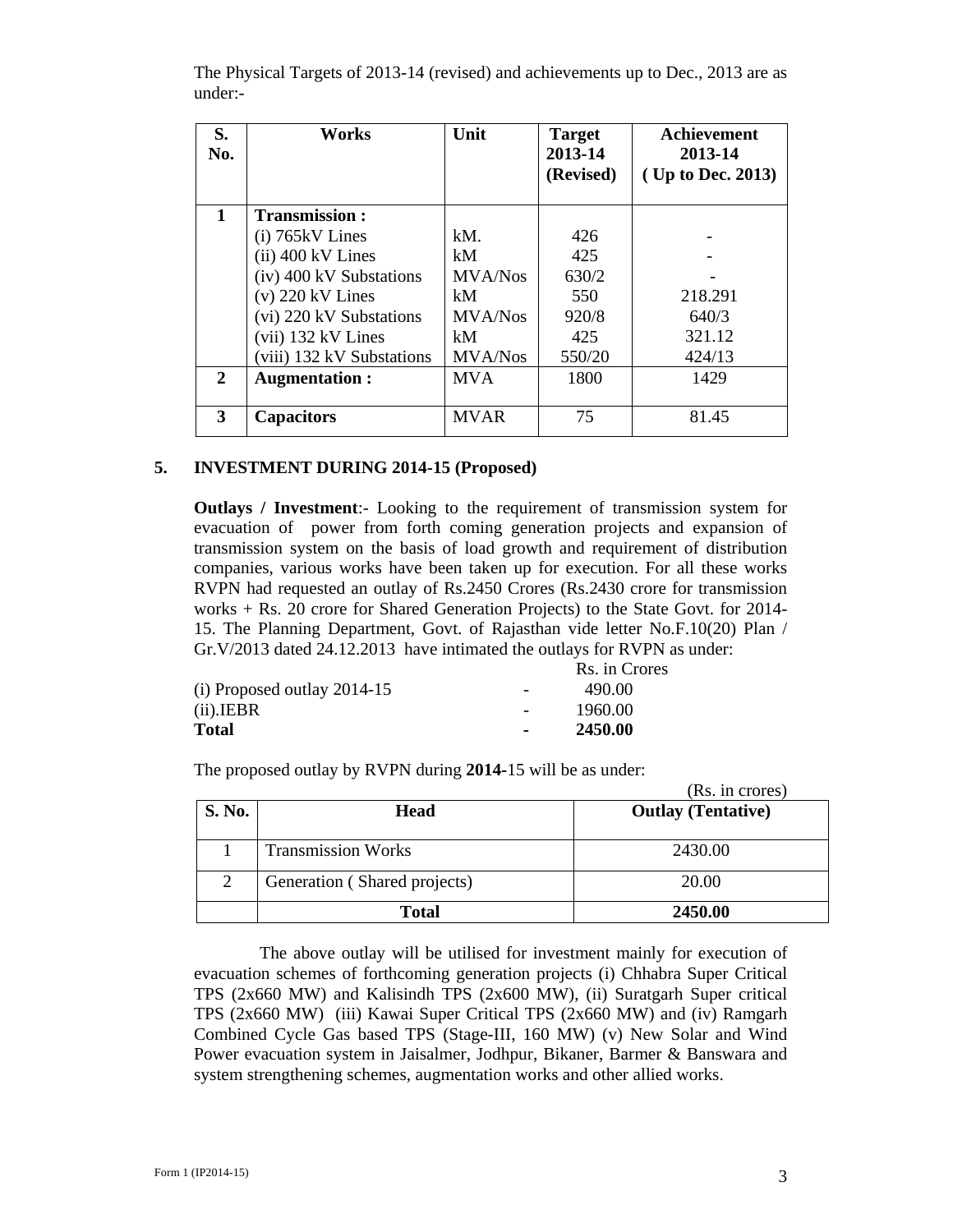The work of 400kV and 220kV lines and 765kV, 400kV and 220kV GSSs related to above generation projects are under execution. Works of 765kV GSS at Anta & Phagi are also under execution. Besides above several new works related to forthcoming generation projects / system strengthening schemes are likely to start in 2014-15.

The Regulatory Commission while issuing approval of the Investment Plan for the year 2013-14 vide its order dt. 11.12.2013 has not examined the investment for the shared generating projects with the mention that the same would fall in the purview of the CERC. Accordingly, in the present Investment Plan of RVPN for the year 2014-15, Rs. 20.00 crore for Shared Generation Projects has not been included. Thus, RVPN's Investment Plan for transmission works during 2014- 15 would be of Rs. 2430.00crore; however Rs. 20 crore investments would be made for shared generating projects for which appropriate action shall be taken as per Commission's directions.

**Resources:**- The details of tentative resources for financing the above investment of Rs. 2450 crores are as under:

| S.<br>No.    | <b>Particulars</b>                            | Amount<br>(Rs.in |
|--------------|-----------------------------------------------|------------------|
|              |                                               | Crores)          |
|              | <b>Bonds</b>                                  | 750.00           |
| 2            | Asian Development Bank (ADB)                  | 200.00           |
| 3            | <b>REC</b>                                    | 800.00           |
|              | PFC/Commercial Banks/ NCRPB / NABARD/ADB etc. | 210.00           |
|              | <b>State Govt. Equity</b>                     | 490.00           |
| <b>Total</b> |                                               | 2450.00          |

#### **TRANSMISSION**

#### **PHYSICAL TARGETS**

Under transmission works the following physical targets are proposed to be undertaken during 2014-15 -:

| <b>S. No.</b> | <b>Works</b>           | Unit        | <b>Target 2014-15</b><br>(Proposed) |
|---------------|------------------------|-------------|-------------------------------------|
| i.            | Transmission:          |             |                                     |
|               | -765 kV Substations    | <b>MVA</b>  | 3000                                |
|               | -765 kV Substations    | Nos.        | 2                                   |
|               | $-400$ kV Lines        | <b>MVA</b>  | 750                                 |
|               | - 400 kV Substations   | Nos.        | 1260                                |
|               | - 400 kV Substations   | ckMs.       |                                     |
|               | $-220$ kV Lines        | <b>MVA</b>  | 750                                 |
|               | - 220 kV Substations   | Nos.        | 920                                 |
|               | - 220kV Substations    | ckMs.       | 8                                   |
|               | $-132$ kV Lines        | <b>MVA</b>  | 425                                 |
|               | - 132 kV Substations   | Nos.        | 575                                 |
|               | - 132 kV Substations   |             | 20                                  |
| ii            | Augmentation           | <b>MVA</b>  | 1500                                |
| iii           | <b>Capacitor Banks</b> | <b>MVAR</b> | 150                                 |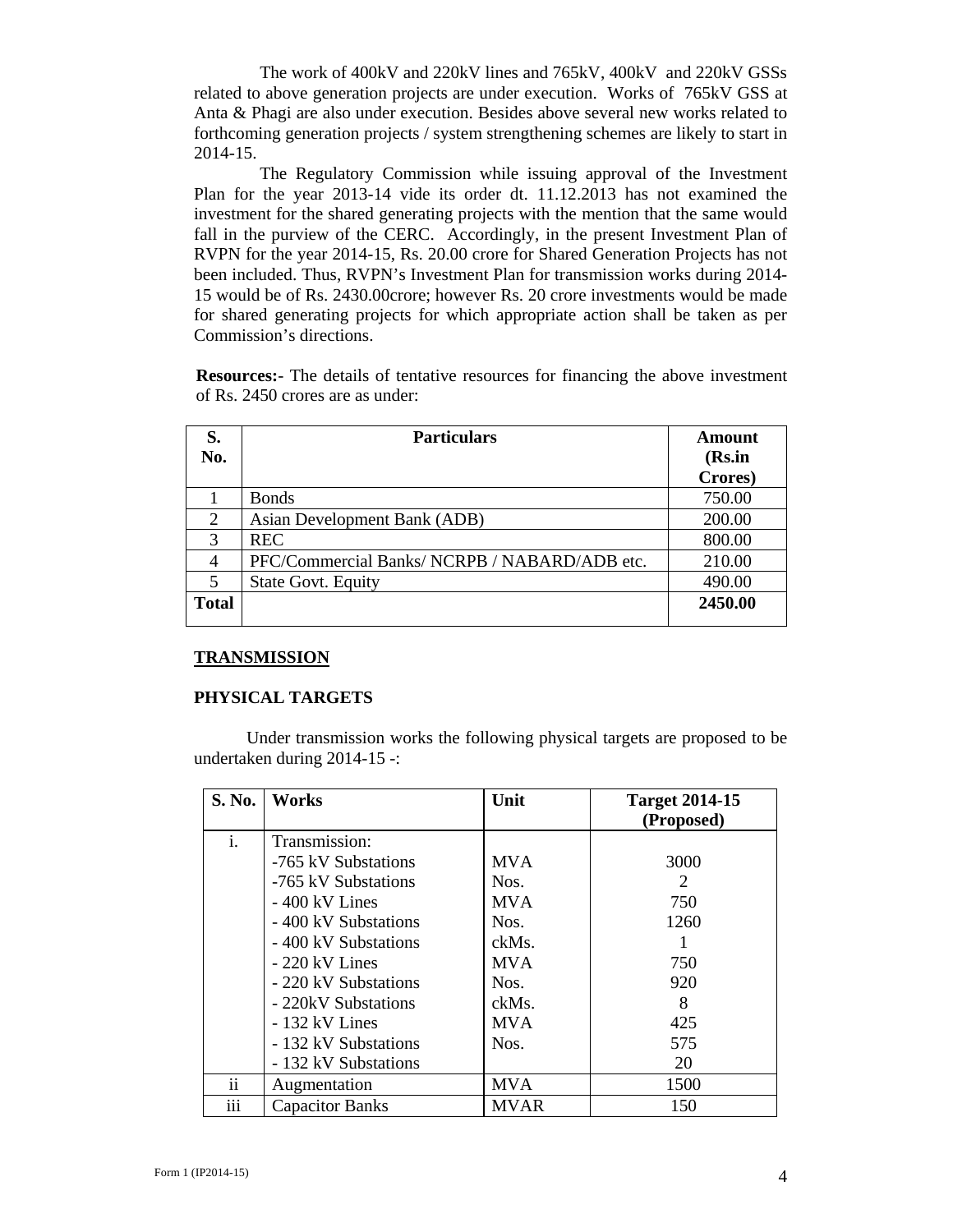#### **6. JUSTIFICATION OF SCHEMES UNDER EXECUTION**

For strengthening of Transmission network as per requirement of load growth, requirement of distribution companies and for evacuation of power from forthcoming generation projects, the transmission schemes are identified for execution from time to time. These schemes are prepared / identified as per load flow studies and guidelines of RERC and approved from BoD of RVPN. The evacuation schemes are prepared on the basis of N-1 criteria of CEA for providing reliable evacuation to the maximum generation. The financial analysis is also done where ever applicable and results of the same (i.e. Net Present Value) are indicated in the coloumn no 6 & 7 of Form No.2 of Investment Plan. Detailed Project Reports of these EHV schemes (costing more than Rs. 10 Crores) incorporating the Load Flow Study, Justification etc. is being regularly being sent to the Regulatory Commission in reference to the clause no. 3(1) of Investment Approval Regulations 2006. Brief description/ justification of each scheme are shown in the Form No. 2 under the remarks column.

#### **7**. **SUB-CATEGORY WISE ANNUAL PLAN EXPENSES DURING 2014-15: -**

With reference to the Investment Approval Regulation 2006 Clause No. 9.E(b), the capital expenditure proposed in financial year 2014-15 under various categories are as under :-

| S.<br>No.      | <b>Schemes</b>                    | Investment/<br><b>Provision</b> | % of Total<br>Investment of | <b>Ceiling</b><br>limit<br>- of |
|----------------|-----------------------------------|---------------------------------|-----------------------------|---------------------------------|
|                |                                   |                                 | Rs.2430 crore               | outlay                          |
|                |                                   |                                 | for                         |                                 |
|                |                                   |                                 | <b>Transmission</b>         |                                 |
|                | Evacuation Schemes and Strategic  | 126735                          | 52.15                       | 60%                             |
|                | <b>Importance Schemes</b>         |                                 |                             |                                 |
| $\overline{2}$ | Schemes based on cost benefit     | 56100                           | 23.09                       | 60%                             |
|                | Analysis                          |                                 |                             |                                 |
| $\mathcal{E}$  | On-going schemes and carried over | 22050                           | 9.07                        | 10%                             |
|                | liabilities                       |                                 |                             |                                 |
| 4              | Capacitors installation           | 1000                            | 0.41                        | 5%                              |

#### **8**. **APPROVAL FROM TRANSMISSION SYSTEM PLANNING AND COORDINATION COMMITTEE (TSPCC): -**

As per guidelines of RERC, the transmission schemes are to be approved from the Technical Committee. Accordingly, after approval of EHV transmission schemes from BoD of RVPN the schemes are submitted before Transmission System Planning and Coordination Committee for approval from time to time. All the EHV schemes included in the proposed Investment Plan 2014-15 of RVPN are approved by TSPCC.

\*\*\*\*\*\*\*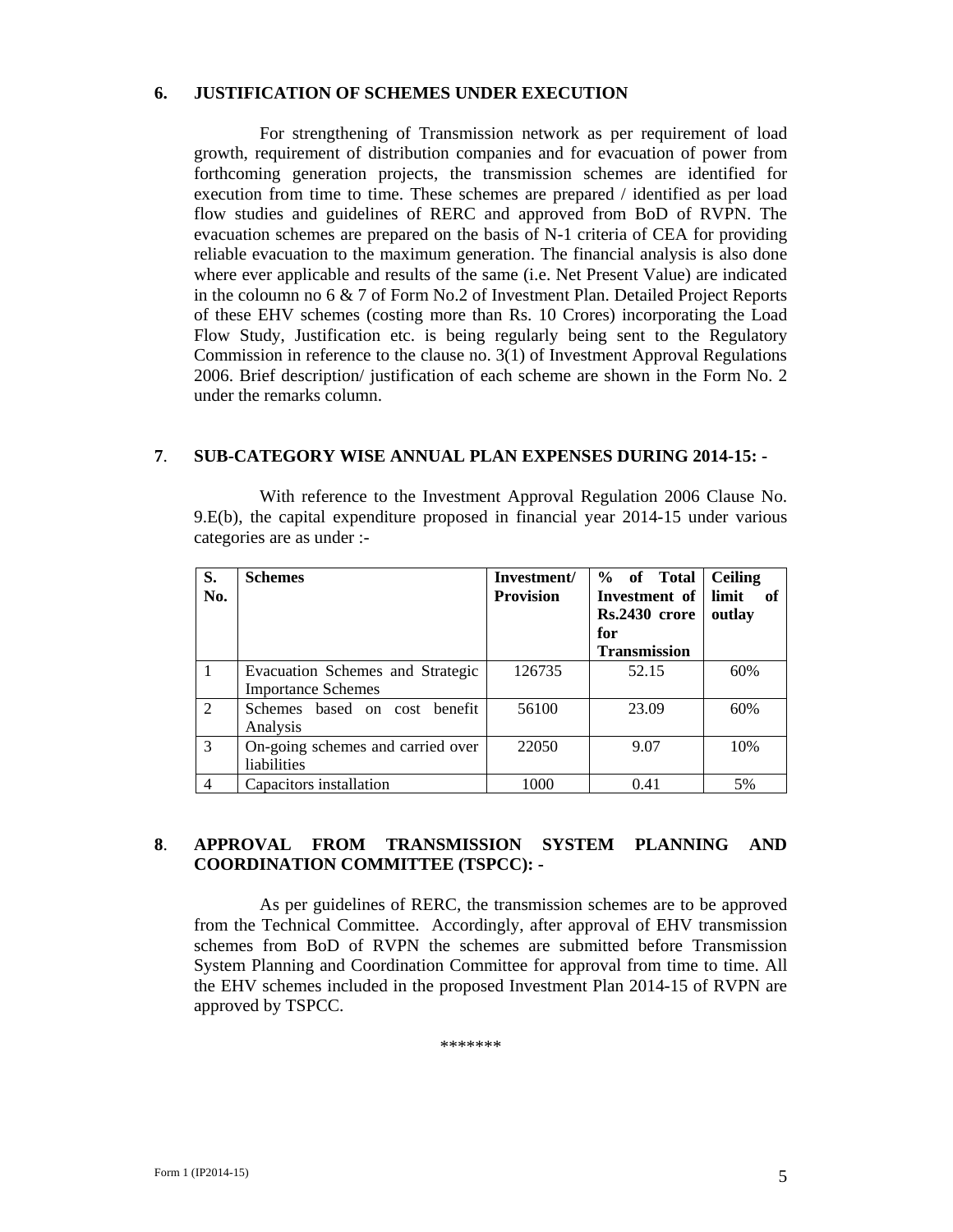|                |                                                                                                            |                     |                    |                     |              |                   |            |                                                                       |                     |                       |                             |                                     | Form-2                                                                   |
|----------------|------------------------------------------------------------------------------------------------------------|---------------------|--------------------|---------------------|--------------|-------------------|------------|-----------------------------------------------------------------------|---------------------|-----------------------|-----------------------------|-------------------------------------|--------------------------------------------------------------------------|
|                |                                                                                                            |                     |                    |                     |              |                   |            | RAJ. RAJYA VIDYUT PRASARAN NIGAM LTD.                                 |                     |                       |                             |                                     |                                                                          |
|                |                                                                                                            |                     |                    |                     |              |                   |            | <b>Investment Proposals for the Financial Year 2014-15 (Proposed)</b> |                     |                       |                             |                                     |                                                                          |
|                |                                                                                                            |                     |                    |                     |              |                   |            | (Physical & Financial Targets & Achievment)                           |                     |                       |                             |                                     |                                                                          |
|                |                                                                                                            |                     |                    |                     |              |                   |            |                                                                       |                     |                       |                             |                                     | (Rs. In Lacs)                                                            |
| S.No.          | Name of the Work/Project                                                                                   | Total cost          | Year of            | Commissio           |              | Net Present Value |            | <b>Physical Target</b>                                                |                     |                       |                             | Expenditure / Provision (in lacs of | Remarks and                                                              |
|                |                                                                                                            | of scheme/          | Start              | ning date/ 5th year |              | 10th year Unit    |            | for previous                                                          | During              | upto                  | During                      | During year                         | (Justification of the Scheme)                                            |
|                |                                                                                                            | works (lacs         |                    | year                |              |                   | kM/MVA     | year 2013-14                                                          | the year            | previous              | Previous                    | 2014-15                             |                                                                          |
|                |                                                                                                            | of $Rs.$ )          |                    | (likely)            |              |                   |            | (Working)                                                             | 2014-15             | year start            | year                        | (budget)                            |                                                                          |
|                |                                                                                                            |                     |                    |                     |              |                   |            | target/Achieve<br>ment)                                               | (Target)<br>working | Expend.<br>(01.04.13) | 2013-14<br><b>Budget</b>    | provision)                          |                                                                          |
|                |                                                                                                            |                     |                    |                     |              |                   |            |                                                                       |                     |                       | Provision                   |                                     |                                                                          |
|                | 2                                                                                                          | $\mathbf{3}$        | $\overline{4}$     | 5                   | 6            | $7\phantom{.0}$   | 8          | 9                                                                     | 10                  | -11                   | 12                          | 13                                  | 14                                                                       |
| A              | <b>Approved Scheme</b>                                                                                     |                     |                    |                     |              |                   |            |                                                                       |                     |                       |                             |                                     |                                                                          |
|                |                                                                                                            |                     |                    |                     |              |                   |            |                                                                       |                     |                       |                             |                                     |                                                                          |
| $\bf{I}$       | 1. ON GOING SCHEMES<br><b>765kV SCHEMES</b>                                                                |                     |                    |                     |              |                   |            |                                                                       |                     |                       |                             |                                     |                                                                          |
|                |                                                                                                            |                     |                    |                     |              |                   |            |                                                                       |                     |                       |                             |                                     |                                                                          |
|                | Composite Power Evacuation System {Chhabra Super Critical<br>TPS (2x660MW) & Kalisindh TPS (2x600 MW)}     |                     |                    |                     |              |                   |            |                                                                       |                     |                       |                             |                                     |                                                                          |
| -1             | 765/400 kV GSS at Phagi(Jaipur South) alongwith 2 sets of 765kV,                                           | 83285.06            | 2010-11            | 2014-15             | N.A.         | N.A.              | <b>MVA</b> |                                                                       | 3000                | 9710.79               | 35000                       | 3700                                | To evacuate power from Chhabra Super                                     |
|                | 3x80 MVAR (single phase) Line Reactors and 400kV, 1x125                                                    |                     |                    |                     |              |                   |            |                                                                       |                     |                       |                             |                                     | Critical TPS and Kalisindh TPS                                           |
| 2              | MVAR Bus Reactor at Phagi (Jaipur South)<br>400/765 kV GSS at Anta(Baran) Pooling Station alongwith 2 sets | 50463.53            | 2010-11            | 2014-15             | N.A.         | N.A.              | <b>MVA</b> |                                                                       | 3000                | 11149.23              | 17500                       | 15800                               |                                                                          |
|                | of 765kV, 3x80 MVAR (single phase) Line Reactors.                                                          |                     |                    |                     |              |                   |            |                                                                       |                     |                       |                             |                                     |                                                                          |
| 3              | 765 kV, 1X S/C Anta- Phagi(Jaipur South) ckt - I                                                           | 34080.79            | 2010-11            | 2013-14             | N.A.         | N.A.              | kM         | 214                                                                   |                     | 33000.00              | 1100                        |                                     |                                                                          |
| $\overline{4}$ | 765 kV, 1 X S/C Phagi(Jaipur South)- Anta ckt -II                                                          | 34080.79            | 2010-11            | 2013-14             | N.A.         | N.A.              | kM         | 212                                                                   |                     | 32500.00              | 1100                        | $\sim$                              |                                                                          |
|                | Evacuation system for Kawai Super Critical TPS (2x660MW)                                                   |                     |                    |                     |              |                   |            |                                                                       |                     |                       |                             |                                     |                                                                          |
| 5              | Additional 1x1500 MVA, 765/400 kV transformer (3rd                                                         | 16161.12            | 2010-11            | 2014-15             | N.A.         | N.A.              | <b>MVA</b> |                                                                       | 1500                |                       | Incl in $I.2$ Incl in $I.2$ | Incl in I.2                         | To evacuate power from Kawai Super                                       |
|                | transformer) at 765/400 kV pooling station Anta (Baran)                                                    |                     |                    |                     |              |                   |            |                                                                       |                     |                       |                             |                                     | <b>Critical TPS</b>                                                      |
| $\mathbf{I}$   | 400kV Schemes                                                                                              |                     |                    |                     |              |                   |            |                                                                       |                     |                       |                             |                                     |                                                                          |
|                | Composite Evacuation System [Chhabra Super Critical TPS<br>$(2x660MW)$ and Kalisindh TPS $(2x600MW)$ ]     |                     |                    |                     |              |                   |            |                                                                       |                     |                       |                             |                                     |                                                                          |
|                | 400/220 kV GSS at Ajmer                                                                                    | 12334.01            | 2010-11            | 2013-14             | N.A.         | N.A.              | <b>MVA</b> | 315                                                                   | 315                 | 6989.17               | 2600                        | 200                                 | This scheme is primarily formed to                                       |
| $\overline{2}$ | Terminal 400 kV Bays at existing 400 kV Substation at Heerapura                                            | 996.09              | 2010-11            | 2013-14             | N.A.         | N.A.              |            |                                                                       |                     |                       |                             |                                     | evacuate power from Chhabra Super<br>Critical TPS and Kalisindh TPS      |
| 3              | 400 kV D/C (Quad Moose) Kalisindh TPS -Anta(Baran) Pooling<br>Station Line (For Kalisingdh TPS)            | 18948.83            | 2010-11            | 2013-14             | N.A.         | N.A.              | kM         | 159                                                                   |                     | 15842.67              | 1000                        |                                     |                                                                          |
| $\overline{4}$ | 400 kV D/C (Quad Moose) Chhabra SCTPS - Anta(Baran) Pooling                                                | 24632.16            | 2010-11            | 2013-14             | N.A.         | N.A.              | kM         | 178                                                                   |                     | 17111.67              | 400                         |                                     |                                                                          |
|                | Station Line (For Chhabra TPS)                                                                             |                     |                    |                     |              |                   |            |                                                                       |                     |                       |                             |                                     |                                                                          |
| 5<br>6         | 400 kV D/C (Twin Moose) Phagi (Jaipur 765 kV)-Ajmer Line<br>400 kV D/C Phagi (Jaipur ) - Heerapura line    | 11603.74<br>3716.19 | 2010-11<br>2010-11 | 2014-15<br>2014-15  | N.A.<br>N.A. | N.A.<br>N.A.      | kM<br>kM   |                                                                       | 213<br>89           | 854.60<br>3450.25     | 2500                        | 3500                                |                                                                          |
|                | <b>Power Evacuation of Banswara Super Critical TPS</b>                                                     |                     |                    |                     |              |                   |            |                                                                       |                     |                       |                             |                                     |                                                                          |
|                | 400/220 kV GSS at Jodhpur (New) alongwith 400kV, 1x80 MVAR                                                 | 14790.96            | 2011-12            | 2015-16             | N.A.         | N.A.              | <b>MVA</b> |                                                                       |                     |                       | 1000                        | 5000                                | This scheme is primarily formed to                                       |
|                | Bus Reactor and 2x50MVAR Line Reactors at Jodhpur end of                                                   |                     |                    |                     |              |                   |            |                                                                       |                     |                       |                             |                                     | evacuate Power from Banswara Super                                       |
|                | 400kV D/C Udaipur -Jodhpur (New) line. (Under normal                                                       |                     |                    |                     |              |                   |            |                                                                       |                     |                       |                             |                                     | Critical TPS.                                                            |
|                | development)                                                                                               |                     |                    |                     |              |                   |            |                                                                       |                     |                       |                             |                                     | Jodhpur (New) & Chittorgarh GSS                                          |
| 8              | 400/220 kV GSS at Chittorgarh alongwith 400kV, 1x80 MVAR                                                   | 13834.05            | 2010-11            | 2013-14             | N.A.         | N.A.              | <b>MVA</b> | 315                                                                   | 315                 | 6534.17               | 600                         | 200                                 | alongwith its associated lines are<br>essentially required as per system |
|                | Bus Reactor, and 2x50MVAR Line Reactors at Chittorgarh end of                                              |                     |                    |                     |              |                   |            |                                                                       |                     |                       |                             |                                     | studies. Decided to advance its                                          |
|                | 400kV D/C Banswara TPS-Chittorgarh line. (Under normal                                                     |                     |                    |                     |              |                   |            |                                                                       |                     |                       |                             |                                     | construction                                                             |
| 9              | development)<br>Terminal 400 kV Bays at existing 400kV Substation Bhilwara                                 | 2440.86             | 2010-11            | 2013-14             | N.A.         | N.A.              |            |                                                                       |                     | 981.01                |                             |                                     |                                                                          |
|                | 400kV Interconnecting Lines (Banswara Evacuation) :                                                        |                     |                    |                     |              |                   |            |                                                                       |                     |                       |                             |                                     |                                                                          |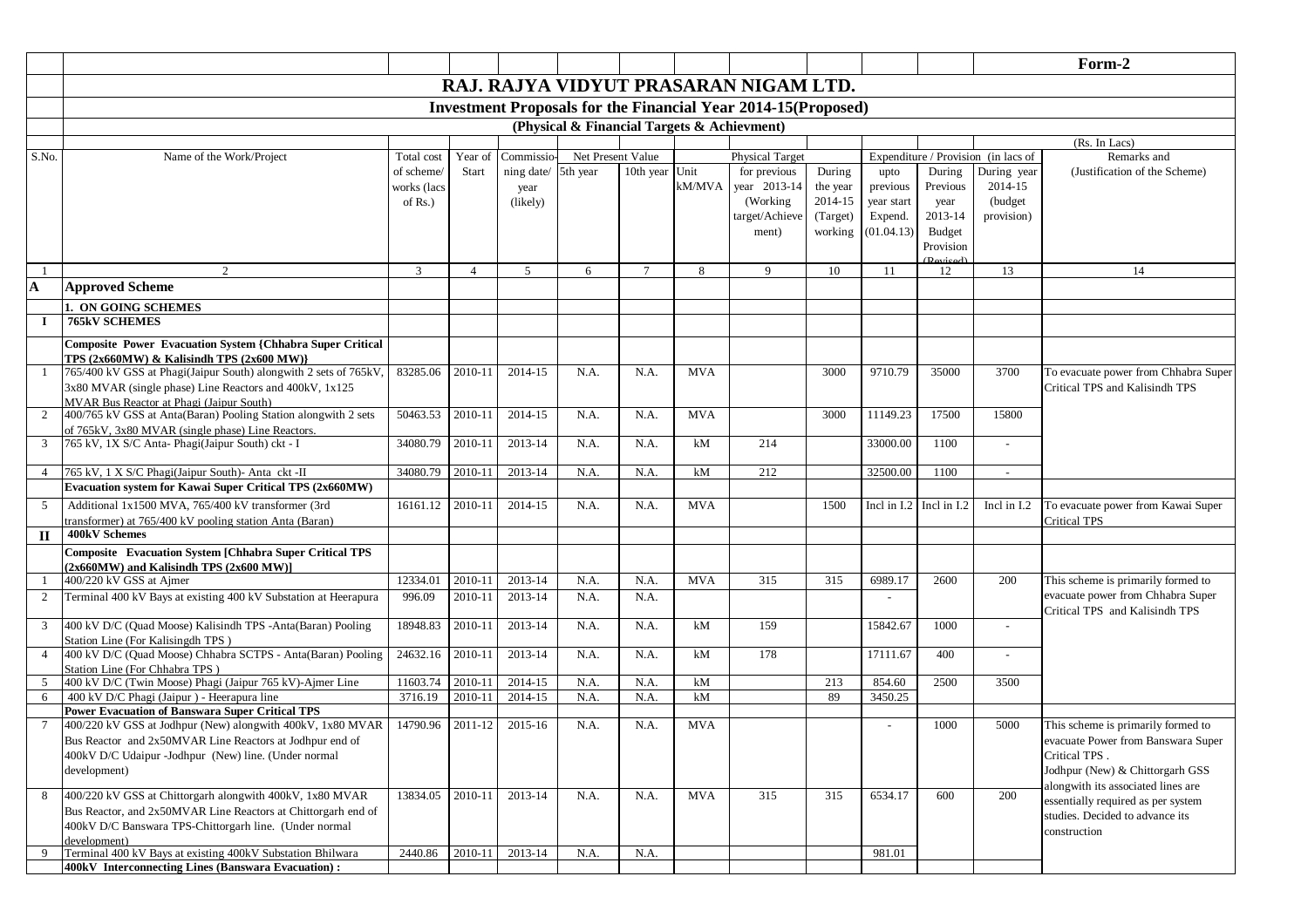|       |                                                                                                                     |             |                |            | (Physical & Financial Targets & Achievment) |                |            |                        |          |                          |           |                                     |                                       |
|-------|---------------------------------------------------------------------------------------------------------------------|-------------|----------------|------------|---------------------------------------------|----------------|------------|------------------------|----------|--------------------------|-----------|-------------------------------------|---------------------------------------|
|       |                                                                                                                     |             |                |            |                                             |                |            |                        |          |                          |           |                                     | (Rs. In Lacs)                         |
| S.No. | Name of the Work/Project                                                                                            | Total cost  | Year of        | Commissio- | Net Present Value                           |                |            | <b>Physical Target</b> |          |                          |           | Expenditure / Provision (in lacs of | Remarks and                           |
|       |                                                                                                                     | of scheme/  | Start          | ning date/ | 5th year                                    | 10th year Unit |            | for previous           | During   | upto                     | During    | During year                         | (Justification of the Scheme)         |
|       |                                                                                                                     | works (lacs |                | year       |                                             |                | kM/MVA     | year 2013-14           | the year | previous                 | Previous  | 2014-15                             |                                       |
|       |                                                                                                                     | of $Rs.$ )  |                | (likely)   |                                             |                |            | (Working)              | 2014-15  | year start               | year      | (budget                             |                                       |
|       |                                                                                                                     |             |                |            |                                             |                |            | target/Achieve         | (Target) | Expend.                  | 2013-14   | provision)                          |                                       |
|       |                                                                                                                     |             |                |            |                                             |                |            | ment)                  | working  | (01.04.13)               | Budget    |                                     |                                       |
|       |                                                                                                                     |             |                |            |                                             |                |            |                        |          |                          | Provision |                                     |                                       |
|       | $\mathfrak{D}$                                                                                                      | 3           | $\overline{4}$ | 5          | 6                                           | $\tau$         | 8          | 9                      | 10       | 11                       | 12        | 13                                  | 14                                    |
| 10    | 400 kV D/C Chittorgarh-Bhilwara (Twin Moose) Line (Under                                                            | 4644.14     | 2011-12        | 2014-15    | N.A.                                        | N.A.           | kM         |                        | 100      |                          | 1000      | 1500                                |                                       |
|       | normal development)                                                                                                 |             |                |            |                                             |                |            |                        |          |                          |           |                                     |                                       |
| 11    | 400 kV D/C Bhilwara-Ajmer (Twin Moose) Line                                                                         | 13923.6     | 2012-13        | 2015-16    | N.A.                                        | N.A.           | kM         |                        |          | $\overline{\phantom{a}}$ | 1500      | 4000                                |                                       |
| 12    | LILO of 400kV Jodhpur -Merta line at 400 kV GSS Jodhpur(New)                                                        | 3716.19     | 2012-13        | 2015-16    | N.A.                                        | N.A.           | kM         |                        |          |                          | 400       | 2000                                |                                       |
|       |                                                                                                                     |             |                |            |                                             |                |            |                        |          |                          |           |                                     |                                       |
|       | <b>Power Evacuation Scheme of Suratgarh Super Critical TPS</b>                                                      |             |                |            |                                             |                |            |                        |          |                          |           |                                     |                                       |
| 13    | 400/220 kV GSS at Babai (Jhunjhunu) alongwith 400kV, 1x80                                                           | 14388.31    | 2010-11        | 2014-15    | N.A.                                        | N.A.           | <b>MVA</b> |                        | 630      | 8912.84                  | 1600      | 500                                 | This scheme is primarily formed to    |
|       | MVAR Bus Reactor and 2x80MVAR Line Reactors at Babai end of                                                         |             |                |            |                                             |                |            |                        |          |                          |           |                                     | evacuate power from Suratgarh TPS     |
| 14    | 400kV D/C Suratgarh TPS-Babai (Jhunjhunu) line.<br>Terminal 400 kV Bays at existing 400 kV Substation Bikaner (with | 2760.19     | 2011-12        | 2013-14    | N.A.                                        | N.A.           |            |                        |          | 114.93                   | 400       | 100                                 |                                       |
|       | 400kV, 1x50 MVAR Shunt Line Reactor at Bikaner end of 400kV                                                         |             |                |            |                                             |                |            |                        |          |                          |           |                                     |                                       |
|       | S/C Bikaner-Merta line.)                                                                                            |             |                |            |                                             |                |            |                        |          |                          |           |                                     |                                       |
| 15    | Terminal 400 kV Bay at existing 400 kV Substation Mertacity with                                                    | 1387.99     | 2011-12        | 2013-14    | N.A.                                        | N.A.           |            |                        |          |                          |           |                                     |                                       |
|       | 400kV, 1x50 MVAR Shunt Line Reactor at Merta end of 400kV                                                           |             |                |            |                                             |                |            |                        |          |                          |           |                                     |                                       |
|       | S/C Bikaner-Merta line.                                                                                             |             |                |            |                                             |                |            |                        |          |                          |           |                                     |                                       |
| 16    | 400kV Interconnecting Lines (Suratgarh Super Critical TPS                                                           |             |                |            |                                             |                |            |                        |          |                          |           |                                     |                                       |
|       | Evacuation) :                                                                                                       |             |                |            |                                             |                |            |                        |          |                          |           |                                     |                                       |
| 17    | 400 kV D/C Suratgarh TPS- Babai (Jhunjhunu)(Quad Moose) Line                                                        | 43576.58    | 2010-11        | 2015-16    | N.A.                                        | N.A.           |            |                        |          | 18537.57                 | 9000      | 8000                                |                                       |
|       |                                                                                                                     |             |                |            |                                             |                |            |                        |          |                          |           |                                     |                                       |
| 18    | 400 kV S/C Bikaner- Merta (Twin Moose) Line<br>Evacuation system for Kawai Super Critical TPS (2x660MW)             | 11899.74    | 2011-12        | 2014-15    | N.A.                                        | N.A.           | kM         |                        | 172      | 1670.05                  | 3800      | 4000                                |                                       |
| 19    | (i) 400 kV D/C (Quad Moose) Kawai SCTPS-765/400 kV Anta                                                             | 14944.75    | 2010-11        | 2013-14    | N.A.                                        | N.A.           | kM         | 101                    |          | 4145.02                  | 400       | $\blacksquare$                      | This scheme is prilimnarily formed to |
|       | (Baran) line                                                                                                        |             |                |            |                                             |                |            |                        |          |                          |           |                                     | evacuate power from Kawai Super       |
|       | (ii) 3 nos. 400 kV bays at 765/400 kV Anta(Baran) Pooling                                                           | Incl. in    | $2011 - 12$    | 2014-15    | N.A.                                        | N.A.           |            |                        |          | Incl. in                 | Incl. in  | Incl. in                            | <b>Critical TPS</b>                   |
|       | Station                                                                                                             | I.A.5       |                |            |                                             |                |            |                        |          | I.A.5                    | 765kV     | 765kV Anta                          |                                       |
|       |                                                                                                                     |             |                |            |                                             |                |            |                        |          |                          | Anta      |                                     |                                       |
|       | <b>Transmission System for New Solar and Wind Power Plants in</b>                                                   |             |                |            |                                             |                |            |                        |          |                          |           |                                     |                                       |
|       | Jaisalmer, Barmer & Jodhpur Districts                                                                               |             |                |            |                                             |                |            |                        |          |                          |           |                                     |                                       |
| 20    | 400/220 kV, 3 X 500 MVA and 220/132kV, 3x160 MVA with                                                               | 30820.43    | 2011-12        | 2015-16    | N.A.                                        | N.A.           |            |                        |          | 15176.6                  | 2000      | 7200                                | This scheme is formed to evacuate     |
|       | 132/33kV, 2x40/50 MVA Pooling Sub-Station GSS at Ramgarh                                                            |             |                |            |                                             |                |            |                        |          |                          |           |                                     | power from new solar and wind power   |
|       | (Jaisalmer) alongwith 400kV, 1x125 MVAR, 400kV Shunt Reactor                                                        |             |                |            |                                             |                |            |                        |          |                          |           |                                     | plants in Jaisalmer, Barmer, Jodhpur  |
|       | (Bus type) and 2x50 MVAR Shunt Reactor (line type) for 400kV                                                        |             |                |            |                                             |                |            |                        |          |                          |           |                                     | Districts.                            |
|       | D/C Ramgarh-Bhadla line                                                                                             |             |                |            |                                             |                |            |                        |          |                          |           |                                     |                                       |
| 21    | 400/220 kV, 3 X 315 MVA and 220/132kV, 3x160 MVA with                                                               | 33616.41    | 2011-12        | 2015-16    | N.A.                                        | N.A.           |            |                        |          | 6062                     | 1900      | 7000                                |                                       |
|       | 132/33kV, 2x40/50 MVA Pooling Sub-Station GSS at Bhadla                                                             |             |                |            |                                             |                |            |                        |          |                          |           |                                     |                                       |
|       | (Jodhpur) alongwith 400kV, 1x125 MVAR Shunt Reactor (Bus                                                            |             |                |            |                                             |                |            |                        |          |                          |           |                                     |                                       |
|       | type) and 4x50 MVAR, 400kV Shunt Reactors (Line type) for                                                           |             |                |            |                                             |                |            |                        |          |                          |           |                                     |                                       |
|       | Bhadla ends of 400kV D/C Bhadla-Bikaner line, 400kV LILO                                                            |             |                |            |                                             |                |            |                        |          |                          |           |                                     |                                       |
|       | Jodhpur-Merta at Bhadla line and 400kV D/C Ramgarh-Bhadla                                                           |             |                |            |                                             |                |            |                        |          |                          |           |                                     |                                       |
| 22    | Augmentation of 400kV GSS Akal by installation of 400/220 kV, 1                                                     | 8832.48     | 2011-12        | 2015-16    | N.A.                                        | N.A.           |            |                        |          |                          | 300       | 2500                                |                                       |
|       | X500 MVA Transformer alongwith 400kV, 1x125 MVAR Bus                                                                |             |                |            |                                             |                |            |                        |          |                          |           |                                     |                                       |
|       | Reactor and 400kV, 2x50 MVAR Shunt Reactor (line type) for                                                          |             |                |            |                                             |                |            |                        |          |                          |           |                                     |                                       |
|       | proposed 400kV Akal-Jodhnur (New) line. (ADB TR-1)                                                                  |             |                |            |                                             |                |            |                        |          |                          |           |                                     |                                       |
|       | 23 Augmentation of 400kV GSS Jodhpur (New)                                                                          |             |                |            |                                             |                |            |                        |          |                          |           |                                     |                                       |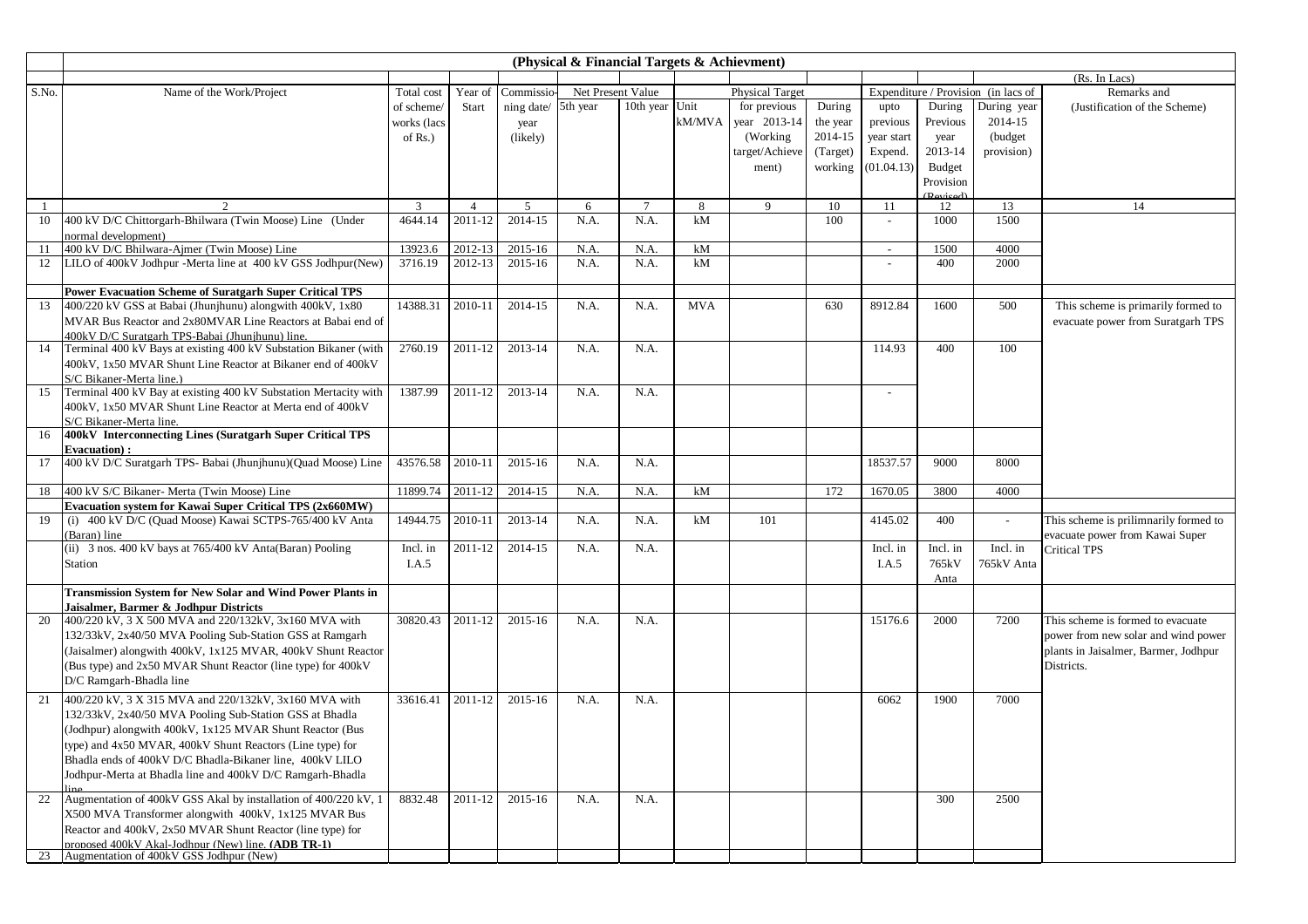|       |                                                                                                        |             |                      |                     | (Physical & Financial Targets & Achievment) |                   |        |                        |                          |                          |             |                                     |                                      |
|-------|--------------------------------------------------------------------------------------------------------|-------------|----------------------|---------------------|---------------------------------------------|-------------------|--------|------------------------|--------------------------|--------------------------|-------------|-------------------------------------|--------------------------------------|
|       |                                                                                                        |             |                      |                     |                                             |                   |        |                        |                          |                          |             |                                     | (Rs. In Lacs)                        |
| S.No. | Name of the Work/Project                                                                               | Total cost  | Year of              | Commissio-          |                                             | Net Present Value |        | <b>Physical Target</b> |                          |                          |             | Expenditure / Provision (in lacs of | Remarks and                          |
|       |                                                                                                        | of scheme/  | Start                | ning date/ 5th year |                                             | 10th year Unit    |        | for previous           | During                   | upto                     | During      | During year                         | (Justification of the Scheme)        |
|       |                                                                                                        | works (lacs |                      | year                |                                             |                   | kM/MVA | vear 2013-14           | the year                 | previous                 | Previous    | 2014-15                             |                                      |
|       |                                                                                                        | of $Rs.$ )  |                      | (likely)            |                                             |                   |        | (Working               | 2014-15                  | year start               | year        | (budget                             |                                      |
|       |                                                                                                        |             |                      |                     |                                             |                   |        | target/Achieve         | (Target)                 | Expend.                  | 2013-14     | provision)                          |                                      |
|       |                                                                                                        |             |                      |                     |                                             |                   |        | ment)                  |                          | working (01.04.13)       | Budget      |                                     |                                      |
|       |                                                                                                        |             |                      |                     |                                             |                   |        |                        |                          |                          | Provision   |                                     |                                      |
|       |                                                                                                        |             |                      |                     |                                             |                   |        |                        |                          |                          |             |                                     |                                      |
|       |                                                                                                        | 3           | $\overline{4}$       | 5                   | 6                                           | $\tau$            | 8      | 9                      | 10                       | 11                       | 12          | 13                                  | 14                                   |
|       | (i) 2x50 MVAR, 400kV Shunt Reactor (line type) at 400kV GSS                                            | 3701.39     | 2011-12              | 12th Plan           | N.A.                                        | N.A.              |        |                        |                          | $\sim$                   | Incl in 400 | Incl in 400                         |                                      |
|       | Jodhpur (New) for 400kV D/C Akal-Jodhpur(New) line                                                     |             |                      |                     |                                             |                   |        |                        |                          |                          | kV GSS      | kV GSS                              |                                      |
|       | (ii) 400kV bays at Jodhpur (New) for LILO of one ckt. of 400kV                                         |             | 2011-12              | 12th Plan           | N.A.                                        | N.A.              |        |                        |                          | $\sim$                   | Jodhpur     | Jodhpur                             |                                      |
|       | D/C Raj West LTPS-Jodhpur line.                                                                        |             |                      |                     |                                             |                   |        |                        |                          |                          | (New)       | (New)                               |                                      |
| 24    | Augmentation at 400kV GSS Barmer                                                                       |             |                      |                     |                                             |                   |        |                        |                          | $\sim$                   |             |                                     |                                      |
|       | (i) 1x125 MVAR, 400kV Shunt Reactor (Bus type) at 400kV GSS                                            | 3177.51     | 2011-12              | 2015-16             | N.A.                                        | N.A.              |        |                        |                          |                          | 100         | 400                                 |                                      |
|       | Barmer                                                                                                 |             |                      |                     |                                             |                   |        |                        |                          |                          |             |                                     |                                      |
|       | (ii) 400kV bays for 400kV D/C Barmer-Bhinmal (PG) line                                                 |             | $\overline{2011-12}$ | 2015-16             | N.A.                                        | N.A.              |        | $\sim$                 |                          |                          |             |                                     |                                      |
| 25    | Augmentation at 400kV GSS Bikaner                                                                      |             |                      |                     |                                             |                   |        |                        |                          |                          |             |                                     |                                      |
|       | (i) 1x125 MVAR, 400kV Bus Reactor at 400kV GSS Bikaner                                                 |             | 2011-12              | 2015-16             | N.A.                                        | N.A.              |        | $\sim$                 |                          |                          | 200         | 1300                                |                                      |
|       | <b>GSS</b>                                                                                             | 4968.21     |                      |                     |                                             |                   |        |                        |                          |                          |             |                                     |                                      |
|       | (ii) 400kV Bays for 400kV D/C Bhadla-Bikaner line and 400kV                                            |             | 2011-12              | 2015-16             | N.A.                                        | N.A.              |        |                        |                          |                          |             |                                     |                                      |
|       | D/C Bikaner-Sikar (PGCIL) line at Bikaner end of the lines                                             |             |                      |                     |                                             |                   |        |                        |                          |                          |             |                                     |                                      |
| 26    | 400kV Interconnecting Lines (New Solar & Wind Plants):                                                 |             |                      |                     |                                             |                   |        |                        | $\sim$                   |                          |             |                                     |                                      |
|       | (i) 400 kV D/C Ramgarh(Jaisalmer)-Akal (Jaisalmer) line (Twin                                          | 9931.72     | $2012 - 13$          | 2015-16             | N.A.                                        | N.A.              |        |                        | $\sim$                   | 418.77                   | 500         | 6000                                |                                      |
|       | Moose)                                                                                                 |             |                      |                     |                                             |                   |        |                        |                          |                          |             |                                     |                                      |
|       | (ii) 400 kV D/C Ramgarh-Bhadla line (Twin Moose)                                                       | 17873.13    | 2012-13              | 2015-16             | N.A.                                        | N.A.              |        | $\sim$                 | $\sim$                   | $\sim$                   | 2000        | 5000                                |                                      |
|       | (iii) 400 kV D/C Bhadla-Bikaner line (Quad Moose)                                                      | 42589.27    | $2012 - 13$          | 2014-15             | N.A.                                        | N.A.              | kM     |                        | 360                      |                          | 7000        | 10000                               |                                      |
|       |                                                                                                        |             |                      |                     |                                             |                   |        |                        |                          |                          |             |                                     |                                      |
|       | (iv) 400 kV D/C line from 400/220kV Pooling Station Bhadla to                                          | 15887.78    | 2012-13              | 2015-16             | N.A.                                        | N.A.              |        | $\sim$                 | $\overline{\phantom{a}}$ | $\sim$                   | 800         | 6000                                |                                      |
|       | LILO point at 400kV S/C Jodhpur-Merta line (Twin Moose)                                                |             |                      |                     |                                             |                   |        |                        |                          |                          |             |                                     |                                      |
|       | (v) 400 kV D/C Barmer-Bhinmal (PGCIL) line (Twin Moose)                                                | 13902.43    | 2012-13              | 2015-16             | N.A.                                        | N.A.              |        | $\sim$                 | $\overline{\phantom{a}}$ | $\overline{\phantom{a}}$ | 100         | 500                                 |                                      |
|       | (vi) LILO of one circuit of 400kV D/C Raj West-Jodhpur line at<br>400kV GSS Jodhpur (New) (Twin Moose) | 4968.34     | 2012-13              | 2015-16             | N.A.                                        | N.A.              |        |                        |                          |                          | 600         | 2500                                |                                      |
| 27    | Inter-connect RVPN's 765/400 kV Anta GSS to PGCIL's                                                    |             |                      |                     |                                             |                   |        |                        |                          |                          |             |                                     |                                      |
|       | 400/220 kV Kota GSS                                                                                    |             |                      |                     |                                             |                   |        |                        |                          |                          |             |                                     |                                      |
|       | (i) LILO of 2 <sup>nd</sup> circuit of 400 kV D/C Chhabra TPS-Dahra section                            | 92.65       | 2012-13              | 2014-15             | N.A.                                        | N.A.              | kM     |                        | 2                        |                          | 500         | 200                                 | This scheme is primarily formed to   |
|       | at 765/400 kV Anta GSS                                                                                 |             |                      |                     |                                             |                   |        |                        |                          |                          |             |                                     | evacuate power from Chhabra Super    |
|       |                                                                                                        |             |                      |                     |                                             |                   |        |                        |                          |                          |             |                                     | Critical TPS and Kalisindh TPS.      |
|       | (ii) 400kV bay equipments work at 765/400kV Anta GSS                                                   | 1811.54     | 2012-13              | 2014-15             | N.A.                                        | N.A.              |        |                        |                          |                          |             |                                     |                                      |
|       | (iii) 400 kV S/C line extension from 765/400 kV Anta GSS to                                            | 2686.80     | 2012-13              | 2014-15             | N.A.                                        | N.A.              | kM     |                        | 45                       |                          |             |                                     |                                      |
|       | PGCIL's 400/220 kV Kota GSS                                                                            |             |                      |                     |                                             |                   |        |                        |                          |                          |             |                                     |                                      |
| 28    | 400 kV GSS Deedwana (RVPN Scope)                                                                       |             |                      |                     |                                             |                   |        |                        |                          |                          |             |                                     |                                      |
|       | (i) 1 No. 400kV bay at 400kV GSS Bikaner (For termination of                                           | 1849.58     | 2011-12              | 2014-15             | N.A.                                        | N.A.              |        |                        |                          |                          | 50          | 200                                 | The provide stability to evacuation  |
|       | 400kV S/C Bikaner - Deedwana line at Bikaner end)                                                      |             |                      |                     |                                             |                   |        |                        |                          |                          |             |                                     | system of STPS and avoid overloading |
|       | (ii) 1 No. 400kV bay at 400kV GSS Ajmer (For termination of                                            |             | 2011-12              | 2014-15             | N.A.                                        | N.A.              |        |                        |                          |                          |             |                                     | of lines (System Strengtheing)       |
|       |                                                                                                        |             |                      |                     |                                             |                   |        |                        |                          |                          |             |                                     |                                      |
|       | 400kV S/C Ajmer - Deedwana line at Ajmer end)                                                          |             |                      |                     |                                             |                   |        |                        |                          |                          |             |                                     |                                      |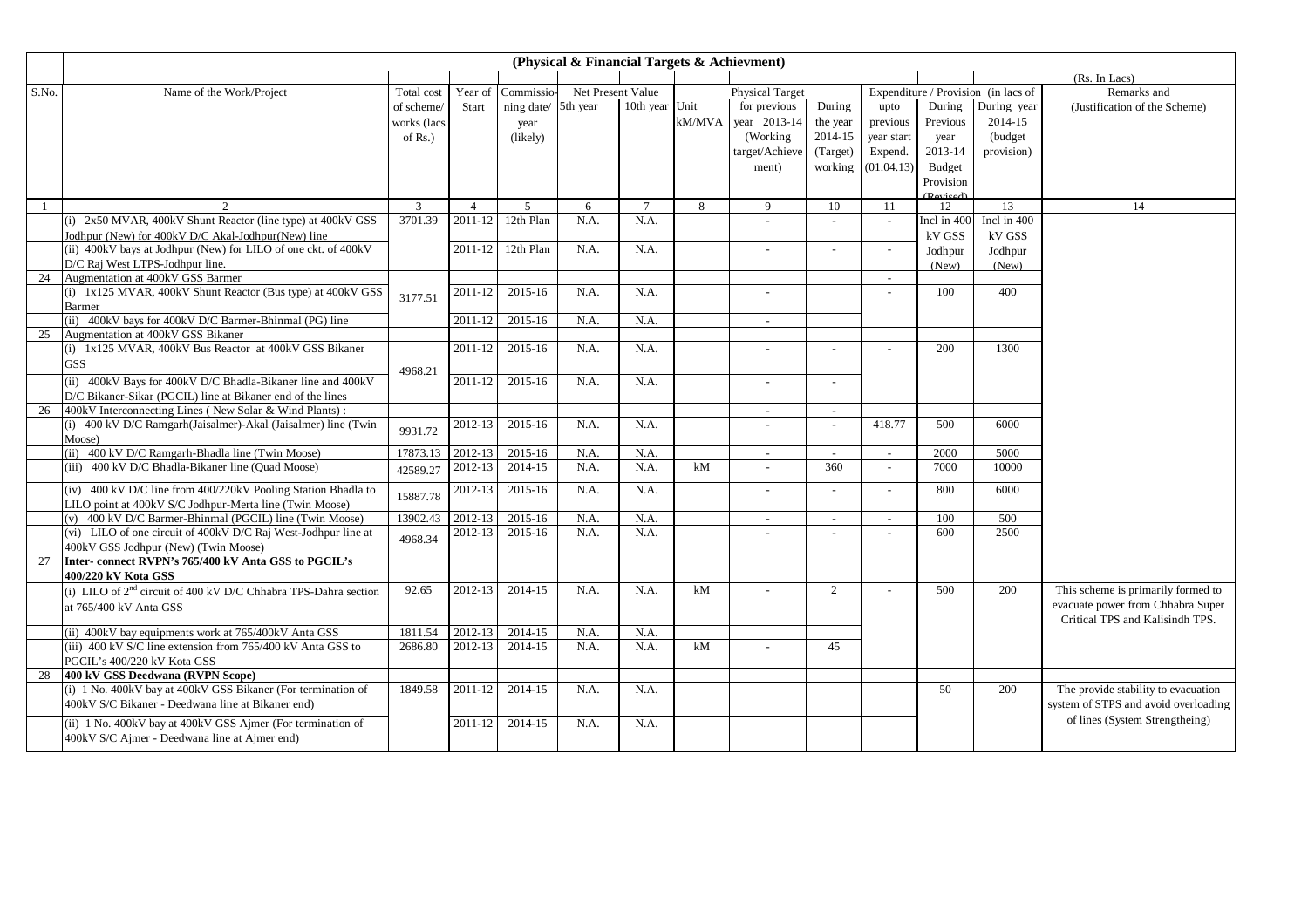|                |                                                                                   |              |                |            | (Physical & Financial Targets & Achievment) |                |            |                        |                          |            |           |                                     |                                       |
|----------------|-----------------------------------------------------------------------------------|--------------|----------------|------------|---------------------------------------------|----------------|------------|------------------------|--------------------------|------------|-----------|-------------------------------------|---------------------------------------|
|                |                                                                                   |              |                |            |                                             |                |            |                        |                          |            |           |                                     | (Rs. In Lacs)                         |
| S.No.          | Name of the Work/Project                                                          | Total cost   | Year of        | Commissio  | Net Present Value                           |                |            | <b>Physical Target</b> |                          |            |           | Expenditure / Provision (in lacs of | Remarks and                           |
|                |                                                                                   | of scheme/   | Start          | ning date/ | 5th year                                    | 10th year Unit |            | for previous           | During                   | upto       | During    | During year                         | (Justification of the Scheme)         |
|                |                                                                                   | works (lacs  |                | year       |                                             |                | kM/MVA     | year 2013-14           | the year                 | previous   | Previous  | 2014-15                             |                                       |
|                |                                                                                   | of $Rs.$ )   |                | (likely)   |                                             |                |            | (Working)              | 2014-15                  | year start | year      | (budget)                            |                                       |
|                |                                                                                   |              |                |            |                                             |                |            | target/Achieve         | (Target)                 | Expend.    | 2013-14   | provision)                          |                                       |
|                |                                                                                   |              |                |            |                                             |                |            | ment)                  | working                  | (01.04.13) | Budget    |                                     |                                       |
|                |                                                                                   |              |                |            |                                             |                |            |                        |                          |            | Provision |                                     |                                       |
|                | $\mathcal{L}$                                                                     |              | $\overline{4}$ | 5          |                                             | $\tau$         |            | 9                      |                          |            |           |                                     |                                       |
| 29             | 400 kV GSS Alwar (RVPN Scope)                                                     | $\mathbf{3}$ |                |            | 6                                           |                | 8          |                        | 10                       | 11         | 12        | 13                                  | 14                                    |
|                | (i) 1 No. 400kV bay at 400kV GSS Hindaun (For termination of                      | 1346.62      | 2011-12        | 2014-15    | N.A.                                        | N.A.           |            |                        |                          |            | 100       | 200                                 | System Strengtheing Scheme to provide |
|                | 400kV S/C Hindaun - Alwar line at Hindaun end)                                    |              |                |            |                                             |                |            |                        |                          |            |           |                                     | stability to evacuation system of     |
|                |                                                                                   |              |                |            |                                             |                |            |                        |                          |            |           |                                     | Chahbra TPS and to meet load growth   |
|                |                                                                                   |              |                |            |                                             |                |            |                        |                          |            |           |                                     | in NCR region                         |
| $\mathbf{m}$   | <b>220kV SCHEMES</b>                                                              |              |                |            |                                             |                |            |                        |                          |            |           |                                     |                                       |
|                |                                                                                   |              |                |            |                                             |                |            |                        |                          |            |           |                                     |                                       |
|                | Normal development works<br>Jaipur City EHV network strengthening scheme-1        |              |                |            |                                             |                |            |                        |                          |            |           |                                     |                                       |
|                | 220/132kV, 2x160 MVA capacity GIS Substation at Mansarovar                        |              |                |            |                                             |                |            |                        |                          |            |           |                                     |                                       |
| (a)            | (Jaipur) alongwith associated lines and allied works                              |              |                |            |                                             |                |            |                        |                          |            |           |                                     |                                       |
|                | i. 220 kV GIS Substation at existing 132 kV Substation at                         | 7476.20      | 2010-11        | 17.8.13    | <b>NA</b>                                   | <b>NA</b>      | <b>MVA</b> | 320                    |                          | 9596.81    | 200       | 100                                 | System Strengtheing Scheme to reduce  |
|                | Mansarovar (Jaipur)                                                               |              |                |            |                                             |                |            |                        |                          |            |           |                                     | transmission lossess (101.41 LU) and  |
|                |                                                                                   |              |                |            |                                             |                |            |                        |                          |            |           |                                     | for meeting the increasing load of    |
|                |                                                                                   |              |                |            |                                             |                |            |                        |                          |            |           |                                     | Jaipur city                           |
|                | ii. Up-gradation of existing 132 kV D/C Line to 220 kV D/C Lines                  | 723.52       | 2010-11        | 17.813     | <b>NA</b>                                   | <b>NA</b>      | kM         | 2                      |                          |            |           |                                     |                                       |
|                | Between 220 kV Sanganer to 220 kV Mansarovar                                      |              |                |            |                                             |                |            |                        |                          |            |           |                                     |                                       |
|                | iii. 2 Nos. 220 kV Terminal Bays at 220 kV Substation at Sanganer                 | 236.83       | 2010-11        | 2013-14    | <b>NA</b>                                   | <b>NA</b>      |            |                        |                          |            |           |                                     |                                       |
|                | iv. (a) $220 \text{ kV}$ S/C Tapping Line on Tubular Pole/Narrow base Tower       | 4387.28      | 2010-11        | 31.5.12/   | NA                                          | <b>NA</b>      | kM         | $\tau$                 |                          |            |           |                                     |                                       |
|                | (1.5 Km), 220 kV D/C Composite Portion on Tubular Pole/ Narrow                    |              |                | 12.9.13    |                                             |                |            |                        |                          |            |           |                                     |                                       |
|                | base Tower (2 Km) by conversion of existing 132 kV S/C                            |              |                |            |                                             |                |            |                        |                          |            |           |                                     |                                       |
|                | Heerapura-Sanganer Line & 220 kV XLPE Cable S/C (2.5 Km)                          |              |                |            |                                             |                |            |                        |                          |            |           |                                     |                                       |
|                | from Tapping Point. (LILO of Sanganer- Heerapura line for                         |              |                |            |                                             |                |            |                        |                          |            |           |                                     |                                       |
|                | Mansarovar)<br>(b) 220 kV XLPE Cable S/C from Tapping Point.                      |              | 2010-11        | 17.8.13/   | NA                                          | <b>NA</b>      | kM         | 5                      | $\overline{\phantom{a}}$ |            |           |                                     |                                       |
|                |                                                                                   |              |                | 12.9.13    |                                             |                |            |                        |                          |            |           |                                     |                                       |
|                | v. 1 Nos. 220 kV Terminal Bays at 400 or 220 kV Substation at                     | 118.41       | 2010-11        | 2013-14    | <b>NA</b>                                   | <b>NA</b>      |            |                        |                          |            |           |                                     |                                       |
|                | Heerapura                                                                         |              |                |            |                                             |                |            |                        |                          |            |           |                                     |                                       |
|                | vi. 132 kV Terminal Bay at existing 132 kV Substation at Chambal                  | 59.54        | 2010-11        | 2013-14    | <b>NA</b>                                   | <b>NA</b>      |            |                        |                          |            |           |                                     |                                       |
|                | (b) 220kV GIS Substation at Nallah Power House (Jaipur) alongwith                 |              |                |            |                                             |                |            |                        |                          |            |           |                                     |                                       |
|                | associated lines and allied works                                                 |              |                |            |                                             |                |            |                        |                          |            |           |                                     |                                       |
|                | i. 220 kV GIS substation at existing 132 kV Nallah Power House                    | 6933.93      | 2010-11        | 2013-14    | <b>NA</b>                                   | <b>NA</b>      | <b>MVA</b> | 360                    | $\sim$                   | 4275.11    | 700       | 200                                 |                                       |
|                | Jaipur<br>ii. Up-gradation of existing 132 kV ( $S/C & D/C$ Sections) Line to 220 | 854.81       | 2010-11        | 2013-14    | <b>NA</b>                                   | <b>NA</b>      | kM         | 10                     |                          |            |           |                                     |                                       |
|                | kV D/C Line Between 220 kV Heerapura to 220 kV Nallah Power                       |              |                |            |                                             |                |            |                        | $\sim$                   |            |           |                                     |                                       |
|                | House                                                                             |              |                |            |                                             |                |            |                        |                          |            |           |                                     |                                       |
|                | iii. 2 Nos. 220 kV Terminal Bays at 400 kV Heerapura/ 220 kV                      | 236.83       | 2010-11        | 2013-14    | <b>NA</b>                                   | NA             |            |                        |                          |            |           |                                     |                                       |
|                | Substation at Heerapura                                                           |              |                |            |                                             |                |            |                        |                          |            |           |                                     |                                       |
|                | (c) Up-gradation of existing 132 kV Line                                          |              |                |            |                                             |                |            |                        |                          |            |           |                                     |                                       |
|                | i. Up-gradation of existing 132 kV D/C Line to 220 kV D/C Lines (to               | 789.51       | 2010-11        | 2014-15    | NA                                          | <b>NA</b>      | kM         |                        | 14                       |            | 200       | 300                                 |                                       |
|                | be charged on 132 kV for present) between 132 kV Kunda-Ki-                        |              |                |            |                                             |                |            |                        |                          |            |           |                                     |                                       |
|                | Dhani to 132 kV Purana Ghat                                                       |              |                |            |                                             |                |            |                        |                          |            |           |                                     |                                       |
|                | Power Evacuation System of Ramgarh GTPS (Stage-III) :                             |              |                |            |                                             |                |            |                        |                          |            |           |                                     |                                       |
| $\overline{2}$ | (i) 220 kV D/C Ramgarh GTPP- Chandan line                                         | 4327.54      | 2010-11        | 2013-14    | <b>NA</b>                                   | <b>NA</b>      | kM         | 210                    | $\sim$                   | 4075.52    | 2000      | 500                                 | This scheme is formed to evacuate     |
|                | (ii) 220 kV D/C Chandan - Dechu line                                              | 4327.54      |                | 2014-15    | NA                                          | NA             | kM         |                        | 210                      |            |           |                                     | powr from Ramgarh GTPS Stage-III      |
|                | Normal development works                                                          |              |                |            |                                             |                |            |                        |                          |            |           |                                     |                                       |
|                |                                                                                   |              |                |            |                                             |                |            |                        |                          |            |           |                                     |                                       |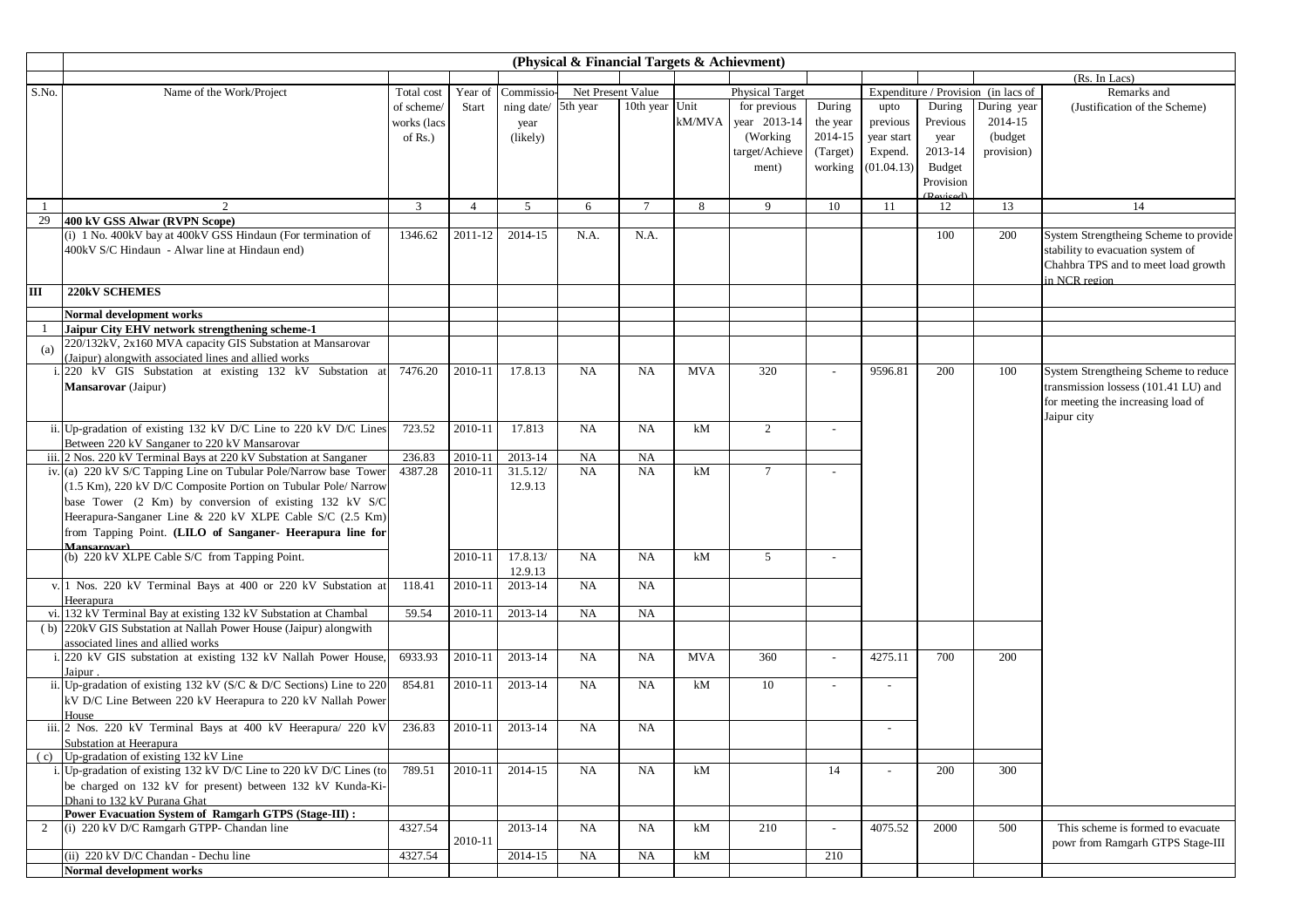|                 |                                                                     |              |                |                     | (Physical & Financial Targets & Achievment) |                |            |                        |                          |            |           |                                     |                                                   |
|-----------------|---------------------------------------------------------------------|--------------|----------------|---------------------|---------------------------------------------|----------------|------------|------------------------|--------------------------|------------|-----------|-------------------------------------|---------------------------------------------------|
|                 |                                                                     |              |                |                     |                                             |                |            |                        |                          |            |           |                                     | (Rs. In Lacs)                                     |
| S.No.           | Name of the Work/Project                                            | Total cost   | Year of        | Commissio           | Net Present Value                           |                |            | <b>Physical Target</b> |                          |            |           | Expenditure / Provision (in lacs of | Remarks and                                       |
|                 |                                                                     | of scheme/   | Start          | ning date/ 5th year |                                             | 10th year Unit |            | for previous           | During                   | upto       | During    | During year                         | (Justification of the Scheme)                     |
|                 |                                                                     | works (lacs  |                | year                |                                             |                | kM/MVA     | year 2013-14           | the year                 | previous   | Previous  | 2014-15                             |                                                   |
|                 |                                                                     | of $Rs.$ )   |                | (likely)            |                                             |                |            | (Working)              | 2014-15                  | year start | year      | (budget                             |                                                   |
|                 |                                                                     |              |                |                     |                                             |                |            | target/Achieve         | (Target)                 | Expend.    | 2013-14   | provision)                          |                                                   |
|                 |                                                                     |              |                |                     |                                             |                |            | ment)                  | working                  | (01.04.13) | Budget    |                                     |                                                   |
|                 |                                                                     |              |                |                     |                                             |                |            |                        |                          |            | Provision |                                     |                                                   |
| $\mathbf{1}$    | $\mathcal{D}$                                                       | $\mathbf{3}$ | $\overline{4}$ | 5                   | 6                                           | $\tau$         | 8          | $\mathbf{Q}$           | 10                       | 11         | 12        | 13                                  | 14                                                |
| 3               | LILO of 220 kV Debari - Banswara line for 220 kV Madri with 220     | 3412.72      | 2008-09        | 2013-14             | $-914.59$                                   | $-1260.78$     | kM/MVA     | 33/100                 | $\overline{a}$           | 1905.74    | 100       |                                     |                                                   |
|                 | kV GSS at Madri (Udaipur)                                           |              |                |                     |                                             |                |            |                        |                          |            |           |                                     |                                                   |
| $\overline{4}$  | 220 kV D/C line to connect the LILO of 220 kV S/C Heerapura-        | 2004.65      | 2010-11        | 15.7.13             | NA                                          | <b>NA</b>      | kM         | 8                      | $\sim$                   | 1229.48    | 500       | $\overline{\phantom{a}}$            | System strengthening                              |
|                 | Khetri line(second ckt.) to LILO of one ckt. of 220 kV D/C          |              |                |                     |                                             |                |            |                        |                          |            |           |                                     |                                                   |
|                 | Neemrana- Kotputli line (116.822 ckM commissioned in 2012-13)       |              |                |                     |                                             |                |            |                        |                          |            |           |                                     |                                                   |
| 5               | 220 kV GSS at <b>Bundi</b> (New location) (Distt. Bundi)            | 3143.42      | 2010-11        | 6.11.12             | $-1546.17$                                  | $-2153.32$     |            |                        |                          | 624.66     | 200       |                                     | System Strengtheing & Load Catering               |
|                 |                                                                     |              |                |                     |                                             |                |            |                        |                          |            |           |                                     | scheme to reduce transmission lossess             |
|                 |                                                                     |              |                |                     |                                             |                |            |                        |                          |            |           |                                     | (10.97 LU) and to reduce the                      |
|                 |                                                                     |              |                |                     |                                             |                |            |                        |                          |            |           |                                     | overlaoding of nearby lines.                      |
|                 |                                                                     |              |                |                     |                                             |                |            |                        |                          |            |           |                                     |                                                   |
| 6               | 220 kV GSS at Gajner (New location) (Distt. Bikaner)                | 3430.74      | 2010-11        | 22.1.13             | $-1693.73$                                  | $-2227.11$     |            |                        | $\sim$                   | 2003.69    | 200       |                                     | System Strengtheing & Load Catering               |
|                 |                                                                     |              |                |                     |                                             |                |            |                        |                          |            |           |                                     | scheme to reduce transmission lossess             |
|                 |                                                                     |              |                |                     |                                             |                |            |                        |                          |            |           |                                     | (10.97 LU) and to reduce the                      |
|                 |                                                                     |              |                |                     |                                             |                |            |                        |                          |            |           |                                     | overlaoding of nearby lines.                      |
| $7\overline{ }$ | (i) 220 kV GSS at Manoharpur (Upgradation) (Distt. Jaipur)          | 2758.31      | 2010-11        | 2013-14             | $-205.79$                                   | 165.77         | <b>MVA</b> | 100                    | $\sim$                   | 4161.37    | 800       | 100                                 | System Strengtheing & Load Catering               |
|                 |                                                                     |              |                |                     |                                             |                |            |                        |                          |            |           |                                     | scheme to reduce transmission lossess             |
|                 |                                                                     |              |                |                     |                                             |                |            |                        |                          |            |           |                                     | (132.82 LU). To reduce the overloading            |
|                 | (ii) 220 kV D/C Kotputli-Manoharpur line                            | 2001.28      | 2010-11        | 2013-14             | $-205.79$                                   | 165.77         | kM         | 102                    | $\sim$                   |            |           |                                     | and create ring main system.                      |
|                 |                                                                     |              |                |                     |                                             |                |            |                        |                          |            |           |                                     |                                                   |
| 8               | (i) 220 GSS at Gangapurcity (New location) (Distt. Sawai            | 3610.37      | 2010-11        | 2013-14             | $-444.25$                                   | $-145$         | <b>MVA</b> | 100                    | $\sim$                   |            | 1000      | 200                                 | System Strengtheing & Load Catering               |
|                 | Madhopur)                                                           |              |                |                     |                                             |                |            |                        |                          |            |           |                                     | scheme.Reduction in transmission                  |
|                 | (ii) 220 kV D/C Hindaun (400 kV GSS) - Gangapurcity line            | 1668.10      | 2010-11        | 2013-14             | $-444.25$                                   | $-145$         | kM         | 108                    | $\overline{a}$           |            |           |                                     | lossess (140.76 LU), to reduce over               |
|                 |                                                                     |              |                |                     |                                             |                |            |                        |                          |            |           |                                     | loading and create ring main system.              |
| 9               | 220/132kV GSS at Nadbai (Upgradation) (Distt. Bhartpur)             | 2107.49      | 2011-12        | 25.11.12            | 9.2                                         | 232.09         |            |                        | $\sim$                   | 736.79     | 200       | $\overline{a}$                      | Loss Reduction & System                           |
|                 |                                                                     |              |                |                     |                                             |                |            |                        |                          |            |           |                                     | Strengthening Scheme .Reduction in                |
|                 |                                                                     |              |                |                     |                                             |                |            |                        |                          |            |           |                                     | transmission lossess (63.58 LU) and to            |
|                 |                                                                     |              |                |                     |                                             |                |            |                        |                          |            |           |                                     | provide redundancy to cater load                  |
| 10              | (i) 220/132kV GSS at Tehandesar (Upgradation) (Distt. Churu)        | 2246.70      | 2011-12        | 2013-14             | 313.7                                       | 830.79         | <b>MVA</b> | 100                    | $\overline{a}$           | 1482.28    | 1000      | 200                                 | growth in nearby area.<br>Loss Reduction & System |
|                 |                                                                     |              |                |                     |                                             |                |            |                        |                          |            |           |                                     | Strengthening Scheme. Reduction in                |
|                 | (ii) 220 kV S/C Sujangarh-Tehandesar line.                          | 996.79       | 2011-12        | 2013-14             |                                             |                | kM         | 33                     | $\overline{\phantom{a}}$ |            |           |                                     | transmission lossess (112.02 LU) and              |
|                 |                                                                     |              |                |                     |                                             |                |            |                        |                          |            |           |                                     | to cater load growth and form ring                |
| 11              | (i) 220/132kV GSS at Badnu (Upgradation) (Distt. Bikaner)           | 2388.21      | 2011-12        | 2013-14             | 591.11                                      | 1351.92        | <b>MVA</b> | 100                    |                          | 1636.63    | 1500      | 200                                 | system to enhance the reliability of              |
|                 | (ii) LILO of existing 220 kV Ratangarh(400kV)-Bikaner(220kV)        | 1001.74      | 2011-12        | 2013-14             |                                             |                | kM         | 42                     |                          |            |           |                                     | power supply in nearby area.                      |
|                 | line at 220 kV GSS Badnu.<br>(iii) 220kV S/C Tehandesar -Badnu line | 797.87       | 2011-12        | 2013-14             |                                             |                | kM         | 33                     |                          |            |           |                                     |                                                   |
| 12              | (i) 220/132kV, 1x100 MVA GSS at Sikrai (Upgradation) (Distt.        | 1976.41      | 2010-11        | 16.10.12            | 907.93                                      | 1689.07        | <b>MVA</b> |                        |                          | 1046.54    | 200       |                                     | Loss Reduction & System                           |
|                 | Dausa)                                                              |              |                |                     |                                             |                |            |                        |                          |            |           |                                     | Strengthening Scheme .Reduction in                |
|                 |                                                                     |              |                |                     |                                             |                |            |                        |                          |            |           |                                     | transmission lossess (116.56 LU) and              |
|                 |                                                                     |              |                |                     |                                             |                |            |                        |                          |            |           |                                     | to create redundancy and meetout                  |
|                 |                                                                     |              |                |                     |                                             |                |            |                        |                          |            |           |                                     | future load growth                                |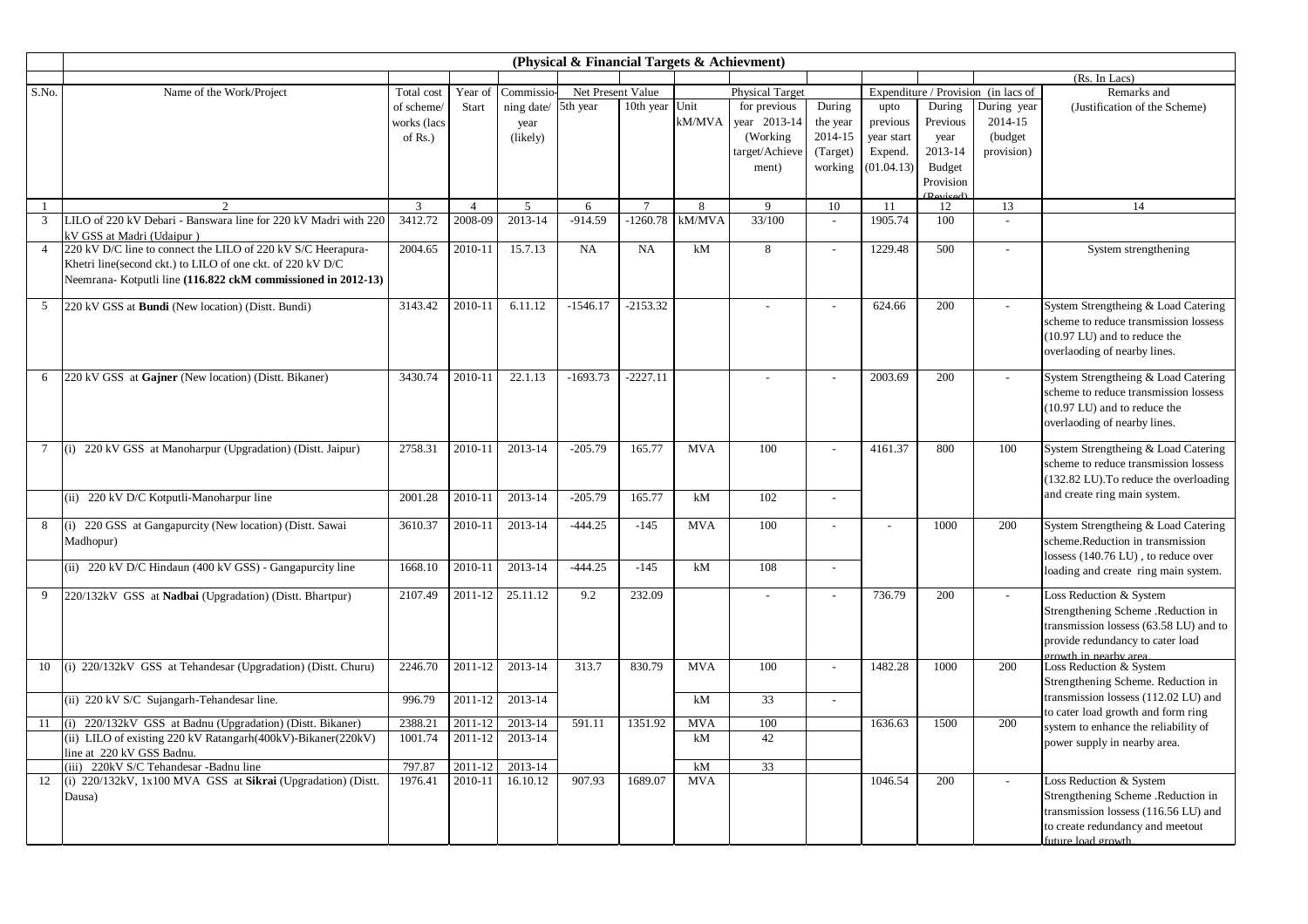|       |                                                                          |             |                    |                     | (Physical & Financial Targets & Achievment) |                |            |                        |          |            |           |                                     |                                         |
|-------|--------------------------------------------------------------------------|-------------|--------------------|---------------------|---------------------------------------------|----------------|------------|------------------------|----------|------------|-----------|-------------------------------------|-----------------------------------------|
|       |                                                                          |             |                    |                     |                                             |                |            |                        |          |            |           |                                     | (Rs. In Lacs)                           |
| S.No. | Name of the Work/Project                                                 | Total cost  | Year of            | Commissio           | Net Present Value                           |                |            | <b>Physical Target</b> |          |            |           | Expenditure / Provision (in lacs of | Remarks and                             |
|       |                                                                          | of scheme/  | Start              | ning date/ 5th year |                                             | 10th year Unit |            | for previous           | During   | upto       | During    | During year                         | (Justification of the Scheme)           |
|       |                                                                          | works (lacs |                    | year                |                                             |                | kM/MVA     | year 2013-14           | the year | previous   | Previous  | 2014-15                             |                                         |
|       |                                                                          | of $Rs.$ )  |                    | (likely)            |                                             |                |            | (Working)              | 2014-15  | year start | year      | (budget                             |                                         |
|       |                                                                          |             |                    |                     |                                             |                |            | target/Achieve         | (Target) | Expend.    | 2013-14   | provision)                          |                                         |
|       |                                                                          |             |                    |                     |                                             |                |            | ment)                  | working  | (01.04.13) | Budget    |                                     |                                         |
|       |                                                                          |             |                    |                     |                                             |                |            |                        |          |            | Provision |                                     |                                         |
|       |                                                                          |             |                    |                     |                                             |                |            |                        |          |            |           |                                     |                                         |
|       | $\overline{2}$                                                           | 3           | $\overline{4}$     | 5                   | 6                                           | $\overline{7}$ | 8          | 9                      | 10       | 11         | 12        | 13                                  | 14                                      |
| 13    | 220/132kV GSS at Hamirgarh (UPG) (Distt. Bhilwara)                       | 2335.92     | 2011-12            | 31.3.13             | $-1443.4$                                   | $-2079.2$      | <b>MVA</b> |                        |          | 1361.51    | 200       | $\sim$                              | Loss Reduction & System                 |
|       |                                                                          |             |                    |                     |                                             |                |            |                        |          |            |           |                                     | Strengthening Scheme . Reduction in     |
|       |                                                                          |             |                    |                     |                                             |                |            |                        |          |            |           |                                     | transmission lossess (74.17 LU) and to  |
|       |                                                                          |             |                    |                     |                                             |                |            |                        |          |            |           |                                     | cater load of Hamirgarh Industrial      |
|       |                                                                          |             | 2011-12            | 2013-14             | $-1339.05$                                  | $-1826.96$     | <b>MVA</b> |                        |          | 1392.63    |           | 200                                 | Area<br>Loss Reduction & System         |
| 14    | (i) 220/132kV GSS at Lalsot (Distt. Dausa)                               | 2430.96     |                    |                     |                                             |                |            | 100                    |          |            | 1000      |                                     |                                         |
|       | (ii) 1 No bay at 132kV GSS Toonga<br>(iii) 1 No bay at 220kV GSS Bhadoti |             | 2011-12<br>2011-12 |                     |                                             |                |            |                        |          |            |           |                                     | Strengthening Scheme . Reduction in     |
|       |                                                                          |             |                    |                     |                                             |                |            |                        |          |            |           |                                     | transmission lossess (33.20 LU). To     |
|       | (iv) LILO of 220 kV S/C Dausa-Anta line at 220 kV GSS Lalsot             | 342.65      | 2011-12            | 13.11.13            |                                             |                | kM         | 21                     |          |            |           |                                     | reduce loading on 132kV lines and       |
|       |                                                                          |             |                    |                     |                                             |                |            |                        |          |            |           |                                     | meeting future load growth in the area. |
| 15    | (i) 220 kV S/C Sirohi- Pindwara line                                     | 736.38      | 2011-12            | 2013-14             | 1.72                                        | 72.03          | kM         | 25                     |          |            | 300       | 400                                 | Loss Reduction & System                 |
|       |                                                                          |             |                    |                     |                                             |                |            |                        |          |            |           |                                     | Strengthening Scheme forrming 220kV     |
|       | (ii) 1 no.bays at 220kV GSS Sirohi                                       |             | 2011-12            |                     |                                             |                |            |                        |          |            |           |                                     | ring system in and around Pindwara,     |
|       | (iii) 1 no.bays at 220kV GSS Pindwara                                    |             | 2011-12            |                     |                                             |                |            |                        |          |            |           |                                     | thereby reducing transmission losses    |
|       |                                                                          |             |                    |                     |                                             |                |            |                        |          |            |           |                                     | $(22.71 \text{ LU}).$                   |
| 16    | 220kV GSS at Bamantukda (Distt. Rajsamand)<br>(i)                        | 3273.50     | 2011-12            | 2013-14             | $-1309.27$                                  | $-1751.61$     | <b>MVA</b> |                        |          | 545.41     | 1600      | 200                                 | Loss Reduction(43.90 LUs) & System      |
|       | (ii) LILO of existing 220 kV S/C Bhilwara (400 kV GSS)-Bali              | 242.06      | 2011-12            | 2013-14             |                                             |                | kM/MVA     |                        |          |            |           |                                     | Strengthening Scheme. To reduce         |
|       | line at 220 kV GSS Bamantukda                                            |             |                    |                     |                                             |                |            |                        |          |            |           |                                     | overloading and meeting future load     |
|       | (iii) LILO of existing 220 kV S/C Kankroli (220 kV GSS)-Bali             | 173.53      | 2011-12            | 6.9.13              |                                             |                | kM/MVA     |                        |          |            |           |                                     | growth in the area.                     |
|       | line at 220 kV GSS Bamantukda                                            |             |                    |                     |                                             |                |            |                        |          |            |           |                                     |                                         |
|       | <b>Composite Power Evacuation System [Chhabra Super Critical</b>         |             |                    |                     |                                             |                | kM/MVA     |                        |          |            |           |                                     |                                         |
|       | TPS(2x660MW) and Kalisindh TPS (2x600 MW)]                               |             |                    |                     |                                             |                |            |                        |          |            |           |                                     |                                         |
| 17    | LILO 220kV Ajmer-Beawar Line at 400kV Ajmer GSS                          | 408.5       | 2010-11            | 2013-14             | NA                                          | NA             | kM/MVA     |                        |          | 350.50     | 350       |                                     | This scheme is primarily formed to      |
| 18    | LILO 220kV Ajmer-Kishangarh Line at 400kV Ajmer GSS                      | 408.5       | 2010-11            | 2013-14             | NA                                          | NA             | kM         | $\tau$                 |          | 151.60     |           |                                     | evacuate power from Chhabra Super       |
|       |                                                                          |             |                    |                     |                                             |                |            |                        |          |            |           |                                     | Critical TPS and Kalisindh TPS          |
|       | <b>Power Evacuation System of Banswara Super Critical TPS</b>            |             |                    |                     |                                             |                |            |                        |          |            |           |                                     |                                         |
|       | (2x660 MW)                                                               |             |                    |                     |                                             |                |            |                        |          |            |           |                                     |                                         |
| 19    | 220kV Interconnecting Lines at Udaipur:                                  |             |                    |                     |                                             |                |            |                        |          |            |           |                                     |                                         |
|       | (i) LILO of Amberi(Prop 220 kV GSS)-Debari line at proposed 400          | 2043.68     | 2012-13            | 2015-16             | NA                                          | <b>NA</b>      |            |                        |          |            | 200       | 300                                 | This scheme is primarily formed to      |
|       | kV GSS Udaipur.                                                          |             |                    |                     |                                             |                |            |                        |          |            |           |                                     | evacuate Power from Banswara Super      |
|       | (ii) LILO of Chittorgarh-Debari line at proposed 400 kV GSS              |             | 2012-13            | 2015-16             | NA                                          | <b>NA</b>      |            |                        |          |            |           |                                     | <b>Critical TPS</b>                     |
|       | Udaipur.                                                                 |             |                    |                     |                                             |                |            |                        |          |            |           |                                     |                                         |
| 20    | 220kV Interconnecting Lines at Chhitorgarh:                              |             |                    |                     |                                             |                |            |                        |          |            |           |                                     |                                         |
|       | (i) 220 kV D/C from 400kV Chittorgarh to 220kV GSS Sawa                  | 2043.68     | 2011-12            | 2013-14             | NA                                          | <b>NA</b>      | kM         | 50                     |          | 377.36     | 1000      | 200                                 |                                         |
|       | (ii) LILO of 220kV S/C Chittorgarh - Debari line at 400kV GSS            |             | 2011-12            | 24.7.13             | NA                                          | NA             | kM         | 3                      |          |            |           |                                     |                                         |
|       | Chittorgarh                                                              |             |                    |                     |                                             |                |            |                        |          |            |           |                                     |                                         |
|       | (iii) 2 No 220kV bays at 220kV GSS Sawa                                  |             |                    | 2013-14             | NA                                          | NA             |            |                        |          |            |           |                                     |                                         |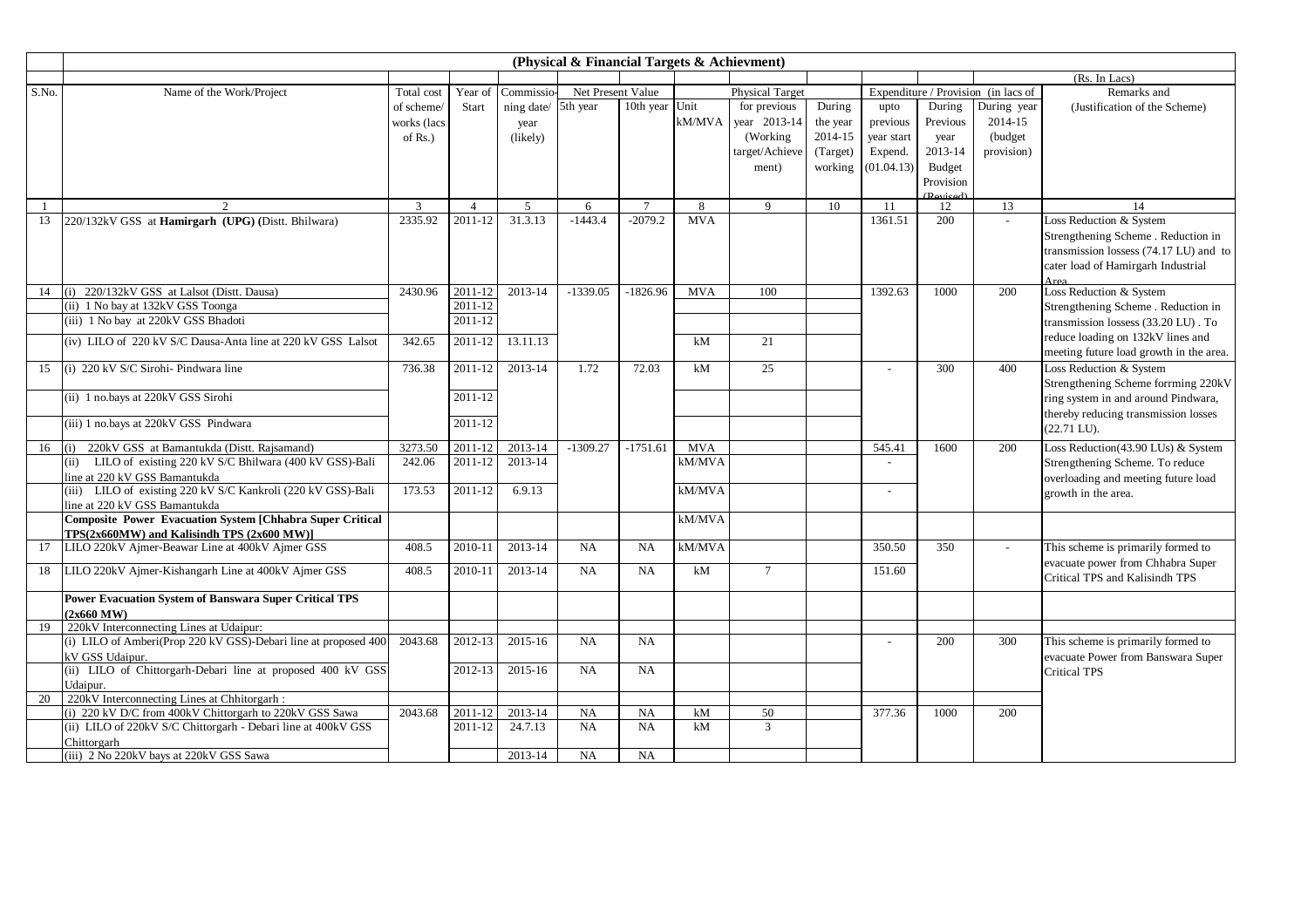|       |                                                                                                                         |                |                |                 | (Physical & Financial Targets & Achievment) |                |            |                        |          |            |           |                                     |                                         |
|-------|-------------------------------------------------------------------------------------------------------------------------|----------------|----------------|-----------------|---------------------------------------------|----------------|------------|------------------------|----------|------------|-----------|-------------------------------------|-----------------------------------------|
|       |                                                                                                                         |                |                |                 |                                             |                |            |                        |          |            |           |                                     | (Rs. In Lacs)                           |
| S.No. | Name of the Work/Project                                                                                                | Total cost     | Year of        | Commissio-      | Net Present Value                           |                |            | <b>Physical Target</b> |          |            |           | Expenditure / Provision (in lacs of | Remarks and                             |
|       |                                                                                                                         | of scheme/     | Start          | ning date/      | 5th year                                    | 10th year Unit |            | for previous           | During   | upto       | During    | During year                         | (Justification of the Scheme)           |
|       |                                                                                                                         | works (lacs    |                | year            |                                             |                | kM/MVA     | year 2013-14           | the year | previous   | Previous  | 2014-15                             |                                         |
|       |                                                                                                                         | of $Rs.$ )     |                | (likely)        |                                             |                |            | (Working)              | 2014-15  | year start | year      | (budget)                            |                                         |
|       |                                                                                                                         |                |                |                 |                                             |                |            | target/Achieve         | (Target) | Expend.    | 2013-14   | provision)                          |                                         |
|       |                                                                                                                         |                |                |                 |                                             |                |            | ment)                  | working  | (01.04.13) | Budget    |                                     |                                         |
|       |                                                                                                                         |                |                |                 |                                             |                |            |                        |          |            | Provision |                                     |                                         |
|       |                                                                                                                         |                |                |                 |                                             |                |            |                        |          |            |           |                                     |                                         |
| 21    | 2                                                                                                                       | $\overline{3}$ | $\overline{4}$ | $5\overline{)}$ | 6                                           | $\tau$         | 8          | 9                      | 10       | -11        | 12        | 13                                  | 14                                      |
|       | 220kV Interconnecting Lines at 400kV GSS Jodhpur (New):<br>(i) 220 kV LILO of existing 220 kV GSS Jodhpur (220kV GSS) - | 2043.68        | 2012-13        | 2015-16         | NA                                          | <b>NA</b>      |            |                        |          |            | 500       | 1000                                |                                         |
|       | Pali line at 400kV Jodhpur (New)                                                                                        |                |                |                 |                                             |                |            |                        |          |            |           |                                     |                                         |
|       | (ii) 220 kV D/C Jodhpur (New) - Jhalamand (U/C 220 Kv GSS)                                                              |                | 2012-13        | 2015-16         | NA                                          | <b>NA</b>      |            |                        |          |            |           |                                     |                                         |
|       | (iii) 220 kV D/C Jodhpur (New) - Barli (U/C 220 Kv GSS)                                                                 |                | 2012-13        | 2015-16         | NA                                          | NA             |            |                        |          |            |           |                                     |                                         |
| 22    | 220 kV D/C Banswara TPS- Banswara (220 kV GSS) Line                                                                     | 409.62         | 2012-13        | 12th plan       | NA                                          | NA             |            |                        |          | $\sim$     | $\sim$    | $\sim$                              |                                         |
|       | Power Evacuation System of Suratgarh Super Critical TPS                                                                 |                |                |                 |                                             |                |            |                        |          |            |           |                                     |                                         |
|       | 220kV Interconnecting Lines:                                                                                            |                |                |                 |                                             |                |            |                        |          |            |           |                                     |                                         |
| 23    | 220 kV Interconnections at 400/220 kV GSS Babai(Jhunjhunu)                                                              |                |                |                 |                                             |                |            |                        |          |            |           |                                     |                                         |
|       | (i) LILO of existing 220 kV S/C Khetri-Reengus line at 400kV                                                            | 40.85          | 2010-11        | 31.10.13        | NA                                          | <b>NA</b>      | kM         | $\overline{2}$         |          | 34.25      | 40        |                                     | This scheme is primarily formed to      |
|       | GSS Babai (Jhunjhunu)                                                                                                   |                |                |                 |                                             |                |            |                        |          |            |           |                                     | evacuate power from Suratgarh TPS       |
|       | (ii) LILO of existing 220 kV S/C Khetri-Heerapura line at 400kV                                                         |                | 2010-11        | 2013-14         | NA                                          | <b>NA</b>      | kM         | $7\overline{ }$        |          |            |           |                                     |                                         |
|       | GSS Babai (Jhunjhunu)                                                                                                   |                |                |                 |                                             |                |            |                        |          |            |           |                                     |                                         |
| 24    | 220 kV Terminal Bays at various 400/220 kV Substations (6 No.)                                                          | 1078.12        | 2011-12        | 2013-14         | <b>NA</b>                                   | <b>NA</b>      |            |                        |          | 966.72     | 100       | $\sim$                              |                                         |
| 25    | 220 kV Interconnections at 400/220 kV GSS at Jaipur (North)                                                             |                |                |                 |                                             |                |            |                        |          |            |           |                                     |                                         |
|       | (i) LILO of 220 kV S/C VKIA- Kukas at 400kV GSS jaipur                                                                  | 2453.3         | 2012-13        | 2015-16         | <b>NA</b>                                   | NA             |            |                        |          |            | 500       | 1000                                |                                         |
|       | (North)                                                                                                                 |                |                |                 |                                             |                |            |                        |          |            |           |                                     |                                         |
|       | (ii) 220 kV D/C line from 400kV GSS jaipur (North) to GSS                                                               |                |                |                 | <b>NA</b>                                   | <b>NA</b>      |            |                        |          |            |           |                                     |                                         |
|       | Manoharpur                                                                                                              |                |                |                 |                                             |                |            |                        |          |            |           |                                     |                                         |
|       | (iii) 2 No. bays at 220kV GSS Manoharpur.                                                                               |                |                |                 | NA                                          | <b>NA</b>      |            |                        |          |            |           |                                     |                                         |
| 26    | JAIPUR CITY EHV NETWORK STRENTHENING SCHEME-                                                                            |                |                |                 |                                             |                |            |                        |          |            |           |                                     |                                         |
|       | <b>III LJENSS-III</b>                                                                                                   |                |                |                 |                                             |                |            |                        |          |            |           |                                     |                                         |
|       | $(a.)$ 220 kV GSS at Sitapura (New) and associated lines.                                                               |                |                |                 |                                             |                |            |                        |          |            |           |                                     |                                         |
|       | (i) 220 kV Substation at Sitapura (Jaipur)                                                                              | 2769.07        | 2011-12        | 2014-15         | <b>NA</b>                                   | <b>NA</b>      | <b>MVA</b> |                        | 160      | 160        | 1500      | 2000                                | To reduce transmission lossess (136.60) |
|       | (ii) Up-gradation of existing 132 kV S/C Line to 220 kV D/C Lines                                                       | 704.72         | 2011-12        | 2013-14         | NA                                          | NA             | kM         | 21                     |          |            |           |                                     | LU) and to meet increasing load of      |
|       | Between 220 kV Sanganer to 220 kV Sitapura.                                                                             |                |                |                 |                                             |                |            |                        |          |            |           |                                     | Jaipur City (System                     |
|       | (iii) 1 No. 220 kV Terminal Bays at 220 kV Substation at                                                                | 118.37         | 2011-12        | 2014-15         | <b>NA</b>                                   | NA             |            |                        |          |            |           |                                     | Strengtheing, Load Catering)            |
|       | Sanganer<br>(iv) Up-gradation of existing 132 kV S/C Line to 220 kV D/C                                                 | 741.72         | 2011-12        | 2014-15         |                                             | <b>NA</b>      |            |                        | 18       |            |           |                                     |                                         |
|       | Lines Between 220 kV Indira Gandhi Nagar to 132 kV Sitapura                                                             |                |                |                 | <b>NA</b>                                   |                | kM         |                        |          |            |           |                                     |                                         |
|       | (Charged on 132 kV)                                                                                                     |                |                |                 |                                             |                |            |                        |          |            |           |                                     |                                         |
|       | (v) 2 Nos. 132kV Terminal Bays at 132 kV S/S Sitapura.                                                                  | 123.50         | 2011-12        | 2014-15         | <b>NA</b>                                   | NA             |            |                        |          |            |           |                                     |                                         |
|       | (vi) 220 kV D/C Interconnection between 220 kV Sitapura                                                                 | 85.73          | 2011-12        | 2014-15         | <b>NA</b>                                   | <b>NA</b>      | kM         |                        |          |            |           |                                     |                                         |
|       | (Proposed) and 132 kV Sitapura (Existing) [Charged on 132 kV]                                                           |                |                |                 |                                             |                |            |                        |          |            |           |                                     |                                         |
|       | (vii) Up-gradation of existing 132 kV S/C Line Sanganer-Chaksu                                                          | 2321.22        | 2011-12        | 2014-15         | NA                                          | <b>NA</b>      | kM         |                        | 84       |            |           |                                     |                                         |
|       | Line to 220 kV D/C Line [for future connectivity to 400 kV Jaipur                                                       |                |                |                 |                                             |                |            |                        |          |            |           |                                     |                                         |
|       | South (PG) (approx. 34kM)] 20 kM line on 220 kV D/C narrow                                                              |                |                |                 |                                             |                |            |                        |          |            |           |                                     |                                         |
|       | base towers and balance 14 kM on 220 kV D/C conventional                                                                |                |                |                 |                                             |                |            |                        |          |            |           |                                     |                                         |
|       |                                                                                                                         |                |                |                 |                                             |                |            |                        |          |            |           |                                     |                                         |
|       | (b.) Up-gradation of existing 132 kV S/C Line to 220 kV D/C Lines                                                       | 1594.08        | 2011-12        | 2014-15         | NA                                          | <b>NA</b>      | kM         |                        | 40       |            | 100       | 250                                 |                                         |
|       | Between 132 kV Purana Ghat to 132 kV Bassi (Charged on 132                                                              |                |                |                 |                                             |                |            |                        |          |            |           |                                     |                                         |
|       | kV) (associated line of 220kV KKD)                                                                                      |                |                |                 |                                             |                |            |                        |          |            |           |                                     |                                         |
|       | (c.) 220 kV S/C XLPE Cable System from 400 kV Heerapura to 220 kV                                                       | 8554.36        | 2011-12        | 2013-14         | NA                                          | <b>NA</b>      | kM         | 10                     |          | 7437.72    | 300       | $\sim$                              |                                         |
|       | Nala Power House                                                                                                        |                |                |                 |                                             |                |            |                        |          |            |           |                                     |                                         |
| 27    | JODHPUR CITY EHV NETWORK STRENTHENING                                                                                   |                |                |                 |                                             |                |            |                        |          |            |           |                                     |                                         |
|       | <b>SCHEME-I [JDENSS-I]</b>                                                                                              |                |                |                 |                                             |                |            |                        |          |            |           |                                     |                                         |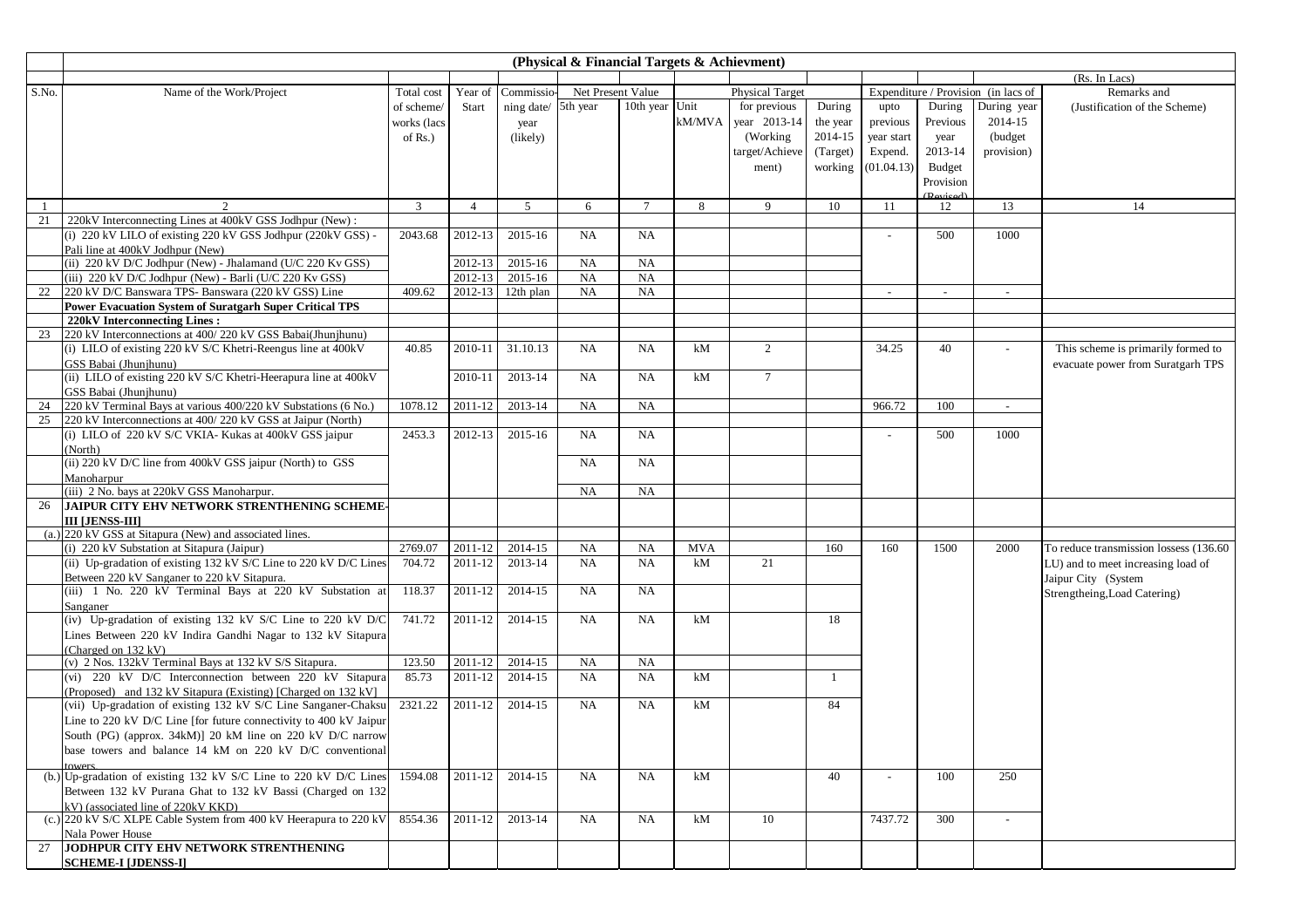|            |                                                                    |              |                |                     | (Physical & Financial Targets & Achievment) |                 |            |                        |          |            |           |                                     |                                            |
|------------|--------------------------------------------------------------------|--------------|----------------|---------------------|---------------------------------------------|-----------------|------------|------------------------|----------|------------|-----------|-------------------------------------|--------------------------------------------|
|            |                                                                    |              |                |                     |                                             |                 |            |                        |          |            |           |                                     | (Rs. In Lacs)                              |
| S.No.      | Name of the Work/Project                                           | Total cost   | Year of        | <b>Commissio-</b>   | Net Present Value                           |                 |            | <b>Physical Target</b> |          |            |           | Expenditure / Provision (in lacs of | Remarks and                                |
|            |                                                                    | of scheme/   | Start          | ning date/ 5th year |                                             | 10th year Unit  |            | for previous           | During   | upto       | During    | During year                         | (Justification of the Scheme)              |
|            |                                                                    | works (lacs  |                | year                |                                             |                 | kM/MVA     | year 2013-14           | the year | previous   | Previous  | 2014-15                             |                                            |
|            |                                                                    | of $Rs.$ )   |                | (likely)            |                                             |                 |            | (Working)              | 2014-15  | year start | year      | (budget)                            |                                            |
|            |                                                                    |              |                |                     |                                             |                 |            | target/Achieve         | (Target) | Expend.    | 2013-14   | provision)                          |                                            |
|            |                                                                    |              |                |                     |                                             |                 |            | ment)                  | working  | (01.04.13) | Budget    |                                     |                                            |
|            |                                                                    |              |                |                     |                                             |                 |            |                        |          |            | Provision |                                     |                                            |
|            |                                                                    |              |                |                     |                                             |                 |            |                        |          |            |           |                                     |                                            |
| -1         | 2                                                                  | $\mathbf{3}$ | $\overline{4}$ | 5                   | 6                                           | $7\phantom{.0}$ | 8          | 9                      | 10       | 11         | 12        | 13                                  | 14                                         |
| $(a.)$ (i) | 220 kV GSS at Barli (Distt. Jodhpur)                               | 5098.42      | 2011-12        | 2013-14             | NA                                          | NA              | <b>MVA</b> | 100                    |          | 2611.59    | 1500      | 200                                 | System Strengtheing & Load Catering        |
|            |                                                                    |              |                |                     |                                             |                 |            |                        |          |            |           |                                     | scheme to reduce transmission lossess      |
|            | (ii) LILO of 220kV Jodhpur (400kV GSS)-Jodhpur (220kV GSS)         | 102.15       | 2011-12        | 2013-14             | NA                                          | NA              | kM         | $\overline{2}$         |          |            |           |                                     | (271.69 LU) and for meeting increasing     |
|            | interconnector-II at Barli                                         |              |                |                     |                                             |                 |            |                        |          |            |           |                                     | load of Jodhpur City.                      |
|            | (b.) (i) 220 kV GSS at Jhalamand (Up-gradation) (Distt. Jodhpur)   | 4351.64      | 2011-12        | 2015-16             | NA                                          | <b>NA</b>       |            |                        |          | 31.18      | 300       | 400                                 |                                            |
|            | (ii) LILO of 220kV Jodhpur (400kV GSS)-Jodhpur (220kV GSS)         | 35.52        | 2011-12        | 2015-16             | NA                                          | <b>NA</b>       |            |                        |          |            |           |                                     |                                            |
|            | interconnector-I at Jhalamand                                      |              |                |                     |                                             |                 |            |                        |          |            |           |                                     |                                            |
|            | $(c.)$ (i) 220 kV GSS at <b>Bhawad</b> (Dist. Jodhpur)             | 4443.18      | 2010-11        | 15.3.13             | NA                                          | <b>NA</b>       |            |                        |          | 2153.46    | 700       |                                     |                                            |
|            | (ii) 220kV D/C Jodhpur (400kV GSS)-Karwad/Bhawad-                  | 2534.36      | 2010-11        | 2014-15             | NA                                          | NA              | kM         |                        | 93       |            |           |                                     |                                            |
|            | Bhopalgarh line(Jodhpur - Bhawad section of 78.318ckM has          |              |                |                     |                                             |                 |            |                        |          |            |           |                                     |                                            |
|            | been comm. On dt.29.12.12)                                         |              |                |                     |                                             |                 |            |                        |          |            |           |                                     |                                            |
|            | (iii) 2 No. bays at 220kV bay at 400kV Soorpora                    | 191.47       | 2011-12        | 2013-14             | NA                                          | <b>NA</b>       |            |                        |          |            |           |                                     |                                            |
|            | (iv) 2 No. bays at 220kV bay at 400kV Bhopalgarh                   | 191.47       | 2011-12        | 2013-14             | NA                                          | NA              |            |                        |          |            |           |                                     |                                            |
|            | (iii) 1 No. bays at 132kV bay at Mathania                          | 61.79        |                | 2013-14             | NA                                          | <b>NA</b>       |            |                        |          |            |           |                                     |                                            |
|            | $(d.)$ (i) 220 GSS at Bhadwasia (Dist. Jodhpur)                    | 4132.92      | 2011-12        | 2014-15             | NA                                          | NA              | <b>MVA</b> |                        | 100      |            | 1400      | 2000                                |                                            |
|            | (ii) 220kV D/C Jodhpur (400kV GSS)-Bhadwasia line (on Narrow       | 915.3        | 2011-12        | 2014-15             | NA                                          | <b>NA</b>       | kM         |                        | 22       |            |           |                                     |                                            |
|            | base towers with one ckt. on 220kV & other on 132kV)               |              |                |                     |                                             |                 |            |                        |          |            |           |                                     |                                            |
|            | (iii) 2 No. bays at 400kV Soorpora                                 | 191.47       | 2011-12        |                     | NA                                          | NA              |            |                        |          |            |           |                                     |                                            |
|            | (e.) Strengthning scheme of existing 132kV Chopasani Housing Board |              | 2011-12        |                     | NA                                          | <b>NA</b>       |            |                        |          |            |           |                                     |                                            |
|            | (CHB) GSS                                                          |              |                |                     |                                             |                 |            |                        |          |            |           |                                     |                                            |
|            | (i) Upgradation of existing 132 kV S/C Jodhpur-CHB-Soorsagar       | 969.47       | 2011-12        | 2014-15             | NA                                          | NA              | kM         |                        | 24       |            | 300       | 500                                 |                                            |
|            | Line to 220 kV D/C Narrowbase Towers (to be charged on 132 kV)     |              |                |                     |                                             |                 |            |                        |          |            |           |                                     |                                            |
|            |                                                                    |              |                |                     |                                             |                 |            |                        |          |            |           |                                     |                                            |
| 28         | (i) 220 GSS at Kuchera (New location) (Distt. Nagaur)              | 3145.95      | 2011-12        | 2015-16             | $-1123.85$                                  | $-1480.25$      |            |                        |          | 2.483      | 650       | 1000                                | System Strengtheing & Load Catering        |
|            |                                                                    |              |                |                     |                                             |                 |            |                        |          |            |           |                                     | scheme .Reduction in transmission          |
|            | (ii) LILO of 220 kV Nagaur - Merta line at proposed 220 kV GSS     | 400.56       | 2011-12        | 2015-16             | $-1123.85$                                  | $-1480.25$      |            |                        |          |            |           |                                     | lossess (32.92 LU) and to reduce over      |
|            | Kuchera                                                            |              |                |                     |                                             |                 |            |                        |          |            |           |                                     | loading of nearby 220kV GSS.               |
| 29         | Stringing of IInd circuit of 220kV D/C Banswara-Debari line from   | 755.30       | 2010-11        | 2013-14             | $-1033.77$                                  | $-1232.58$      | kM         | 65                     |          | 650.13     | 200       |                                     | System Strengtheing & Load Catering        |
|            | Debari to Salumber (scheme with 220kV Aspur)                       |              |                |                     |                                             |                 |            |                        |          |            |           |                                     | scheme .Reduction in transmission          |
|            |                                                                    |              |                |                     |                                             |                 |            |                        |          |            |           |                                     | lossess 67.33 LU) and to reduce            |
|            |                                                                    |              |                |                     |                                             |                 |            |                        |          |            |           |                                     |                                            |
|            |                                                                    |              |                |                     |                                             |                 |            |                        |          |            |           |                                     | overlaoding and meet future load<br>orowth |
|            | <b>Transmission System for New Solar and Wind Power Plants in</b>  |              |                |                     |                                             |                 |            |                        |          |            |           |                                     |                                            |
|            | Jaisalmer, Barmer & Jodhpur Districts                              |              |                |                     |                                             |                 |            |                        |          |            |           |                                     |                                            |
| 30         | (i) $220/132kV$ GSS at <b>Bap</b> (Dist. Jodhpur)                  | 6583.53      | 2010-11        | 19.8.13             | NA                                          | <b>NA</b>       | <b>MVA</b> | 160                    |          | 2202.24    | 1500      | 200                                 | This scheme is formed to evacuate          |
|            |                                                                    |              |                |                     |                                             |                 |            |                        |          |            |           |                                     | power from new solar and wind power        |
|            |                                                                    |              |                |                     |                                             |                 |            |                        |          |            |           |                                     | plants                                     |
|            | (ii) LILO of 220kV Barsingsar LTPS-Phalodi line at at Bap          | 955.14       | 2010-11        | 20.8.13             | NA                                          | NA              | kM         | 51                     |          |            |           |                                     |                                            |
|            | (iii) 220kV D/C Bap-Bhadla line                                    | 3438.51      | 2010-11        | 2013-14             | NA                                          | <b>NA</b>       | kM         | 104                    |          |            |           |                                     |                                            |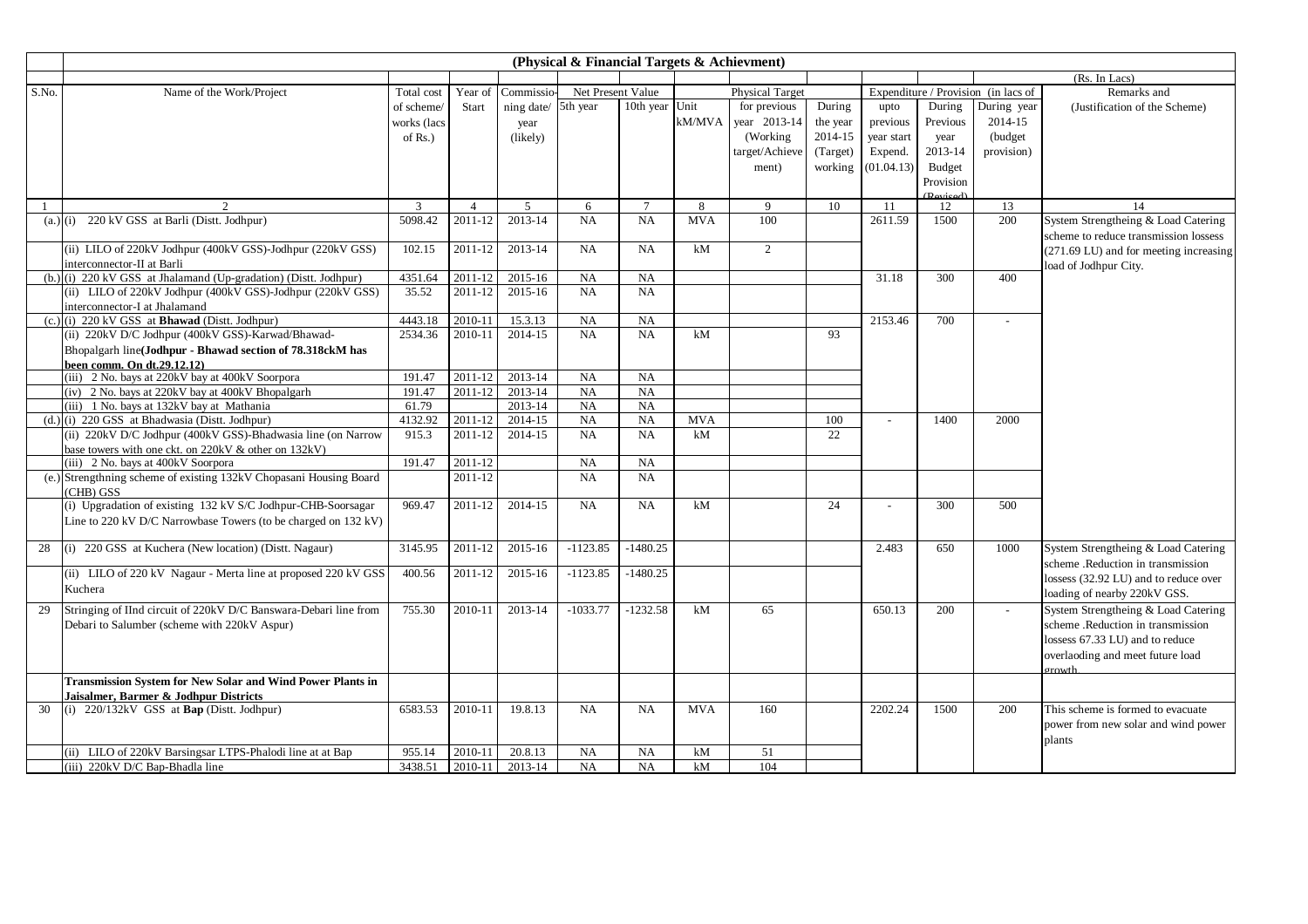|              |                                                                  |             |                |            | (Physical & Financial Targets & Achievment) |                 |            |                        |                |                          |           |                                     |                                         |
|--------------|------------------------------------------------------------------|-------------|----------------|------------|---------------------------------------------|-----------------|------------|------------------------|----------------|--------------------------|-----------|-------------------------------------|-----------------------------------------|
|              |                                                                  |             |                |            |                                             |                 |            |                        |                |                          |           |                                     | (Rs. In Lacs)                           |
| S.No.        | Name of the Work/Project                                         | Total cost  | Year of        | Commissic  | Net Present Value                           |                 |            | <b>Physical Target</b> |                |                          |           | Expenditure / Provision (in lacs of | Remarks and                             |
|              |                                                                  | of scheme/  | Start          | ning date/ | 5th year                                    | 10th year Unit  |            | for previous           | During         | upto                     | During    | During year                         | (Justification of the Scheme)           |
|              |                                                                  | works (lacs |                | year       |                                             |                 | kM/MVA     | year 2013-14           | the year       | previous                 | Previous  | 2014-15                             |                                         |
|              |                                                                  | of $Rs.$ )  |                | (likely)   |                                             |                 |            | (Working)              | 2014-15        | year start               | year      | (budget)                            |                                         |
|              |                                                                  |             |                |            |                                             |                 |            | target/Achieve         | (Target)       | Expend.                  | 2013-14   | provision)                          |                                         |
|              |                                                                  |             |                |            |                                             |                 |            | ment)                  | working        | (01.04.13)               | Budget    |                                     |                                         |
|              |                                                                  |             |                |            |                                             |                 |            |                        |                |                          | Provision |                                     |                                         |
|              |                                                                  |             |                |            |                                             |                 |            |                        |                |                          |           |                                     |                                         |
| $\mathbf{1}$ | $\mathcal{D}$                                                    | 3           | $\overline{4}$ | 5          | 6                                           | $7\phantom{.0}$ | 8          | 9                      | 10             | 11                       | 12        | 13                                  | 14                                      |
| 31           | (i) 220/132kV GSS at Kanasar (Distt. Jodhpur)                    | 6450.30     | 2011-12        | 2015-16    | NA                                          | NA              |            |                        |                | $\overline{\phantom{a}}$ | 600       | 800                                 |                                         |
|              | (ii) 220kV D/C Bhadla - Kanasar line                             | 955.14      | 2011-12        | 2015-16    | NA                                          | <b>NA</b>       |            |                        |                |                          |           |                                     |                                         |
|              | <b>Normal Development Works</b>                                  |             |                |            |                                             |                 |            |                        |                |                          |           |                                     |                                         |
| 32           | (i) 220/132kV GSS at Mandalgarh(New) (Distt. Bhilwara) (TK)      | 3105.93     | 2011-12        | 2014-15    | $-1092.94$                                  | $-1420.78$      | <b>MVA</b> |                        | 100            | 540.37                   | 1000      | 1500                                | Loss Reduction & System                 |
|              |                                                                  |             |                |            |                                             |                 |            |                        |                |                          |           |                                     | Strengthening Scheme .Reduction in      |
|              | (ii) LILO of 220kV Kota (PG) -Bhilwara line at proposed 220 kV   | 601.93      | 2011-12        | 2014-15    |                                             |                 | kM         |                        | 36             |                          |           |                                     | transmission lossess (37.46 LU) and to  |
|              | <b>GSS Mandalgarh</b>                                            |             |                |            |                                             |                 |            |                        |                |                          |           |                                     | increase redundancy of nearby GSS to    |
|              |                                                                  |             |                |            |                                             |                 |            |                        |                |                          |           |                                     | meet additional load growth.            |
| 33           | (i) 220/132kV GSS at Chonkarwada (Distt. Bharatpur) (TK)         | 3277.35     | 2011-12        | 2015-16    | $-1902.6$                                   | $-2503.72$      |            |                        |                | 359.39                   | 400       | 1500                                | Loss Reduction & System                 |
|              | (ii) 220 kV D/C Hindaun (400kV GSS)-Chonkarwada line             | 1886.79     | 2011-12        | 2015-16    |                                             |                 |            |                        |                |                          |           |                                     | Strengthening Scheme .Reduction in      |
|              | (iii) LILO of 220kV S/C Mandawar-Nadbai-Bharatpur line at        | 105.00      | 2011-12        | 2015-16    |                                             |                 |            |                        |                |                          |           |                                     | transmission lossess (56.39 LU) and to  |
|              | 220kV Chonkarwada                                                |             |                |            |                                             |                 |            |                        |                |                          |           |                                     | reduce over loading of nearby lines.    |
|              | (iv) 2 No. 220kV bays at 400kV GSS Hindaun                       | 181.16      | 2011-12        | 2015-16    |                                             |                 |            |                        |                |                          |           |                                     |                                         |
|              | (v) 2 No. 132kV bays at GSS Bhusawar                             | 119.40      | 2011-12        | 2015-16    |                                             |                 |            |                        |                |                          |           |                                     |                                         |
|              | (vi) 2 No. 132kV bays at GSS Mahuwa                              | 119.40      | 2011-12        | 2015-16    |                                             |                 |            |                        |                |                          |           |                                     |                                         |
| 34           | (i) 220/132kV GSS at Baithwasia (Distt. Jodhpur)                 | 3294.64     | 2011-12        | 2014-15    | 1762.49                                     | 3428.84         | <b>MVA</b> |                        | 100            | 1295.48                  | 1000      | 1800                                | To reduce transmission lossess (269.80) |
|              |                                                                  |             |                |            |                                             |                 |            |                        |                |                          |           |                                     | LU) and reduce loading on lines         |
|              | (ii) 220kV D/C Bhawad-Baithwasia line                            | 1372.81     | 2011-12        | 2014-15    |                                             |                 | kM         | 66                     |                |                          |           |                                     |                                         |
|              | (iii) 2 No. 220kV bays at 220kV GSS Bhawad                       | 181.16      | 2011-12        | 2014-15    |                                             |                 |            |                        |                |                          |           |                                     |                                         |
|              | (iv) 2 No. 132kV bays at Osian                                   | 119.39      | 2011-12        | 2014-15    |                                             |                 |            |                        |                |                          |           |                                     |                                         |
|              | (v) 1 No. 132kV bays at Matoda                                   | 59.70       | 2011-12        | 2014-15    |                                             |                 |            |                        |                |                          |           |                                     |                                         |
| 35           | (i) $220/132kV$ GSS at Behror (Distt. Alwar)(TK)                 | 3377.74     | 2011-12        | 2015-16    | $-1724.81$                                  | $-2393.72$      |            |                        |                | 2313.09                  | 400       | 1000                                | Loss Reduction & System                 |
|              | (ii) LILO of one circuit of 220 kV D/C Neemrana-Kotputli line at | 344.85      | 2011-12        | 2015-16    |                                             |                 |            |                        |                |                          |           |                                     | Strengthening Scheme .Reduction in      |
|              | proposed 220kV GSS Behror                                        |             |                |            |                                             |                 |            |                        |                |                          |           |                                     | transmission lossess (15.14 LU) and to  |
| 36           | $(i)$ 220/132kV GSS at Bansur (Distt. Alwar)(TK)                 | 3041.24     | 2011-12        | 2015-16    | $-960.56$                                   | $-1214.79$      |            |                        |                | 254                      | 400       | 1000                                | Loss Reduction & System                 |
|              |                                                                  |             |                |            |                                             |                 |            |                        |                |                          |           |                                     | Strengthening Scheme .Reduction in      |
|              |                                                                  |             |                |            |                                             |                 |            |                        |                |                          |           |                                     | transmission lossess (42.76 LU) and to  |
|              | (ii) LILO of 220 kV S/C Alwar-Kotputli line at proposed 220 kV   | 70.73       | 2011-12        | 2014-15    |                                             |                 | kM         |                        | $\overline{4}$ |                          |           |                                     | reduce loading on transformers of       |
|              | <b>GSS</b> at Bansur                                             |             |                |            |                                             |                 |            |                        |                |                          |           |                                     | nearby 220kV GSS and meetout            |
|              |                                                                  |             |                |            |                                             |                 |            |                        |                |                          |           |                                     | anticipated load growth in NCR.         |
| 37           | 220 kV interconnections at 400/220 kV GSS at Neemrana(PG)        |             | 2011-12        |            |                                             |                 |            |                        |                |                          |           |                                     | Loss Reduction & System                 |
|              | (i) 220 kV D/C line from PGCIL's 400/220 kV Neemrana (PG) to     | 764.63      | 2011-12        | 2014-15    | NA                                          | <b>NA</b>       | kM         |                        | 56             | 9.65                     | 500       | 300                                 | Strengthening Scheme to provide         |
|              | Behror(proposed 220 kV GSS)                                      |             |                |            |                                             |                 |            |                        |                |                          |           |                                     | connectivity with the regional system.  |
|              | (ii) 2 No bays at Behror                                         | 181.16      | 2011-12        | 2014-15    | NA                                          | NA              |            |                        |                |                          |           |                                     |                                         |
| 38           | 220 kV interconnections at 400/220 kV GSS at Kotputli (PG)       |             | 2011-12        |            |                                             |                 |            |                        |                |                          |           |                                     |                                         |
|              | (i) LILO of one circuit of approved 220 kV D/C Kotputli-         | 246.35      | 2011-12        | 2014-15    | NA                                          | NA              | kM         |                        | 12             | $\sim$                   | 150       |                                     |                                         |
|              | Manoharpur line at PGCIL's 400/220 kV Kotputli(PG)               |             |                |            |                                             |                 |            |                        |                |                          |           |                                     |                                         |
|              | (ii) 220 kV D/C line from PGCIL's 400/220 kV Kotputli(PG) to     | 764.63      | 2011-12        | 2014-15    | NA                                          | NA              | kM         |                        | 82             |                          | 750       |                                     |                                         |
|              | Bansur (TK)                                                      |             |                |            |                                             |                 |            |                        |                |                          |           |                                     |                                         |
|              | (iii) 2 No bays at Bansur                                        | 181.16      | $2011 - 12$    | 2014-15    | NA                                          | <b>NA</b>       |            |                        |                |                          |           |                                     |                                         |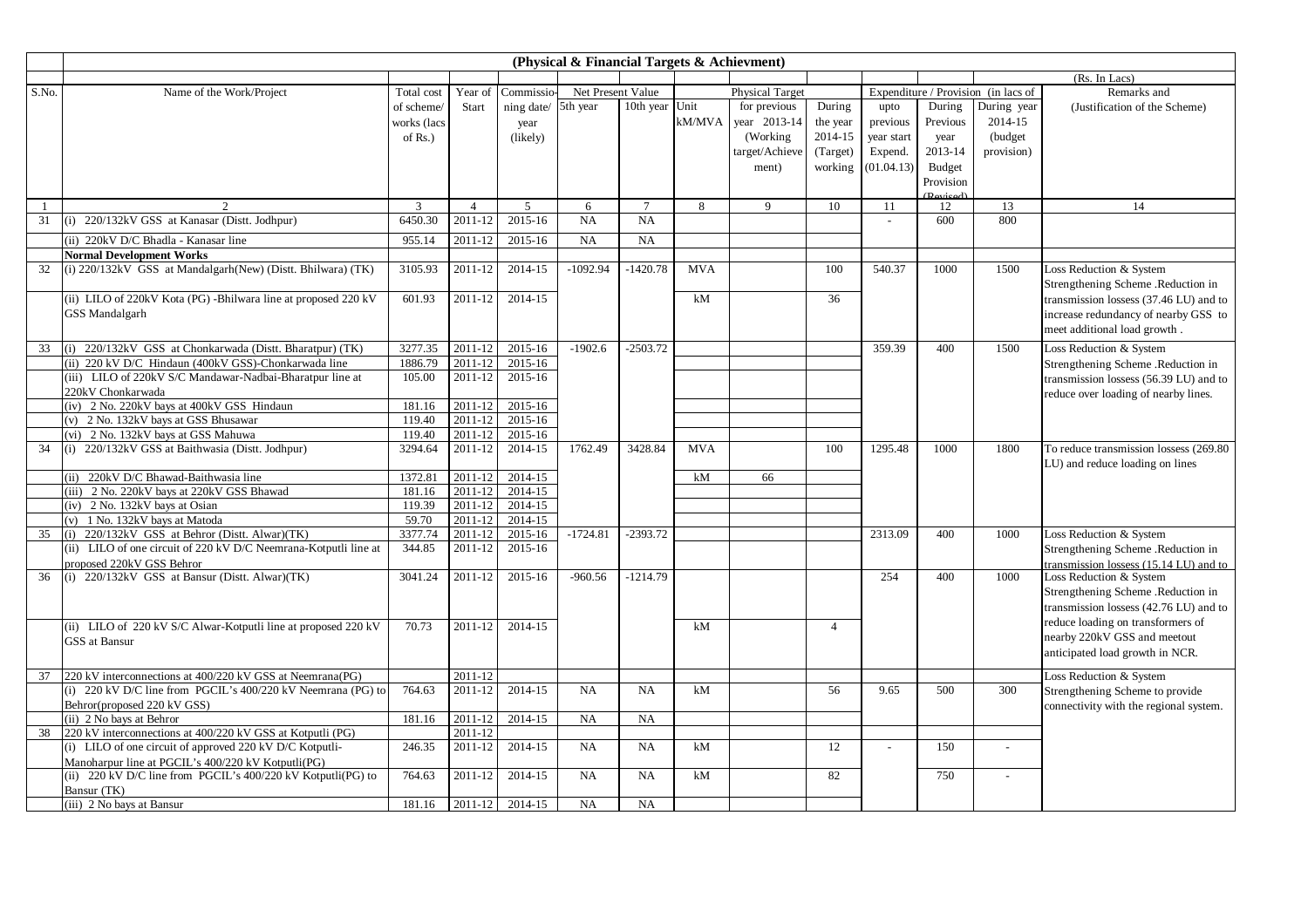|       |                                                                                               |             |                |                     | (Physical & Financial Targets & Achievment) |                |            |                        |          |            |           |                                     |                                           |
|-------|-----------------------------------------------------------------------------------------------|-------------|----------------|---------------------|---------------------------------------------|----------------|------------|------------------------|----------|------------|-----------|-------------------------------------|-------------------------------------------|
|       |                                                                                               |             |                |                     |                                             |                |            |                        |          |            |           |                                     | (Rs. In Lacs)                             |
| S.No. | Name of the Work/Project                                                                      | Total cost  | Year of        | Commissio-          | Net Present Value                           |                |            | <b>Physical Target</b> |          |            |           | Expenditure / Provision (in lacs of | Remarks and                               |
|       |                                                                                               | of scheme/  | Start          | ning date/ 5th year |                                             | 10th year Unit |            | for previous           | During   | upto       | During    | During year                         | (Justification of the Scheme)             |
|       |                                                                                               | works (lacs |                | year                |                                             |                | kM/MVA     | year 2013-14           | the year | previous   | Previous  | 2014-15                             |                                           |
|       |                                                                                               | of $Rs.$ )  |                | (likely)            |                                             |                |            | (Working)              | 2014-15  | year start | year      | (budget)                            |                                           |
|       |                                                                                               |             |                |                     |                                             |                |            | target/Achieve         | (Target) | Expend.    | 2013-14   | provision)                          |                                           |
|       |                                                                                               |             |                |                     |                                             |                |            | ment)                  | working  | (01.04.13) | Budget    |                                     |                                           |
|       |                                                                                               |             |                |                     |                                             |                |            |                        |          |            | Provision |                                     |                                           |
|       |                                                                                               |             |                |                     |                                             |                |            |                        |          |            |           |                                     |                                           |
|       |                                                                                               | 3           | $\overline{4}$ | 5                   | 6                                           | $\tau$         | 8          | 9                      | 10       | 11         | 12        | 13                                  | 14                                        |
| 39    | (i) 220/132kV GSS at Amberi (Distt. Udaipur) (TK)                                             | 4391.47     | 2011-12        | 2014-15             | $-734.04$                                   | $-832.3$       | <b>MVA</b> |                        | 100      | 0.38       | 1000      | 1500                                | Load Reduction, System Strengthening      |
|       |                                                                                               |             |                |                     |                                             |                |            |                        |          |            |           |                                     | scheme. To reduce transmission lossess    |
|       |                                                                                               |             |                |                     |                                             |                |            |                        |          |            |           |                                     | $(60.55 \text{ LU})$ and loading on 220kV |
|       |                                                                                               |             |                |                     |                                             |                |            |                        |          |            |           |                                     | Debari and Madri GSS. Thereby             |
|       | (ii) LILO of 220 kV S/C Kankroli(PG)-Debari line at proposed                                  |             | 2011-12        | 2014-15             |                                             |                | kM         |                        | 30       |            |           |                                     | meeting future load of Udaipur City       |
|       | 220 kV GSS Amberi                                                                             |             |                |                     |                                             |                |            |                        |          |            |           |                                     |                                           |
| 40    | (i) 220/132kV GSS at Danta Ramgarh (Distt. Sikar)                                             | 2199.65     | 2011-12        | 2013-14             | $-1343.66$                                  | $-1834.76$     | <b>MVA</b> | 100                    |          | 251.36     | 1500      | 300                                 | Loss Reduction & System                   |
|       | 1 Nos bay at 220kV GSS Renwal<br>(ii)                                                         | 90.58       | 2011-12        | 2013-14             |                                             |                |            |                        |          |            |           |                                     | Strengthening Scheme. Reduction in        |
|       | (iii) 1 Nos bay at 220kV GSS Dhod                                                             | 90.58       | 2011-12        | 2013-14             |                                             |                |            |                        |          |            |           |                                     | transmission lossess (32.92 LU) and to    |
|       | (iv) 220 kV S/C Renwal-Danta Ramgarh line                                                     | 564.06      | 2011-12        | 2013-14             |                                             |                | kM         | 28                     |          |            |           |                                     | relieve loading nearby 132kV line and     |
|       | 220 kV S/C Dhod -Danta Ramgarh line<br>(v)                                                    | 705.07      | 2011-12        | 2013-14             |                                             |                | kM         | 35                     |          |            |           |                                     | meet out future load growth in            |
| 41    | Interconnections for 400 kV GSS Deedwana (RVPN Scope)                                         |             |                |                     |                                             |                |            |                        |          |            |           |                                     |                                           |
|       | (i) LILO of proposed 220 kV S/C Kuchamancity - Dhod line at                                   | Incl in     | 2011-12        | 2014-15             | NA                                          | <b>NA</b>      | kM         |                        | 80       | 8.95       | 400       | 500                                 | The provide stability to evacuation       |
|       | proposed 400 kV GSS Deedwana                                                                  | 400kV       |                |                     |                                             |                |            |                        |          |            |           |                                     | system of STPS and avoid overloading      |
|       | (ii) 2 No. 220 kV bay at 220kV GSS Sujangarh (For termination of                              | Scheme      | 2011-12        |                     | NA                                          | <b>NA</b>      |            |                        |          |            |           |                                     | of lines (System Strengtheing)            |
|       | 220kV D/C Sujangarh - Deedwana line at Sujangarh end)                                         |             |                |                     |                                             |                |            |                        |          |            |           |                                     |                                           |
| 42    | Interconnections for 400 kV GSS Alwar (RVPN Scope)                                            |             |                |                     |                                             |                |            |                        |          |            |           |                                     | System Strengtheing Scheme to provide     |
|       | (i) LILO of existing 220 kV S/C Dausa-Alwar line at proposed 400                              | 191.90      | 2011-12        | 2013-14             | NA                                          | <b>NA</b>      | kM         | 10                     |          | 138.56     | 200       |                                     | stability to evacuation system of         |
|       | kV GSS Alwar                                                                                  |             |                |                     |                                             |                |            | $\mathbf{1}$           |          |            |           |                                     | Chahbra TPS and to meet load growth       |
|       | (ii) LILO of 220 kV S/C Mandawar - Alwar (MIA) line at                                        | 19.99       | 2011-12        |                     | NA                                          | <b>NA</b>      | kM         |                        |          |            |           |                                     | in NCR region                             |
| 43    | proposed 400 kV Alwar GSS                                                                     |             |                |                     |                                             |                |            |                        |          |            |           |                                     |                                           |
|       | 400 kV GSS Nawalgarh (RVPN Scope)<br>(i) 1 No. 220 kV bay at 220kV GSS Sikar(400kV GSS PGCIL) | Incl in     | 2011-12        | 2014-15             | NA                                          | <b>NA</b>      |            |                        |          | 100.00     | 400       | 600                                 | System Strengthening Scheme to            |
|       | (For termination of 220kV S/C Sikar (400kVGSS PGCIL) -                                        | 400kV       |                |                     |                                             |                |            |                        |          |            |           |                                     | reduce transmission losses 82.10 LU,      |
|       | Nawalgarh line at Sikar end). This bay will be provided by PGCIL                              | Scheme      |                |                     |                                             |                |            |                        |          |            |           |                                     | strengthen 220kV and 132kV                |
|       | (ii) 1 No. 220 kV bay at 220kV GSS Jhunjhunu (For termination of                              |             | 2011-12        |                     | NA                                          | <b>NA</b>      |            |                        |          |            |           |                                     | transmission system to increase           |
|       | 220kV S/C Nawalgarh - Jhunjhunu line at Jhunjhunu end)                                        |             |                |                     |                                             |                |            |                        |          |            |           |                                     | liability                                 |
| 44    | Jaipur City EHV Network Strengthening Scheme-IV (Phase-I)                                     |             |                |                     |                                             |                |            |                        |          |            |           |                                     |                                           |
|       | (a) $(i)$ 220 kV GIS Substation at Chambal (Jaipur)                                           | 10859.74    | 2011-12        | 2015-16             | NA                                          | <b>NA</b>      |            |                        |          |            | 100       | 800                                 | Loss Reduction & System                   |
|       | (ii) 2 Nos. 220 kV Terminal Bays at 400/220 kV Substation at                                  | 231.51      | 2011-12        | 2015-16             | NA                                          | <b>NA</b>      |            |                        |          |            |           |                                     | Strengthening Scheme . Reduction in       |
|       | Heerpaura                                                                                     |             |                |                     |                                             |                |            |                        |          |            |           |                                     | transmission losses (136.60 LU) in        |
|       | (iii) 1 No. 220 kV Terminal GIS Bay at 220 kV Substation at                                   | 471.44      | 2011-12        | 2015-16             | NA                                          | <b>NA</b>      |            |                        |          |            |           |                                     | Jaipur & to create 220kV inner ring       |
|       | Mansarovar                                                                                    |             |                |                     |                                             |                |            |                        |          |            |           |                                     | system in Jaipur city, thereby            |
|       | (iv) 220 kV D/C Cable System between 400 kV Heerapura and                                     | 8681.82     | 2011-12        | 2015-16             | NA                                          | <b>NA</b>      |            |                        |          |            |           |                                     | increasing reliability of supply.         |
|       | 220 kV Chambal                                                                                |             |                |                     |                                             |                |            |                        |          |            |           |                                     |                                           |
|       | (v) 220 kV S/C Cable System between 220 kV Mansarovar and                                     | 3177.88     | 2011-12        | 2015-16             | NA                                          | <b>NA</b>      |            |                        |          |            |           |                                     |                                           |
|       | 220 kV Chambal                                                                                |             |                |                     |                                             |                |            |                        |          |            |           |                                     |                                           |
| (b)   | (i) 220/132kV,1x160MVA &220/33kV,1X50MVA GIS                                                  | 4795.95     | 2011-12        | 2015-16             | NA                                          | <b>NA</b>      |            |                        |          |            |           |                                     |                                           |
|       | Substation at PWD Bungalow (Jaipur)                                                           |             |                |                     |                                             |                |            |                        |          |            |           |                                     |                                           |
|       | (ii) 1 No. 220 kV Terminal Bay at 220 kV Substation at VKIA                                   | 114.22      | 2011-12        | 2015-16             | NA                                          | <b>NA</b>      |            |                        |          |            |           |                                     |                                           |
|       | (iii) 220 kV S/C Cable System between 220 kV Chambal and 220                                  | 3761.12     | 2011-12        | 2015-16             | NA                                          | NA             |            |                        |          |            |           |                                     |                                           |
|       | <b>KV PWD Bungalow</b>                                                                        |             |                |                     |                                             |                |            |                        |          |            |           |                                     |                                           |
|       | (iv) 220 kV S/C Cable System between 220 kV VKIA and 220 kV                                   | 9163.47     | 2011-12        | 2015-16             | NA                                          | <b>NA</b>      |            |                        |          |            |           |                                     |                                           |
|       | <b>PWD Bungalow</b>                                                                           |             |                |                     |                                             |                |            |                        |          |            |           |                                     |                                           |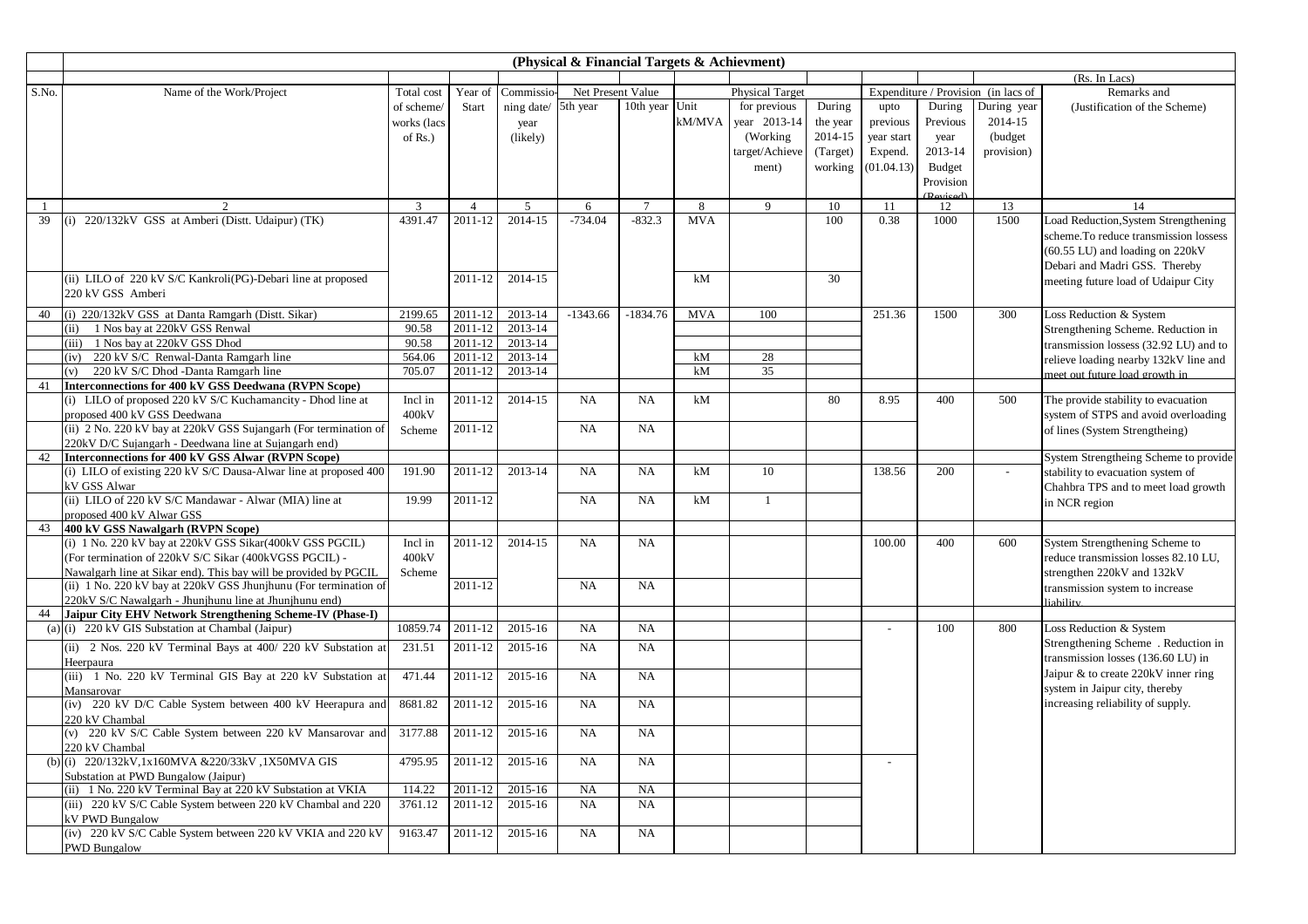|              |                                                                  |                |                |            | (Physical & Financial Targets & Achievment) |                 |            |                        |          |            |           |                                     |                                         |
|--------------|------------------------------------------------------------------|----------------|----------------|------------|---------------------------------------------|-----------------|------------|------------------------|----------|------------|-----------|-------------------------------------|-----------------------------------------|
|              |                                                                  |                |                |            |                                             |                 |            |                        |          |            |           |                                     | (Rs. In Lacs)                           |
| S.No.        | Name of the Work/Project                                         | Total cost     | Year of        | Commissio  | Net Present Value                           |                 |            | <b>Physical Target</b> |          |            |           | Expenditure / Provision (in lacs of | Remarks and                             |
|              |                                                                  | of scheme/     | <b>Start</b>   | ning date/ | 5th year                                    | 10th year Unit  |            | for previous           | During   | upto       | During    | During year                         | (Justification of the Scheme)           |
|              |                                                                  | works (lacs    |                | year       |                                             |                 | kM/MVA     | year 2013-14           | the year | previous   | Previous  | 2014-15                             |                                         |
|              |                                                                  | of $Rs.$ )     |                | (likely)   |                                             |                 |            | (Working)              | 2014-15  | year start | year      | (budget)                            |                                         |
|              |                                                                  |                |                |            |                                             |                 |            | target/Achieve         | (Target) | Expend.    | 2013-14   | provision)                          |                                         |
|              |                                                                  |                |                |            |                                             |                 |            | ment)                  | working  | (01.04.13) | Budget    |                                     |                                         |
|              |                                                                  |                |                |            |                                             |                 |            |                        |          |            | Provision |                                     |                                         |
|              |                                                                  |                |                |            |                                             |                 |            |                        |          |            |           |                                     |                                         |
| $\mathbf{1}$ | 2                                                                | $\overline{3}$ | $\overline{4}$ | 5          | 6                                           | $7\phantom{.0}$ | 8          | 9                      | 10       | 11         | 12        | 13                                  | 14                                      |
|              | <b>Supplementary Transmission System for Power Evacuation</b>    |                |                |            |                                             |                 |            |                        |          |            |           |                                     |                                         |
|              | Scheme of Solar Power Projects in Jaisalmer, Barmer, Jodhpur     |                |                |            |                                             |                 |            |                        |          |            |           |                                     |                                         |
|              | and Bikaner Districts                                            |                |                |            |                                             |                 |            |                        |          |            |           |                                     |                                         |
| 45           | (i) 220/132 KV, 1x160 MVA and 132/33kV, 1x20/25 MVA GSS          | 4953.69        | 2011-12        | 2014-15    | NA                                          | NA              | <b>MVA</b> |                        | 160      |            | 700       | 2000                                | This scheme is formed to evacuate       |
|              | at Badisid (near Bap) (Jodhpur Distt.)                           |                |                |            |                                             |                 |            |                        |          |            |           |                                     | power from new solar and wind power     |
|              | (ii) 2 Nos. 220kV bays at 220kV GSS Bap                          | 224.14         | 2011-12        | 2014-15    | NA                                          | NA              |            |                        |          |            |           |                                     | plants. Provision during 2011-12 is for |
|              | (iii) LILO of one circuit of 220 KV D/C Bap - Bhadla line at     | 698.37         | 2011-12        | 2014-15    | NA                                          | <b>NA</b>       | kM         |                        | 24       |            |           |                                     | prelimnery works viz purchase of land,  |
|              | <b>Badisid</b>                                                   |                |                |            |                                             |                 |            |                        |          |            |           |                                     | survey etc.                             |
|              | (iv) 220 KV D/C Badisid-Aau (Proposed 220 KV GSS) line           | 2327.91        | 2011-12        | 2014-15    | NA                                          | NA              | kM         |                        | 100      |            |           |                                     |                                         |
| 46           | (i) 220/132 KV, 1x160 MVA and 132/33kV, 1x20/25 MVA GSS at       | 5087.87        | 2011-12        | 2014-15    | NA                                          | <b>NA</b>       | <b>MVA</b> |                        | 160      | 308.75     | 700       | 2000                                |                                         |
|              | (ii) 2 Nos. 220kV bays at 220kV GSS Baithwasia                   | 224.14         | 2011-12        | 2014-15    | NA                                          | <b>NA</b>       |            |                        |          |            |           |                                     |                                         |
|              | (iii) 220 KV D/C Aau-Baithwasia (U/C 220 KV GSS) line            | 1862.33        | 2011-12        | 2014-15    | NA                                          | NA              | kM         |                        | 93       |            |           |                                     |                                         |
| 47           | (i) 220/132 KV, 1x160 MVA and 132/33kV, 1x20/25 MVA GSS at       | 4921.26        | 2011-12        | 2015-16    | NA                                          | NA              | <b>MVA</b> |                        |          | $\sim$     | 200       | 800                                 |                                         |
|              | PS_1(New location) / Bajju (New location) (Bikaner Distt.):      |                |                |            |                                             |                 |            |                        |          |            |           |                                     |                                         |
|              | (ii) 2 Nos. 220kV bays at 400/220kV GSS Bhadla                   | 224.14         | 2011-12        | 2015-16    | NA                                          | <b>NA</b>       |            |                        |          |            |           |                                     |                                         |
|              | (iii) 220 KV D/C PS_1 / Bajju -Bhadla (U/C 400 KV GSS) line      | 931.16         | 2011-12        | 2015-16    | NA                                          | <b>NA</b>       |            |                        |          |            |           |                                     |                                         |
| 48           | (i) 220/132 KV, 1x160 MVA and 132/33kV, 1x20/25 MVA GSS at       | 4696.80        | 2011-12        | 2015-16    | NA                                          | NA              | <b>MVA</b> |                        |          |            | 200       | 800                                 |                                         |
|              | Ramdev Nagar (Phalodi)(Jodhpur Distt.):                          |                |                |            |                                             |                 |            |                        |          |            |           |                                     |                                         |
|              | (ii) LILO of one circuit of U/C 220 KV D/C Dechu-Phalodi line at | 232.79         | 2011-12        | 2015-16    | NA                                          | NA              |            |                        |          |            |           |                                     |                                         |
|              | proposed 220 KV GSS Ramdev Nagar                                 |                |                |            |                                             |                 |            |                        |          |            |           |                                     |                                         |
| 49           | (i) 220/132 KV, 1x160 MVA and 132/33kV, 1x20/25 MVA GSS at       | 4741.94        | 2011-12        | 2015-16    | NA                                          | NA              | <b>MVA</b> |                        |          |            | 200       | 800                                 |                                         |
|              | Chatrail (Distt. Jaisalmer)                                      |                |                |            |                                             |                 |            |                        |          |            |           |                                     |                                         |
|              | (ii) 2 Nos. 220kV bays at 220kV GSS Ramgarh (400kV GSS)          | 224.14         | 2011-12        | 2015-16    | NA                                          | <b>NA</b>       |            |                        |          |            |           |                                     |                                         |
|              | (iii) 220 KV D/C Chatrail-Ramgarh (U/C 400 KV GSS) line          | 2793.49        | 2011-12        | 2015-16    | NA                                          | <b>NA</b>       |            |                        |          |            |           |                                     |                                         |
| 50           | (i) 220/132 KV, 1x160 MVA and 132/33kV, 1x20/25 MVA GSS at       | 5133.01        | 2011-12        | 2015-16    | NA                                          | NA              | <b>MVA</b> |                        |          | $\sim$     | 200       | 800                                 |                                         |
|              | Pokran (New loc.)(Jaisalmer Distt.):                             |                |                |            |                                             |                 |            |                        |          |            |           |                                     |                                         |
|              | (ii) LILO of both circuits of U/C 220 KV D/C Ramgarh GTPP -      | 465.58         | 2011-12        | 2015-16    | NA                                          | <b>NA</b>       |            |                        |          |            |           |                                     |                                         |
|              | Dechu line at Pokaran                                            |                |                |            |                                             |                 |            |                        |          |            |           |                                     |                                         |
| 51           | (i) 220/132 KV, 1x160 MVA and 132/33kV, 1x20/25 MVA GSS at       | 4921.26        | 2011-12        | 2015-16    | NA                                          | <b>NA</b>       | <b>MVA</b> |                        |          | 68.26      | 200       | 800                                 |                                         |
|              | Kolayat (New loc.)(Bikaner Distt.):                              |                |                |            |                                             |                 |            |                        |          |            |           |                                     |                                         |
|              | (ii) 2 Nos. 220kV bays at 220kV GSS Gajner                       | 224.14         | 2011-12        | 2015-16    | NA                                          | NA              |            |                        |          |            |           |                                     |                                         |
|              | (iii) 220 KV D/C Gajner (U/C 220 KV GSS)-Kolayat line            | 698.37         | 2011-12        | 2015-16    | NA                                          | NA              |            |                        |          |            |           |                                     |                                         |
| 52           | LILO of both circuits of 220kV D/C Ramgarh GTPS- Dechu line at   | 34.21          | 2011-12        | 2013-14    | <b>NA</b>                                   | NA              | kM         | $\mathbf{1}$           |          |            | 34        |                                     |                                         |
|              | 400kV Ramgarh (1kM D/C each for both circuits                    |                |                |            |                                             |                 |            |                        |          |            |           |                                     |                                         |
| 53           | Optical Fibre Cable System for 220kV & 132kV Schemes already     |                |                |            | <b>NA</b>                                   | NA              |            |                        |          |            |           |                                     |                                         |
|              | approved under Main Transmission System for New Solar & Wind     |                |                |            |                                             |                 |            |                        |          |            |           |                                     |                                         |
|              | Power Plants & Smart Grid Applications.                          |                |                |            |                                             |                 |            |                        |          |            |           |                                     |                                         |
|              | (i) 220kV Transmission Lines already approved under Main         | 902.54         | 2011-12        | 2014-15    | NA                                          | NA              | kM         |                        | 140      |            | 100       | 4000                                |                                         |
|              | Transmission System for Solar & Wind Power Plants (Total Route   |                |                |            |                                             |                 |            |                        |          |            |           |                                     |                                         |
|              | length 140kM)                                                    |                |                |            |                                             |                 |            |                        |          |            |           |                                     |                                         |
|              | (ii) Software Development for Integration/Innovation, Smart Grid | 128.93         | 2011-12        |            | NA                                          | NA              |            |                        |          |            |           |                                     |                                         |
|              | Applications etc.                                                |                |                |            |                                             |                 |            |                        |          |            |           |                                     |                                         |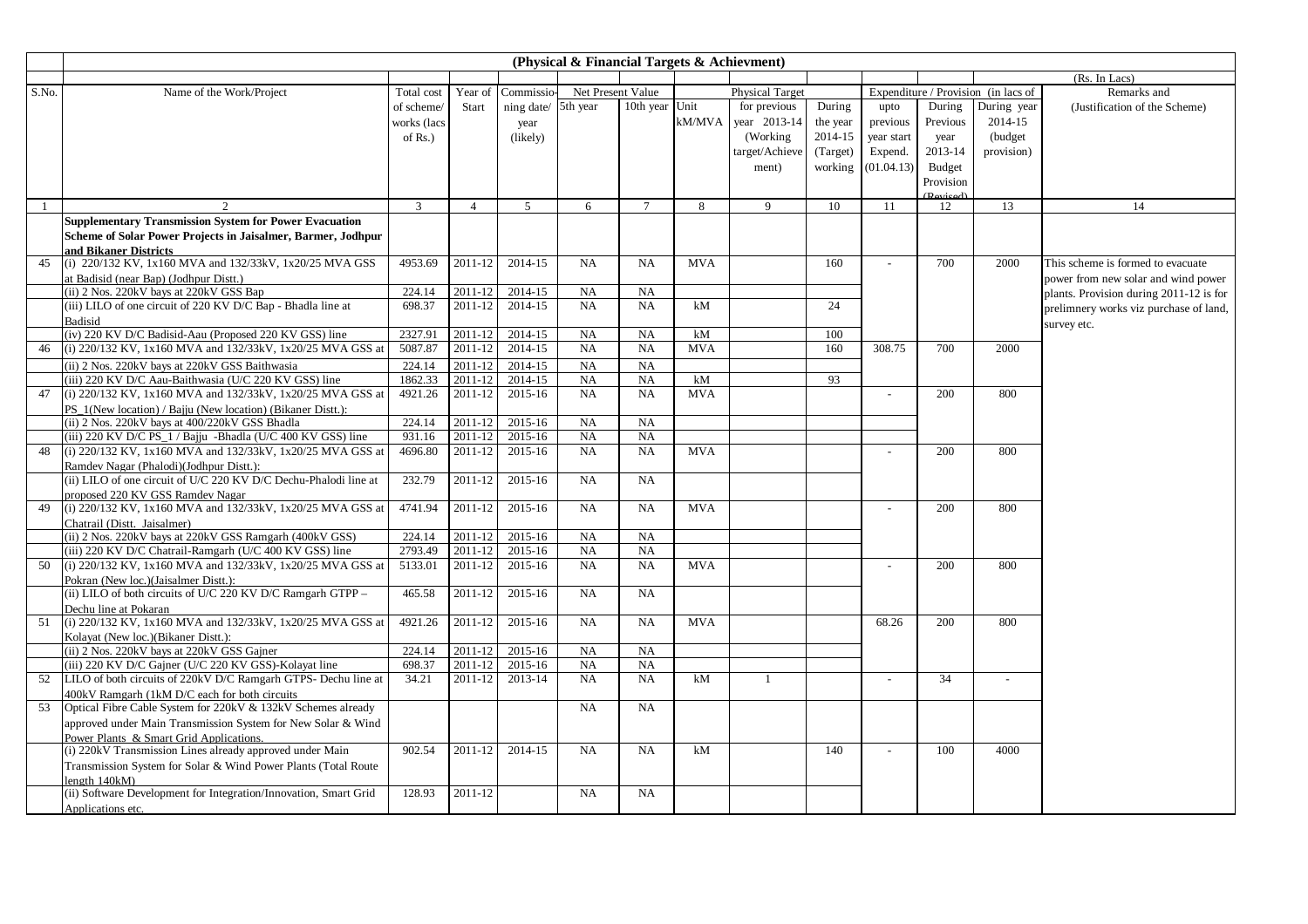|       |                                                                                  |                |                |             | (Physical & Financial Targets & Achievment) |                |            |                        |          |                          |           |                                     |                                         |
|-------|----------------------------------------------------------------------------------|----------------|----------------|-------------|---------------------------------------------|----------------|------------|------------------------|----------|--------------------------|-----------|-------------------------------------|-----------------------------------------|
|       |                                                                                  |                |                |             |                                             |                |            |                        |          |                          |           |                                     | (Rs. In Lacs)                           |
| S.No. | Name of the Work/Project                                                         | Total cost     | Year of        | Commissio   | Net Present Value                           |                |            | <b>Physical Target</b> |          |                          |           | Expenditure / Provision (in lacs of | Remarks and                             |
|       |                                                                                  | of scheme/     | Start          | ning date/  | 5th year                                    | 10th year Unit |            | for previous           | During   | upto                     | During    | During year                         | (Justification of the Scheme)           |
|       |                                                                                  | works (lacs    |                | year        |                                             |                | kM/MVA     | year 2013-14           | the year | previous                 | Previous  | 2014-15                             |                                         |
|       |                                                                                  | of $Rs.$ )     |                | (likely)    |                                             |                |            | (Working)              | 2014-15  | year start               | year      | (budget)                            |                                         |
|       |                                                                                  |                |                |             |                                             |                |            | target/Achieve         | (Target) | Expend.                  | 2013-14   | provision)                          |                                         |
|       |                                                                                  |                |                |             |                                             |                |            | ment)                  | working  | (01.04.13)               | Budget    |                                     |                                         |
|       |                                                                                  |                |                |             |                                             |                |            |                        |          |                          | Provision |                                     |                                         |
|       |                                                                                  |                |                |             |                                             |                |            |                        |          |                          |           |                                     |                                         |
|       |                                                                                  | $\mathfrak{Z}$ | $\overline{4}$ | $5^{\circ}$ | 6                                           | $\overline{7}$ | 8          | $\mathbf Q$            | 10       | 11                       | 12        | 13                                  | 14                                      |
|       | <b>Power Evacuation System for Proposed Wind Project in</b>                      |                |                |             |                                             |                |            |                        |          |                          |           |                                     |                                         |
|       | Banswara and Pratapgarh area.                                                    |                |                |             |                                             |                |            |                        |          |                          |           |                                     |                                         |
| 54    | (i) 220kV Switching Station at Banswara                                          | 2575.74        | 2011-12        | 2014-15     | NA                                          | NA             |            |                        |          | $\sim$                   | 400       | 1500                                | Loss Reduction & System                 |
|       | (ii) 2 Nos bays at 220kV GSS Banswara                                            | 181.16         | 2011-12        | 2014-15     | NA                                          | <b>NA</b>      |            |                        |          |                          |           |                                     | Strengthening Scheme is primarily       |
|       | (iii) 220 kV D/C line between 220 kV Switching Station at                        | 343.53         | 2011-12        | 2014-15     | NA                                          | <b>NA</b>      | kM         |                        | 20       |                          |           |                                     | fromed to evacuate power from           |
|       | Banswara & 220 kV GSS Banswara                                                   |                |                |             |                                             |                |            |                        |          |                          |           |                                     | Proposed Wind Project in Banswara       |
|       | (iv) Termination of approved 220 kV D/C Banswara SCTPS-                          | $\sim$         | 2011-12        | 2014-15     | NA                                          | <b>NA</b>      |            |                        |          |                          |           |                                     | and Pratapgarh area.                    |
|       | Banswara (220 kV GSS) line at 220 kV Switching Station                           |                |                |             |                                             |                |            |                        |          |                          |           |                                     |                                         |
| 55    | <b>Banswara</b><br>(i) $220/132kV$ , 1x100MVA GSS at Pratapgarh (Up-gradatation) | 2635.20        | 2011-12        | 2014-15     | NA                                          | NA             | <b>MVA</b> |                        | 100      | $\overline{\phantom{a}}$ | 1000      | 3700                                |                                         |
|       | (ii) 2 Nos bays at 220kV GSS Chittorgarh                                         |                | 2011-12        | 2014-15     | NA                                          | NA             |            |                        |          |                          |           |                                     |                                         |
|       | (iii) 2 Nos bays at 220kV GSS Nimbahera                                          |                | 2011-12        | 2014-15     | NA                                          | NA             |            |                        |          |                          |           |                                     |                                         |
|       | (iv) 220 kV D/C Banswara(switching station)-Pratapgarh line                      | 2398.56        | 2011-12        | 2014-15     | NA                                          | NA             | kM         |                        | 140      |                          |           |                                     |                                         |
|       | (v) 220 kV D/C Pratapgarh-Chittorgarh (400 kV GSS) line with                     | 4111.82        | 2011-12        | 2014-15     | NA                                          | <b>NA</b>      | kM         |                        | 240      |                          |           |                                     |                                         |
|       | one circuit via 220 kV GSS Nimbhahera                                            |                |                |             |                                             |                |            |                        |          |                          |           |                                     |                                         |
| 56    | (i) $220/132kV$ , $2x160$ MVA GSS at NPH Jodhpur (Up-                            | 3213.46        | 2012-13        | 2014-15     | NA                                          | <b>NA</b>      | <b>MVA</b> |                        | 160      | $\sim$                   | 1000      | 1600                                | To strengthen Jodhpur city EHV          |
|       | gradation)                                                                       |                |                |             |                                             |                |            |                        |          |                          |           |                                     | network and reduce loading on 132kV     |
|       | (ii) 220 kV D/C 1000 SQ. MM XLPE Cable between Jodhpur(220                       | 7110.06        | 2012-13        | 2014-15     | NA                                          | <b>NA</b>      | kM         |                        | 12       |                          | 3500      | 1000                                | lines                                   |
|       | kV GSS) & proposed 220 kV GSS NPH                                                |                |                |             |                                             |                |            |                        |          |                          |           |                                     |                                         |
|       | (iii) 2 Nos. 220kV bays at 220kV GSS Jodhpur                                     | 227.22         | 2012-13        | 2014-15     | NA                                          | <b>NA</b>      |            |                        |          |                          |           |                                     |                                         |
| 57    | (i) $220/132kV$ , $1x100$ MVA GSS at Sayla (Distt. Jalore)                       | 3417.40        | 2012-13        | 2014-15     | $-2054.81$                                  | $-2593.65$     | <b>MVA</b> |                        | 100      | 141.34                   | 1000      | 4000                                | Loss Reduction & Load Catering          |
|       | (ii) 1 No. 220kV extension bay at 220kV GSS Jalore                               | 92.14          | 2012-13        | 2014-15     |                                             |                |            |                        |          |                          |           |                                     | Scheme to help in reducing              |
|       | (iii) 220 kV D/C Bhinmal(400 kV GSS-PG)-Sayla (proposed 220                      | 1744.99        | 2012-13        | 2014-15     |                                             |                | kM         |                        | 100      |                          |           |                                     | transmission losses (99.14 LUs).To      |
|       | kV GSS) line                                                                     |                |                |             |                                             |                |            |                        |          |                          |           |                                     | meetout the future load, reduce loading |
|       |                                                                                  |                |                |             |                                             |                |            |                        |          |                          |           |                                     | on 132kV lines, to evacuate Rajasthan's |
|       | (iv) 220 kV S/C Jalore -Sayla(proposed 220 kV GSS) line                          | 1129.29        | 2012-13        | 2014-15     |                                             |                | kM         |                        | 55       |                          |           |                                     | share of power from PGCIL's Bhimal      |
|       |                                                                                  |                |                |             |                                             |                |            |                        |          |                          |           |                                     | 220                                     |
| 58    | (i) $220/132kV$ , $1x100$ MVA GSS at Jethana (Distt. Ajmer)                      | 3532.99        | 2012-13        | 2015-16     | $-1912.27$                                  | $-2398.3$      | <b>MVA</b> |                        |          | $\sim$                   | 200       | 1300                                | Loss Reduction & Load Catering          |
|       | (ii) 2 Nos. 220kV bays at $400/220$ kV GSS Ajmer (2x82.24)                       | 184.28         | 2012-13        | 2015-16     |                                             |                |            |                        |          |                          |           |                                     | Scheme to help in reducing              |
|       | (iii) 1 No. 132kV extension bay at 132kV GSS Saradhana                           | 60.72          | 2012-13        | 2015-16     |                                             |                |            |                        |          |                          |           |                                     | transmission losses (96.87LUs). To      |
|       | (iv) LILO of 220 kV S/C Ras-Merta line at proposed 220 kV GSS                    | 699.34         | 2012-13        | 2015-16     |                                             |                | kM         |                        |          |                          |           |                                     | reduce loading on 220kV Ajmer &         |
|       | Jethana                                                                          |                |                |             |                                             |                |            |                        |          |                          |           |                                     | Beawar GSSs to meetout future load      |
|       | (v) 220kV D/C Ajmer (400 kV GSS)-Jethana (proposed 220 kV                        | 1222.17        | 2012-13        | 2015-16     |                                             |                | kM         |                        |          |                          |           |                                     | growth and to reduce loading on under   |
|       | GSS) line                                                                        |                |                |             |                                             |                |            |                        |          |                          |           |                                     | ving 132kV network                      |
| 59    | $(i)$ 220/132kV, 1x160 MVA GSS at Goner (Dist. Jaipur)                           | 4890.26        | 2012-13        | 2014-15     | $-2625.4$                                   | $-3559.35$     | <b>MVA</b> |                        | 160      | $\overline{\phantom{a}}$ | 700       | 2000                                | Loss Reduction & Load Catering          |
|       |                                                                                  |                |                |             |                                             |                |            |                        |          |                          |           |                                     | Scheme to help in reducing              |
|       |                                                                                  |                |                |             |                                             |                |            |                        |          |                          |           |                                     | transmission losses (53.35 LUs). To     |
|       | (ii LILO of one circuit of proposed 220kV D/C Jaipur (South) -                   | 1209.73        | 2012-13        | 2014-15     |                                             |                | kM         |                        | 70       |                          |           |                                     | reduce loading on 220kV Indira          |
|       | Chaksu line at proposed 220kV GSS Goner.                                         |                |                |             |                                             |                |            |                        |          |                          |           |                                     | Gandhi nagar GSS, to evacuate           |
|       |                                                                                  |                |                |             |                                             |                |            |                        |          |                          |           |                                     | Rajasthan's share of power from         |
|       |                                                                                  |                |                |             |                                             |                |            |                        |          |                          |           |                                     | PGCIL's 400kV GSS at Jaipur(South)      |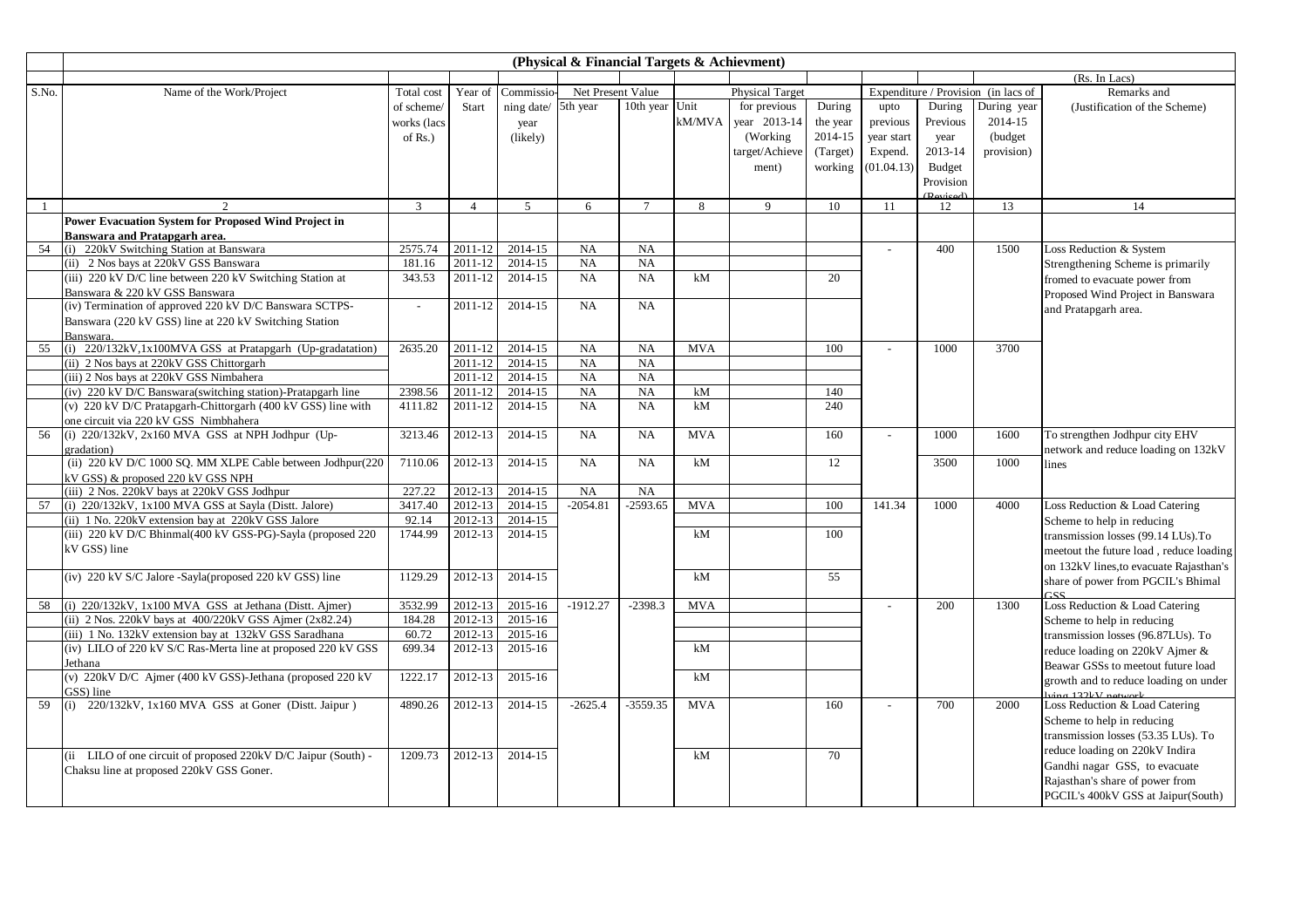|       |                                                                              |             |                |            | (Physical & Financial Targets & Achievment) |                |            |                        |          |            |           |                                     |                                         |
|-------|------------------------------------------------------------------------------|-------------|----------------|------------|---------------------------------------------|----------------|------------|------------------------|----------|------------|-----------|-------------------------------------|-----------------------------------------|
|       |                                                                              |             |                |            |                                             |                |            |                        |          |            |           |                                     | (Rs. In Lacs)                           |
| S.No. | Name of the Work/Project                                                     | Total cost  | Year of        | Commissio  | Net Present Value                           |                |            | <b>Physical Target</b> |          |            |           | Expenditure / Provision (in lacs of | Remarks and                             |
|       |                                                                              | of scheme/  | Start          | ning date/ | 5th year                                    | 10th year      | Unit       | for previous           | During   | upto       | During    | During year                         | (Justification of the Scheme)           |
|       |                                                                              | works (lacs |                | year       |                                             |                | kM/MVA     | year 2013-14           | the year | previous   | Previous  | 2014-15                             |                                         |
|       |                                                                              | of Rs.      |                | (likely)   |                                             |                |            | (Working)              | 2014-15  | year start | year      | (budget)                            |                                         |
|       |                                                                              |             |                |            |                                             |                |            | target/Achieve         | (Target) | Expend.    | 2013-14   | provision)                          |                                         |
|       |                                                                              |             |                |            |                                             |                |            | ment)                  | working  | (01.04.13) | Budget    |                                     |                                         |
|       |                                                                              |             |                |            |                                             |                |            |                        |          |            | Provision |                                     |                                         |
|       | $\mathcal{D}$                                                                | 3           | $\overline{4}$ | 5          | 6                                           | $\overline{7}$ | 8          | $\mathbf Q$            | 10       | 11         | 12        | 13                                  | 14                                      |
| 60    | (i) 220/132kV, 1x160 MVA GSS at Vatika (Distt. Jaipur)                       | 4641.44     | 2012-13        | 2014-15    | $-2641.01$                                  | $-3611.98$     | <b>MVA</b> |                        | 160      | 1037.18    | 800       | 2200                                | Loss Reduction & Load Catering          |
|       |                                                                              |             |                |            |                                             |                |            |                        |          |            |           |                                     | Scheme to help in reducing              |
|       |                                                                              |             |                | 2014-15    |                                             |                | kM         |                        | 56       |            |           |                                     | transmission losses (44.27 LUs). To     |
|       | (ii) 220 kV D/C Jaipur (South-PG) - Vatika line.                             | 1036.91     | 2012-13        |            |                                             |                |            |                        |          |            |           |                                     | reduce loading on 220kV Sanganer        |
|       | (iii) LILO of 220kV S/C KTPS- Sanganer line at proposed                      | 276.51      | 2012-13        | 2014-15    |                                             |                | kM         |                        | 11       |            |           |                                     | GSS, to evacuate Rajasthan's share of   |
|       | 220kV Vatika.                                                                |             |                |            |                                             |                |            |                        |          |            |           |                                     | power from PGCIL's 400kV GSS at         |
|       |                                                                              |             |                |            |                                             |                |            |                        |          |            |           |                                     | Jaipur(South)                           |
| 61    | Conectivity with PGCIL's under construction 400/220kV GSS                    |             |                |            |                                             |                |            |                        |          |            |           |                                     |                                         |
|       | Jaipur (South-PG)                                                            |             |                |            |                                             |                |            |                        |          |            |           |                                     |                                         |
|       | (i) 220/132kV, 1x160 MVA GSS at Chaksu (Distt. Jaipur)                       | 2317.25     | 2012-13        | 2013-14    | 2230.65                                     | 4017.15        | <b>MVA</b> | 160                    |          | 327.96     | 1200      | 300                                 | Loss Reduction & Load Catering          |
|       | (Upgradation)                                                                |             |                |            |                                             |                |            |                        |          |            |           |                                     | Scheme to help in reducing              |
|       | (ii) 220 kV D/C Jaipur (South-PG) - Chaksu (Proposed 220kV                   | 345.64      | 2012-13        | 2013-14    |                                             |                | kM         | 20                     |          |            |           |                                     | transmission losses (251.25 LUs). To    |
|       | GSS) line.                                                                   |             |                |            |                                             |                |            |                        |          |            |           |                                     | reduce loading on 220kV Sanganer        |
|       |                                                                              |             |                |            |                                             |                |            |                        |          |            |           |                                     | GSS, to evacuate Rajasthan's share of   |
|       | (iii) LILO of 220 kV S/C Duni - SEZ (220kV GSS) line at                      | 1011.83     | 2012-13        | 2013-14    |                                             |                | kM         | 56                     |          |            |           |                                     | power from PGCIL's 400kV GSS at         |
|       | PGCIL's 400/220kV GSS Jaipur (South)                                         |             |                |            |                                             |                |            |                        |          |            |           |                                     | Jaipur(South)                           |
| 69    | (i) 220kV GIS Substation at Banar (Up-gradation) (District-                  | 5856.50     | 2012-13        | 2015-16    | NA                                          | NA             | <b>MVA</b> |                        |          |            | 400       | 1100                                | System strengthening Scheme to help     |
|       | Jodhpur)                                                                     |             |                |            |                                             |                |            |                        |          |            |           |                                     | in reducing transmission losses (43.13) |
|       | (ii) 220 kV D/C line on Narrow Base/conventional towers from                 | 815.68      | 2012-13        | 2015-16    | NA                                          | <b>NA</b>      | kM         |                        |          |            |           |                                     | LUs). To reduce loading on 132kV        |
|       | Jodhpur(400 kV GSS) to proposed 220 kV GIS sub-station Banar                 |             |                |            |                                             |                |            |                        |          |            |           |                                     | GSS.                                    |
|       | (14kM D/C)<br>(iii) 220 kV D/C XLPE Cable for termination of proposed 220 kV | 901.32      | 2012-13        | 2015-16    | NA                                          | NA             | kM         |                        |          |            |           |                                     |                                         |
|       | D/C Jodhpur(400 kV GSS)-Banar line at proposed 220 kV GIS sub-               |             |                |            |                                             |                |            |                        |          |            |           |                                     |                                         |
|       | station Banar(0.5kM D/C)                                                     |             |                |            |                                             |                |            |                        |          |            |           |                                     |                                         |
| 70    | (i) 220/132kV, 1x100 MVA GSS at Laxmangarh (Up-gradation                     | 2143.84     | 2012-13        | 2014-15    | $-1142.37$                                  | $-1458$        | <b>MVA</b> |                        | 100      |            | 600       | 1400                                | System strengthening Scheme to help     |
|       | (Distt. Sikar)                                                               |             |                |            |                                             |                |            |                        |          |            |           |                                     | in reducing transmission losses (50.30) |
|       | (ii) LILO of 220 kV S/C Ratangarh-Reengus line at proposed 220               | 140.50      | 2012-13        | 2014-15    |                                             |                | kM         |                        | 6        |            |           |                                     | LUs). To reduce loading on 220kV        |
|       | kV GSS Laxmangarh                                                            |             |                |            |                                             |                |            |                        |          |            |           |                                     | GSS Sikar & Ratangarh                   |
| 71    | (i) LILO of one ckt. Of under construction 220kV D/C Ramgarh                 | 926.48      | 2012-13        | 2014-15    | 399                                         | 748.11         | kM         |                        | 40       |            | 200       | 700                                 | System strengthening Scheme to help     |
|       | GTPS - Dechu line at 220kV GSS Amarsagar.                                    |             |                |            |                                             |                |            |                        |          |            |           |                                     | in reducing transmission losses (53.74  |
|       |                                                                              |             |                |            |                                             |                |            |                        |          |            |           |                                     | LUs). To reduce overloading at 220kV    |
|       | (ii) 2 No. bays at 220kV GSS Amarsagar.                                      |             | 2012-13        | 2014-15    |                                             |                |            |                        |          |            |           |                                     | line S/S Amarsagar - Phalodi line.      |
| IV    | <b>132kV SCHEMES</b>                                                         |             |                |            |                                             |                |            |                        |          |            |           |                                     |                                         |
|       | <b>Normal Development Schemes</b>                                            |             |                |            |                                             |                |            |                        |          |            |           |                                     |                                         |
|       | Jaipur City EHV network strengthening scheme-1                               |             |                |            |                                             |                |            |                        |          |            |           |                                     |                                         |
|       | (i) Up-grading and Up-rating of existing 132 kV S/C Line to 132              | 427.22      | 2010-11        | 2013-14    | NA                                          | NA             | kM         | 6                      |          |            | incl. in  | incl. in                            | Justification given in 220kV scheme of  |
|       | kV D/C on Tubular Poles between existing 132 kV GSS                          |             |                |            |                                             |                |            |                        |          |            | 220kV     | 220kV                               | Jaipur City EHV network strengthening   |
|       | Mansarovar and 132 kV GSS Chambal and associated terminal                    |             |                |            |                                             |                |            |                        |          |            | scheme    | scheme                              | scheme-1                                |
|       | bays and strengthening (allied work for GIS Mansarovar)                      |             |                |            |                                             |                |            |                        |          |            |           |                                     |                                         |
|       | (ii) Up-rating & Refurbishment of 132 kV S/C Line between                    | 263.8       | 2010-11        | 2013-14    | NA                                          | NA             | kM         | $\tau$                 |          |            | incl. in  | incl. in                            |                                         |
|       | existing 220 kV Heerapura to 132 kV Chambal and associated                   |             |                |            |                                             |                |            |                        |          |            | 220kV     | 220kV                               |                                         |
|       | strengthening of terminal bays. (allied work for GIS NPH)                    |             |                |            |                                             |                |            |                        |          |            | scheme    | scheme                              |                                         |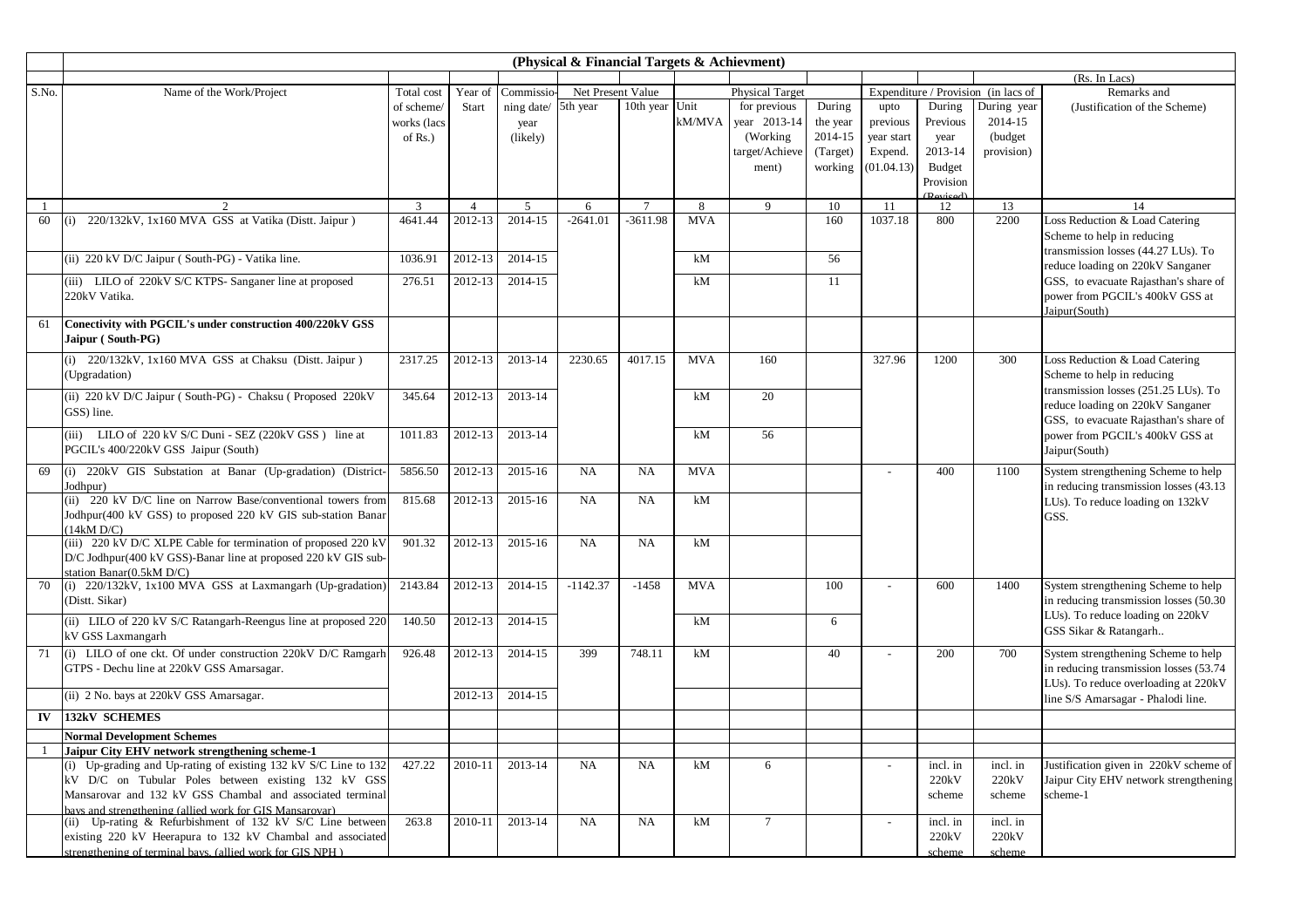| (Rs. In Lacs)<br>Net Present Value<br>Expenditure / Provision (in lacs of<br>Remarks and<br>S.No.<br>Year of<br><b>Physical Target</b><br>Name of the Work/Project<br>Total cost<br>Commissio<br>5th year<br>10th year<br>Unit<br>for previous<br>During<br>During<br>During year<br>upto<br>of scheme/<br>Start<br>ning date/<br>(Justification of the Scheme)<br>kM/MVA<br>year 2013-14<br>the year<br>2014-15<br>previous<br>Previous<br>works (lacs<br>year<br>2014-15<br>(Working)<br>year start<br>(budget)<br>of $Rs.$ )<br>(likely)<br>vear<br>2013-14<br>(Target)<br>Expend.<br>target/Achieve<br>provision)<br>(01.04.13)<br>Budget<br>working<br>ment)<br>Provision<br>$\mathfrak{Z}$<br>11<br>13<br>$\mathfrak{D}$<br>5<br>$\tau$<br>10<br>14<br>$\overline{4}$<br>6<br>8<br>9<br>12<br><b>Normal Development Schemes</b><br>LILO of 132kV VKI - Vaishali Nagar line to New Jhotwara with<br>3973.80<br>2007-08<br>2013-14<br>83.1<br>kM/MVA<br>2/50<br>3903.02<br>100<br>Load Catering & Loss Reduction<br>$\overline{2}$<br>191.67<br>132kV GIS S/S at New Jhotwara (Jaipur) (Turnkey)<br>Scheme. Ex VR-8.710%, DL-7.05%,<br>saving-31.05 LU.<br>LILO 132kV Kota-Sangod line at Shivpura with 132kV GSS at<br>1261.71<br>2011-12<br>2014-15<br>$-103.68$<br>$-111.09$<br>kM/MVA<br>1/25<br>100<br>500<br>Load Catering & Load Reduction<br>3<br>Shivpura (Kota)<br>Scheme. Ex VR-12.71%, DL-4.47%,<br>saving-18.32 LU.<br>Extension of Existing 132 kV S/C VKIA - Pratap Steel line upto<br>43.84<br>2013-14<br>NA<br>NA<br>kM<br>Load Catering &Loss Reduction<br>2008-09<br>$\overline{4}$<br>10<br>$\overline{4}$<br>220 kV GSS VKIA<br>Scheme. Inter connection for 220kV<br>GSS VKIA.<br>Load Catering Scheme to meeet the<br>132 kV D/C line from 220 kV SEZ-I to 132 kV SEZ-I with 132 kV<br>1175.82<br>2011-12<br>2014-15<br>$-882.38$<br>$-1236.78$<br>kM/MVA<br>4/25<br>500<br>5<br>100<br>$\sim$<br>GSS at SEZ-I<br>load of Mahindra SEZ.<br>132kV S/C Madri-Dakan Kotda (Transport Nagar) line with 132kV<br>1200.79<br>2008-09<br>2013-14<br>$-278.26$<br>373.66<br>kM/MVA<br>6/25<br>Load Catering Scheme. Ex VR- 05.40<br>466.44<br>650<br>100<br>6<br>GSS at Dakan Kotda (Transport Nagar), Udaipur<br>%, DL-06.53 % Saving-16.27 LU.<br>LILO 132kV Jodhpur-Baori line for 132 kV Jhalamand with 132kV<br>1078.83<br>2008-09<br>2014-15<br>308.23<br>569.70<br>kM/MVA<br>4/25<br>200<br>Load Catering & Loss Reduction<br>$\tau$<br>31.66<br>650<br>GSS at Jalamand (Jodhpur)<br>Scheme. Ex VR-11.9 %, DL-9.30%<br>Saving-52.239 LU.<br>132kV S/C Buhana-Mahpalwas with 132 kV GSS at Mahpalwas<br>1423.7<br>2008-09<br>2014-15<br>$-186.48$<br>$-209.78$<br>kM/MVA<br>16/25<br>290.623<br>300<br>Load Catering & Loss Reduction<br>8<br>650<br>Scheme. Ex VR-18.90 %, DL-21.26<br>(Jhunjhunu) (Line-Turnkey)<br>Saving-29.89 LU.<br>$\mathbf{Q}$<br>LILO 132kV Alwar-Mandawar line for 132 kV Pinan with 132 kV<br>1181.9<br>2008-09<br>26.9.12<br>74.20<br>197.06<br>879.62<br>100<br>Load Catering & Loss Reduction<br>Scheme. Ex VR-16.20 %, DL-12.96<br>GSS Pinan (Alwar) (Line comm. on 2.4.11)<br>Saving-39.27 LU<br>10<br>132kV S/C Baseri -Sarmathura line with 132 kV GSS at<br>1587.07<br>2008-09<br>31.8.12<br>36.31<br>161.95<br>724.15<br>100<br>Voltage Regulation & Load Reduction<br>Sarmathura (Dholpur)<br>Scheme . Ex VR- 33.33 %, DL-<br>23.99 Saving-48.42 LU.<br><b>Normal Development Works</b><br>Pushkar Road- MDS University section (Balance section of 132kV<br>213.64<br>2009-10<br>12.4.13<br>$-321.01$<br>413.89<br>kM<br>12<br>200.63<br>50<br>Load Catering & Loss Reduction<br>11<br>Saradhna-Pushkar Road- MDS University)<br>Scheme. Ex VR-7.9 %, DL-12.78 %<br>Saving-26.11 LU.<br>LILO of 132 kV Kishangarh Bas-Khushkhera line with 132 kV<br>1725.59<br>2009-10<br>1.4.13<br>434.38<br>kM/MVA<br>11/25<br>527.10<br>700<br>Voltage Regulation, Laod Catering &<br>11<br>846.07<br>100<br>GSS at PUR, Kotkasim(Alwar)<br>Loss Reduction Scheme . Ex VR-34.80<br>%, DL-35.89 Saving-72.51<br>12 LILO of 132 kV Alwar-Bansur line with 132 kV GSS at Vijay<br>2009-10<br>2014-15<br>$-176.38$<br>$-168.53$<br>kM/MVA<br>3/25<br>Voltage Regulation, Laod Catering &<br>1426.49<br>166.29<br>650<br>650<br>Mandir, Alwar City(Alwar)<br>Loss Reduction Scheme . Ex VR-13.40<br>%, DL-6.19 Saving-28.41 Lu.<br>1642.71<br>2009-10<br>22.2.13<br>$-344.51$<br>$-423.27$<br>13<br>132 kV S/C Shri Mahaveerji GSS-Nangal Sherpur line with 132 kV<br>559.26<br>200<br>Voltage Regulation, Laod Catering &<br>Loss Reduction Scheme . Ex VR-<br>GSS at Nangal Sherpur (Karauli)<br>15.30%, DL-10.92%, Saving 24.40 LU.<br>LILO of 132kV Heerapura-VKIA-Rampura Dabri line with 132 kV<br>1401.57<br>2009-10<br>2013-14<br>179.64<br>kM/MVA<br>14<br>406.51<br>2/25<br>733.73<br>700<br>Voltage Regulation, Laod Catering &<br>GSS at RIICO, Sarna Doongar (Jaipur)<br>Loss Reduction Scheme . Ex VR- |  |  | (Physical & Financial Targets & Achievment) |  |  |  |                                     |
|--------------------------------------------------------------------------------------------------------------------------------------------------------------------------------------------------------------------------------------------------------------------------------------------------------------------------------------------------------------------------------------------------------------------------------------------------------------------------------------------------------------------------------------------------------------------------------------------------------------------------------------------------------------------------------------------------------------------------------------------------------------------------------------------------------------------------------------------------------------------------------------------------------------------------------------------------------------------------------------------------------------------------------------------------------------------------------------------------------------------------------------------------------------------------------------------------------------------------------------------------------------------------------------------------------------------------------------------------------------------------------------------------------------------------------------------------------------------------------------------------------------------------------------------------------------------------------------------------------------------------------------------------------------------------------------------------------------------------------------------------------------------------------------------------------------------------------------------------------------------------------------------------------------------------------------------------------------------------------------------------------------------------------------------------------------------------------------------------------------------------------------------------------------------------------------------------------------------------------------------------------------------------------------------------------------------------------------------------------------------------------------------------------------------------------------------------------------------------------------------------------------------------------------------------------------------------------------------------------------------------------------------------------------------------------------------------------------------------------------------------------------------------------------------------------------------------------------------------------------------------------------------------------------------------------------------------------------------------------------------------------------------------------------------------------------------------------------------------------------------------------------------------------------------------------------------------------------------------------------------------------------------------------------------------------------------------------------------------------------------------------------------------------------------------------------------------------------------------------------------------------------------------------------------------------------------------------------------------------------------------------------------------------------------------------------------------------------------------------------------------------------------------------------------------------------------------------------------------------------------------------------------------------------------------------------------------------------------------------------------------------------------------------------------------------------------------------------------------------------------------------------------------------------------------------------------------------------------------------------------------------------------------------------------------------------------------------------------------------------------------------------------------------------------------------------------------------------------------------------------------------------------------------------------------------------------------------------------------------------------------------------------------------------------------------------------------------------------------------------------------------------------------------------------------------------------------------------------------------------------------------------------------------------------------------------------------------------------|--|--|---------------------------------------------|--|--|--|-------------------------------------|
|                                                                                                                                                                                                                                                                                                                                                                                                                                                                                                                                                                                                                                                                                                                                                                                                                                                                                                                                                                                                                                                                                                                                                                                                                                                                                                                                                                                                                                                                                                                                                                                                                                                                                                                                                                                                                                                                                                                                                                                                                                                                                                                                                                                                                                                                                                                                                                                                                                                                                                                                                                                                                                                                                                                                                                                                                                                                                                                                                                                                                                                                                                                                                                                                                                                                                                                                                                                                                                                                                                                                                                                                                                                                                                                                                                                                                                                                                                                                                                                                                                                                                                                                                                                                                                                                                                                                                                                                                                                                                                                                                                                                                                                                                                                                                                                                                                                                                                                                                                    |  |  |                                             |  |  |  |                                     |
|                                                                                                                                                                                                                                                                                                                                                                                                                                                                                                                                                                                                                                                                                                                                                                                                                                                                                                                                                                                                                                                                                                                                                                                                                                                                                                                                                                                                                                                                                                                                                                                                                                                                                                                                                                                                                                                                                                                                                                                                                                                                                                                                                                                                                                                                                                                                                                                                                                                                                                                                                                                                                                                                                                                                                                                                                                                                                                                                                                                                                                                                                                                                                                                                                                                                                                                                                                                                                                                                                                                                                                                                                                                                                                                                                                                                                                                                                                                                                                                                                                                                                                                                                                                                                                                                                                                                                                                                                                                                                                                                                                                                                                                                                                                                                                                                                                                                                                                                                                    |  |  |                                             |  |  |  |                                     |
|                                                                                                                                                                                                                                                                                                                                                                                                                                                                                                                                                                                                                                                                                                                                                                                                                                                                                                                                                                                                                                                                                                                                                                                                                                                                                                                                                                                                                                                                                                                                                                                                                                                                                                                                                                                                                                                                                                                                                                                                                                                                                                                                                                                                                                                                                                                                                                                                                                                                                                                                                                                                                                                                                                                                                                                                                                                                                                                                                                                                                                                                                                                                                                                                                                                                                                                                                                                                                                                                                                                                                                                                                                                                                                                                                                                                                                                                                                                                                                                                                                                                                                                                                                                                                                                                                                                                                                                                                                                                                                                                                                                                                                                                                                                                                                                                                                                                                                                                                                    |  |  |                                             |  |  |  |                                     |
|                                                                                                                                                                                                                                                                                                                                                                                                                                                                                                                                                                                                                                                                                                                                                                                                                                                                                                                                                                                                                                                                                                                                                                                                                                                                                                                                                                                                                                                                                                                                                                                                                                                                                                                                                                                                                                                                                                                                                                                                                                                                                                                                                                                                                                                                                                                                                                                                                                                                                                                                                                                                                                                                                                                                                                                                                                                                                                                                                                                                                                                                                                                                                                                                                                                                                                                                                                                                                                                                                                                                                                                                                                                                                                                                                                                                                                                                                                                                                                                                                                                                                                                                                                                                                                                                                                                                                                                                                                                                                                                                                                                                                                                                                                                                                                                                                                                                                                                                                                    |  |  |                                             |  |  |  |                                     |
|                                                                                                                                                                                                                                                                                                                                                                                                                                                                                                                                                                                                                                                                                                                                                                                                                                                                                                                                                                                                                                                                                                                                                                                                                                                                                                                                                                                                                                                                                                                                                                                                                                                                                                                                                                                                                                                                                                                                                                                                                                                                                                                                                                                                                                                                                                                                                                                                                                                                                                                                                                                                                                                                                                                                                                                                                                                                                                                                                                                                                                                                                                                                                                                                                                                                                                                                                                                                                                                                                                                                                                                                                                                                                                                                                                                                                                                                                                                                                                                                                                                                                                                                                                                                                                                                                                                                                                                                                                                                                                                                                                                                                                                                                                                                                                                                                                                                                                                                                                    |  |  |                                             |  |  |  |                                     |
|                                                                                                                                                                                                                                                                                                                                                                                                                                                                                                                                                                                                                                                                                                                                                                                                                                                                                                                                                                                                                                                                                                                                                                                                                                                                                                                                                                                                                                                                                                                                                                                                                                                                                                                                                                                                                                                                                                                                                                                                                                                                                                                                                                                                                                                                                                                                                                                                                                                                                                                                                                                                                                                                                                                                                                                                                                                                                                                                                                                                                                                                                                                                                                                                                                                                                                                                                                                                                                                                                                                                                                                                                                                                                                                                                                                                                                                                                                                                                                                                                                                                                                                                                                                                                                                                                                                                                                                                                                                                                                                                                                                                                                                                                                                                                                                                                                                                                                                                                                    |  |  |                                             |  |  |  |                                     |
|                                                                                                                                                                                                                                                                                                                                                                                                                                                                                                                                                                                                                                                                                                                                                                                                                                                                                                                                                                                                                                                                                                                                                                                                                                                                                                                                                                                                                                                                                                                                                                                                                                                                                                                                                                                                                                                                                                                                                                                                                                                                                                                                                                                                                                                                                                                                                                                                                                                                                                                                                                                                                                                                                                                                                                                                                                                                                                                                                                                                                                                                                                                                                                                                                                                                                                                                                                                                                                                                                                                                                                                                                                                                                                                                                                                                                                                                                                                                                                                                                                                                                                                                                                                                                                                                                                                                                                                                                                                                                                                                                                                                                                                                                                                                                                                                                                                                                                                                                                    |  |  |                                             |  |  |  |                                     |
|                                                                                                                                                                                                                                                                                                                                                                                                                                                                                                                                                                                                                                                                                                                                                                                                                                                                                                                                                                                                                                                                                                                                                                                                                                                                                                                                                                                                                                                                                                                                                                                                                                                                                                                                                                                                                                                                                                                                                                                                                                                                                                                                                                                                                                                                                                                                                                                                                                                                                                                                                                                                                                                                                                                                                                                                                                                                                                                                                                                                                                                                                                                                                                                                                                                                                                                                                                                                                                                                                                                                                                                                                                                                                                                                                                                                                                                                                                                                                                                                                                                                                                                                                                                                                                                                                                                                                                                                                                                                                                                                                                                                                                                                                                                                                                                                                                                                                                                                                                    |  |  |                                             |  |  |  |                                     |
|                                                                                                                                                                                                                                                                                                                                                                                                                                                                                                                                                                                                                                                                                                                                                                                                                                                                                                                                                                                                                                                                                                                                                                                                                                                                                                                                                                                                                                                                                                                                                                                                                                                                                                                                                                                                                                                                                                                                                                                                                                                                                                                                                                                                                                                                                                                                                                                                                                                                                                                                                                                                                                                                                                                                                                                                                                                                                                                                                                                                                                                                                                                                                                                                                                                                                                                                                                                                                                                                                                                                                                                                                                                                                                                                                                                                                                                                                                                                                                                                                                                                                                                                                                                                                                                                                                                                                                                                                                                                                                                                                                                                                                                                                                                                                                                                                                                                                                                                                                    |  |  |                                             |  |  |  |                                     |
|                                                                                                                                                                                                                                                                                                                                                                                                                                                                                                                                                                                                                                                                                                                                                                                                                                                                                                                                                                                                                                                                                                                                                                                                                                                                                                                                                                                                                                                                                                                                                                                                                                                                                                                                                                                                                                                                                                                                                                                                                                                                                                                                                                                                                                                                                                                                                                                                                                                                                                                                                                                                                                                                                                                                                                                                                                                                                                                                                                                                                                                                                                                                                                                                                                                                                                                                                                                                                                                                                                                                                                                                                                                                                                                                                                                                                                                                                                                                                                                                                                                                                                                                                                                                                                                                                                                                                                                                                                                                                                                                                                                                                                                                                                                                                                                                                                                                                                                                                                    |  |  |                                             |  |  |  |                                     |
|                                                                                                                                                                                                                                                                                                                                                                                                                                                                                                                                                                                                                                                                                                                                                                                                                                                                                                                                                                                                                                                                                                                                                                                                                                                                                                                                                                                                                                                                                                                                                                                                                                                                                                                                                                                                                                                                                                                                                                                                                                                                                                                                                                                                                                                                                                                                                                                                                                                                                                                                                                                                                                                                                                                                                                                                                                                                                                                                                                                                                                                                                                                                                                                                                                                                                                                                                                                                                                                                                                                                                                                                                                                                                                                                                                                                                                                                                                                                                                                                                                                                                                                                                                                                                                                                                                                                                                                                                                                                                                                                                                                                                                                                                                                                                                                                                                                                                                                                                                    |  |  |                                             |  |  |  |                                     |
|                                                                                                                                                                                                                                                                                                                                                                                                                                                                                                                                                                                                                                                                                                                                                                                                                                                                                                                                                                                                                                                                                                                                                                                                                                                                                                                                                                                                                                                                                                                                                                                                                                                                                                                                                                                                                                                                                                                                                                                                                                                                                                                                                                                                                                                                                                                                                                                                                                                                                                                                                                                                                                                                                                                                                                                                                                                                                                                                                                                                                                                                                                                                                                                                                                                                                                                                                                                                                                                                                                                                                                                                                                                                                                                                                                                                                                                                                                                                                                                                                                                                                                                                                                                                                                                                                                                                                                                                                                                                                                                                                                                                                                                                                                                                                                                                                                                                                                                                                                    |  |  |                                             |  |  |  |                                     |
|                                                                                                                                                                                                                                                                                                                                                                                                                                                                                                                                                                                                                                                                                                                                                                                                                                                                                                                                                                                                                                                                                                                                                                                                                                                                                                                                                                                                                                                                                                                                                                                                                                                                                                                                                                                                                                                                                                                                                                                                                                                                                                                                                                                                                                                                                                                                                                                                                                                                                                                                                                                                                                                                                                                                                                                                                                                                                                                                                                                                                                                                                                                                                                                                                                                                                                                                                                                                                                                                                                                                                                                                                                                                                                                                                                                                                                                                                                                                                                                                                                                                                                                                                                                                                                                                                                                                                                                                                                                                                                                                                                                                                                                                                                                                                                                                                                                                                                                                                                    |  |  |                                             |  |  |  |                                     |
|                                                                                                                                                                                                                                                                                                                                                                                                                                                                                                                                                                                                                                                                                                                                                                                                                                                                                                                                                                                                                                                                                                                                                                                                                                                                                                                                                                                                                                                                                                                                                                                                                                                                                                                                                                                                                                                                                                                                                                                                                                                                                                                                                                                                                                                                                                                                                                                                                                                                                                                                                                                                                                                                                                                                                                                                                                                                                                                                                                                                                                                                                                                                                                                                                                                                                                                                                                                                                                                                                                                                                                                                                                                                                                                                                                                                                                                                                                                                                                                                                                                                                                                                                                                                                                                                                                                                                                                                                                                                                                                                                                                                                                                                                                                                                                                                                                                                                                                                                                    |  |  |                                             |  |  |  |                                     |
|                                                                                                                                                                                                                                                                                                                                                                                                                                                                                                                                                                                                                                                                                                                                                                                                                                                                                                                                                                                                                                                                                                                                                                                                                                                                                                                                                                                                                                                                                                                                                                                                                                                                                                                                                                                                                                                                                                                                                                                                                                                                                                                                                                                                                                                                                                                                                                                                                                                                                                                                                                                                                                                                                                                                                                                                                                                                                                                                                                                                                                                                                                                                                                                                                                                                                                                                                                                                                                                                                                                                                                                                                                                                                                                                                                                                                                                                                                                                                                                                                                                                                                                                                                                                                                                                                                                                                                                                                                                                                                                                                                                                                                                                                                                                                                                                                                                                                                                                                                    |  |  |                                             |  |  |  |                                     |
|                                                                                                                                                                                                                                                                                                                                                                                                                                                                                                                                                                                                                                                                                                                                                                                                                                                                                                                                                                                                                                                                                                                                                                                                                                                                                                                                                                                                                                                                                                                                                                                                                                                                                                                                                                                                                                                                                                                                                                                                                                                                                                                                                                                                                                                                                                                                                                                                                                                                                                                                                                                                                                                                                                                                                                                                                                                                                                                                                                                                                                                                                                                                                                                                                                                                                                                                                                                                                                                                                                                                                                                                                                                                                                                                                                                                                                                                                                                                                                                                                                                                                                                                                                                                                                                                                                                                                                                                                                                                                                                                                                                                                                                                                                                                                                                                                                                                                                                                                                    |  |  |                                             |  |  |  |                                     |
|                                                                                                                                                                                                                                                                                                                                                                                                                                                                                                                                                                                                                                                                                                                                                                                                                                                                                                                                                                                                                                                                                                                                                                                                                                                                                                                                                                                                                                                                                                                                                                                                                                                                                                                                                                                                                                                                                                                                                                                                                                                                                                                                                                                                                                                                                                                                                                                                                                                                                                                                                                                                                                                                                                                                                                                                                                                                                                                                                                                                                                                                                                                                                                                                                                                                                                                                                                                                                                                                                                                                                                                                                                                                                                                                                                                                                                                                                                                                                                                                                                                                                                                                                                                                                                                                                                                                                                                                                                                                                                                                                                                                                                                                                                                                                                                                                                                                                                                                                                    |  |  |                                             |  |  |  |                                     |
|                                                                                                                                                                                                                                                                                                                                                                                                                                                                                                                                                                                                                                                                                                                                                                                                                                                                                                                                                                                                                                                                                                                                                                                                                                                                                                                                                                                                                                                                                                                                                                                                                                                                                                                                                                                                                                                                                                                                                                                                                                                                                                                                                                                                                                                                                                                                                                                                                                                                                                                                                                                                                                                                                                                                                                                                                                                                                                                                                                                                                                                                                                                                                                                                                                                                                                                                                                                                                                                                                                                                                                                                                                                                                                                                                                                                                                                                                                                                                                                                                                                                                                                                                                                                                                                                                                                                                                                                                                                                                                                                                                                                                                                                                                                                                                                                                                                                                                                                                                    |  |  |                                             |  |  |  |                                     |
|                                                                                                                                                                                                                                                                                                                                                                                                                                                                                                                                                                                                                                                                                                                                                                                                                                                                                                                                                                                                                                                                                                                                                                                                                                                                                                                                                                                                                                                                                                                                                                                                                                                                                                                                                                                                                                                                                                                                                                                                                                                                                                                                                                                                                                                                                                                                                                                                                                                                                                                                                                                                                                                                                                                                                                                                                                                                                                                                                                                                                                                                                                                                                                                                                                                                                                                                                                                                                                                                                                                                                                                                                                                                                                                                                                                                                                                                                                                                                                                                                                                                                                                                                                                                                                                                                                                                                                                                                                                                                                                                                                                                                                                                                                                                                                                                                                                                                                                                                                    |  |  |                                             |  |  |  |                                     |
|                                                                                                                                                                                                                                                                                                                                                                                                                                                                                                                                                                                                                                                                                                                                                                                                                                                                                                                                                                                                                                                                                                                                                                                                                                                                                                                                                                                                                                                                                                                                                                                                                                                                                                                                                                                                                                                                                                                                                                                                                                                                                                                                                                                                                                                                                                                                                                                                                                                                                                                                                                                                                                                                                                                                                                                                                                                                                                                                                                                                                                                                                                                                                                                                                                                                                                                                                                                                                                                                                                                                                                                                                                                                                                                                                                                                                                                                                                                                                                                                                                                                                                                                                                                                                                                                                                                                                                                                                                                                                                                                                                                                                                                                                                                                                                                                                                                                                                                                                                    |  |  |                                             |  |  |  |                                     |
|                                                                                                                                                                                                                                                                                                                                                                                                                                                                                                                                                                                                                                                                                                                                                                                                                                                                                                                                                                                                                                                                                                                                                                                                                                                                                                                                                                                                                                                                                                                                                                                                                                                                                                                                                                                                                                                                                                                                                                                                                                                                                                                                                                                                                                                                                                                                                                                                                                                                                                                                                                                                                                                                                                                                                                                                                                                                                                                                                                                                                                                                                                                                                                                                                                                                                                                                                                                                                                                                                                                                                                                                                                                                                                                                                                                                                                                                                                                                                                                                                                                                                                                                                                                                                                                                                                                                                                                                                                                                                                                                                                                                                                                                                                                                                                                                                                                                                                                                                                    |  |  |                                             |  |  |  |                                     |
|                                                                                                                                                                                                                                                                                                                                                                                                                                                                                                                                                                                                                                                                                                                                                                                                                                                                                                                                                                                                                                                                                                                                                                                                                                                                                                                                                                                                                                                                                                                                                                                                                                                                                                                                                                                                                                                                                                                                                                                                                                                                                                                                                                                                                                                                                                                                                                                                                                                                                                                                                                                                                                                                                                                                                                                                                                                                                                                                                                                                                                                                                                                                                                                                                                                                                                                                                                                                                                                                                                                                                                                                                                                                                                                                                                                                                                                                                                                                                                                                                                                                                                                                                                                                                                                                                                                                                                                                                                                                                                                                                                                                                                                                                                                                                                                                                                                                                                                                                                    |  |  |                                             |  |  |  |                                     |
|                                                                                                                                                                                                                                                                                                                                                                                                                                                                                                                                                                                                                                                                                                                                                                                                                                                                                                                                                                                                                                                                                                                                                                                                                                                                                                                                                                                                                                                                                                                                                                                                                                                                                                                                                                                                                                                                                                                                                                                                                                                                                                                                                                                                                                                                                                                                                                                                                                                                                                                                                                                                                                                                                                                                                                                                                                                                                                                                                                                                                                                                                                                                                                                                                                                                                                                                                                                                                                                                                                                                                                                                                                                                                                                                                                                                                                                                                                                                                                                                                                                                                                                                                                                                                                                                                                                                                                                                                                                                                                                                                                                                                                                                                                                                                                                                                                                                                                                                                                    |  |  |                                             |  |  |  |                                     |
|                                                                                                                                                                                                                                                                                                                                                                                                                                                                                                                                                                                                                                                                                                                                                                                                                                                                                                                                                                                                                                                                                                                                                                                                                                                                                                                                                                                                                                                                                                                                                                                                                                                                                                                                                                                                                                                                                                                                                                                                                                                                                                                                                                                                                                                                                                                                                                                                                                                                                                                                                                                                                                                                                                                                                                                                                                                                                                                                                                                                                                                                                                                                                                                                                                                                                                                                                                                                                                                                                                                                                                                                                                                                                                                                                                                                                                                                                                                                                                                                                                                                                                                                                                                                                                                                                                                                                                                                                                                                                                                                                                                                                                                                                                                                                                                                                                                                                                                                                                    |  |  |                                             |  |  |  |                                     |
|                                                                                                                                                                                                                                                                                                                                                                                                                                                                                                                                                                                                                                                                                                                                                                                                                                                                                                                                                                                                                                                                                                                                                                                                                                                                                                                                                                                                                                                                                                                                                                                                                                                                                                                                                                                                                                                                                                                                                                                                                                                                                                                                                                                                                                                                                                                                                                                                                                                                                                                                                                                                                                                                                                                                                                                                                                                                                                                                                                                                                                                                                                                                                                                                                                                                                                                                                                                                                                                                                                                                                                                                                                                                                                                                                                                                                                                                                                                                                                                                                                                                                                                                                                                                                                                                                                                                                                                                                                                                                                                                                                                                                                                                                                                                                                                                                                                                                                                                                                    |  |  |                                             |  |  |  |                                     |
|                                                                                                                                                                                                                                                                                                                                                                                                                                                                                                                                                                                                                                                                                                                                                                                                                                                                                                                                                                                                                                                                                                                                                                                                                                                                                                                                                                                                                                                                                                                                                                                                                                                                                                                                                                                                                                                                                                                                                                                                                                                                                                                                                                                                                                                                                                                                                                                                                                                                                                                                                                                                                                                                                                                                                                                                                                                                                                                                                                                                                                                                                                                                                                                                                                                                                                                                                                                                                                                                                                                                                                                                                                                                                                                                                                                                                                                                                                                                                                                                                                                                                                                                                                                                                                                                                                                                                                                                                                                                                                                                                                                                                                                                                                                                                                                                                                                                                                                                                                    |  |  |                                             |  |  |  |                                     |
|                                                                                                                                                                                                                                                                                                                                                                                                                                                                                                                                                                                                                                                                                                                                                                                                                                                                                                                                                                                                                                                                                                                                                                                                                                                                                                                                                                                                                                                                                                                                                                                                                                                                                                                                                                                                                                                                                                                                                                                                                                                                                                                                                                                                                                                                                                                                                                                                                                                                                                                                                                                                                                                                                                                                                                                                                                                                                                                                                                                                                                                                                                                                                                                                                                                                                                                                                                                                                                                                                                                                                                                                                                                                                                                                                                                                                                                                                                                                                                                                                                                                                                                                                                                                                                                                                                                                                                                                                                                                                                                                                                                                                                                                                                                                                                                                                                                                                                                                                                    |  |  |                                             |  |  |  |                                     |
|                                                                                                                                                                                                                                                                                                                                                                                                                                                                                                                                                                                                                                                                                                                                                                                                                                                                                                                                                                                                                                                                                                                                                                                                                                                                                                                                                                                                                                                                                                                                                                                                                                                                                                                                                                                                                                                                                                                                                                                                                                                                                                                                                                                                                                                                                                                                                                                                                                                                                                                                                                                                                                                                                                                                                                                                                                                                                                                                                                                                                                                                                                                                                                                                                                                                                                                                                                                                                                                                                                                                                                                                                                                                                                                                                                                                                                                                                                                                                                                                                                                                                                                                                                                                                                                                                                                                                                                                                                                                                                                                                                                                                                                                                                                                                                                                                                                                                                                                                                    |  |  |                                             |  |  |  |                                     |
|                                                                                                                                                                                                                                                                                                                                                                                                                                                                                                                                                                                                                                                                                                                                                                                                                                                                                                                                                                                                                                                                                                                                                                                                                                                                                                                                                                                                                                                                                                                                                                                                                                                                                                                                                                                                                                                                                                                                                                                                                                                                                                                                                                                                                                                                                                                                                                                                                                                                                                                                                                                                                                                                                                                                                                                                                                                                                                                                                                                                                                                                                                                                                                                                                                                                                                                                                                                                                                                                                                                                                                                                                                                                                                                                                                                                                                                                                                                                                                                                                                                                                                                                                                                                                                                                                                                                                                                                                                                                                                                                                                                                                                                                                                                                                                                                                                                                                                                                                                    |  |  |                                             |  |  |  |                                     |
|                                                                                                                                                                                                                                                                                                                                                                                                                                                                                                                                                                                                                                                                                                                                                                                                                                                                                                                                                                                                                                                                                                                                                                                                                                                                                                                                                                                                                                                                                                                                                                                                                                                                                                                                                                                                                                                                                                                                                                                                                                                                                                                                                                                                                                                                                                                                                                                                                                                                                                                                                                                                                                                                                                                                                                                                                                                                                                                                                                                                                                                                                                                                                                                                                                                                                                                                                                                                                                                                                                                                                                                                                                                                                                                                                                                                                                                                                                                                                                                                                                                                                                                                                                                                                                                                                                                                                                                                                                                                                                                                                                                                                                                                                                                                                                                                                                                                                                                                                                    |  |  |                                             |  |  |  |                                     |
|                                                                                                                                                                                                                                                                                                                                                                                                                                                                                                                                                                                                                                                                                                                                                                                                                                                                                                                                                                                                                                                                                                                                                                                                                                                                                                                                                                                                                                                                                                                                                                                                                                                                                                                                                                                                                                                                                                                                                                                                                                                                                                                                                                                                                                                                                                                                                                                                                                                                                                                                                                                                                                                                                                                                                                                                                                                                                                                                                                                                                                                                                                                                                                                                                                                                                                                                                                                                                                                                                                                                                                                                                                                                                                                                                                                                                                                                                                                                                                                                                                                                                                                                                                                                                                                                                                                                                                                                                                                                                                                                                                                                                                                                                                                                                                                                                                                                                                                                                                    |  |  |                                             |  |  |  |                                     |
|                                                                                                                                                                                                                                                                                                                                                                                                                                                                                                                                                                                                                                                                                                                                                                                                                                                                                                                                                                                                                                                                                                                                                                                                                                                                                                                                                                                                                                                                                                                                                                                                                                                                                                                                                                                                                                                                                                                                                                                                                                                                                                                                                                                                                                                                                                                                                                                                                                                                                                                                                                                                                                                                                                                                                                                                                                                                                                                                                                                                                                                                                                                                                                                                                                                                                                                                                                                                                                                                                                                                                                                                                                                                                                                                                                                                                                                                                                                                                                                                                                                                                                                                                                                                                                                                                                                                                                                                                                                                                                                                                                                                                                                                                                                                                                                                                                                                                                                                                                    |  |  |                                             |  |  |  |                                     |
|                                                                                                                                                                                                                                                                                                                                                                                                                                                                                                                                                                                                                                                                                                                                                                                                                                                                                                                                                                                                                                                                                                                                                                                                                                                                                                                                                                                                                                                                                                                                                                                                                                                                                                                                                                                                                                                                                                                                                                                                                                                                                                                                                                                                                                                                                                                                                                                                                                                                                                                                                                                                                                                                                                                                                                                                                                                                                                                                                                                                                                                                                                                                                                                                                                                                                                                                                                                                                                                                                                                                                                                                                                                                                                                                                                                                                                                                                                                                                                                                                                                                                                                                                                                                                                                                                                                                                                                                                                                                                                                                                                                                                                                                                                                                                                                                                                                                                                                                                                    |  |  |                                             |  |  |  |                                     |
|                                                                                                                                                                                                                                                                                                                                                                                                                                                                                                                                                                                                                                                                                                                                                                                                                                                                                                                                                                                                                                                                                                                                                                                                                                                                                                                                                                                                                                                                                                                                                                                                                                                                                                                                                                                                                                                                                                                                                                                                                                                                                                                                                                                                                                                                                                                                                                                                                                                                                                                                                                                                                                                                                                                                                                                                                                                                                                                                                                                                                                                                                                                                                                                                                                                                                                                                                                                                                                                                                                                                                                                                                                                                                                                                                                                                                                                                                                                                                                                                                                                                                                                                                                                                                                                                                                                                                                                                                                                                                                                                                                                                                                                                                                                                                                                                                                                                                                                                                                    |  |  |                                             |  |  |  |                                     |
|                                                                                                                                                                                                                                                                                                                                                                                                                                                                                                                                                                                                                                                                                                                                                                                                                                                                                                                                                                                                                                                                                                                                                                                                                                                                                                                                                                                                                                                                                                                                                                                                                                                                                                                                                                                                                                                                                                                                                                                                                                                                                                                                                                                                                                                                                                                                                                                                                                                                                                                                                                                                                                                                                                                                                                                                                                                                                                                                                                                                                                                                                                                                                                                                                                                                                                                                                                                                                                                                                                                                                                                                                                                                                                                                                                                                                                                                                                                                                                                                                                                                                                                                                                                                                                                                                                                                                                                                                                                                                                                                                                                                                                                                                                                                                                                                                                                                                                                                                                    |  |  |                                             |  |  |  |                                     |
|                                                                                                                                                                                                                                                                                                                                                                                                                                                                                                                                                                                                                                                                                                                                                                                                                                                                                                                                                                                                                                                                                                                                                                                                                                                                                                                                                                                                                                                                                                                                                                                                                                                                                                                                                                                                                                                                                                                                                                                                                                                                                                                                                                                                                                                                                                                                                                                                                                                                                                                                                                                                                                                                                                                                                                                                                                                                                                                                                                                                                                                                                                                                                                                                                                                                                                                                                                                                                                                                                                                                                                                                                                                                                                                                                                                                                                                                                                                                                                                                                                                                                                                                                                                                                                                                                                                                                                                                                                                                                                                                                                                                                                                                                                                                                                                                                                                                                                                                                                    |  |  |                                             |  |  |  |                                     |
|                                                                                                                                                                                                                                                                                                                                                                                                                                                                                                                                                                                                                                                                                                                                                                                                                                                                                                                                                                                                                                                                                                                                                                                                                                                                                                                                                                                                                                                                                                                                                                                                                                                                                                                                                                                                                                                                                                                                                                                                                                                                                                                                                                                                                                                                                                                                                                                                                                                                                                                                                                                                                                                                                                                                                                                                                                                                                                                                                                                                                                                                                                                                                                                                                                                                                                                                                                                                                                                                                                                                                                                                                                                                                                                                                                                                                                                                                                                                                                                                                                                                                                                                                                                                                                                                                                                                                                                                                                                                                                                                                                                                                                                                                                                                                                                                                                                                                                                                                                    |  |  |                                             |  |  |  |                                     |
|                                                                                                                                                                                                                                                                                                                                                                                                                                                                                                                                                                                                                                                                                                                                                                                                                                                                                                                                                                                                                                                                                                                                                                                                                                                                                                                                                                                                                                                                                                                                                                                                                                                                                                                                                                                                                                                                                                                                                                                                                                                                                                                                                                                                                                                                                                                                                                                                                                                                                                                                                                                                                                                                                                                                                                                                                                                                                                                                                                                                                                                                                                                                                                                                                                                                                                                                                                                                                                                                                                                                                                                                                                                                                                                                                                                                                                                                                                                                                                                                                                                                                                                                                                                                                                                                                                                                                                                                                                                                                                                                                                                                                                                                                                                                                                                                                                                                                                                                                                    |  |  |                                             |  |  |  |                                     |
|                                                                                                                                                                                                                                                                                                                                                                                                                                                                                                                                                                                                                                                                                                                                                                                                                                                                                                                                                                                                                                                                                                                                                                                                                                                                                                                                                                                                                                                                                                                                                                                                                                                                                                                                                                                                                                                                                                                                                                                                                                                                                                                                                                                                                                                                                                                                                                                                                                                                                                                                                                                                                                                                                                                                                                                                                                                                                                                                                                                                                                                                                                                                                                                                                                                                                                                                                                                                                                                                                                                                                                                                                                                                                                                                                                                                                                                                                                                                                                                                                                                                                                                                                                                                                                                                                                                                                                                                                                                                                                                                                                                                                                                                                                                                                                                                                                                                                                                                                                    |  |  |                                             |  |  |  |                                     |
|                                                                                                                                                                                                                                                                                                                                                                                                                                                                                                                                                                                                                                                                                                                                                                                                                                                                                                                                                                                                                                                                                                                                                                                                                                                                                                                                                                                                                                                                                                                                                                                                                                                                                                                                                                                                                                                                                                                                                                                                                                                                                                                                                                                                                                                                                                                                                                                                                                                                                                                                                                                                                                                                                                                                                                                                                                                                                                                                                                                                                                                                                                                                                                                                                                                                                                                                                                                                                                                                                                                                                                                                                                                                                                                                                                                                                                                                                                                                                                                                                                                                                                                                                                                                                                                                                                                                                                                                                                                                                                                                                                                                                                                                                                                                                                                                                                                                                                                                                                    |  |  |                                             |  |  |  |                                     |
|                                                                                                                                                                                                                                                                                                                                                                                                                                                                                                                                                                                                                                                                                                                                                                                                                                                                                                                                                                                                                                                                                                                                                                                                                                                                                                                                                                                                                                                                                                                                                                                                                                                                                                                                                                                                                                                                                                                                                                                                                                                                                                                                                                                                                                                                                                                                                                                                                                                                                                                                                                                                                                                                                                                                                                                                                                                                                                                                                                                                                                                                                                                                                                                                                                                                                                                                                                                                                                                                                                                                                                                                                                                                                                                                                                                                                                                                                                                                                                                                                                                                                                                                                                                                                                                                                                                                                                                                                                                                                                                                                                                                                                                                                                                                                                                                                                                                                                                                                                    |  |  |                                             |  |  |  |                                     |
|                                                                                                                                                                                                                                                                                                                                                                                                                                                                                                                                                                                                                                                                                                                                                                                                                                                                                                                                                                                                                                                                                                                                                                                                                                                                                                                                                                                                                                                                                                                                                                                                                                                                                                                                                                                                                                                                                                                                                                                                                                                                                                                                                                                                                                                                                                                                                                                                                                                                                                                                                                                                                                                                                                                                                                                                                                                                                                                                                                                                                                                                                                                                                                                                                                                                                                                                                                                                                                                                                                                                                                                                                                                                                                                                                                                                                                                                                                                                                                                                                                                                                                                                                                                                                                                                                                                                                                                                                                                                                                                                                                                                                                                                                                                                                                                                                                                                                                                                                                    |  |  |                                             |  |  |  |                                     |
|                                                                                                                                                                                                                                                                                                                                                                                                                                                                                                                                                                                                                                                                                                                                                                                                                                                                                                                                                                                                                                                                                                                                                                                                                                                                                                                                                                                                                                                                                                                                                                                                                                                                                                                                                                                                                                                                                                                                                                                                                                                                                                                                                                                                                                                                                                                                                                                                                                                                                                                                                                                                                                                                                                                                                                                                                                                                                                                                                                                                                                                                                                                                                                                                                                                                                                                                                                                                                                                                                                                                                                                                                                                                                                                                                                                                                                                                                                                                                                                                                                                                                                                                                                                                                                                                                                                                                                                                                                                                                                                                                                                                                                                                                                                                                                                                                                                                                                                                                                    |  |  |                                             |  |  |  |                                     |
|                                                                                                                                                                                                                                                                                                                                                                                                                                                                                                                                                                                                                                                                                                                                                                                                                                                                                                                                                                                                                                                                                                                                                                                                                                                                                                                                                                                                                                                                                                                                                                                                                                                                                                                                                                                                                                                                                                                                                                                                                                                                                                                                                                                                                                                                                                                                                                                                                                                                                                                                                                                                                                                                                                                                                                                                                                                                                                                                                                                                                                                                                                                                                                                                                                                                                                                                                                                                                                                                                                                                                                                                                                                                                                                                                                                                                                                                                                                                                                                                                                                                                                                                                                                                                                                                                                                                                                                                                                                                                                                                                                                                                                                                                                                                                                                                                                                                                                                                                                    |  |  |                                             |  |  |  |                                     |
|                                                                                                                                                                                                                                                                                                                                                                                                                                                                                                                                                                                                                                                                                                                                                                                                                                                                                                                                                                                                                                                                                                                                                                                                                                                                                                                                                                                                                                                                                                                                                                                                                                                                                                                                                                                                                                                                                                                                                                                                                                                                                                                                                                                                                                                                                                                                                                                                                                                                                                                                                                                                                                                                                                                                                                                                                                                                                                                                                                                                                                                                                                                                                                                                                                                                                                                                                                                                                                                                                                                                                                                                                                                                                                                                                                                                                                                                                                                                                                                                                                                                                                                                                                                                                                                                                                                                                                                                                                                                                                                                                                                                                                                                                                                                                                                                                                                                                                                                                                    |  |  |                                             |  |  |  |                                     |
|                                                                                                                                                                                                                                                                                                                                                                                                                                                                                                                                                                                                                                                                                                                                                                                                                                                                                                                                                                                                                                                                                                                                                                                                                                                                                                                                                                                                                                                                                                                                                                                                                                                                                                                                                                                                                                                                                                                                                                                                                                                                                                                                                                                                                                                                                                                                                                                                                                                                                                                                                                                                                                                                                                                                                                                                                                                                                                                                                                                                                                                                                                                                                                                                                                                                                                                                                                                                                                                                                                                                                                                                                                                                                                                                                                                                                                                                                                                                                                                                                                                                                                                                                                                                                                                                                                                                                                                                                                                                                                                                                                                                                                                                                                                                                                                                                                                                                                                                                                    |  |  |                                             |  |  |  |                                     |
|                                                                                                                                                                                                                                                                                                                                                                                                                                                                                                                                                                                                                                                                                                                                                                                                                                                                                                                                                                                                                                                                                                                                                                                                                                                                                                                                                                                                                                                                                                                                                                                                                                                                                                                                                                                                                                                                                                                                                                                                                                                                                                                                                                                                                                                                                                                                                                                                                                                                                                                                                                                                                                                                                                                                                                                                                                                                                                                                                                                                                                                                                                                                                                                                                                                                                                                                                                                                                                                                                                                                                                                                                                                                                                                                                                                                                                                                                                                                                                                                                                                                                                                                                                                                                                                                                                                                                                                                                                                                                                                                                                                                                                                                                                                                                                                                                                                                                                                                                                    |  |  |                                             |  |  |  |                                     |
|                                                                                                                                                                                                                                                                                                                                                                                                                                                                                                                                                                                                                                                                                                                                                                                                                                                                                                                                                                                                                                                                                                                                                                                                                                                                                                                                                                                                                                                                                                                                                                                                                                                                                                                                                                                                                                                                                                                                                                                                                                                                                                                                                                                                                                                                                                                                                                                                                                                                                                                                                                                                                                                                                                                                                                                                                                                                                                                                                                                                                                                                                                                                                                                                                                                                                                                                                                                                                                                                                                                                                                                                                                                                                                                                                                                                                                                                                                                                                                                                                                                                                                                                                                                                                                                                                                                                                                                                                                                                                                                                                                                                                                                                                                                                                                                                                                                                                                                                                                    |  |  |                                             |  |  |  |                                     |
|                                                                                                                                                                                                                                                                                                                                                                                                                                                                                                                                                                                                                                                                                                                                                                                                                                                                                                                                                                                                                                                                                                                                                                                                                                                                                                                                                                                                                                                                                                                                                                                                                                                                                                                                                                                                                                                                                                                                                                                                                                                                                                                                                                                                                                                                                                                                                                                                                                                                                                                                                                                                                                                                                                                                                                                                                                                                                                                                                                                                                                                                                                                                                                                                                                                                                                                                                                                                                                                                                                                                                                                                                                                                                                                                                                                                                                                                                                                                                                                                                                                                                                                                                                                                                                                                                                                                                                                                                                                                                                                                                                                                                                                                                                                                                                                                                                                                                                                                                                    |  |  |                                             |  |  |  |                                     |
|                                                                                                                                                                                                                                                                                                                                                                                                                                                                                                                                                                                                                                                                                                                                                                                                                                                                                                                                                                                                                                                                                                                                                                                                                                                                                                                                                                                                                                                                                                                                                                                                                                                                                                                                                                                                                                                                                                                                                                                                                                                                                                                                                                                                                                                                                                                                                                                                                                                                                                                                                                                                                                                                                                                                                                                                                                                                                                                                                                                                                                                                                                                                                                                                                                                                                                                                                                                                                                                                                                                                                                                                                                                                                                                                                                                                                                                                                                                                                                                                                                                                                                                                                                                                                                                                                                                                                                                                                                                                                                                                                                                                                                                                                                                                                                                                                                                                                                                                                                    |  |  |                                             |  |  |  |                                     |
|                                                                                                                                                                                                                                                                                                                                                                                                                                                                                                                                                                                                                                                                                                                                                                                                                                                                                                                                                                                                                                                                                                                                                                                                                                                                                                                                                                                                                                                                                                                                                                                                                                                                                                                                                                                                                                                                                                                                                                                                                                                                                                                                                                                                                                                                                                                                                                                                                                                                                                                                                                                                                                                                                                                                                                                                                                                                                                                                                                                                                                                                                                                                                                                                                                                                                                                                                                                                                                                                                                                                                                                                                                                                                                                                                                                                                                                                                                                                                                                                                                                                                                                                                                                                                                                                                                                                                                                                                                                                                                                                                                                                                                                                                                                                                                                                                                                                                                                                                                    |  |  |                                             |  |  |  | 15.70%, DL-11.38%, Saving 48.70 LU. |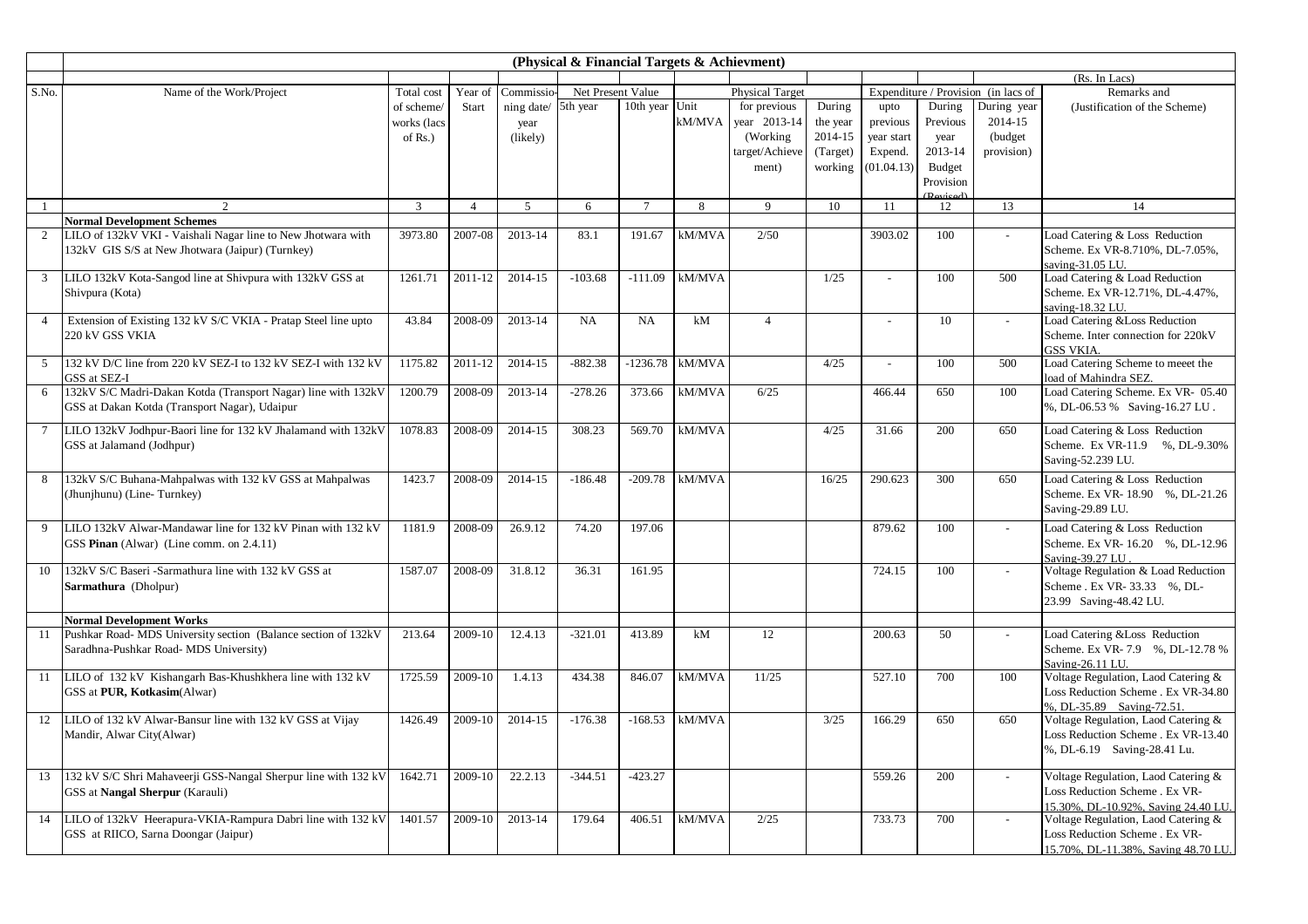|       |                                                              |             |                |            | (Physical & Financial Targets & Achievment) |                |            |                        |          |                          |           |                                     |                                                         |
|-------|--------------------------------------------------------------|-------------|----------------|------------|---------------------------------------------|----------------|------------|------------------------|----------|--------------------------|-----------|-------------------------------------|---------------------------------------------------------|
|       |                                                              |             |                |            |                                             |                |            |                        |          |                          |           |                                     | (Rs. In Lacs)                                           |
| S.No. | Name of the Work/Project                                     | Total cost  | Year of        | Commissio  | Net Present Value                           |                |            | <b>Physical Target</b> |          |                          |           | Expenditure / Provision (in lacs of | Remarks and                                             |
|       |                                                              | of scheme/  | Start          | ning date/ | 5th year                                    | 10th year Unit |            | for previous           | During   | upto                     | During    | During year                         | (Justification of the Scheme)                           |
|       |                                                              | works (lacs |                | year       |                                             |                | kM/MVA     | year 2013-14           | the year | previous                 | Previous  | 2014-15                             |                                                         |
|       |                                                              | of $Rs.$ )  |                | (likely)   |                                             |                |            | (Working)              | 2014-15  | year start               | year      | (budget                             |                                                         |
|       |                                                              |             |                |            |                                             |                |            | target/Achieve         | (Target) | Expend.                  | 2013-14   | provision)                          |                                                         |
|       |                                                              |             |                |            |                                             |                |            | ment)                  | working  | (01.04.13)               | Budget    |                                     |                                                         |
|       |                                                              |             |                |            |                                             |                |            |                        |          |                          | Provision |                                     |                                                         |
|       |                                                              | 3           | $\overline{4}$ | .5         | 6                                           |                | 8          | $\mathbf{Q}$           | 10       | 11                       | 12        | 13                                  | 14                                                      |
| 15    | 132 kV S/C Karauli -Mandrayal line with 132 kV GSS Mandrayal | 2006.46     | 2010-11        | 2014-15    | 92.82                                       | 315.53         | kM/MVA     |                        | 45/25    | 123.71                   | 300       | 900                                 | Voltage Regulation & Loss Reduction                     |
|       | (Karauli)                                                    |             |                |            |                                             |                |            |                        |          |                          |           |                                     | Scheme . Ex VR-44.40%, DL-29.24%,                       |
|       |                                                              |             |                |            |                                             |                |            |                        |          |                          |           |                                     | Saving 60.04 LU.                                        |
| 16    | LILO of 132 kV Jodhpur-Bilara line with 132 kV GSS at SEZ,   | 1476.34     | 2010-11        | 2014-15    | $-585.32$                                   | $-827.29$      | kM/MVA     |                        | 10/25    | $\overline{\phantom{a}}$ | 300       | 700                                 | Laod Catering Scheme .Ex VR-6.80%,                      |
|       | Kaparda (Jodhpur)                                            |             |                |            |                                             |                |            |                        |          |                          |           |                                     | DL-4.38%, Saving 5.69 LU.                               |
| 17    | LILO of 132 kV Padampur-Sri Ganganagar line with 132 kV GSS  | 1501.27     | 2009-10        | 2014-15    | 433.18                                      | 825.67         | kM/MVA     |                        | 12/25    | 1.02                     | 250       | 750                                 | Voltage Regulation, Laod Catering &                     |
|       | at Telewala (Sri Ganganagar)                                 |             |                |            |                                             |                |            |                        |          |                          |           |                                     | Loss Reduction Scheme . Ex VR-                          |
|       |                                                              |             |                |            |                                             |                |            |                        |          |                          |           |                                     | 17.80%, DL-9.65%, Saving 66.34 LU.                      |
| 18    | LILO of Sawa-Sata line with 132 kV GSS at Sedwa (Barmer)     | 1401.57     | 2009-10        | 6.4.13     | 1264.55                                     | 2165.06        | <b>MVA</b> | 25                     |          | 491.84                   | 250       | $\sim$                              | Voltage Regulation, Laod Catering &                     |
|       | Line comm.26.9.12                                            |             |                |            |                                             |                |            |                        |          |                          |           |                                     | Loss Reduction Scheme . Ex VR-                          |
|       |                                                              |             |                |            |                                             |                |            |                        |          |                          |           |                                     | 28.20%, DL-11.31%, Saving 112.58                        |
|       |                                                              |             |                |            |                                             |                |            |                        |          |                          |           |                                     | H                                                       |
| 19    | 132 kV Padroo-Junameetha Khera-Sindhari line with 132 kV GSS | 2117.09     | 2009-10        | 2.3.13     | 71.77                                       | 290.52         |            |                        |          | 453.20                   | 100       |                                     | Voltage Regulation, Laod Catering &                     |
|       | at Junameetha Khera (Barmer)<br>(Line commissioned on        |             |                |            |                                             |                |            |                        |          |                          |           |                                     | Loss Reduction Scheme . Ex VR-                          |
|       | 23.7.12 & 15.8.12)                                           |             |                |            |                                             |                |            |                        |          |                          |           |                                     | 20.50%, DL-14.60%, Saving 61.81 LU                      |
|       |                                                              |             |                |            |                                             |                |            |                        |          |                          |           |                                     |                                                         |
| 20    | 132 kV S/C Sanchore (220kVGSS) - Paladar line with 132 kV    | 1569.96     | 2009-10        | 23.8.13    | 74.28                                       | 249.57         | kM/MVA     | 17/25                  |          | 915.75                   | 400       |                                     | Voltage Regulation, Laod Catering &                     |
|       | GSS at <b>Paladar</b> (Jalore)                               |             |                |            |                                             |                |            |                        |          |                          |           |                                     | Loss Reduction Scheme . Ex VR-                          |
|       |                                                              |             |                |            |                                             |                |            |                        |          |                          |           |                                     | 16.20%, DL-9.23%, Saving 47.08 LU.                      |
| 21    | 132 kV S/C Sri Karanpur - Kaminpura line with 132 kV GSS at  | 1715.46     | 2009-10        | 30.12.12   | 267.57                                      | 574.85         |            |                        |          | 942.18                   | 100       | $\sim$                              | Voltage Regulation, Laod Catering &                     |
|       | Kaminpura (Sri Ganganagar) Line comm. 7.8.12                 |             |                |            |                                             |                |            |                        |          |                          |           |                                     | Loss Reduction Scheme . Ex VR-                          |
|       |                                                              |             |                |            |                                             |                |            |                        |          |                          |           |                                     | 19.60%, DL-9.02%, Saving 62.42 LU.                      |
| 22    | LILO of 132 kV Beawar-Nasirabad line with 132 kV GSS at      | 1476.34     | 2009-10        | 2014-15    | $-372.4$                                    | $-482.16$      | kM/MVA     |                        | 10/25    | 26.73                    | 200       | 900                                 | Voltage Regulation & Loss Reduction                     |
|       | Kharwa (Ajmer)                                               |             |                |            |                                             |                |            |                        |          |                          |           |                                     | Scheme .Ex VR-17.30%, DL-14.39%,                        |
|       |                                                              |             |                |            |                                             |                |            |                        |          |                          |           |                                     | Saving 18.23 LU.                                        |
| 23    | 132 kV S/C Kankroli (220kV) -Sapol line with 132 kV GSS at   | 1686.36     | 2009-10        | 14.2.13    | $-585.49$                                   | $-810.29$      |            |                        |          | 1014.75                  | 100       |                                     | Voltage Regulation & Laod Catering                      |
|       | Sapol (Rajsamand)                                            |             |                |            |                                             |                |            |                        |          |                          |           |                                     | Scheme .Ex VR-14.40%, DL-13.45%,                        |
| 24    |                                                              | 1625.89     | 2009-10        | 5.12.12    | $-79.57$                                    | 4.8            |            |                        |          | 549.63                   | 50        |                                     | Saving 11.39 LU.<br>Voltage Regulation, Laod Catering & |
|       | LILO of 132 kV Banswara-Sagwara line with 132 kV GSS at      |             |                |            |                                             |                |            |                        |          |                          |           |                                     | Load Reduction Scheme . Ex VR-                          |
|       | Partapur(Banswara) Line comm. In 2011-12                     |             |                |            |                                             |                |            |                        |          |                          |           |                                     | 22.80%, DL-20.62%, Saving 39.54 LU.                     |
| 25    | 132 kV S/C Mavli - Sanwad line with 132 kV GSS at Sanwad     | 1642.71     | 2009-10        | 7.6.13     | $-433.31$                                   | $-567.21$      | kM/MVA     | '17/25                 |          | 571.2                    | 490       | 100                                 | Voltage Regulation, Laod Catering &                     |
|       | (Udaipur)                                                    |             |                |            |                                             |                |            |                        |          |                          |           |                                     | Loss Reduction Scheme . Ex VR-                          |
|       |                                                              |             |                |            |                                             |                |            |                        |          |                          |           |                                     | 13.60%, DL-12.67%, Saving 19.17 LU.                     |
| 26    | 132 kV S/C Shri Madhopur - Thoi line with 132 kV GSS at Thoi | 1657.26     | 2009-10        | 3.9.12     | $-294.36$                                   | $-340.78$      |            |                        |          | 1102.05                  | 50        |                                     | Voltage Regulation, Laod Catering &                     |
|       | (Sikar)                                                      |             |                |            |                                             |                |            |                        |          |                          |           |                                     | Loss Reduction Scheme . Ex VR-                          |
|       |                                                              |             |                |            |                                             |                |            |                        |          |                          |           |                                     | 17.50%, DL-15.55%, Saving 27.74 LU.                     |
| 27    | LILO of 132 kV Bhilwara-Hamirgarh line with 132 kV GSS at    | 1576.04     | 2009-10        | 30.6.12    | $-593.05$                                   | $-831.61$      |            |                        |          | 602.8                    | 50        |                                     | Laod Catering & Loss Reduction                          |
|       | RIICO, Bhilwara (Bhilwara)<br>Line                           |             |                |            |                                             |                |            |                        |          |                          |           |                                     | Scheme .Ex VR-2.80%, DL-4.23%,                          |
|       | comm.2011-12                                                 |             |                |            |                                             |                |            |                        |          |                          |           |                                     | Saving 7.95 LU.                                         |
| 28    | 132 kV S/C Beegod- Kachola line with 132 kV GSS at Kachola   | 1642.71     | 2009-10        | 17.1.13    | $-205.7$                                    | $-198.26$      |            |                        |          | 1084.77                  | 100       |                                     | Voltage Regulation, Laod Catering &                     |
|       | (Bhilwara)                                                   |             |                |            |                                             |                |            |                        |          |                          |           |                                     | Loss Reduction Scheme . Ex VR-                          |
|       |                                                              |             |                |            |                                             |                |            |                        |          |                          |           |                                     | 21.90%, DL-17.70%, Saving 32.57 LU.                     |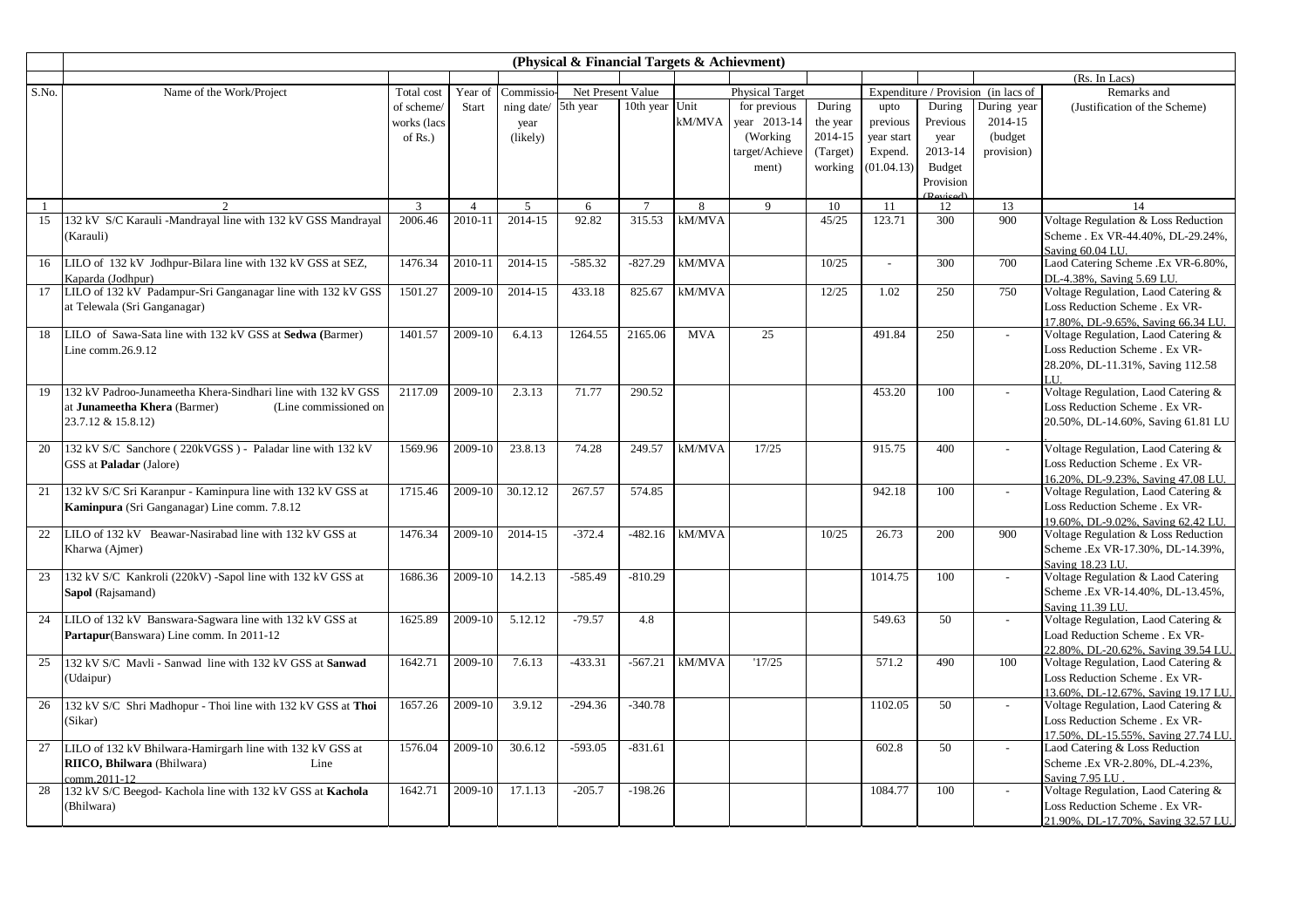|       |                                                                                   |                |                |                | (Physical & Financial Targets & Achievment) |                 |            |                        |                |                  |           |                                     |                                        |
|-------|-----------------------------------------------------------------------------------|----------------|----------------|----------------|---------------------------------------------|-----------------|------------|------------------------|----------------|------------------|-----------|-------------------------------------|----------------------------------------|
|       |                                                                                   |                |                |                |                                             |                 |            |                        |                |                  |           |                                     | (Rs. In Lacs)                          |
| S.No. | Name of the Work/Project                                                          | Total cost     | Year of        | Commissic      | Net Present Value                           |                 |            | <b>Physical Target</b> |                |                  |           | Expenditure / Provision (in lacs of | Remarks and                            |
|       |                                                                                   | of scheme/     | Start          | ning date/     | 5th year                                    | 10th year Unit  |            | for previous           | During         | upto             | During    | During year                         | (Justification of the Scheme)          |
|       |                                                                                   | works (lacs    |                | year           |                                             |                 | kM/MVA     | year 2013-14           | the year       | previous         | Previous  | 2014-15                             |                                        |
|       |                                                                                   | of $Rs.$ )     |                | (likely)       |                                             |                 |            | (Working)              | 2014-15        | year start       | year      | (budget)                            |                                        |
|       |                                                                                   |                |                |                |                                             |                 |            | target/Achieve         | (Target)       | Expend.          | 2013-14   | provision)                          |                                        |
|       |                                                                                   |                |                |                |                                             |                 |            | ment)                  | working        | (01.04.13)       | Budget    |                                     |                                        |
|       |                                                                                   |                |                |                |                                             |                 |            |                        |                |                  | Provision |                                     |                                        |
|       |                                                                                   |                |                |                |                                             |                 |            |                        |                |                  |           |                                     |                                        |
|       |                                                                                   | $\overline{3}$ | $\overline{4}$ | 5 <sup>5</sup> | 6                                           | $\overline{7}$  | 8          | $\mathbf{Q}$           | 10             | 11               | 12        | 13                                  | 14                                     |
| 29    | 132 kV S/C Ajoliya-ka-khera-Bassi line with 132 kV GSS at Bassi                   | 1613.61        | 2009-10        | 27.7.13        | 244.77                                      | 529.51          | kM/MVA     | 18/25                  |                | 814.61           | 400       | 100                                 | Voltage Regulation, Laod Catering &    |
|       | (Chittorgarh)                                                                     |                |                |                |                                             |                 |            |                        |                |                  |           |                                     | Loss Reduction Scheme . Ex VR-         |
|       |                                                                                   |                |                |                |                                             |                 |            |                        |                |                  |           |                                     | 26.60%, DL-32.04%, Saving 58.30 LU     |
|       | JAIPUR CITY EHV NETWORK STRENTHENING SCHEME-                                      |                |                |                |                                             |                 |            |                        |                |                  |           |                                     | Justification given in 220kV scheme of |
|       | <b>III LJENSS-III</b>                                                             |                |                |                |                                             |                 |            |                        |                |                  |           |                                     | Jaipur City EHV Network                |
| 30    | (i) 132 kV GIS Substation at MNIT (Jaipur)                                        | 3751.11        | 2010-11        | 2013-14        | NA                                          | <b>NA</b>       | <b>MVA</b> | 50                     |                | 1841.87          | 800       | 100                                 |                                        |
|       | (ii) 132 kV S/C Cable system between 220 kV IGN and 132 kV                        | 4442.67        | 2010-11        | 2013-14        |                                             |                 | kM         | 8                      |                | 1110.35          |           |                                     | Strengthening Scheme-III               |
|       | <b>MNIT</b>                                                                       |                |                |                |                                             |                 |            |                        |                |                  |           |                                     |                                        |
|       | JODHPUR CITY EHV NETWORK STRENTHENING                                             |                |                |                |                                             |                 |            |                        |                |                  |           |                                     |                                        |
|       | <b>SCHEME-I [JDENSS-I]</b>                                                        |                |                |                |                                             |                 |            |                        |                |                  |           |                                     |                                        |
| 31    | Lines associated with 220 kV GSS Barli.                                           |                |                |                |                                             |                 |            |                        |                |                  |           |                                     | Justification given in 220kV scheme of |
|       |                                                                                   |                |                |                |                                             |                 |            |                        |                |                  | 400       |                                     | Jodhpur City EHV Network               |
|       | (i) LILO of existing 132 kV S/C Jodhpur-PS8 line at Barli                         | 42.20          | 2010-11        | 2013-14        | NA                                          | NA              | kM         | $\overline{4}$         |                | 0.02             |           |                                     | Strengthening Scheme-I                 |
|       | (ii) LILO of existing 132 kV CHB-Soorsagar line at Barli                          | 144.97         | 2010-11        | 2013-14        | NA<br>NA                                    | <b>NA</b><br>NA | kM<br>kM   | 14<br>50               |                | 109.28<br>333.50 |           |                                     |                                        |
|       | (iii) LILO of existing 132 kV S/C Tinwari-Soorsagar line at<br>400kV GSS Jodhpur. | 514.91         | 2010-11        | 2013-14        |                                             |                 |            |                        |                |                  |           |                                     |                                        |
| 32    | LILO of existing 132 kV S/C Jodhpur(220kV GSS)- Bilara line at                    | 103.86         | 2010-11        | 2014-15        | NA                                          | NA              |            |                        | 10             | 35.42            |           | 100                                 |                                        |
|       | Jhalamand                                                                         |                |                |                |                                             |                 |            |                        |                |                  |           |                                     |                                        |
| 33    | 132 kV S/C Karwad/Bhawad-Mathania line                                            | 184.00         | 2010-11        | 2013-14        | NA                                          | <b>NA</b>       | kM         | 15                     |                | 180.58           | 100       |                                     |                                        |
| 34    | (i) 132 kV GIS Substation at Engineering College                                  | 3947.07        | 2010-11        | 2013-14        | NA                                          | NA              | kM/MVA     |                        | 50             | 2411.9           | 2000      | 800                                 |                                        |
|       | (ii) 132 kV S/C Cable system between 132 kV OPH and 132 kV                        | 1925.10        | 2010-11        | 2013-14        | NA                                          | NA              | kM         |                        | $\overline{4}$ |                  |           |                                     |                                        |
|       | <b>Engineering College</b>                                                        |                |                |                |                                             |                 |            |                        |                |                  |           |                                     |                                        |
|       | (iii) 132 kV D/C Cable system between 132 kV NPH and 132 kV                       | 3938.30        | 2010-11        | 2013-14        | NA                                          | <b>NA</b>       | kM         |                        | 9              |                  |           |                                     |                                        |
|       | <b>Engineering College</b>                                                        |                |                |                |                                             |                 |            |                        |                |                  |           |                                     |                                        |
| 35    | 132 kV Hybrid GIS Substation at Kuri Bhagtasani                                   | 3405.61        | 2010-11        | 31.10.12       | NA                                          | <b>NA</b>       |            |                        |                | 2993.63          | 200       | $\sim$                              |                                        |
| 36    | (i)132 kV Hybrid GIS Substation at Pratap Nagar                                   | 3394.61        | 2010-11        | 2013-14        | NA                                          | <b>NA</b>       | kM/MVA     | 50                     |                | 2794.54          | 300       | 100                                 |                                        |
|       | (ii) 132 kV D/C Cable system between 132 kV CHB and 132 kV                        | 3965.82        | 2010-11        | 2013-14        | NA                                          | <b>NA</b>       | kM         | 10                     |                | 2017.96          | 1000      |                                     |                                        |
|       | Pratap Nagar (Proposed)                                                           |                |                |                |                                             |                 |            |                        |                |                  |           |                                     |                                        |
| 37    | (i) 132 kV GIS Substation at OPH                                                  | 4058.32        | 2010-11        | 28.3.13        | <b>NA</b>                                   | <b>NA</b>       |            |                        |                | 5659.64          | 800       |                                     |                                        |
|       | (ii) 132 kV D/C Cable system between 132 kV Banar and 132 kV                      | 4570.60        | 2010-11        | 15.3.13        | NA                                          | <b>NA</b>       |            |                        |                |                  |           |                                     |                                        |
|       | OPH (Proposed)                                                                    |                |                |                |                                             |                 |            |                        |                |                  |           |                                     |                                        |
|       | (iii) 3 No. Terminal 132 kV Hybrid GIS Bays at 132 kV GSS                         | 819.20         | 2010-11        | 2013-14        | NA                                          | <b>NA</b>       |            |                        |                |                  |           |                                     |                                        |
|       | Banar                                                                             |                |                |                |                                             |                 |            |                        |                |                  |           |                                     |                                        |
| 38    | Strengthning scheme of existing 132kV Chopasani Housing Board                     |                |                |                |                                             |                 |            |                        |                |                  |           |                                     |                                        |
|       | (CHB) GSS                                                                         |                |                |                |                                             |                 |            |                        |                |                  |           |                                     |                                        |
|       | (i) 132 kV D/C Cable system for LILO of existing 132 kV S/C PS8-                  | 3585.80        | 2010-11        | 2013-14        | NA                                          | NA              | kM         | 10                     |                | 953.59           | 500       |                                     |                                        |
|       | Jodhpur Line at CHB                                                               |                |                |                |                                             |                 |            |                        |                |                  |           |                                     |                                        |
|       | (ii) 132 kV Terminal Hybrid GIS Bays (4 Incomer/ Outgoing & 1                     | 1338.28        | 2010-11        | 2013-14        | NA                                          | <b>NA</b>       | kM/MVA     |                        |                |                  |           |                                     |                                        |
|       | <b>Bus Coupler)</b>                                                               |                |                |                |                                             |                 |            |                        |                |                  |           |                                     |                                        |
|       | (iii) 132 kV S/C Line along Bypass Road, to interconnect 132kV                    | 36.78          | 2010-11        | 2013-14        | NA                                          | <b>NA</b>       | kM         | $\mathbf{3}$           |                |                  |           |                                     |                                        |
|       | lines emanating from 220kV Jodhpur GSS towards Pali and PS-8                      |                |                |                |                                             |                 |            |                        |                |                  |           |                                     |                                        |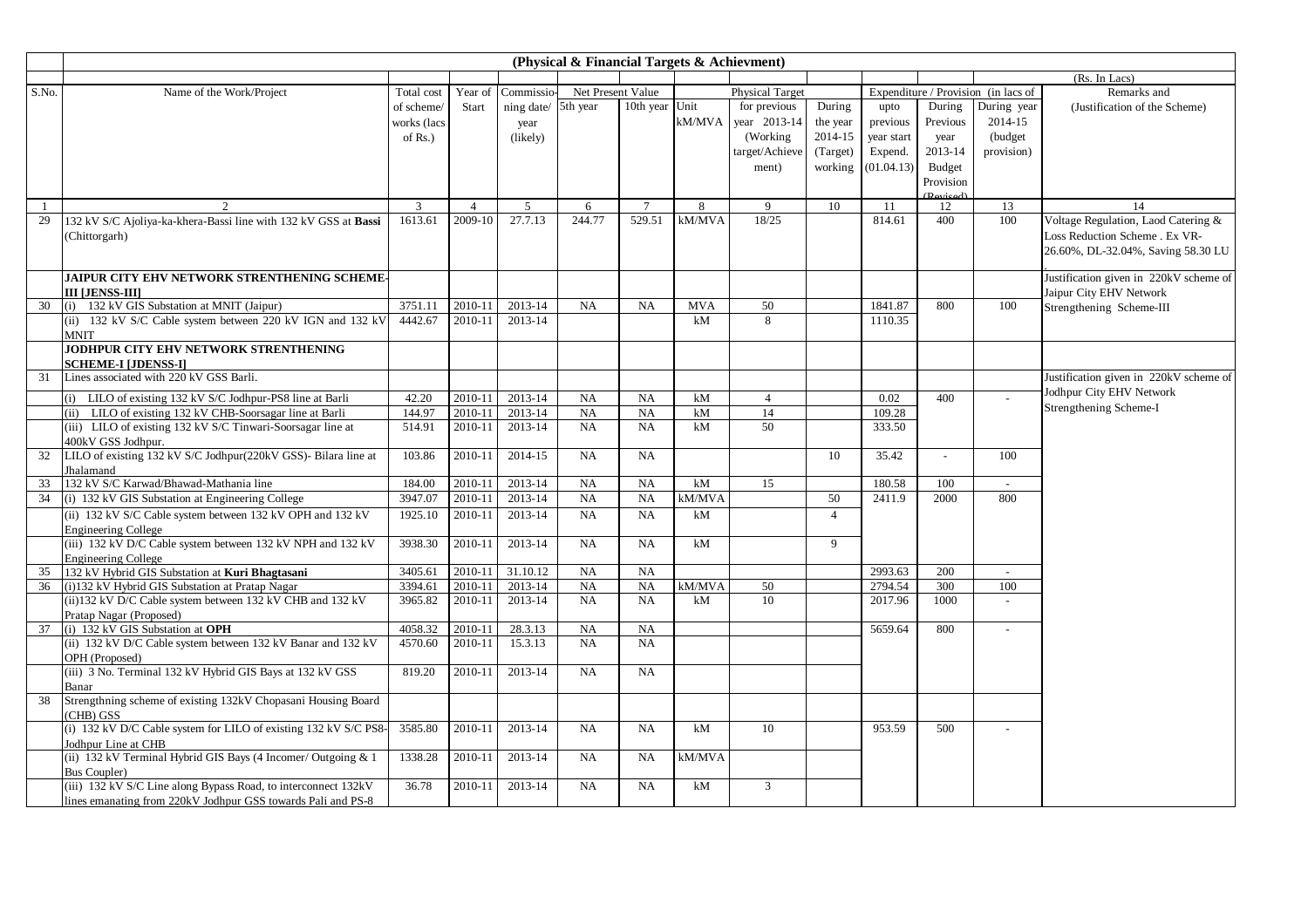| (Rs. In Lacs)<br>Net Present Value<br>Expenditure / Provision (in lacs of<br>Name of the Work/Project<br>Total cost<br>Year of<br>Commissio<br><b>Physical Target</b><br>Remarks and<br>5th year<br>10th year Unit<br>for previous<br>During year<br>During<br>During<br>of scheme/<br>Start<br>ning date/<br>upto<br>(Justification of the Scheme)<br>2014-15<br>$kM/MVA$ year 2013-14<br>the year<br>previous<br>Previous<br>works (lacs<br>year<br>2014-15<br>(Working)<br>(budget<br>of $Rs.$ )<br>(likely)<br>year start<br>year<br>2013-14<br>provision)<br>target/Achieve<br>(Target)<br>Expend.<br>(01.04.13)<br>Budget<br>working<br>ment)<br>Provision<br>$\overline{3}$<br>$5\overline{)}$<br>$7\overline{ }$<br>9<br>10<br>11<br>13<br>14<br>2<br>$\overline{4}$<br>6<br>8<br>12<br>$\overline{1}$<br>Works associated with 220kV GRID-SUBSTATIONS<br>kM/MVA<br>2010-11<br>34<br>39<br>206.62<br>5.4.13<br>236.89<br>100<br>Justification given in 220kV scheme of<br>LILO of existing 132 kV S/C Pugal Road-Gajner (PS-4) line at<br>2010-11<br>Incl. in<br>Incl. in<br>kM<br>$\overline{\phantom{a}}$<br>proposed 220 kV GSS Gajner.<br>220kV<br>220kV<br>Gajner<br>Scheme<br>Scheme<br>8.7.13<br>kM<br>13<br>200<br>132 kV S/C Manoharpur- Shahpura line (Second circuit)<br>184.00<br>2010-11<br>158.04<br>Justification given in 220kV scheme of<br>40<br>Incl. in<br>Incl. in<br>$\overline{a}$<br>220kV<br>220kV<br>Manoharpur<br>Scheme<br>Scheme<br>132 kV S/C Gangapurcity (220 kV GSS)- Shrimahavir ji line<br>2013-14<br>kM<br>33<br>427.85<br>2010-11<br>100<br>Justification given in 220kV scheme of<br>41<br>Incl. in<br>Incl. in<br>$\sim$<br>$\sim$<br>220kV<br>220kV<br>Gangapurcity<br>Scheme<br>Scheme<br>2015-16<br>42<br>(i) LILO of existing 132 kV Merta-Kuchera line at proposed 220<br>62.76<br>2011-12<br>Incl. in<br>36.85<br>incl. in<br>incl. in<br>Justification given in 220kV scheme of<br>Incl. in<br>kV GSS Kuchera<br>220kV<br>220kV<br>220kV<br>220kV<br>Kuchera<br>Scheme<br>Scheme<br>scheme<br>scheme<br>(ii) LILO of existing 132 kV Kuchera - Sanjoo line at proposed<br>2015-16<br>21.64<br>2011-12<br>220 kV GSS Kuchera<br>LILO of existing 132 kV Salumber - Sagwara line at 220 kV GSS<br>2013-14<br>Incl. in<br>Incl. in<br>kM<br>24<br>148.25<br>100<br>Justification given in 220kV scheme of<br>43<br>206.62<br>2010-11<br>220kV<br>220kV<br>Aspur<br>Aspur<br>Scheme<br>Scheme<br><b>Transmission System for New Solar and Wind Power Plants in</b><br>Jaisalmer, Barmer & Jodhpur Districts<br>1993.12<br>2011-12<br>9.3.13<br>NA<br>NA<br>44<br>190.9<br>100<br>Up-gradation of PS No. 2 to 132kV Grid Substation with<br>This scheme is formed to evacuate<br>132/33kV, 2x20/25 MVA Transformers with associated 132kV line<br>power from new solar and wind power<br>plants<br>NA<br>177.58<br>100<br>2110.39<br>2011-12<br>11.1.13<br>NA<br>45<br>Up-gradation of PS No. 3 to 132kV Grid Substation with<br>$\overline{a}$<br>132/33kV, 1x25 MVA,1X50MVA Transformers<br>2013-14<br>Charging of 132 kV line from PS_No.5 to PS_No.1 on 132 kV<br>718.88<br>2011-12<br>NA<br>NA<br>0.61<br>300<br>46<br>$\overline{a}$<br>voltage level via 132 kV PS No.2 GSS and 132 kV PS No.3 GSS<br>2011-12<br>9.1.13<br>100<br>Up-gradation of PS No. 4 to 132kV Grid Substation with<br>1993.12<br>NA<br><b>NA</b><br>156.27<br>47<br>$\overline{\phantom{a}}$<br>132/33kV, 2x20/25 MVA Transformers<br>199.82<br>2011-12<br>2015-16<br>(i) 132 kV S/C PS2 - Kanasar (To be erected on D/C towers)<br>NA<br><b>NA</b><br>38.6<br>incl. in<br>incl. in<br>48<br>220kV<br>220kV<br>31.44<br>(ii) 132 kV D/C PS3 - Kanasar line<br>231.54<br>2011-12<br>2015-16<br>NA<br><b>NA</b><br>scheme<br>scheme<br><b>Normal Development Works</b><br>(i) LILO of existing 132 kV S/C Mandalgarh- Begun line at<br>2011-12<br>2014-15<br>NA<br>kM<br>Justification given in 220kV scheme of<br>11.38<br>NA<br>$\overline{1}$<br>incl. in<br>incl. in<br>49<br>$\sim$<br>proposed 220 kV GSS Mandalgarh<br>220kV<br>220kV<br>Mandalgarh<br>scheme<br>scheme<br>(ii) LILO of existing 132 kV Bijolia-Beegod line at proposed 220<br>2011-12<br>2014-15<br>11.38<br>NA<br>NA<br>kM<br>$\overline{1}$<br>kV GSS Mandalgarh<br>(i) 132kV D/C line from proposed 220kV Chonkarwada to 132kV<br>2011-12<br>2015-16<br>Justification given in 220kV scheme of<br>50<br>303.42<br>Incl.in<br>Incl.in<br>incl. in<br>incl. in<br><b>GSS Bhusawar</b><br>220kV<br>220kV<br>220kV<br>220kV<br>Chhokarwada<br>Chonkarwa<br>Chonkarw<br>scheme<br>scheme<br>da<br>ada<br>(ii) 132kV D/C line from proposed 220kV Chonkarwada to<br>2011-12<br>2015-16<br>543.20<br>proposed 132kV GSS Mahuwa |       |  |  | (Physical & Financial Targets & Achievment) |  |  |  |  |
|--------------------------------------------------------------------------------------------------------------------------------------------------------------------------------------------------------------------------------------------------------------------------------------------------------------------------------------------------------------------------------------------------------------------------------------------------------------------------------------------------------------------------------------------------------------------------------------------------------------------------------------------------------------------------------------------------------------------------------------------------------------------------------------------------------------------------------------------------------------------------------------------------------------------------------------------------------------------------------------------------------------------------------------------------------------------------------------------------------------------------------------------------------------------------------------------------------------------------------------------------------------------------------------------------------------------------------------------------------------------------------------------------------------------------------------------------------------------------------------------------------------------------------------------------------------------------------------------------------------------------------------------------------------------------------------------------------------------------------------------------------------------------------------------------------------------------------------------------------------------------------------------------------------------------------------------------------------------------------------------------------------------------------------------------------------------------------------------------------------------------------------------------------------------------------------------------------------------------------------------------------------------------------------------------------------------------------------------------------------------------------------------------------------------------------------------------------------------------------------------------------------------------------------------------------------------------------------------------------------------------------------------------------------------------------------------------------------------------------------------------------------------------------------------------------------------------------------------------------------------------------------------------------------------------------------------------------------------------------------------------------------------------------------------------------------------------------------------------------------------------------------------------------------------------------------------------------------------------------------------------------------------------------------------------------------------------------------------------------------------------------------------------------------------------------------------------------------------------------------------------------------------------------------------------------------------------------------------------------------------------------------------------------------------------------------------------------------------------------------------------------------------------------------------------------------------------------------------------------------------------------------------------------------------------------------------------------------------------------------------------------------------------------------------------------------------------------------------------------------------------------------------------------------------------------------------------------------------------------------------------------------------------------------------------------------------------------------------------------------------------------------------------------------------------------------------------------------------------------------------------------------------------------------------------------------------------------------------------------------------------------------------------------------------------------------------------------------------------------|-------|--|--|---------------------------------------------|--|--|--|--|
|                                                                                                                                                                                                                                                                                                                                                                                                                                                                                                                                                                                                                                                                                                                                                                                                                                                                                                                                                                                                                                                                                                                                                                                                                                                                                                                                                                                                                                                                                                                                                                                                                                                                                                                                                                                                                                                                                                                                                                                                                                                                                                                                                                                                                                                                                                                                                                                                                                                                                                                                                                                                                                                                                                                                                                                                                                                                                                                                                                                                                                                                                                                                                                                                                                                                                                                                                                                                                                                                                                                                                                                                                                                                                                                                                                                                                                                                                                                                                                                                                                                                                                                                                                                                                                                                                                                                                                                                                                                                                                                                                                                                                                                                                                                                |       |  |  |                                             |  |  |  |  |
|                                                                                                                                                                                                                                                                                                                                                                                                                                                                                                                                                                                                                                                                                                                                                                                                                                                                                                                                                                                                                                                                                                                                                                                                                                                                                                                                                                                                                                                                                                                                                                                                                                                                                                                                                                                                                                                                                                                                                                                                                                                                                                                                                                                                                                                                                                                                                                                                                                                                                                                                                                                                                                                                                                                                                                                                                                                                                                                                                                                                                                                                                                                                                                                                                                                                                                                                                                                                                                                                                                                                                                                                                                                                                                                                                                                                                                                                                                                                                                                                                                                                                                                                                                                                                                                                                                                                                                                                                                                                                                                                                                                                                                                                                                                                | S.No. |  |  |                                             |  |  |  |  |
|                                                                                                                                                                                                                                                                                                                                                                                                                                                                                                                                                                                                                                                                                                                                                                                                                                                                                                                                                                                                                                                                                                                                                                                                                                                                                                                                                                                                                                                                                                                                                                                                                                                                                                                                                                                                                                                                                                                                                                                                                                                                                                                                                                                                                                                                                                                                                                                                                                                                                                                                                                                                                                                                                                                                                                                                                                                                                                                                                                                                                                                                                                                                                                                                                                                                                                                                                                                                                                                                                                                                                                                                                                                                                                                                                                                                                                                                                                                                                                                                                                                                                                                                                                                                                                                                                                                                                                                                                                                                                                                                                                                                                                                                                                                                |       |  |  |                                             |  |  |  |  |
|                                                                                                                                                                                                                                                                                                                                                                                                                                                                                                                                                                                                                                                                                                                                                                                                                                                                                                                                                                                                                                                                                                                                                                                                                                                                                                                                                                                                                                                                                                                                                                                                                                                                                                                                                                                                                                                                                                                                                                                                                                                                                                                                                                                                                                                                                                                                                                                                                                                                                                                                                                                                                                                                                                                                                                                                                                                                                                                                                                                                                                                                                                                                                                                                                                                                                                                                                                                                                                                                                                                                                                                                                                                                                                                                                                                                                                                                                                                                                                                                                                                                                                                                                                                                                                                                                                                                                                                                                                                                                                                                                                                                                                                                                                                                |       |  |  |                                             |  |  |  |  |
|                                                                                                                                                                                                                                                                                                                                                                                                                                                                                                                                                                                                                                                                                                                                                                                                                                                                                                                                                                                                                                                                                                                                                                                                                                                                                                                                                                                                                                                                                                                                                                                                                                                                                                                                                                                                                                                                                                                                                                                                                                                                                                                                                                                                                                                                                                                                                                                                                                                                                                                                                                                                                                                                                                                                                                                                                                                                                                                                                                                                                                                                                                                                                                                                                                                                                                                                                                                                                                                                                                                                                                                                                                                                                                                                                                                                                                                                                                                                                                                                                                                                                                                                                                                                                                                                                                                                                                                                                                                                                                                                                                                                                                                                                                                                |       |  |  |                                             |  |  |  |  |
|                                                                                                                                                                                                                                                                                                                                                                                                                                                                                                                                                                                                                                                                                                                                                                                                                                                                                                                                                                                                                                                                                                                                                                                                                                                                                                                                                                                                                                                                                                                                                                                                                                                                                                                                                                                                                                                                                                                                                                                                                                                                                                                                                                                                                                                                                                                                                                                                                                                                                                                                                                                                                                                                                                                                                                                                                                                                                                                                                                                                                                                                                                                                                                                                                                                                                                                                                                                                                                                                                                                                                                                                                                                                                                                                                                                                                                                                                                                                                                                                                                                                                                                                                                                                                                                                                                                                                                                                                                                                                                                                                                                                                                                                                                                                |       |  |  |                                             |  |  |  |  |
|                                                                                                                                                                                                                                                                                                                                                                                                                                                                                                                                                                                                                                                                                                                                                                                                                                                                                                                                                                                                                                                                                                                                                                                                                                                                                                                                                                                                                                                                                                                                                                                                                                                                                                                                                                                                                                                                                                                                                                                                                                                                                                                                                                                                                                                                                                                                                                                                                                                                                                                                                                                                                                                                                                                                                                                                                                                                                                                                                                                                                                                                                                                                                                                                                                                                                                                                                                                                                                                                                                                                                                                                                                                                                                                                                                                                                                                                                                                                                                                                                                                                                                                                                                                                                                                                                                                                                                                                                                                                                                                                                                                                                                                                                                                                |       |  |  |                                             |  |  |  |  |
|                                                                                                                                                                                                                                                                                                                                                                                                                                                                                                                                                                                                                                                                                                                                                                                                                                                                                                                                                                                                                                                                                                                                                                                                                                                                                                                                                                                                                                                                                                                                                                                                                                                                                                                                                                                                                                                                                                                                                                                                                                                                                                                                                                                                                                                                                                                                                                                                                                                                                                                                                                                                                                                                                                                                                                                                                                                                                                                                                                                                                                                                                                                                                                                                                                                                                                                                                                                                                                                                                                                                                                                                                                                                                                                                                                                                                                                                                                                                                                                                                                                                                                                                                                                                                                                                                                                                                                                                                                                                                                                                                                                                                                                                                                                                |       |  |  |                                             |  |  |  |  |
|                                                                                                                                                                                                                                                                                                                                                                                                                                                                                                                                                                                                                                                                                                                                                                                                                                                                                                                                                                                                                                                                                                                                                                                                                                                                                                                                                                                                                                                                                                                                                                                                                                                                                                                                                                                                                                                                                                                                                                                                                                                                                                                                                                                                                                                                                                                                                                                                                                                                                                                                                                                                                                                                                                                                                                                                                                                                                                                                                                                                                                                                                                                                                                                                                                                                                                                                                                                                                                                                                                                                                                                                                                                                                                                                                                                                                                                                                                                                                                                                                                                                                                                                                                                                                                                                                                                                                                                                                                                                                                                                                                                                                                                                                                                                |       |  |  |                                             |  |  |  |  |
|                                                                                                                                                                                                                                                                                                                                                                                                                                                                                                                                                                                                                                                                                                                                                                                                                                                                                                                                                                                                                                                                                                                                                                                                                                                                                                                                                                                                                                                                                                                                                                                                                                                                                                                                                                                                                                                                                                                                                                                                                                                                                                                                                                                                                                                                                                                                                                                                                                                                                                                                                                                                                                                                                                                                                                                                                                                                                                                                                                                                                                                                                                                                                                                                                                                                                                                                                                                                                                                                                                                                                                                                                                                                                                                                                                                                                                                                                                                                                                                                                                                                                                                                                                                                                                                                                                                                                                                                                                                                                                                                                                                                                                                                                                                                |       |  |  |                                             |  |  |  |  |
|                                                                                                                                                                                                                                                                                                                                                                                                                                                                                                                                                                                                                                                                                                                                                                                                                                                                                                                                                                                                                                                                                                                                                                                                                                                                                                                                                                                                                                                                                                                                                                                                                                                                                                                                                                                                                                                                                                                                                                                                                                                                                                                                                                                                                                                                                                                                                                                                                                                                                                                                                                                                                                                                                                                                                                                                                                                                                                                                                                                                                                                                                                                                                                                                                                                                                                                                                                                                                                                                                                                                                                                                                                                                                                                                                                                                                                                                                                                                                                                                                                                                                                                                                                                                                                                                                                                                                                                                                                                                                                                                                                                                                                                                                                                                |       |  |  |                                             |  |  |  |  |
|                                                                                                                                                                                                                                                                                                                                                                                                                                                                                                                                                                                                                                                                                                                                                                                                                                                                                                                                                                                                                                                                                                                                                                                                                                                                                                                                                                                                                                                                                                                                                                                                                                                                                                                                                                                                                                                                                                                                                                                                                                                                                                                                                                                                                                                                                                                                                                                                                                                                                                                                                                                                                                                                                                                                                                                                                                                                                                                                                                                                                                                                                                                                                                                                                                                                                                                                                                                                                                                                                                                                                                                                                                                                                                                                                                                                                                                                                                                                                                                                                                                                                                                                                                                                                                                                                                                                                                                                                                                                                                                                                                                                                                                                                                                                |       |  |  |                                             |  |  |  |  |
|                                                                                                                                                                                                                                                                                                                                                                                                                                                                                                                                                                                                                                                                                                                                                                                                                                                                                                                                                                                                                                                                                                                                                                                                                                                                                                                                                                                                                                                                                                                                                                                                                                                                                                                                                                                                                                                                                                                                                                                                                                                                                                                                                                                                                                                                                                                                                                                                                                                                                                                                                                                                                                                                                                                                                                                                                                                                                                                                                                                                                                                                                                                                                                                                                                                                                                                                                                                                                                                                                                                                                                                                                                                                                                                                                                                                                                                                                                                                                                                                                                                                                                                                                                                                                                                                                                                                                                                                                                                                                                                                                                                                                                                                                                                                |       |  |  |                                             |  |  |  |  |
|                                                                                                                                                                                                                                                                                                                                                                                                                                                                                                                                                                                                                                                                                                                                                                                                                                                                                                                                                                                                                                                                                                                                                                                                                                                                                                                                                                                                                                                                                                                                                                                                                                                                                                                                                                                                                                                                                                                                                                                                                                                                                                                                                                                                                                                                                                                                                                                                                                                                                                                                                                                                                                                                                                                                                                                                                                                                                                                                                                                                                                                                                                                                                                                                                                                                                                                                                                                                                                                                                                                                                                                                                                                                                                                                                                                                                                                                                                                                                                                                                                                                                                                                                                                                                                                                                                                                                                                                                                                                                                                                                                                                                                                                                                                                |       |  |  |                                             |  |  |  |  |
|                                                                                                                                                                                                                                                                                                                                                                                                                                                                                                                                                                                                                                                                                                                                                                                                                                                                                                                                                                                                                                                                                                                                                                                                                                                                                                                                                                                                                                                                                                                                                                                                                                                                                                                                                                                                                                                                                                                                                                                                                                                                                                                                                                                                                                                                                                                                                                                                                                                                                                                                                                                                                                                                                                                                                                                                                                                                                                                                                                                                                                                                                                                                                                                                                                                                                                                                                                                                                                                                                                                                                                                                                                                                                                                                                                                                                                                                                                                                                                                                                                                                                                                                                                                                                                                                                                                                                                                                                                                                                                                                                                                                                                                                                                                                |       |  |  |                                             |  |  |  |  |
|                                                                                                                                                                                                                                                                                                                                                                                                                                                                                                                                                                                                                                                                                                                                                                                                                                                                                                                                                                                                                                                                                                                                                                                                                                                                                                                                                                                                                                                                                                                                                                                                                                                                                                                                                                                                                                                                                                                                                                                                                                                                                                                                                                                                                                                                                                                                                                                                                                                                                                                                                                                                                                                                                                                                                                                                                                                                                                                                                                                                                                                                                                                                                                                                                                                                                                                                                                                                                                                                                                                                                                                                                                                                                                                                                                                                                                                                                                                                                                                                                                                                                                                                                                                                                                                                                                                                                                                                                                                                                                                                                                                                                                                                                                                                |       |  |  |                                             |  |  |  |  |
|                                                                                                                                                                                                                                                                                                                                                                                                                                                                                                                                                                                                                                                                                                                                                                                                                                                                                                                                                                                                                                                                                                                                                                                                                                                                                                                                                                                                                                                                                                                                                                                                                                                                                                                                                                                                                                                                                                                                                                                                                                                                                                                                                                                                                                                                                                                                                                                                                                                                                                                                                                                                                                                                                                                                                                                                                                                                                                                                                                                                                                                                                                                                                                                                                                                                                                                                                                                                                                                                                                                                                                                                                                                                                                                                                                                                                                                                                                                                                                                                                                                                                                                                                                                                                                                                                                                                                                                                                                                                                                                                                                                                                                                                                                                                |       |  |  |                                             |  |  |  |  |
|                                                                                                                                                                                                                                                                                                                                                                                                                                                                                                                                                                                                                                                                                                                                                                                                                                                                                                                                                                                                                                                                                                                                                                                                                                                                                                                                                                                                                                                                                                                                                                                                                                                                                                                                                                                                                                                                                                                                                                                                                                                                                                                                                                                                                                                                                                                                                                                                                                                                                                                                                                                                                                                                                                                                                                                                                                                                                                                                                                                                                                                                                                                                                                                                                                                                                                                                                                                                                                                                                                                                                                                                                                                                                                                                                                                                                                                                                                                                                                                                                                                                                                                                                                                                                                                                                                                                                                                                                                                                                                                                                                                                                                                                                                                                |       |  |  |                                             |  |  |  |  |
|                                                                                                                                                                                                                                                                                                                                                                                                                                                                                                                                                                                                                                                                                                                                                                                                                                                                                                                                                                                                                                                                                                                                                                                                                                                                                                                                                                                                                                                                                                                                                                                                                                                                                                                                                                                                                                                                                                                                                                                                                                                                                                                                                                                                                                                                                                                                                                                                                                                                                                                                                                                                                                                                                                                                                                                                                                                                                                                                                                                                                                                                                                                                                                                                                                                                                                                                                                                                                                                                                                                                                                                                                                                                                                                                                                                                                                                                                                                                                                                                                                                                                                                                                                                                                                                                                                                                                                                                                                                                                                                                                                                                                                                                                                                                |       |  |  |                                             |  |  |  |  |
|                                                                                                                                                                                                                                                                                                                                                                                                                                                                                                                                                                                                                                                                                                                                                                                                                                                                                                                                                                                                                                                                                                                                                                                                                                                                                                                                                                                                                                                                                                                                                                                                                                                                                                                                                                                                                                                                                                                                                                                                                                                                                                                                                                                                                                                                                                                                                                                                                                                                                                                                                                                                                                                                                                                                                                                                                                                                                                                                                                                                                                                                                                                                                                                                                                                                                                                                                                                                                                                                                                                                                                                                                                                                                                                                                                                                                                                                                                                                                                                                                                                                                                                                                                                                                                                                                                                                                                                                                                                                                                                                                                                                                                                                                                                                |       |  |  |                                             |  |  |  |  |
|                                                                                                                                                                                                                                                                                                                                                                                                                                                                                                                                                                                                                                                                                                                                                                                                                                                                                                                                                                                                                                                                                                                                                                                                                                                                                                                                                                                                                                                                                                                                                                                                                                                                                                                                                                                                                                                                                                                                                                                                                                                                                                                                                                                                                                                                                                                                                                                                                                                                                                                                                                                                                                                                                                                                                                                                                                                                                                                                                                                                                                                                                                                                                                                                                                                                                                                                                                                                                                                                                                                                                                                                                                                                                                                                                                                                                                                                                                                                                                                                                                                                                                                                                                                                                                                                                                                                                                                                                                                                                                                                                                                                                                                                                                                                |       |  |  |                                             |  |  |  |  |
|                                                                                                                                                                                                                                                                                                                                                                                                                                                                                                                                                                                                                                                                                                                                                                                                                                                                                                                                                                                                                                                                                                                                                                                                                                                                                                                                                                                                                                                                                                                                                                                                                                                                                                                                                                                                                                                                                                                                                                                                                                                                                                                                                                                                                                                                                                                                                                                                                                                                                                                                                                                                                                                                                                                                                                                                                                                                                                                                                                                                                                                                                                                                                                                                                                                                                                                                                                                                                                                                                                                                                                                                                                                                                                                                                                                                                                                                                                                                                                                                                                                                                                                                                                                                                                                                                                                                                                                                                                                                                                                                                                                                                                                                                                                                |       |  |  |                                             |  |  |  |  |
|                                                                                                                                                                                                                                                                                                                                                                                                                                                                                                                                                                                                                                                                                                                                                                                                                                                                                                                                                                                                                                                                                                                                                                                                                                                                                                                                                                                                                                                                                                                                                                                                                                                                                                                                                                                                                                                                                                                                                                                                                                                                                                                                                                                                                                                                                                                                                                                                                                                                                                                                                                                                                                                                                                                                                                                                                                                                                                                                                                                                                                                                                                                                                                                                                                                                                                                                                                                                                                                                                                                                                                                                                                                                                                                                                                                                                                                                                                                                                                                                                                                                                                                                                                                                                                                                                                                                                                                                                                                                                                                                                                                                                                                                                                                                |       |  |  |                                             |  |  |  |  |
|                                                                                                                                                                                                                                                                                                                                                                                                                                                                                                                                                                                                                                                                                                                                                                                                                                                                                                                                                                                                                                                                                                                                                                                                                                                                                                                                                                                                                                                                                                                                                                                                                                                                                                                                                                                                                                                                                                                                                                                                                                                                                                                                                                                                                                                                                                                                                                                                                                                                                                                                                                                                                                                                                                                                                                                                                                                                                                                                                                                                                                                                                                                                                                                                                                                                                                                                                                                                                                                                                                                                                                                                                                                                                                                                                                                                                                                                                                                                                                                                                                                                                                                                                                                                                                                                                                                                                                                                                                                                                                                                                                                                                                                                                                                                |       |  |  |                                             |  |  |  |  |
|                                                                                                                                                                                                                                                                                                                                                                                                                                                                                                                                                                                                                                                                                                                                                                                                                                                                                                                                                                                                                                                                                                                                                                                                                                                                                                                                                                                                                                                                                                                                                                                                                                                                                                                                                                                                                                                                                                                                                                                                                                                                                                                                                                                                                                                                                                                                                                                                                                                                                                                                                                                                                                                                                                                                                                                                                                                                                                                                                                                                                                                                                                                                                                                                                                                                                                                                                                                                                                                                                                                                                                                                                                                                                                                                                                                                                                                                                                                                                                                                                                                                                                                                                                                                                                                                                                                                                                                                                                                                                                                                                                                                                                                                                                                                |       |  |  |                                             |  |  |  |  |
|                                                                                                                                                                                                                                                                                                                                                                                                                                                                                                                                                                                                                                                                                                                                                                                                                                                                                                                                                                                                                                                                                                                                                                                                                                                                                                                                                                                                                                                                                                                                                                                                                                                                                                                                                                                                                                                                                                                                                                                                                                                                                                                                                                                                                                                                                                                                                                                                                                                                                                                                                                                                                                                                                                                                                                                                                                                                                                                                                                                                                                                                                                                                                                                                                                                                                                                                                                                                                                                                                                                                                                                                                                                                                                                                                                                                                                                                                                                                                                                                                                                                                                                                                                                                                                                                                                                                                                                                                                                                                                                                                                                                                                                                                                                                |       |  |  |                                             |  |  |  |  |
|                                                                                                                                                                                                                                                                                                                                                                                                                                                                                                                                                                                                                                                                                                                                                                                                                                                                                                                                                                                                                                                                                                                                                                                                                                                                                                                                                                                                                                                                                                                                                                                                                                                                                                                                                                                                                                                                                                                                                                                                                                                                                                                                                                                                                                                                                                                                                                                                                                                                                                                                                                                                                                                                                                                                                                                                                                                                                                                                                                                                                                                                                                                                                                                                                                                                                                                                                                                                                                                                                                                                                                                                                                                                                                                                                                                                                                                                                                                                                                                                                                                                                                                                                                                                                                                                                                                                                                                                                                                                                                                                                                                                                                                                                                                                |       |  |  |                                             |  |  |  |  |
|                                                                                                                                                                                                                                                                                                                                                                                                                                                                                                                                                                                                                                                                                                                                                                                                                                                                                                                                                                                                                                                                                                                                                                                                                                                                                                                                                                                                                                                                                                                                                                                                                                                                                                                                                                                                                                                                                                                                                                                                                                                                                                                                                                                                                                                                                                                                                                                                                                                                                                                                                                                                                                                                                                                                                                                                                                                                                                                                                                                                                                                                                                                                                                                                                                                                                                                                                                                                                                                                                                                                                                                                                                                                                                                                                                                                                                                                                                                                                                                                                                                                                                                                                                                                                                                                                                                                                                                                                                                                                                                                                                                                                                                                                                                                |       |  |  |                                             |  |  |  |  |
|                                                                                                                                                                                                                                                                                                                                                                                                                                                                                                                                                                                                                                                                                                                                                                                                                                                                                                                                                                                                                                                                                                                                                                                                                                                                                                                                                                                                                                                                                                                                                                                                                                                                                                                                                                                                                                                                                                                                                                                                                                                                                                                                                                                                                                                                                                                                                                                                                                                                                                                                                                                                                                                                                                                                                                                                                                                                                                                                                                                                                                                                                                                                                                                                                                                                                                                                                                                                                                                                                                                                                                                                                                                                                                                                                                                                                                                                                                                                                                                                                                                                                                                                                                                                                                                                                                                                                                                                                                                                                                                                                                                                                                                                                                                                |       |  |  |                                             |  |  |  |  |
|                                                                                                                                                                                                                                                                                                                                                                                                                                                                                                                                                                                                                                                                                                                                                                                                                                                                                                                                                                                                                                                                                                                                                                                                                                                                                                                                                                                                                                                                                                                                                                                                                                                                                                                                                                                                                                                                                                                                                                                                                                                                                                                                                                                                                                                                                                                                                                                                                                                                                                                                                                                                                                                                                                                                                                                                                                                                                                                                                                                                                                                                                                                                                                                                                                                                                                                                                                                                                                                                                                                                                                                                                                                                                                                                                                                                                                                                                                                                                                                                                                                                                                                                                                                                                                                                                                                                                                                                                                                                                                                                                                                                                                                                                                                                |       |  |  |                                             |  |  |  |  |
|                                                                                                                                                                                                                                                                                                                                                                                                                                                                                                                                                                                                                                                                                                                                                                                                                                                                                                                                                                                                                                                                                                                                                                                                                                                                                                                                                                                                                                                                                                                                                                                                                                                                                                                                                                                                                                                                                                                                                                                                                                                                                                                                                                                                                                                                                                                                                                                                                                                                                                                                                                                                                                                                                                                                                                                                                                                                                                                                                                                                                                                                                                                                                                                                                                                                                                                                                                                                                                                                                                                                                                                                                                                                                                                                                                                                                                                                                                                                                                                                                                                                                                                                                                                                                                                                                                                                                                                                                                                                                                                                                                                                                                                                                                                                |       |  |  |                                             |  |  |  |  |
|                                                                                                                                                                                                                                                                                                                                                                                                                                                                                                                                                                                                                                                                                                                                                                                                                                                                                                                                                                                                                                                                                                                                                                                                                                                                                                                                                                                                                                                                                                                                                                                                                                                                                                                                                                                                                                                                                                                                                                                                                                                                                                                                                                                                                                                                                                                                                                                                                                                                                                                                                                                                                                                                                                                                                                                                                                                                                                                                                                                                                                                                                                                                                                                                                                                                                                                                                                                                                                                                                                                                                                                                                                                                                                                                                                                                                                                                                                                                                                                                                                                                                                                                                                                                                                                                                                                                                                                                                                                                                                                                                                                                                                                                                                                                |       |  |  |                                             |  |  |  |  |
|                                                                                                                                                                                                                                                                                                                                                                                                                                                                                                                                                                                                                                                                                                                                                                                                                                                                                                                                                                                                                                                                                                                                                                                                                                                                                                                                                                                                                                                                                                                                                                                                                                                                                                                                                                                                                                                                                                                                                                                                                                                                                                                                                                                                                                                                                                                                                                                                                                                                                                                                                                                                                                                                                                                                                                                                                                                                                                                                                                                                                                                                                                                                                                                                                                                                                                                                                                                                                                                                                                                                                                                                                                                                                                                                                                                                                                                                                                                                                                                                                                                                                                                                                                                                                                                                                                                                                                                                                                                                                                                                                                                                                                                                                                                                |       |  |  |                                             |  |  |  |  |
|                                                                                                                                                                                                                                                                                                                                                                                                                                                                                                                                                                                                                                                                                                                                                                                                                                                                                                                                                                                                                                                                                                                                                                                                                                                                                                                                                                                                                                                                                                                                                                                                                                                                                                                                                                                                                                                                                                                                                                                                                                                                                                                                                                                                                                                                                                                                                                                                                                                                                                                                                                                                                                                                                                                                                                                                                                                                                                                                                                                                                                                                                                                                                                                                                                                                                                                                                                                                                                                                                                                                                                                                                                                                                                                                                                                                                                                                                                                                                                                                                                                                                                                                                                                                                                                                                                                                                                                                                                                                                                                                                                                                                                                                                                                                |       |  |  |                                             |  |  |  |  |
|                                                                                                                                                                                                                                                                                                                                                                                                                                                                                                                                                                                                                                                                                                                                                                                                                                                                                                                                                                                                                                                                                                                                                                                                                                                                                                                                                                                                                                                                                                                                                                                                                                                                                                                                                                                                                                                                                                                                                                                                                                                                                                                                                                                                                                                                                                                                                                                                                                                                                                                                                                                                                                                                                                                                                                                                                                                                                                                                                                                                                                                                                                                                                                                                                                                                                                                                                                                                                                                                                                                                                                                                                                                                                                                                                                                                                                                                                                                                                                                                                                                                                                                                                                                                                                                                                                                                                                                                                                                                                                                                                                                                                                                                                                                                |       |  |  |                                             |  |  |  |  |
|                                                                                                                                                                                                                                                                                                                                                                                                                                                                                                                                                                                                                                                                                                                                                                                                                                                                                                                                                                                                                                                                                                                                                                                                                                                                                                                                                                                                                                                                                                                                                                                                                                                                                                                                                                                                                                                                                                                                                                                                                                                                                                                                                                                                                                                                                                                                                                                                                                                                                                                                                                                                                                                                                                                                                                                                                                                                                                                                                                                                                                                                                                                                                                                                                                                                                                                                                                                                                                                                                                                                                                                                                                                                                                                                                                                                                                                                                                                                                                                                                                                                                                                                                                                                                                                                                                                                                                                                                                                                                                                                                                                                                                                                                                                                |       |  |  |                                             |  |  |  |  |
|                                                                                                                                                                                                                                                                                                                                                                                                                                                                                                                                                                                                                                                                                                                                                                                                                                                                                                                                                                                                                                                                                                                                                                                                                                                                                                                                                                                                                                                                                                                                                                                                                                                                                                                                                                                                                                                                                                                                                                                                                                                                                                                                                                                                                                                                                                                                                                                                                                                                                                                                                                                                                                                                                                                                                                                                                                                                                                                                                                                                                                                                                                                                                                                                                                                                                                                                                                                                                                                                                                                                                                                                                                                                                                                                                                                                                                                                                                                                                                                                                                                                                                                                                                                                                                                                                                                                                                                                                                                                                                                                                                                                                                                                                                                                |       |  |  |                                             |  |  |  |  |
|                                                                                                                                                                                                                                                                                                                                                                                                                                                                                                                                                                                                                                                                                                                                                                                                                                                                                                                                                                                                                                                                                                                                                                                                                                                                                                                                                                                                                                                                                                                                                                                                                                                                                                                                                                                                                                                                                                                                                                                                                                                                                                                                                                                                                                                                                                                                                                                                                                                                                                                                                                                                                                                                                                                                                                                                                                                                                                                                                                                                                                                                                                                                                                                                                                                                                                                                                                                                                                                                                                                                                                                                                                                                                                                                                                                                                                                                                                                                                                                                                                                                                                                                                                                                                                                                                                                                                                                                                                                                                                                                                                                                                                                                                                                                |       |  |  |                                             |  |  |  |  |
|                                                                                                                                                                                                                                                                                                                                                                                                                                                                                                                                                                                                                                                                                                                                                                                                                                                                                                                                                                                                                                                                                                                                                                                                                                                                                                                                                                                                                                                                                                                                                                                                                                                                                                                                                                                                                                                                                                                                                                                                                                                                                                                                                                                                                                                                                                                                                                                                                                                                                                                                                                                                                                                                                                                                                                                                                                                                                                                                                                                                                                                                                                                                                                                                                                                                                                                                                                                                                                                                                                                                                                                                                                                                                                                                                                                                                                                                                                                                                                                                                                                                                                                                                                                                                                                                                                                                                                                                                                                                                                                                                                                                                                                                                                                                |       |  |  |                                             |  |  |  |  |
|                                                                                                                                                                                                                                                                                                                                                                                                                                                                                                                                                                                                                                                                                                                                                                                                                                                                                                                                                                                                                                                                                                                                                                                                                                                                                                                                                                                                                                                                                                                                                                                                                                                                                                                                                                                                                                                                                                                                                                                                                                                                                                                                                                                                                                                                                                                                                                                                                                                                                                                                                                                                                                                                                                                                                                                                                                                                                                                                                                                                                                                                                                                                                                                                                                                                                                                                                                                                                                                                                                                                                                                                                                                                                                                                                                                                                                                                                                                                                                                                                                                                                                                                                                                                                                                                                                                                                                                                                                                                                                                                                                                                                                                                                                                                |       |  |  |                                             |  |  |  |  |
|                                                                                                                                                                                                                                                                                                                                                                                                                                                                                                                                                                                                                                                                                                                                                                                                                                                                                                                                                                                                                                                                                                                                                                                                                                                                                                                                                                                                                                                                                                                                                                                                                                                                                                                                                                                                                                                                                                                                                                                                                                                                                                                                                                                                                                                                                                                                                                                                                                                                                                                                                                                                                                                                                                                                                                                                                                                                                                                                                                                                                                                                                                                                                                                                                                                                                                                                                                                                                                                                                                                                                                                                                                                                                                                                                                                                                                                                                                                                                                                                                                                                                                                                                                                                                                                                                                                                                                                                                                                                                                                                                                                                                                                                                                                                |       |  |  |                                             |  |  |  |  |
|                                                                                                                                                                                                                                                                                                                                                                                                                                                                                                                                                                                                                                                                                                                                                                                                                                                                                                                                                                                                                                                                                                                                                                                                                                                                                                                                                                                                                                                                                                                                                                                                                                                                                                                                                                                                                                                                                                                                                                                                                                                                                                                                                                                                                                                                                                                                                                                                                                                                                                                                                                                                                                                                                                                                                                                                                                                                                                                                                                                                                                                                                                                                                                                                                                                                                                                                                                                                                                                                                                                                                                                                                                                                                                                                                                                                                                                                                                                                                                                                                                                                                                                                                                                                                                                                                                                                                                                                                                                                                                                                                                                                                                                                                                                                |       |  |  |                                             |  |  |  |  |
|                                                                                                                                                                                                                                                                                                                                                                                                                                                                                                                                                                                                                                                                                                                                                                                                                                                                                                                                                                                                                                                                                                                                                                                                                                                                                                                                                                                                                                                                                                                                                                                                                                                                                                                                                                                                                                                                                                                                                                                                                                                                                                                                                                                                                                                                                                                                                                                                                                                                                                                                                                                                                                                                                                                                                                                                                                                                                                                                                                                                                                                                                                                                                                                                                                                                                                                                                                                                                                                                                                                                                                                                                                                                                                                                                                                                                                                                                                                                                                                                                                                                                                                                                                                                                                                                                                                                                                                                                                                                                                                                                                                                                                                                                                                                |       |  |  |                                             |  |  |  |  |
|                                                                                                                                                                                                                                                                                                                                                                                                                                                                                                                                                                                                                                                                                                                                                                                                                                                                                                                                                                                                                                                                                                                                                                                                                                                                                                                                                                                                                                                                                                                                                                                                                                                                                                                                                                                                                                                                                                                                                                                                                                                                                                                                                                                                                                                                                                                                                                                                                                                                                                                                                                                                                                                                                                                                                                                                                                                                                                                                                                                                                                                                                                                                                                                                                                                                                                                                                                                                                                                                                                                                                                                                                                                                                                                                                                                                                                                                                                                                                                                                                                                                                                                                                                                                                                                                                                                                                                                                                                                                                                                                                                                                                                                                                                                                |       |  |  |                                             |  |  |  |  |
|                                                                                                                                                                                                                                                                                                                                                                                                                                                                                                                                                                                                                                                                                                                                                                                                                                                                                                                                                                                                                                                                                                                                                                                                                                                                                                                                                                                                                                                                                                                                                                                                                                                                                                                                                                                                                                                                                                                                                                                                                                                                                                                                                                                                                                                                                                                                                                                                                                                                                                                                                                                                                                                                                                                                                                                                                                                                                                                                                                                                                                                                                                                                                                                                                                                                                                                                                                                                                                                                                                                                                                                                                                                                                                                                                                                                                                                                                                                                                                                                                                                                                                                                                                                                                                                                                                                                                                                                                                                                                                                                                                                                                                                                                                                                |       |  |  |                                             |  |  |  |  |
|                                                                                                                                                                                                                                                                                                                                                                                                                                                                                                                                                                                                                                                                                                                                                                                                                                                                                                                                                                                                                                                                                                                                                                                                                                                                                                                                                                                                                                                                                                                                                                                                                                                                                                                                                                                                                                                                                                                                                                                                                                                                                                                                                                                                                                                                                                                                                                                                                                                                                                                                                                                                                                                                                                                                                                                                                                                                                                                                                                                                                                                                                                                                                                                                                                                                                                                                                                                                                                                                                                                                                                                                                                                                                                                                                                                                                                                                                                                                                                                                                                                                                                                                                                                                                                                                                                                                                                                                                                                                                                                                                                                                                                                                                                                                |       |  |  |                                             |  |  |  |  |
|                                                                                                                                                                                                                                                                                                                                                                                                                                                                                                                                                                                                                                                                                                                                                                                                                                                                                                                                                                                                                                                                                                                                                                                                                                                                                                                                                                                                                                                                                                                                                                                                                                                                                                                                                                                                                                                                                                                                                                                                                                                                                                                                                                                                                                                                                                                                                                                                                                                                                                                                                                                                                                                                                                                                                                                                                                                                                                                                                                                                                                                                                                                                                                                                                                                                                                                                                                                                                                                                                                                                                                                                                                                                                                                                                                                                                                                                                                                                                                                                                                                                                                                                                                                                                                                                                                                                                                                                                                                                                                                                                                                                                                                                                                                                |       |  |  |                                             |  |  |  |  |
|                                                                                                                                                                                                                                                                                                                                                                                                                                                                                                                                                                                                                                                                                                                                                                                                                                                                                                                                                                                                                                                                                                                                                                                                                                                                                                                                                                                                                                                                                                                                                                                                                                                                                                                                                                                                                                                                                                                                                                                                                                                                                                                                                                                                                                                                                                                                                                                                                                                                                                                                                                                                                                                                                                                                                                                                                                                                                                                                                                                                                                                                                                                                                                                                                                                                                                                                                                                                                                                                                                                                                                                                                                                                                                                                                                                                                                                                                                                                                                                                                                                                                                                                                                                                                                                                                                                                                                                                                                                                                                                                                                                                                                                                                                                                |       |  |  |                                             |  |  |  |  |
|                                                                                                                                                                                                                                                                                                                                                                                                                                                                                                                                                                                                                                                                                                                                                                                                                                                                                                                                                                                                                                                                                                                                                                                                                                                                                                                                                                                                                                                                                                                                                                                                                                                                                                                                                                                                                                                                                                                                                                                                                                                                                                                                                                                                                                                                                                                                                                                                                                                                                                                                                                                                                                                                                                                                                                                                                                                                                                                                                                                                                                                                                                                                                                                                                                                                                                                                                                                                                                                                                                                                                                                                                                                                                                                                                                                                                                                                                                                                                                                                                                                                                                                                                                                                                                                                                                                                                                                                                                                                                                                                                                                                                                                                                                                                |       |  |  |                                             |  |  |  |  |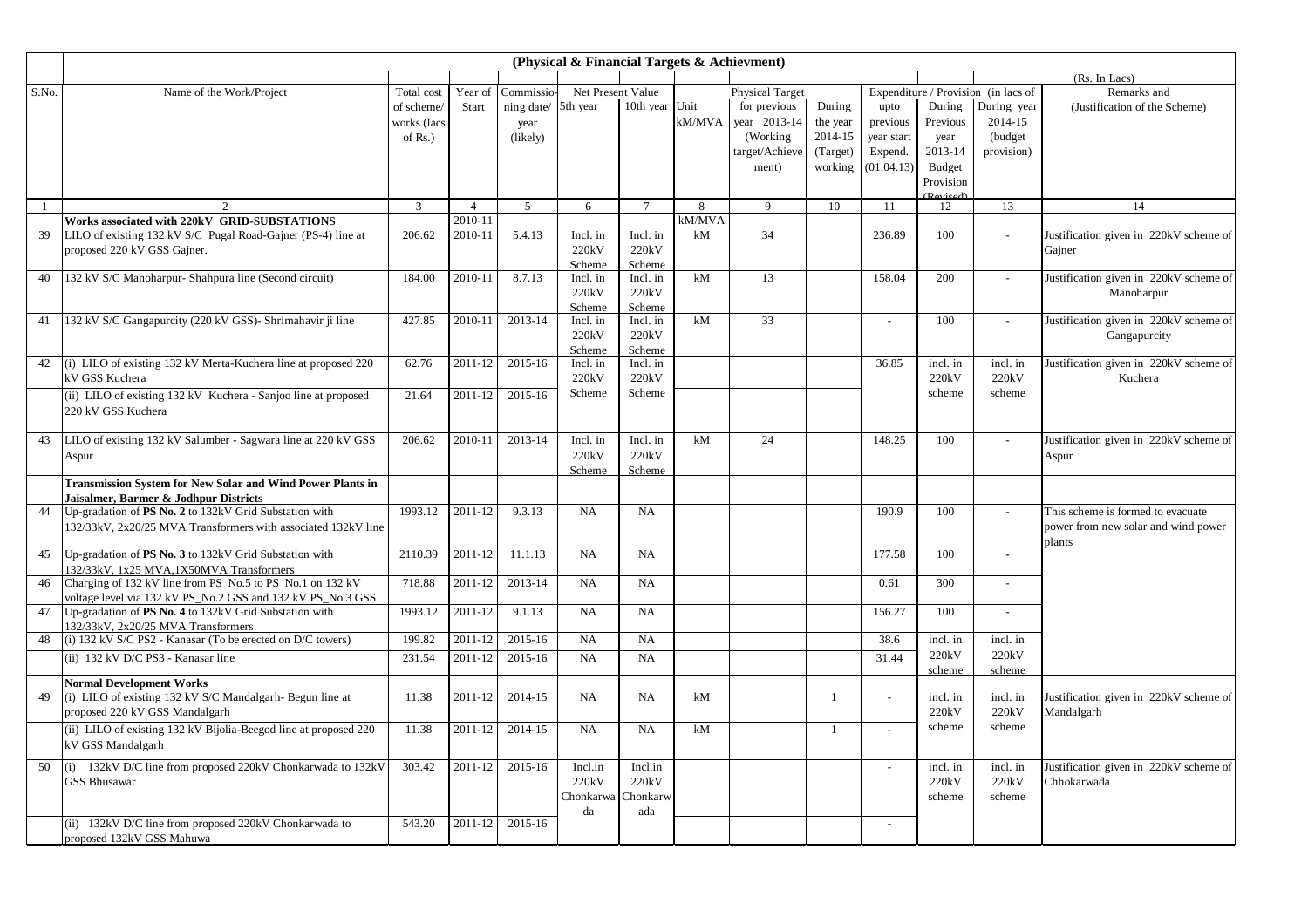|                |                                                                                  |              |                |             | (Physical & Financial Targets & Achievment) |                |        |                        |          |                          |           |                                     |                                                         |
|----------------|----------------------------------------------------------------------------------|--------------|----------------|-------------|---------------------------------------------|----------------|--------|------------------------|----------|--------------------------|-----------|-------------------------------------|---------------------------------------------------------|
|                |                                                                                  |              |                |             |                                             |                |        |                        |          |                          |           |                                     | (Rs. In Lacs)                                           |
| S.No.          | Name of the Work/Project                                                         | Total cost   | Year of        | Commissio   | Net Present Value                           |                |        | <b>Physical Target</b> |          |                          |           | Expenditure / Provision (in lacs of | Remarks and                                             |
|                |                                                                                  | of scheme/   | Start          | ning date/  | 5th year                                    | 10th year      | Unit   | for previous           | During   | upto                     | During    | During year                         | (Justification of the Scheme)                           |
|                |                                                                                  | works (lacs  |                | year        |                                             |                | kM/MVA | year 2013-14           | the year | previous                 | Previous  | 2014-15                             |                                                         |
|                |                                                                                  | of $Rs.$ )   |                | (likely)    |                                             |                |        | (Working)              | 2014-15  | year start               | year      | (budget)                            |                                                         |
|                |                                                                                  |              |                |             |                                             |                |        | target/Achieve         | (Target) | Expend.                  | 2013-14   | provision)                          |                                                         |
|                |                                                                                  |              |                |             |                                             |                |        | ment)                  | working  | (01.04.13)               | Budget    |                                     |                                                         |
|                |                                                                                  |              |                |             |                                             |                |        |                        |          |                          | Provision |                                     |                                                         |
| $\overline{1}$ |                                                                                  | $\mathbf{3}$ | $\overline{4}$ | 5           | 6                                           | $\overline{7}$ | 8      | $\mathbf Q$            | 10       | 11                       | 12        | 13                                  | 14                                                      |
| 51             | 132 kV S/C Tehandesar-Parewara line                                              | 183.99       | 2011-12        | 2013-14     | incl. in                                    | incl. in       | kM     | 15                     |          | $\mathbf{r}$             | 100       |                                     | Justification given in 220kV scheme                     |
|                |                                                                                  |              |                |             | 220kV                                       | 220kV          |        |                        |          |                          |           |                                     | of Tehandesar                                           |
|                |                                                                                  |              |                |             | Tehandesar                                  | Tehandesa      |        |                        |          |                          |           |                                     |                                                         |
|                | Work associated with 220kV GSS                                                   |              |                |             |                                             |                |        |                        |          |                          |           |                                     |                                                         |
| 52             | (i) 132kV D/C Baithwasia-Osian line                                              | 313.85       | 2011-12        | 2014-15     | incl.in                                     | incl.in        | kM     |                        | 30       | 1.11                     | 200       | 400                                 | Justification given in 220kV scheme                     |
|                |                                                                                  |              |                |             | 220kV                                       | 220kV          |        |                        |          |                          |           |                                     | of Baithwasia                                           |
|                |                                                                                  |              |                |             | Baithwasia                                  | Baithwasi      |        |                        |          |                          |           |                                     |                                                         |
|                | (ii) 132kV S/C Baithwasia-Matora line                                            | 368.20       | 2011-12        | 2014-15     |                                             |                | kM     |                        | 30       | 276.61                   |           |                                     |                                                         |
| 53             | (i) LILO of 132kV S/C Behror-Jakhrana line at proposed 220kV                     | 73.72        | 2011-12        | 2015-16     | incl.in                                     | incl.in        |        |                        |          | $\sim$                   | incl.in   | incl.in                             | Justification given in 220kV scheme of                  |
|                | GSS Behror                                                                       |              |                |             | 220kV                                       | 220kV          |        |                        |          |                          | 220kV     | 220kV                               | Behror                                                  |
|                |                                                                                  |              |                |             | Behror                                      | Behror         |        |                        |          |                          | Behror    | Behror                              |                                                         |
|                | (ii) LILO of 132kV S/C Keshwana-Behror line at proposed 220kV                    | 209.60       | 2011-12        | 2015-16     |                                             |                |        |                        |          | $\sim$                   |           |                                     |                                                         |
|                | <b>GSS Behror</b><br>(iii) 132kV S/C Jakhrana-Mandan line                        | 398.03       | 2011-12        | 2015-16     |                                             |                |        |                        |          | $\sim$                   |           |                                     |                                                         |
| 54             | (i) LILO of 132 kV S/C Kotputli-Bansur line at proposed 220 kV                   | 42.80        | 2011-12        | 2015-16     | incl.in                                     | incl.in        |        |                        |          | $\sim$                   | incl.in   | incl.in                             | Justification given in 220kV scheme                     |
|                | <b>GSS Bansur</b>                                                                |              |                |             | 220kV                                       | 220kV          |        |                        |          |                          | 220kV     | 220kV                               | of Bansur                                               |
|                | (ii) 132 kV S/C Bansur(Proposed 220 kV GSS)-Mundawar line                        | 429.39       | 2011-12        | $2015 - 16$ | Bansur                                      | Bansur         |        |                        |          | $\overline{\phantom{a}}$ | Bansur    | Bansur                              |                                                         |
|                |                                                                                  |              |                |             |                                             |                |        |                        |          |                          |           |                                     |                                                         |
| 55             | 132 kV S/C from proposed 220 kV GSS Lalsot to existing 132<br>(i)                | 367.10       | 2011-12        | 2013-14     | incl. in                                    | incl. in       | kM     | 30                     |          | 154.45                   | 500       |                                     | Justification given in 220kV scheme of                  |
|                | kV GSS Toonga<br>(ii) 132 kV S/C from proposed 220 kV GSS Lalsot to existing 132 | 611.84       | 2011-12        | 2013-14     | 220kV                                       | 220kV          | kM     | 50                     |          | 131.53                   |           |                                     | Lalsot                                                  |
|                | kV GSS Bhadoti                                                                   |              |                |             | scheme                                      | scheme         |        |                        |          |                          |           |                                     |                                                         |
| 56             | (i) LILO of 132 kV S/C Debari-Sukher line at proposed 220 kV                     | 105.35       | 2011-12        | 2014-15     | incl. in                                    | incl. in       | kM     |                        | 10       | $\overline{\phantom{a}}$ | Incl in   | Incl in                             | Justification given in 220kV scheme                     |
|                | GSS Amberi                                                                       |              |                |             | 220kV                                       | 220kV          |        |                        |          |                          | 220kV     | 220kV                               | of Amberi                                               |
|                |                                                                                  |              |                |             | scheme                                      | scheme         |        |                        |          |                          | Amberi    | Amberi                              |                                                         |
|                | (ii) LILO of 132 kV S/C Sukher-Seesarma line at proposed 220 kV                  | 105.35       | 2011-12        | 2014-15     |                                             |                | kM     |                        | 10       | $\sim$                   |           |                                     |                                                         |
|                | GSS Amberi                                                                       |              |                |             |                                             |                |        |                        |          |                          |           |                                     |                                                         |
| 57             | (i) LILO of existing 132 kV S/C Mokhampura -Amet line at                         | 105.35       | 2011-12        | 2013-14     | incl. in                                    | incl. in       | kM     |                        |          | $\sim$                   | Incl in   | $\mathcal{L}$                       | Justification given in 220kV scheme of                  |
|                | proposed 220 kV GSS Bamantukda                                                   |              |                |             | 220kV                                       | 220kV          |        | 10                     |          |                          | 220kV     |                                     | Bamantukda                                              |
|                | (ii) LILO of under construction 132 kV S/C Kankroli(220 kV                       | 147.05       | 2011-12        | 2013-14     | scheme                                      | scheme         | kM     |                        |          | $\blacksquare$           | Bamantuk  | $\sim$                              |                                                         |
|                | GSS)-Sapol line at 220 kV GSS Bamantukda                                         |              |                |             |                                             |                |        | 14                     |          |                          | da        |                                     |                                                         |
| 58             | LILO of 132 kV Asind-Beawer line with 132kV GSS at                               | 1572.35      | 2011-12        | 28.12.12    | $-120.68$                                   | $-66.55$       |        |                        |          | 581.78                   | 100       | $\sim$                              | Voltage Regulation, Laod Catering &                     |
|                | Partappura (Disst. Bhilwara)                                                     |              |                |             |                                             |                |        |                        |          |                          |           |                                     | Loss Reduction Scheme . Ex VR-                          |
|                |                                                                                  |              |                |             |                                             |                |        |                        |          |                          |           |                                     | 19.60%, DL-14.23%, Saving 35.65 LU.                     |
| 59             | 132 kV S/C Gangapur- Raipur line with 132kV GSS at Raipur (                      | 1630.54      | 2011-12        | 22.4.13     | 223.32                                      | 496.15         | kM/MVA | 23/25                  |          | 703.21                   | 400       | 100                                 | Voltage Regulation & Loss Reduction                     |
|                | Disst. Bhilwara)                                                                 |              |                |             |                                             |                |        |                        |          |                          |           |                                     | Scheme . Ex VR-31.00%, DL-36.61%,                       |
| 60             | 132 kV S/C Dhod- Dayalpura line with 132kV GSS at Dayalpura (                    | 1667.12      | 2011-12        | 24.7.13     | $-597$                                      | $-830.57$      | kM/MVA | 30/25                  |          | 498.06                   | 500       | 100                                 | Saving 57.50 LU.<br>Voltage Regulation & Laod Catering. |
|                | Disst. Nagaur)                                                                   |              |                |             |                                             |                |        |                        |          |                          |           |                                     | Ex VR-15.50%, DL-11.54%, Saving                         |
|                |                                                                                  |              |                |             |                                             |                |        |                        |          |                          |           |                                     | 10.19 LU.                                               |
| 61             | LILO of 132 kV Reodar-Aburoad line with 132kV GSS at RIICO                       | 1366.83      | 2011-12        | 6.4.13      | 1153.86                                     | 1962.77        | kM/MVA | 1/25                   |          | 757.08                   | 200       | 100                                 | Voltage Regulation & Loss Reduction                     |
|                | Growth Centre, Aburoad (Disst. Sirohi)                                           |              |                |             |                                             |                |        |                        |          |                          |           |                                     | Scheme .Ex VR-27.80%, DL-17.31%,                        |
|                |                                                                                  |              |                |             |                                             |                |        |                        |          |                          |           |                                     | Saving 105.12 LU                                        |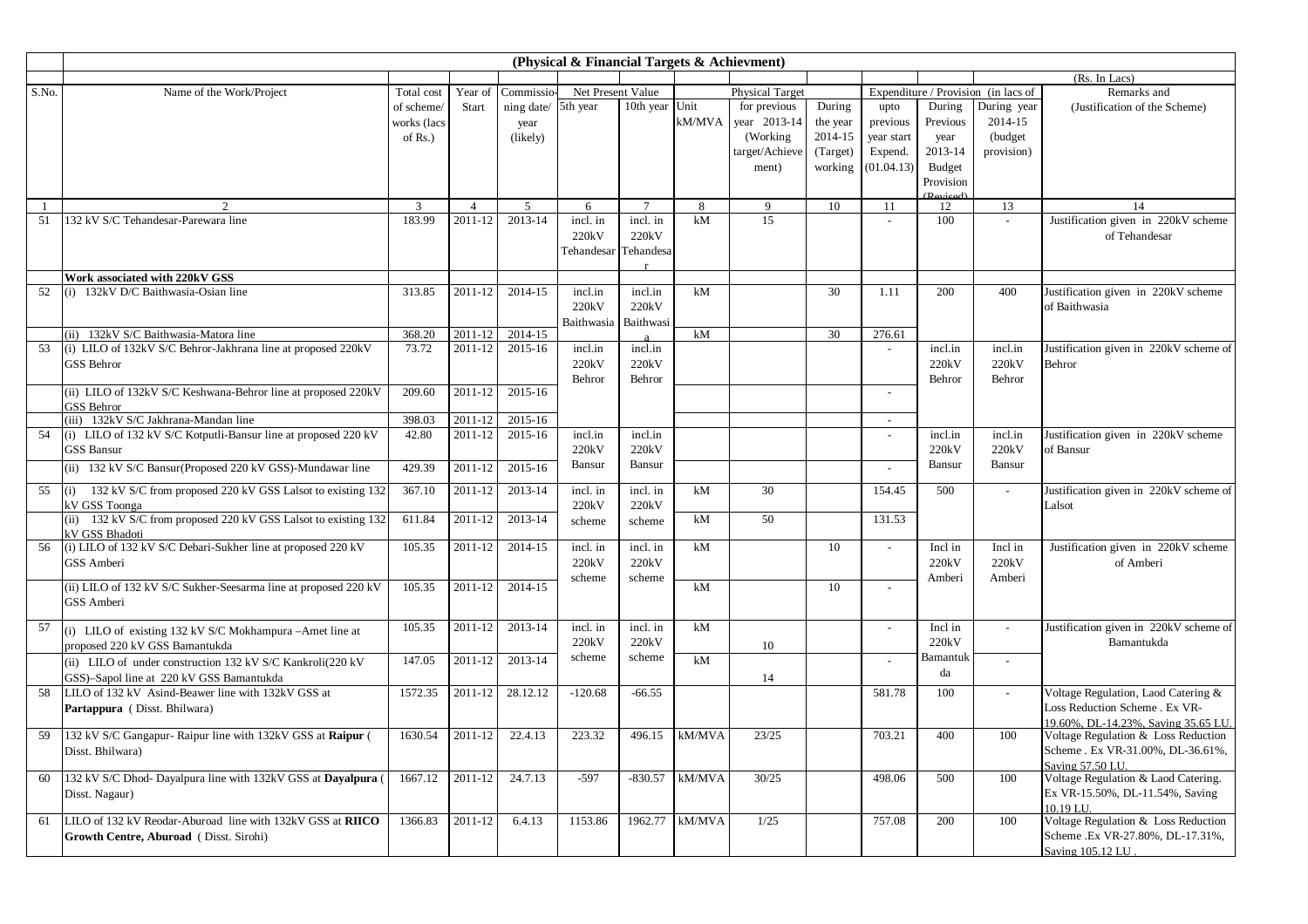|          |                                                                                                            |                   |                    |                    | (Physical & Financial Targets & Achievment) |                 |                  |                        |                    |                  |           |                                     |                                       |
|----------|------------------------------------------------------------------------------------------------------------|-------------------|--------------------|--------------------|---------------------------------------------|-----------------|------------------|------------------------|--------------------|------------------|-----------|-------------------------------------|---------------------------------------|
|          |                                                                                                            |                   |                    |                    |                                             |                 |                  |                        |                    |                  |           |                                     | (Rs. In Lacs)                         |
| S.No.    | Name of the Work/Project                                                                                   | Total cost        | Year of            | Commissio-         | Net Present Value                           |                 |                  | <b>Physical Target</b> |                    |                  |           | Expenditure / Provision (in lacs of | Remarks and                           |
|          |                                                                                                            | of scheme/        | Start              | ning date/         | 5th year                                    | 10th year Unit  |                  | for previous           | During             | upto             | During    | During year                         | (Justification of the Scheme)         |
|          |                                                                                                            | works (lacs       |                    | year               |                                             |                 | kM/MVA           | year 2013-14           | the year           | previous         | Previous  | 2014-15                             |                                       |
|          |                                                                                                            | of $Rs.$ )        |                    | (likely)           |                                             |                 |                  | (Working)              | 2014-15            | year start       | year      | (budget)                            |                                       |
|          |                                                                                                            |                   |                    |                    |                                             |                 |                  | target/Achieve         | (Target)           | Expend.          | 2013-14   | provision)                          |                                       |
|          |                                                                                                            |                   |                    |                    |                                             |                 |                  | ment)                  | working            | (01.04.13)       | Budget    |                                     |                                       |
|          |                                                                                                            |                   |                    |                    |                                             |                 |                  |                        |                    |                  | Provision |                                     |                                       |
|          | 2                                                                                                          | 3                 | $\overline{4}$     | 5                  | 6                                           | $7\phantom{.0}$ | 8                | 9                      | 10                 | 11               | 12        | 13                                  | 14                                    |
| -1<br>62 | LILO of 132 kV Badnu-Jasrasar, line with 132kV GSS at                                                      | 1387.38           | 2011-12            | 3.4.13             | 578.29                                      | 1051.52         | kM/MVA           | 6/25                   |                    | 585.51           | 200       | 100                                 | Voltage Regulation, Laod Catering &   |
|          | Lalamdesar Bada (Disst. Bikaner)                                                                           |                   |                    |                    |                                             |                 |                  |                        |                    |                  |           |                                     | Loss Reduction Scheme . Ex VR-        |
|          |                                                                                                            |                   |                    |                    |                                             |                 |                  |                        |                    |                  |           |                                     | 17.50%, DL-12.57%, Saving 71.79 LU.   |
| 63       | LILO of 132 kV Napasar-Badnu line with 132kV GSS at                                                        | 1366.83           | 2011-12            | 2013-14            | 428.61                                      | 807.2           | kM/MVA           | 4/25                   |                    | 411.05           | 750       | 100                                 | Voltage Regulation, Laod Catering &   |
|          | Moondsar (Disst. Bikaner)                                                                                  |                   |                    |                    |                                             |                 |                  |                        |                    |                  |           |                                     | Loss Reduction Scheme . Ex VR-        |
|          |                                                                                                            |                   |                    |                    |                                             |                 |                  |                        |                    |                  |           |                                     | 16.90%, DL-10.54%, Saving 62.42 LU.   |
| 64       | LILO of 132 kV Sangod-Kawai line with 132kV GSS at Bapawar                                                 | 1387.38           | 2011-12            | 5.11.12            | $-17.26$                                    | 86.18           |                  |                        |                    | 581.8            | 100       | $\sim$                              | Voltage Regulation, Laod Catering &   |
|          | Disst. Kota)                                                                                               |                   |                    |                    |                                             |                 |                  |                        |                    |                  |           |                                     | Loss Reduction Scheme . Ex VR-        |
|          |                                                                                                            |                   |                    |                    |                                             |                 |                  |                        |                    |                  |           |                                     | 20.60%, DL-15.00%, Saving 36.72 LU.   |
| 65       | LILO of 132 kV Mandawa-Bandikui line with 132kV GSS at                                                     | 1434.41           | 2011-12            | 23.2.13            | $-340.44$                                   | $-437.67$       |                  |                        |                    | 924.24           | 150       |                                     | Laod Catering & Loss Reduction        |
|          | <b>Dhigaria Bhim</b> (Disst. Dausa)                                                                        |                   |                    |                    |                                             |                 |                  |                        |                    |                  |           |                                     | Scheme .Ex VR-10.80%, DL-7.17%,       |
|          |                                                                                                            |                   |                    |                    |                                             |                 |                  |                        |                    |                  |           |                                     | Saving 17.69 LU.                      |
| 66       | (i) 132kV GSS at Sultanpur(Kota) (TK)                                                                      | 1190.48           | 2011-12            | 2013-14            | 736.17                                      | 1343.15         | <b>MVA</b>       | 25                     |                    | 472.43           | 600       | 100                                 | Laod Catering & Loss Reduction        |
|          | (ii) 132kV S/C Dahara-Sultanpur line (TK)                                                                  | 343.73            | 2011-12            | 2013-14            |                                             |                 | kM               | 28                     |                    |                  |           |                                     | Scheme .Ex VR-45.20%, DL-43.79%,      |
|          | (iii) 1 No. Bay at 132kV GSS at Dahra                                                                      | 59.70             | 2011-12            | 2013-14            |                                             |                 |                  |                        |                    |                  |           |                                     | Saving 86.85LU.                       |
| 67       | (i) 132kV GSS at Mangrol (Baran)                                                                           | 1190.48           | 2011-12            | 2013-14            | $-392.8$                                    | $-484.53$       | <b>MVA</b>       | 25                     |                    | 239.42           | 600       | 100                                 | Laod Catering Scheme . Ex VR-         |
|          | (ii) 132kV S/C Baran-Mangrol line                                                                          | 368.2             | 2011-12            | 2013-14            |                                             |                 | kM               | 30                     |                    |                  |           |                                     | 15.50%, DL-11.83%, Saving 21.04 LU.   |
|          | (iii) 1 No. Bay at 132kV GSS at Baran<br>(i) 132kV GSS at Khetusar (Jodhpur)                               | 59.70<br>1190.48  | 2011-12<br>2011-12 | 2013-14<br>2013-14 | 436.77                                      | 877.41          | <b>MVA</b>       | 25                     |                    |                  | 600       | 100                                 | Laod Catering & Loss Reduction        |
| 68       | (ii) 132kV S/C Bap-Khetusar line                                                                           | 551.75            | 2011-12            | 2013-14            |                                             |                 | kM               | 45                     |                    | $\sim$<br>$\sim$ |           |                                     | Scheme . Ex VR-20.30%, DL-16.72%,     |
|          | (iii) 1 No. Bay at 132kV GSS at Bap                                                                        | 59.70             | 2011-12            | 2013-14            |                                             |                 |                  |                        |                    | $\mathcal{L}$    |           |                                     | Saving 74.90 LU                       |
| 69       | (i) 132kV GSS at Hatundi(Jodhpur)                                                                          | 1190.48           | 2011-12            | 2013-14            | 826.93                                      | 1486.81         | <b>MVA</b>       | 25                     |                    | $\sim$           | 600       | 100                                 | Laod Catering & Loss Reduction        |
|          | (ii) 132kV S/C Soyla-Hatundi line                                                                          | 307.02            | 2011-12            | 2013-14            |                                             |                 | kM               | 25                     |                    | $\sim$           |           |                                     | Scheme . Ex VR-17.10%, DL-12.63%,     |
|          | (iii) 1 No. Bay at 132kV GSS at Soyla                                                                      | 59.70             | 2011-12            | 2013-14            |                                             |                 |                  |                        |                    | $\sim$           |           |                                     | Saving 91.19 LU.                      |
| 70       | (i) 132kV GSS at Kirmarsariya(Jodhpur)                                                                     | 1190.48           | 2011-12            | 2013-14            | 438.63                                      | 857.41          | <b>MVA</b>       | 25                     |                    | $\sim$           | 600       | 100                                 | Laod Catering & Loss Reduction        |
|          | (ii) 132kV S/C Tinwari-Kirmarsariya line                                                                   | 307.02            | 2011-12            | 2013-14            |                                             |                 | kM               | 25                     |                    | $\sim$           |           |                                     | Scheme . Ex VR-17.20%, DL-14.73%,     |
|          | (iii) 1 No. Bay at 132kV GSS at Tinwari                                                                    | 59.70             | 2011-12            | 2013-14            |                                             |                 |                  |                        |                    | $\sim$           |           |                                     | Saving 68.33 LU.                      |
| 71       | (i) 132kV GSS at Anandpur Kaloo (Pali)                                                                     | 1190.48           | 2011-12            | 2013-14            | 1175.78                                     | 2043.07         | <b>MVA</b>       | 25                     |                    | $\sim$           | 600       | 100                                 | Laod Catering & Loss Reduction        |
|          | (ii) 132kV S/C Jaitaran-Anandpur Kaloo line                                                                | 209.12            | 2011-12            | 2013-14            |                                             |                 | kM               | 17                     |                    | $\sim$           |           |                                     | Scheme . Ex VR-17.90%, DL-16.89%,     |
|          | (iii) 1 No. Bay at 132kV GSS at Jaitaran                                                                   | 59.70             | 2011-12            | 2013-14            |                                             |                 |                  |                        |                    | $\sim$           |           |                                     | Saving 109.05 LU.                     |
| 72       | (i) 132kV GSS at Subhash Nagar, Ajmer(Pali)                                                                | 1250.18           | 2011-12            | 2014-15            | $-420.92$                                   | $-563.64$       | <b>MVA</b>       |                        | 25<br>$\mathbf{1}$ | $\sim$           | 300       | 700                                 | Laod Catering(38.15 MVA)              |
|          | (ii) LILO 132kV Ajmer-Saradhna line at Subhash Nagar, Ajmer<br>(i) 132kV GSS at Sawalpura Tanwaran (Sikar) | 11.53             | 2011-12            | 2014-15            |                                             |                 | kM               |                        |                    | $\sim$           |           |                                     |                                       |
| 73       | (ii) 132kV S/C Ajeetgarh -Sawalpura Tanwaran line                                                          | 1190.48<br>245.83 | 2011-12<br>2011-12 | 2013-14<br>2013-14 | $-363.43$                                   | $-448.42$       | <b>MVA</b><br>kM |                        | 25<br>20           | 281.03<br>209.38 | 600       | 100                                 | Laod Catering Scheme .Ex VR-          |
|          | (iii) 1 No. Bay at 132kV GSS at Ajeetgarh                                                                  | 59.70             | 2011-12            | 2013-14            |                                             |                 |                  |                        |                    | $\sim$           |           |                                     | 11.90%, DL-8.33%, Saving 19.43 LU.    |
| 74       | Jaipur City EHV Network Strengthening Scheme-IV (Phase-I)                                                  |                   |                    |                    |                                             |                 |                  |                        |                    |                  |           |                                     |                                       |
|          | 132kV Interconnection                                                                                      |                   |                    |                    |                                             |                 |                  |                        |                    |                  |           |                                     |                                       |
|          | (i) 132 kV Hybrid GIS Bay at Jawahar Nagar (Jaipur)                                                        | 269.84            | 2011-12            | 2013-14            | $_{\rm NA}$                                 | <b>NA</b>       |                  |                        |                    |                  | 800       |                                     | Loss Reduction & System               |
|          | (ii) 132 kV S/C Cable system between 132 kV MNIT and 132 kV                                                | 2251.67           | 2011-12            | 2013-14            |                                             |                 | kM               | 6                      |                    |                  |           |                                     | Strengthening Scheme to help in       |
|          | Substation Jawahar Nagar                                                                                   |                   |                    |                    |                                             |                 |                  |                        |                    |                  |           |                                     | reducing transmission losses (136.60) |
| 75       | (i) 132kV GSS at Bijaipur (Chittorgarh)                                                                    | 1190.48           | 2011-12            | 2013-14            | $-650.2$                                    | $-890.2$        | <b>MVA</b>       | 25                     |                    | $\sim$           | 750       | 100                                 | Loss Reduction & System               |
|          | (ii) 1 No. 132kV bay at 220kV GSS Nimbahera                                                                | 59.70             | 2011-12            | 2013-14            |                                             |                 |                  |                        |                    | $\sim$           |           |                                     | Strengthening Scheme. Ex VR-13.10%,   |
|          | (iii) 132 kV S/C Nimbahera - Bijaipur line                                                                 | 584.35            | 2011-12            | 2013-14            |                                             |                 | kM               | $50\,$                 |                    | $\sim$           |           |                                     | DL-10.18%, Saving 15.15 LU.           |
| 76       | (i) 132kV GSS at Kushalgarh (Banswara)                                                                     | 1190.48           | 2011-12            | 2013-14            | 367.09                                      | 764.47          | <b>MVA</b>       | 25                     |                    | 142.99           | 750       | 100                                 | Loss Reduction & System               |
|          | (ii) 1 No. 132kV bay at 132kV GSS Bagidora                                                                 | 59.70             | 2011-12            | 2013-14            |                                             |                 |                  |                        |                    |                  |           |                                     | Strengthening Scheme. Ex VR-45.90%,   |
|          | (iii) 132 kV S/C Bagidora-Kushalgarh                                                                       | 551.75            | 2011-12            | 2013-14            |                                             |                 | kM               | 45                     |                    |                  |           |                                     | DL-40.20%, Saving 76.93 LU.           |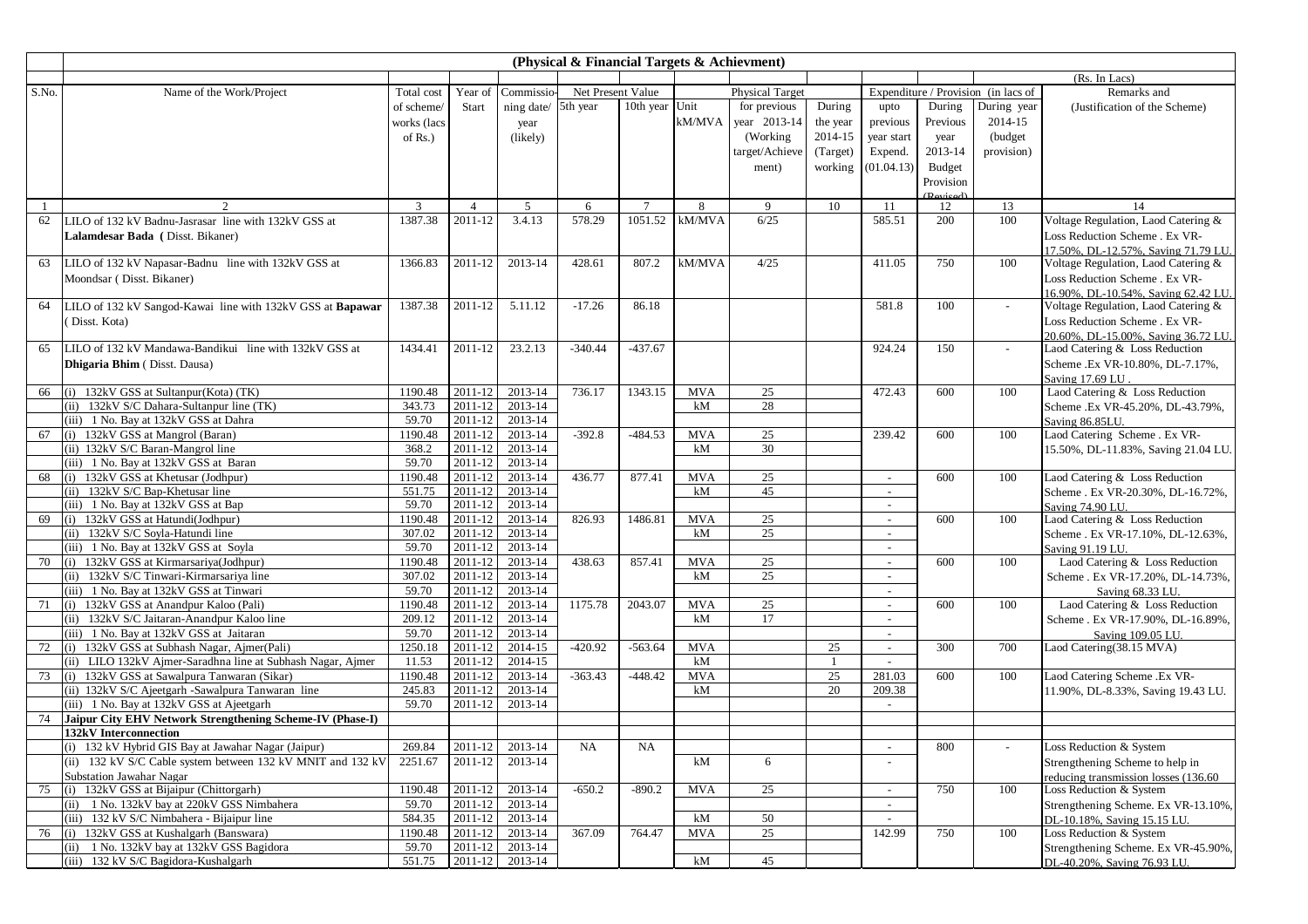|       |                                                                 |                |                      |                   | (Physical & Financial Targets & Achievment) |                 |            |                        |          |                          |           |                                     |                                        |
|-------|-----------------------------------------------------------------|----------------|----------------------|-------------------|---------------------------------------------|-----------------|------------|------------------------|----------|--------------------------|-----------|-------------------------------------|----------------------------------------|
|       |                                                                 |                |                      |                   |                                             |                 |            |                        |          |                          |           |                                     | (Rs. In Lacs)                          |
| S.No. | Name of the Work/Project                                        | Total cost     | Year of              | <b>Commissio-</b> | Net Present Value                           |                 |            | <b>Physical Target</b> |          |                          |           | Expenditure / Provision (in lacs of | Remarks and                            |
|       |                                                                 | of scheme/     | <b>Start</b>         | ning date/        | 5th year                                    | 10th year Unit  |            | for previous           | During   | upto                     | During    | During year                         | (Justification of the Scheme)          |
|       |                                                                 | works (lacs    |                      | year              |                                             |                 | kM/MVA     | year 2013-14           | the year | previous                 | Previous  | 2014-15                             |                                        |
|       |                                                                 | of $Rs.$ )     |                      | (likely)          |                                             |                 |            | (Working)              | 2014-15  | year start               | year      | (budget)                            |                                        |
|       |                                                                 |                |                      |                   |                                             |                 |            | target/Achieve         | (Target) | Expend.                  | 2013-14   | provision)                          |                                        |
|       |                                                                 |                |                      |                   |                                             |                 |            | ment)                  | working  | (01.04.13)               | Budget    |                                     |                                        |
|       |                                                                 |                |                      |                   |                                             |                 |            |                        |          |                          | Provision |                                     |                                        |
|       |                                                                 |                |                      |                   |                                             |                 |            |                        |          |                          |           |                                     |                                        |
| 1     | 2                                                               | $\overline{3}$ | $\overline{4}$       | 5                 | 6                                           | $7\phantom{.0}$ | 8          | 9                      | 10       | 11                       | 12        | 13                                  | 14                                     |
| 77    | (i) 132 kV GSS at Sawar (Distt.Ajmer)                           | 1271.70        | 2011-12              | 30.9.13           | $-416.87$                                   | $-518.18$       | <b>MVA</b> | 12.5                   |          | 199.72                   | 750       | 100                                 | Voltage Regulation, Laod Catering,     |
|       | (ii) LILO of 132kV Kekri-Deoli line                             | 170.79         | 2011-12              | 11.4.13           |                                             |                 | kM         | 10                     |          |                          |           |                                     | Loss Reduction Scheme . Ex VR-         |
| 78    | (i) 132 kV GSS at Mehara (Distt.Jhunjhunu)                      | 1271.70        | 2011-12              | 2013-14           | 135                                         | 369.46          | <b>MVA</b> | $25\,$                 |          | 445.66                   | 750       | 100                                 | Voltage Regulation, Laod Catering,     |
|       | (ii) LILO of 132kV Khetri Nagar-Babai line                      | 107.16         | 2011-12              | 2013-14           |                                             |                 | kM         | 10                     |          |                          |           |                                     | Loss Reduction Scheme . Ex VR-         |
| 79    | (i) 132 kV GSS at Bilwadi (Virat Nagar) (Distt.Jaipur)          | 1271.70        | 2011-12              | 2013-14           | $-705.21$                                   | $-976.23$       | <b>MVA</b> | 25                     |          | 201.51                   | 750       | 100                                 | Voltage Regulation & Laod Catering     |
|       | (ii) LILO of 132kV Paota-Shahpura line                          | 255.63         | 2011-12              | 2013-14           |                                             |                 | kM         | 24                     |          | 181.64                   |           |                                     | Scheme . Ex VR-10.700%, DL-6.16%,      |
| 80    | (i) 132 kV GSS at at Jatawali (Distt.Jaipur)                    | 1210.97        | 2011-12              | 2013-14           | $-460.31$                                   | $-590.76$       | <b>MVA</b> | 25                     |          | 0.11                     | 750       | 100                                 | Voltage Regulation, Laod Catering,     |
|       | (ii) 1 No. 132kV bay at 220kV GSS Chomu                         | 60.72          | 2011-12              | 2013-14           |                                             |                 |            |                        |          |                          |           |                                     | Loss Reduction Scheme . Ex VR-         |
|       | (iii) 132kV S/C Chomu-Jatawali line from 220kVGSS Choumu        | 150.49         | 2011-12              | 2013-14           |                                             |                 | kM         | 12                     |          |                          |           |                                     | 10.10%, DL-6.89%, Saving 19.30 LU      |
| 81    | (i) 132 kV GSS at Maniya (Distt.Dholpur)                        | 1271.70        | 2011-12              | 1.4.13            | $-539.12$                                   | $-707.01$       | <b>MVA</b> | 25                     |          | 611.64                   | 300       | 10                                  | Voltage Regulation, Laod Catering,     |
|       | (ii) LILO of 132kV Dholpur-Rajakhera line                       | 255.63         | 2011-12              | 1.4.13            |                                             |                 | kM         | 30                     |          |                          |           |                                     | Loss Reduction Scheme . Ex VR-         |
|       | Interconnections for 400 kV GSS Deedwana (RVPN Scope)           |                |                      |                   |                                             |                 |            |                        |          |                          |           |                                     |                                        |
| 82    | (i) 132 kV D/C interconnecting line between proposed 400 kV     | 734.64         | 2012-13              | 2014-15           | NA                                          | NA              | kM         |                        |          |                          | 100       | 500                                 | System Strengthening Scheme to         |
|       | Deedwana GSS and existing 132 kV Deedwana GSS                   |                |                      |                   |                                             |                 |            |                        |          |                          |           |                                     | provide stability to evacuation system |
|       |                                                                 |                |                      |                   |                                             |                 |            |                        |          |                          |           |                                     | of STPS and avoid overloading of lines |
|       | (ii) 2 Nos. bay at 132kV GSS Deedwana                           |                | 2012-13              | 2014-15           |                                             |                 |            |                        |          | $\sim$                   |           |                                     |                                        |
|       | Interconnections for 220 kV GSS Nawalgarh (RVPN Scope)          |                |                      |                   |                                             |                 |            |                        |          |                          |           |                                     |                                        |
| 83    | LILO of existing 132 kV S/C Koodan - Nawalgarh line to proposed | 283.87         | 2011-12              | 2014-15           | NA                                          | <b>NA</b>       | kM         |                        | 8        |                          | 200       | 400                                 | System Strengthening Scheme to         |
|       | 220 kV Nawalgarh GSS                                            |                |                      |                   |                                             |                 |            |                        |          |                          |           |                                     | reduce transmission losses 82.10 LU,   |
| 84    | (i) 132 kV S/C Nawalgarh(220 kV) - Kumawas line                 | 489.43         | 2011-12              | 2014-15           | NA                                          | NA              | kM         |                        | 22       | $\overline{\phantom{a}}$ |           |                                     |                                        |
|       | (ii) 1No. 132kV bay at Kumawas.                                 | 70.06          | 2011-12              | 2014-15           | NA                                          | <b>NA</b>       |            |                        |          |                          |           |                                     | strengthen 220kV and 132kV             |
| 85    | (i) 132 kV S/C Nawalgarh(220 kV) - Gudagorji line               | 653.58         | 2011-12              | 2014-15           | NA                                          | <b>NA</b>       | kM         |                        | 34       | $\overline{\phantom{a}}$ |           |                                     | transmission system to increase        |
|       | (ii) 1No. 132kV bay at Gudagorji                                | 70.06          | 2011-12              | 2014-15           | NA                                          | <b>NA</b>       |            |                        |          |                          |           |                                     | liability.                             |
| 86    | (i) 132 kV S/C Nawalgarh(220 kV) - Udaipurwati line             | 598.86         | 2011-12              | 2014-15           | NA                                          | <b>NA</b>       | kM         |                        | 30       | $\overline{\phantom{a}}$ |           |                                     |                                        |
|       | (ii) 1No. 132kV bay at Udaipurwati                              | 70.06          | 2011-12              | 2014-15           | <b>NA</b>                                   | <b>NA</b>       |            |                        |          |                          |           |                                     |                                        |
|       | <b>Supplementary Transmission System for Power Evacuation</b>   |                |                      |                   |                                             |                 |            |                        |          |                          |           |                                     |                                        |
|       | Scheme of Solar Power Projects in Jaisalmer, Barmer, Jodhpur    |                |                      |                   |                                             |                 |            |                        |          |                          |           |                                     |                                        |
|       | and Bikaner Districts(132kV schemes associated with 220kV       |                |                      |                   |                                             |                 |            |                        |          |                          |           |                                     |                                        |
|       | GSS's                                                           |                |                      |                   |                                             |                 |            |                        |          |                          |           |                                     |                                        |
| 87    | LILO of existing 132 KV S/C Aau(132 KV GSS)-Phalodi line at     | 154.27         | 2011-12              | 2014-15           | NA                                          | NA              | kM         |                        | 10       |                          | 66        | 85                                  | This scheme is formed to evacuate      |
|       | proposed 220 KV GSS Aau                                         |                |                      |                   |                                             |                 |            |                        |          |                          |           |                                     | power from new solar and wind power    |
| 88    | LILO of existing 132 KV S/C PS1-Bajju line at proposed 220 KV   | 308.54         | 2011-12              | 2015-16           | NA                                          | <b>NA</b>       | kM         |                        |          |                          | 50        | 100                                 | plants                                 |
|       | GSS PS 1 / Bajju                                                |                |                      |                   |                                             |                 |            |                        |          |                          |           |                                     |                                        |
| 89    | LILO of existing 132 KV S/C Chandan-Pokaran line at proposed    | 308.54         | 2011-12              | 2015-16           | NA                                          | NA              | kM         |                        |          | $\overline{\phantom{a}}$ | 50        | 100                                 |                                        |
|       | 220 KV GSS Pokaran                                              |                |                      |                   |                                             |                 |            |                        |          |                          |           |                                     |                                        |
| 90    | LILO of existing 132 KV S/C Kolayat-Bajju line at proposed 220  | 308.54         | 2011-12              | 2015-16           | NA                                          | NA              | kM         |                        |          |                          | 50        | 100                                 |                                        |
|       | KV GSS Kolavat                                                  |                |                      |                   |                                             |                 |            |                        |          |                          |           |                                     |                                        |
| 91    | Optical Fibre Cable System for 132kV Schemes already approved   |                | $2011 - 12$          |                   | NA                                          | <b>NA</b>       |            |                        |          |                          |           |                                     |                                        |
|       | under Main Transmission System for New Solar & Wind Power       |                |                      |                   |                                             |                 |            |                        |          |                          |           |                                     |                                        |
|       | Plants (as per Appendix-IIB) & Smart Grid Applications. (ADB)   |                |                      |                   |                                             |                 |            |                        |          |                          |           |                                     |                                        |
|       |                                                                 |                |                      |                   |                                             |                 |            |                        |          |                          |           |                                     |                                        |
|       | (i) 132kV Transmission Lines already approved under Main        | 141.83         | $\overline{2011-12}$ | 2014-15           | NA                                          | NA              | kM         |                        | 22       |                          | Incl in   | Incl in                             |                                        |
|       | Transmission System for Solar & Wind Power Plants (Total Route  |                |                      |                   |                                             |                 |            |                        |          |                          | 220kV     | 220kV                               |                                        |
|       | length $22kM$ )                                                 |                |                      |                   |                                             |                 |            |                        |          |                          | scheme    | scheme                              |                                        |
| 92    | (i) LILO of existing 132 kV S/C Sayla-Daspan line at proposed   | 255.63         | 2012-13              | 2014-15           | Incl. in                                    | Incl. in        | kM         |                        | 24       | 32.38                    | Incl. in  | Incl. in                            | Justification given in 220kV scheme of |
|       | 220 kV GSS Sayla                                                |                |                      |                   | 220kV GSS                                   | 220kV           |            |                        |          |                          | 220kV     | 220kV GSS Sayla                     |                                        |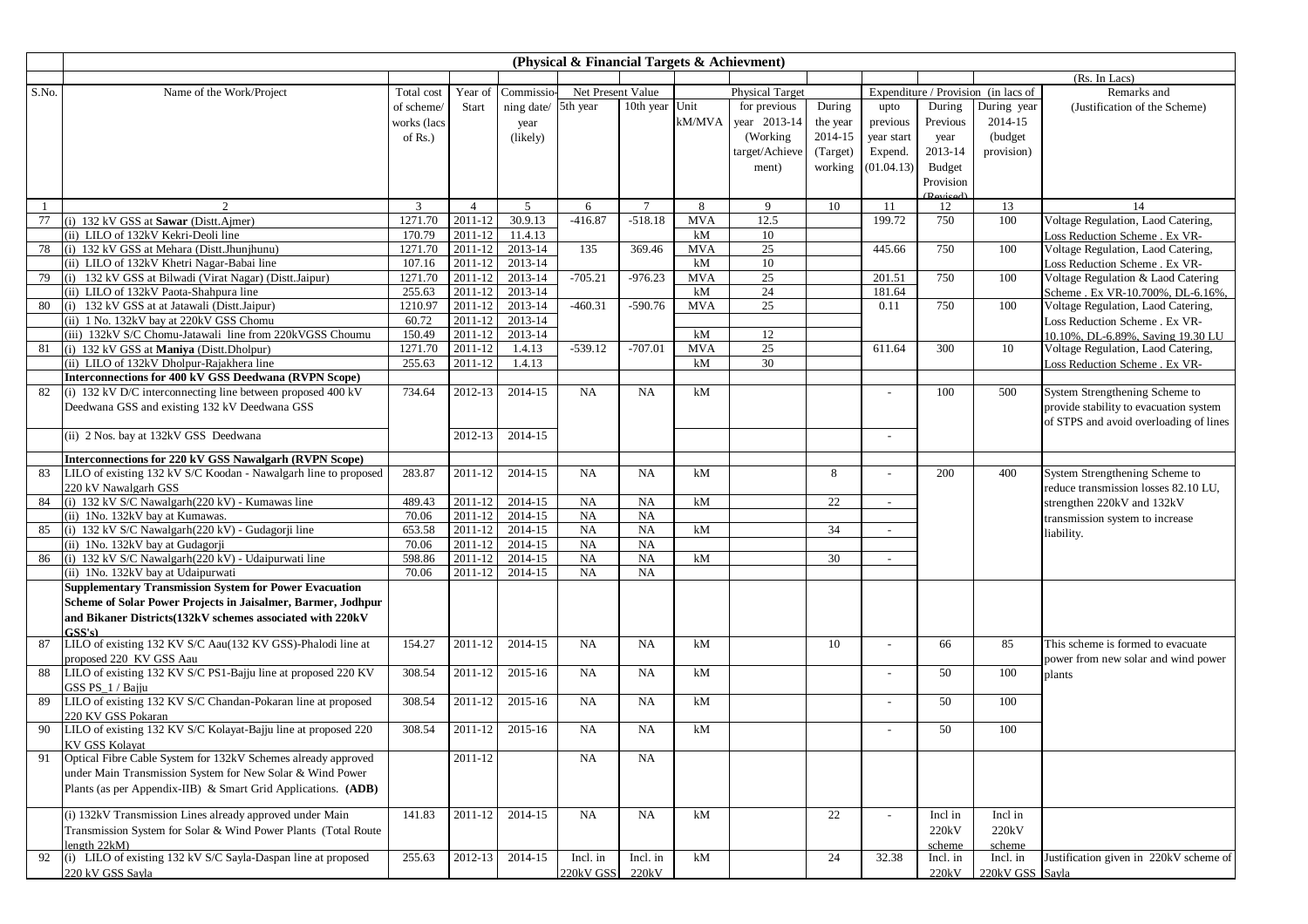|       |                                                                                                                  |                   |                    |                    | (Physical & Financial Targets & Achievment) |                  |                        |                        |                      |                  |               |                                     |                                                                       |
|-------|------------------------------------------------------------------------------------------------------------------|-------------------|--------------------|--------------------|---------------------------------------------|------------------|------------------------|------------------------|----------------------|------------------|---------------|-------------------------------------|-----------------------------------------------------------------------|
|       |                                                                                                                  |                   |                    |                    |                                             |                  |                        |                        |                      |                  |               |                                     | (Rs. In Lacs)                                                         |
| S.No. | Name of the Work/Project                                                                                         | Total cost        | Year of            | Commissio-         | Net Present Value                           |                  |                        | <b>Physical Target</b> |                      |                  |               | Expenditure / Provision (in lacs of | Remarks and                                                           |
|       |                                                                                                                  | of scheme/        | Start              | ning date/         | 5th year                                    | 10th year Unit   |                        | for previous           | During               | upto             | During        | During year                         | (Justification of the Scheme)                                         |
|       |                                                                                                                  | works (lacs       |                    | year               |                                             |                  | kM/MVA                 | year 2013-14           | the year             | previous         | Previous      | 2014-15                             |                                                                       |
|       |                                                                                                                  | of $Rs.$ )        |                    | (likely)           |                                             |                  |                        | (Working)              | 2014-15              | year start       | year          | (budget)                            |                                                                       |
|       |                                                                                                                  |                   |                    |                    |                                             |                  |                        | target/Achieve         | (Target)             | Expend.          | 2013-14       | provision)                          |                                                                       |
|       |                                                                                                                  |                   |                    |                    |                                             |                  |                        | ment)                  | working              | (01.04.13)       | Budget        |                                     |                                                                       |
|       |                                                                                                                  |                   |                    |                    |                                             |                  |                        |                        |                      |                  | Provision     |                                     |                                                                       |
| -1    | $\overline{2}$                                                                                                   | 3                 | $\overline{4}$     | 5                  | 6                                           | $7\phantom{.0}$  | 8                      | 9                      | 10                   | 11               | 12            | 13                                  | 14                                                                    |
|       | (ii) LILO of existing 132 kV S/C Sayla-Jeewana line at proposed                                                  | 107.16            | 2012-13            | 2014-15            | Sayla                                       | GSS Sayla        | kM                     |                        | 10                   | 18.31            | GSS Sayla     | Sayla                               |                                                                       |
|       | 220 kV GSS Savla                                                                                                 |                   |                    |                    |                                             |                  |                        |                        |                      |                  |               |                                     |                                                                       |
| 93    | (i) LILO of 132 kV S/C Beawar-Mertacity line at proposed 220 kV                                                  | 319.25            | 2012-13            | 2014-15            | Incl. in                                    | Incl. in         | kM                     |                        | 30                   | $\sim$           | Incl. in      | Incl. in                            | Justification given in 220kV scheme of                                |
|       | GSS Jethana                                                                                                      |                   |                    |                    | 220kV GSS                                   | 220kV            |                        |                        |                      |                  | 220kV         | <b>220kV GSS</b>                    | Jethana.                                                              |
|       | (ii) LILO of 132 kV S/C Beawar-Nasirabad line at proposed 220                                                    | 213.21            | 2012-13            | 2014-15            | Jethana                                     | GSS              | kM                     |                        | 20                   | $\sim$           | GSS           | Jethana                             |                                                                       |
|       | kV GSS Jethana                                                                                                   |                   |                    |                    |                                             | Jethana          |                        |                        |                      |                  | Jethana       |                                     |                                                                       |
|       | (iii) 132 kV S/C line from proposed 220 kV GSS Jethana to 132                                                    | 187.83            | 2012-13            | 2014-15            |                                             |                  | kM                     |                        | 30                   | $\sim$           |               |                                     |                                                                       |
|       | kV GSS Saradhana                                                                                                 |                   |                    |                    |                                             |                  |                        |                        |                      |                  |               |                                     |                                                                       |
| 94    | LILO of 132kV S/C Bassi- Puranaghat line at proposed 220kV                                                       | 272.95            | 2012-13            | 2014-15            | Incl. in                                    | Incl. in         | kM                     |                        | 26                   | $\sim$           | Incl. in      | Incl. in                            | Justification given in 220kV scheme of                                |
|       | GSS Goner.                                                                                                       |                   |                    |                    | 220kV                                       | 220kV            |                        |                        |                      |                  | 220kV         | 220kV                               | Goner                                                                 |
|       |                                                                                                                  |                   |                    |                    | Goner                                       | Goner            |                        |                        |                      |                  | Goner         | Goner                               |                                                                       |
|       |                                                                                                                  |                   |                    |                    |                                             |                  |                        |                        |                      |                  |               |                                     |                                                                       |
| 95    | LILO of 132kV S/C Balawala- Phagi line at proposed 220kV                                                         | 167.97            | 2012-13            | 2014-15            | Incl. in                                    | Incl. in         | kM                     |                        | 16                   |                  | Incl. in      | Incl. in                            | Justification given in 220kV scheme of                                |
|       | Vatika.                                                                                                          |                   |                    |                    | 220kV GSS                                   | 220kV            |                        |                        |                      |                  | 220kV         | <b>220kV GSS</b>                    | Vatika                                                                |
|       |                                                                                                                  |                   |                    |                    | Vatika                                      | <b>GSS</b>       |                        |                        |                      |                  | GSS           | Vatika                              |                                                                       |
| 96    | (i) 132/33kV, 20/25MVA GSS at Masuda (Ajmer)                                                                     | 1283.11           | 2012-13            | 2013-14            | 439.28                                      | Vatika<br>879.86 | <b>MVA</b>             | 25                     |                      | 203.36           | Vatika<br>650 | 100                                 | Voltage Regulation, Laod Catering,                                    |
|       |                                                                                                                  |                   |                    |                    |                                             |                  |                        |                        |                      |                  |               |                                     | Loss Reduction Scheme . Ex VR-                                        |
|       | (ii) LILO 132kV Beawar-Gulabpura line                                                                            | 253.07            | 2012-13            | 29.7.13            |                                             |                  | kM                     | 20                     |                      |                  |               |                                     | 37.20%, DL-33.79%, Saving 75.99 LU.                                   |
|       |                                                                                                                  |                   |                    |                    |                                             |                  |                        |                        |                      |                  |               |                                     |                                                                       |
| 97    | (i) 132/33kV, 20/25MVA GSS at Ghatol (Banswara)                                                                  | 1223.28           | 2012-13            | 2014-15            | $-258.53$                                   | $-224.96$        | <b>MVA</b>             |                        | 25                   | $\sim$           | 200           | 800                                 | Voltage Regulation, Laod Catering,                                    |
|       | (ii) 132kV S/C Paloda -Ghatol line                                                                               | 493.63            | 2012-13            | 2014-15            |                                             |                  | kM                     |                        | 40                   | $\sim$           |               |                                     | Loss Reduction Scheme . Ex VR-                                        |
|       | (iii) 1 No. 132kV bay at 132kV GSS Paloda                                                                        | 59.83             | 2012-13            | 2014-15            |                                             |                  |                        |                        |                      | $\sim$           |               |                                     | 25.80%, DL-21.70%, Saving 42.75 LU.                                   |
| 98    | (i) 132/33kV, 20/25MVA GSS at Kanera (Chittorgarh)                                                               | 1223.28           | 2012-13            | 2014-15            | $-389.96$                                   | $-454.14$        | <b>MVA</b>             |                        | 25                   | $\sim$           | 200           | 800                                 | Voltage Regulation, Laod Catering,                                    |
|       | (ii) 132kV Nimbahera - Kanera line                                                                               | 345.88            | 2012-13            | 2014-15            |                                             |                  | kM                     |                        | 50                   | $\sim$           |               |                                     | Loss Reduction Scheme . Ex VR-                                        |
| 99    | (iii) 1 No. 132kV bay at 132kV GSS Bijaipur<br>(i) 132/33kV, 20/25MVA GSS at Parbatsar (Nagaur)                  | 59.83             | 2012-13<br>2012-13 | 2014-15<br>2014-15 | $-492.3$                                    | $-530.78$        | <b>MVA</b>             |                        | 25                   | $\sim$           | 200           |                                     | 19.60%, DL-24.90%, Saving 30.19 LU.                                   |
|       | (ii) 132kV S/C Roopangarh-Parbatsar line                                                                         | 1223.28<br>247.37 | 2012-13            | 2014-15            |                                             |                  | kM                     |                        | 20                   | $\sim$<br>$\sim$ |               | 850                                 | Voltage Regulation, Loss Reduction                                    |
|       | (iii) 1 No. 132kV bay at 132kV GSS Roopangarh                                                                    | 59.83             | 2012-13            | 2014-15            |                                             |                  |                        |                        |                      | $\sim$           |               |                                     | Scheme . Ex VR-18.50%, DL-16.31%,<br>Saving 20.95 LU.                 |
| 100   | (i) 132/33kV, 20/25MVA GSS at Sherera (Bikaner)                                                                  | 1283.11           | 2012-13            | 2014-15            | 2304.95                                     | 3910.84          | <b>MVA</b>             |                        | 25                   | $\sim$           | 200           | 800                                 | Voltage Regulation, Laod Catering,                                    |
|       | (ii) LILO 132kV Bikaner-Dulchasar line                                                                           | 316.05            | 2012-13            | 2014-15            |                                             |                  | kM                     |                        | 30                   | $\sim$           |               |                                     | Loss Reduction Scheme . Ex VR-                                        |
| 101   | (i) 132/33kV, 20/25MVA GSS at Tibbi (Hanumangarh)                                                                | 1223.28           | 2012-13            | 2014-15            | 1067.34                                     | 1889.2           | <b>MVA</b>             |                        | 25                   | $\sim$           | 200           | 750                                 | Voltage Regulation, Laod Catering,                                    |
|       | (ii) 132kV S/C Amarpura Theri(Hanumangarh)-Tibbi line                                                            | 173.50            | 2012-13            | 2014-15            |                                             |                  | kM                     |                        | 14                   | $\sim$           |               |                                     | Loss Reduction Scheme . Ex VR-                                        |
|       | (iii) 1 No. 132kV bay at 132kV GSS Amarpura Their                                                                | 59.83             | 2012-13            | 2014-15            |                                             |                  |                        |                        |                      | $\sim$           |               |                                     | 18.70%, DL-15.95%, Saving 110.38                                      |
| 102   | (i) 132/33kV, 20/25MVA GSS at Ajasar (Jaisalmer)                                                                 | 1283.11           | 2012-13            | 2014-15            | 1949.01                                     | 3301.77          | <b>MVA</b>             |                        | 25                   | $\sim$           | 200           | 800                                 | Voltage Regulation, Loss Reduction                                    |
|       | (ii) LILO 132kV Pokran-Askandra line                                                                             | 22.12             | 2012-13            | 2014-15            |                                             |                  | kM                     |                        | 2                    | $\sim$           |               |                                     | Scheme . Ex VR-42.90%, DL-37.72%.                                     |
| 103   | (i) 132/33kV, 20/25MVA GSS at Narainpur PS Thanagazi (Alwar)                                                     | 1283.11           | 2012-13            | 2014-15            | $-204.78$                                   | $-184.75$        | <b>MVA</b>             |                        | 25                   |                  | 200           | 800                                 | Voltage Regulation, Laod Catering,                                    |
|       |                                                                                                                  |                   |                    |                    |                                             |                  |                        |                        |                      |                  |               |                                     | Loss Reduction Scheme . Ex VR-                                        |
|       | (ii) LILO 132kV Bansur-Thanagazi                                                                                 | 64.10             | 2012-13            | 2014-15            |                                             |                  | $\mathbf{k}\mathbf{M}$ |                        | 6                    | $\sim$           |               |                                     | 11.40%, DL-8.39%, Saving 31.90 LU.                                    |
| 104   | (i) 132/33kV, 20/25MVA GSS at Bhanwargarh (Kishanganj)                                                           | 1283.11           | 2012-13            | 2014-15            | 1159.1                                      | 2021.41          | <b>MVA</b>             |                        | 25                   |                  | 200           | 800                                 | Voltage Regulation, Laod Catering,                                    |
|       | (Baran)                                                                                                          |                   |                    |                    |                                             |                  |                        |                        |                      |                  |               |                                     | Loss Reduction Scheme . Ex VR-                                        |
|       | (ii) LILO 132kV Baran-Kelwara line                                                                               | 22.12             | 2012-13            | 2014-15            |                                             | 375              | $\mathbf{k}\mathbf{M}$ |                        | $\overline{2}$<br>25 | $\sim$           |               |                                     | 43.80%, DL-41.40%, Saving 110.84                                      |
| 105   | (i) 132/33kV, 20/25MVA GSS at Batoda (Sawaimadhopur)<br>(ii) 132kV S/C line from 220kV Gangapurcity (U/C) GSS to | 1223.28<br>345.88 | 2012-13<br>2012-13 | 2014-15<br>2014-15 | 121.56                                      |                  | <b>MVA</b><br>kM       |                        | 28                   | $\sim$           | 200           | 800                                 | Voltage Regulation, Laod Catering,                                    |
|       | Batoda                                                                                                           |                   |                    |                    |                                             |                  |                        |                        |                      |                  |               |                                     | Loss Reduction Scheme . Ex VR-<br>34.50%, DL-20.13%, Saving 60.31 LU. |
|       | (iii) 1 No. 132kV bay at 220kV GSS Gangapurcity (U/C)                                                            | 59.83             | 2012-13            | 2014-15            |                                             |                  |                        |                        |                      |                  |               |                                     |                                                                       |
|       |                                                                                                                  |                   |                    |                    |                                             |                  |                        |                        |                      |                  |               |                                     |                                                                       |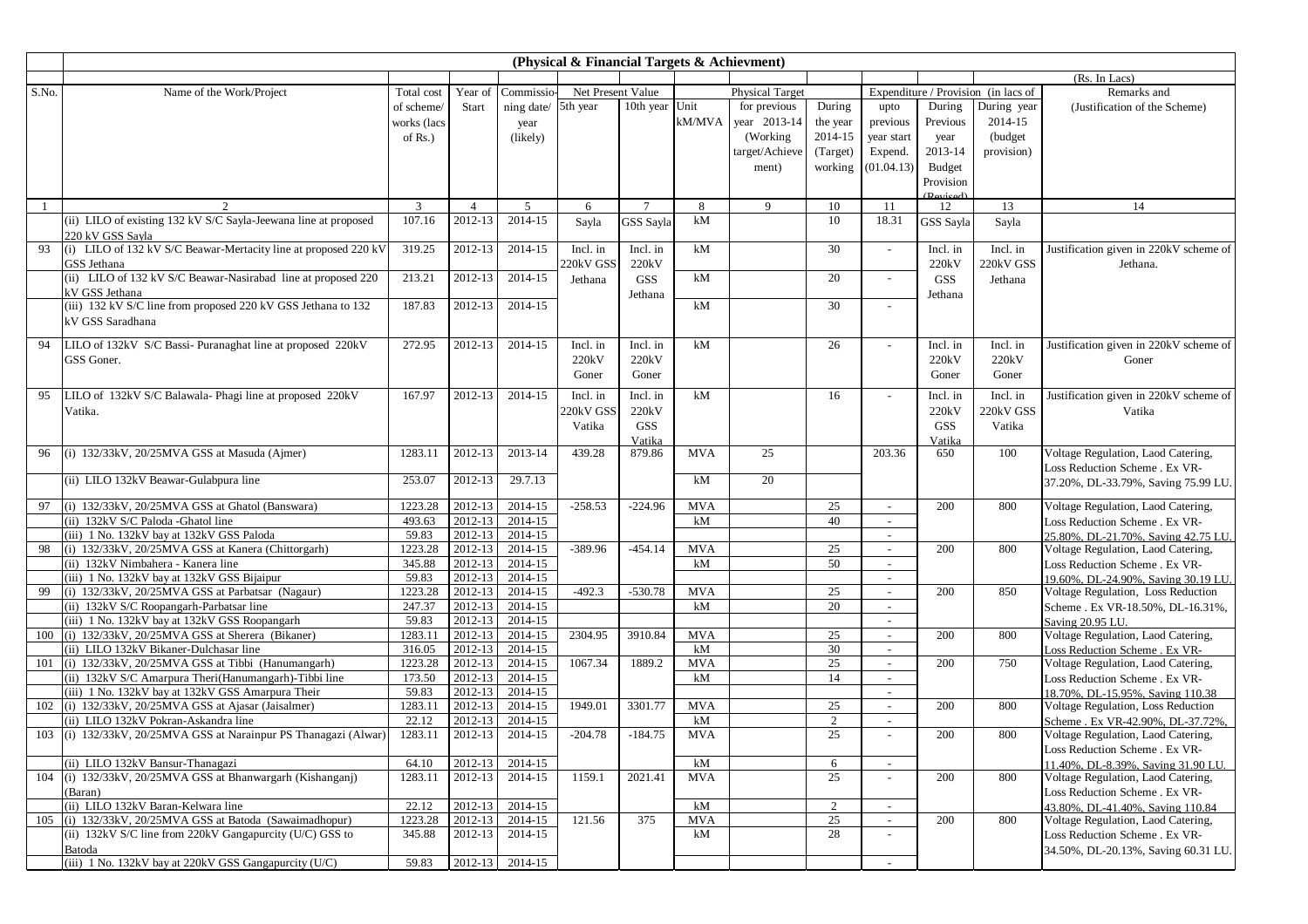|       |                                                                                  |                |                |                      | (Physical & Financial Targets & Achievment) |                |            |                        |                |                          |                     |                                     |                                        |
|-------|----------------------------------------------------------------------------------|----------------|----------------|----------------------|---------------------------------------------|----------------|------------|------------------------|----------------|--------------------------|---------------------|-------------------------------------|----------------------------------------|
|       |                                                                                  |                |                |                      |                                             |                |            |                        |                |                          |                     |                                     | (Rs. In Lacs)                          |
| S.No. | Name of the Work/Project                                                         | Total cost     | Year of        | Commissio-           | Net Present Value                           |                |            | <b>Physical Target</b> |                |                          |                     | Expenditure / Provision (in lacs of | Remarks and                            |
|       |                                                                                  | of scheme/     | Start          | ning date/ 5th year  |                                             | 10th year Unit |            | for previous           | During         | upto                     | During              | During year                         | (Justification of the Scheme)          |
|       |                                                                                  | works (lacs    |                | year                 |                                             |                | kM/MVA     | vear 2013-14           | the year       | previous                 | Previous            | 2014-15                             |                                        |
|       |                                                                                  | of $Rs.$ )     |                | (likely)             |                                             |                |            | (Working)              | 2014-15        | year start               | year                | (budget                             |                                        |
|       |                                                                                  |                |                |                      |                                             |                |            | target/Achieve         | (Target)       | Expend.                  | 2013-14             | provision)                          |                                        |
|       |                                                                                  |                |                |                      |                                             |                |            | ment)                  | working        | (01.04.13)               | Budget              |                                     |                                        |
|       |                                                                                  |                |                |                      |                                             |                |            |                        |                |                          | Provision           |                                     |                                        |
|       |                                                                                  |                |                |                      |                                             |                |            |                        |                |                          | D <sub>ovised</sub> |                                     |                                        |
|       | $\mathfrak{D}$                                                                   | 3              | $\overline{4}$ | $\sim$               | 6                                           | $\mathcal{I}$  | 8          | $\mathbf Q$            | 10             | 11                       | 12                  | 13                                  | 14                                     |
| 106   | (i) Construction of 132kV S/C Nokha Daiya - Khajuwala line                       | 955.99         | 2012-13        | 2014-15              |                                             |                | kM         |                        | 75             | $\sim$                   | 150                 | 700                                 | Voltage Regulation, Laod Catering,     |
|       | (ii) 1 No. 132kV bay at 132kV GSS Nokha Daiya                                    | 59.85<br>59.85 | 2012-13        | 2014-15              |                                             |                |            |                        |                | $\overline{\phantom{a}}$ |                     |                                     | Loss Reduction Scheme . Ex VR-         |
|       | (iii) 1 No. 132kV bay at 132kV GSS Khajuwala                                     |                | 2012-13        | 2014-15              |                                             |                | kM         |                        |                |                          | 100                 | 700                                 | 25.0%, DL-19.30%, Saving 42.75 LU.     |
| 107   | Upgradation of existing 132 kV S/C Sikar-Laxmangarh-Fatehpur-                    | 1319.42        | 2012-13        | 2014-15              | incl. in                                    | incl. in       |            |                        | 82             |                          |                     |                                     | Justification given in 220kV scheme of |
|       | Ratangarh line (presently with Wolf conductor on H-Pole towers)                  |                |                |                      | 220kV                                       | 220kV          |            |                        |                |                          |                     |                                     | Laxmangarh                             |
|       | to ACSR Panther conductor on Lattice type towers (scheme of                      |                |                |                      | scheme                                      | scheme         |            |                        |                |                          |                     |                                     |                                        |
| 108   | 220kV Laxmangarh)<br>(i) 132/33kV, 20/25MVA GSS at Kolukheri P.S.Chhabra (Distt. |                | 2012-13        | 2014-15              | $-142.54$                                   | $-59.82$       | <b>MVA</b> |                        | 25             | $\overline{\phantom{a}}$ | 170                 | 850                                 | Voltage Regulation, Laod Catering,     |
|       | Baran)                                                                           |                |                |                      |                                             |                |            |                        |                |                          |                     |                                     | Loss Reduction Scheme . Ex VR-         |
|       | (ii) 132kV S/C Chhipabarod - Kolukheri line                                      | 1567.42        | 2012-13        | 2014-15              |                                             |                | kM         |                        | 23             | $\sim$                   |                     |                                     | 25.0%, DL-19.30%, Saving 42.75 LU.     |
|       | (iii) 1 No. 132kV bay at 132kV GSS Chhipabarod                                   |                | 2012-13        | 2014-15              |                                             |                |            |                        |                |                          |                     |                                     |                                        |
| 109   |                                                                                  |                |                | 2014-15              |                                             |                | <b>MVA</b> |                        |                |                          | 200                 | 800                                 | Voltage Regulation, Laod Catering,     |
|       | (i) 132 kV GSS Arain, Tehsil-Kishangarh (Ajmer)                                  | 1283.44        | 2013-14        |                      |                                             |                |            |                        | 25             |                          |                     |                                     | Loss Reduction Scheme . Ex VR-         |
|       |                                                                                  |                |                | $201\overline{4-15}$ | 862.16                                      | 1568.56        | kM         |                        |                |                          |                     |                                     | 42.50%, DL-41.35%, Saving 77.74 LU.    |
|       | (ii) LILO of 132kV Silora-Malpura line                                           | 282.45         | 2013-14        |                      |                                             |                |            |                        | 20             |                          |                     |                                     |                                        |
| 110   | (i) 132 kV GSS Seemalwara (Dungarpur)                                            | 1224.06        | 2013-14        | 2014-15              |                                             |                | <b>MVA</b> |                        | 25             | $\sim$                   | 200                 | 800                                 | Voltage Regulation, Laod Catering,     |
|       | (ii) 132kV GSS Sagwara -Seemalwara (Dungarpur)                                   | 682.31         | 2013-14        | 2014-15              | $-155.81$                                   | $-37.81$       | kM         |                        | 40             | $\sim$                   |                     |                                     | Loss Reduction Scheme . Ex VR-         |
|       | (iii) 1 No. 132kV bay at 132kV GSS Sagwara                                       | 59.38          | 2013-14        | 2014-15              |                                             |                |            |                        |                |                          |                     |                                     | 27.80%, DL-22.34%, Saving 41.95 LU.    |
|       | 111 (i) 132 kV GSS Degana (Nagaur)                                               | 1314.83        | 2013-14        | 2014-15              |                                             |                | <b>MVA</b> |                        | 25             | $\sim$                   | 200                 | 800                                 | Voltage Regulation, Laod Catering,     |
|       | (ii) 132kV GSS Sanjoo-Degana-Bherunda line                                       | 1022.91        | 2013-14        | 2014-15              | $-964.47$                                   | $-1294.96$     | kM         |                        | 60             | $\overline{\phantom{a}}$ |                     |                                     | Loss Reduction Scheme . Ex VR-         |
|       | (iii) 1 No. 132kV bay at 132kV GSS Bherunda                                      | 59.38          | 2013-14        | 2014-15              |                                             |                |            |                        |                | $\overline{\phantom{a}}$ |                     |                                     | 14.10%, DL-10.24%, Saving 17.83 LU.    |
|       | (iv) 1 No. 132kV bay at 132kV GSS Sanjoo                                         | 59.38          | 2013-14        | 2014-15              |                                             |                |            |                        |                |                          |                     |                                     |                                        |
| 112   | (i) 132 kV GSS Kherwara (Udaipur)                                                | 1283.44        | 2013-14        | 2014-15              |                                             |                | <b>MVA</b> |                        | 25             |                          | 200                 | 750                                 | Voltage Regulation, Laod Catering,     |
|       |                                                                                  |                |                |                      | 1052.57                                     | 1892.57        |            |                        |                |                          |                     |                                     | Loss Reduction Scheme . Ex VR-         |
|       | (ii) LILO 132kV Rishabdev-Dungarpur line                                         | 423.11         | 2013-14        | 2014-15              |                                             |                | kM         |                        | 30             | $\sim$                   |                     |                                     | 38.50%, DL-29.62%, Saving 89.80 LU.    |
| 113   | (i) 132/33kV, 20/25MVA GSS at Parasneu (Churu)                                   | 1283.44        | 2013-14        | 2014-15              |                                             |                | <b>MVA</b> |                        | 25             |                          | 200                 | 750                                 | Voltage Regulation, Laod Catering,     |
|       |                                                                                  |                |                |                      | 2048.49                                     | 4047.39        |            |                        |                |                          |                     |                                     | Loss Reduction Scheme . Ex VR-         |
|       | (ii) LILO Ratangarh-Sridungargarh line                                           | 29.25          | 2013-14        | 2014-15              |                                             |                | kM         |                        | $\overline{2}$ |                          |                     |                                     | 27.90%, DL-23.39%, Saving 140.93       |
|       |                                                                                  |                |                |                      |                                             |                |            |                        |                |                          |                     |                                     |                                        |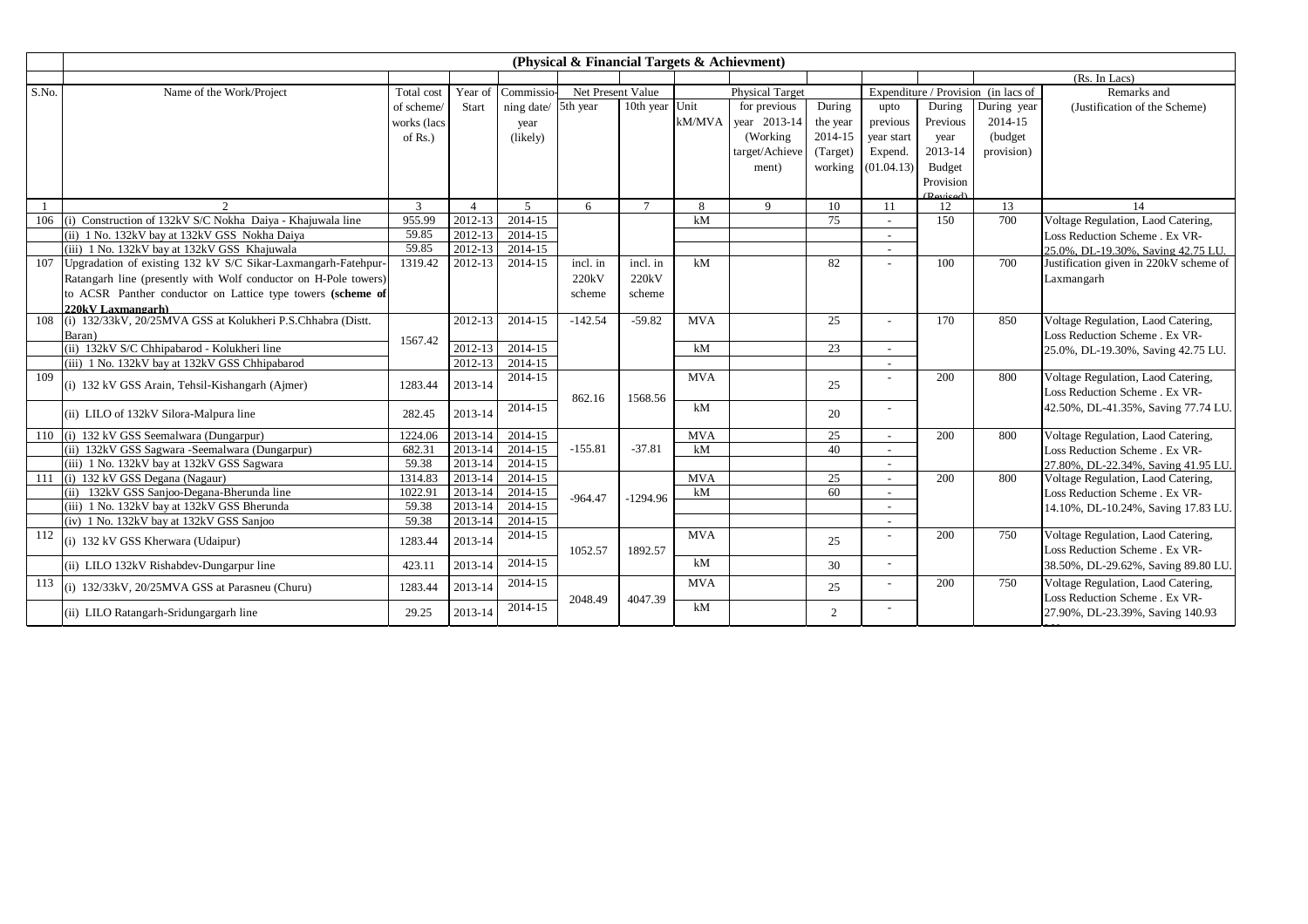|                |                                                                                     |             |                |                            | (Physical & Financial Targets & Achievment) |                 |            |                        |          |                          |           |                                     |                                                                         |
|----------------|-------------------------------------------------------------------------------------|-------------|----------------|----------------------------|---------------------------------------------|-----------------|------------|------------------------|----------|--------------------------|-----------|-------------------------------------|-------------------------------------------------------------------------|
|                |                                                                                     |             |                |                            |                                             |                 |            |                        |          |                          |           |                                     | (Rs. In Lacs)                                                           |
| S.No.          | Name of the Work/Project                                                            | Total cost  | Year of        | Commissio-                 | Net Present Value                           |                 |            | <b>Physical Target</b> |          |                          |           | Expenditure / Provision (in lacs of | Remarks and                                                             |
|                |                                                                                     | of scheme/  | <b>Start</b>   | ning date/                 | 5th year                                    | 10th year Unit  |            | for previous           | During   | upto                     | During    | During year                         | (Justification of the Scheme)                                           |
|                |                                                                                     | works (lacs |                | year                       |                                             |                 | kM/MVA     | year 2013-14           | the year | previous                 | Previous  | 2014-15                             |                                                                         |
|                |                                                                                     | of $Rs.$ )  |                | (likely)                   |                                             |                 |            | (Working)              | 2014-15  | year start               | year      | (budget)                            |                                                                         |
|                |                                                                                     |             |                |                            |                                             |                 |            | target/Achieve         | (Target) | Expend.                  | 2013-14   | provision)                          |                                                                         |
|                |                                                                                     |             |                |                            |                                             |                 |            | ment)                  | working  | (01.04.13)               | Budget    |                                     |                                                                         |
|                |                                                                                     |             |                |                            |                                             |                 |            |                        |          |                          | Provision |                                     |                                                                         |
| $\mathbf{1}$   | 2                                                                                   | 3           | $\overline{4}$ | 5                          | 6                                           | $7\phantom{.0}$ | 8          | 9                      | 10       | 11                       | 12        | 13                                  | 14                                                                      |
| 114            | (i) 132 kV GSS Posaliya (Arathwara)                                                 | 1283.44     | 2013-14        | 2014-15                    |                                             |                 | <b>MVA</b> |                        | 25       | $\sim$                   | 200       | 750                                 | Voltage Regulation, Laod Catering,                                      |
|                |                                                                                     |             |                |                            | 1120.54                                     | 1968.93         | kM         |                        |          |                          |           |                                     | Loss Reduction Scheme . Ex VR-                                          |
|                | (ii) LILO 132kV Sirohi-Sumerpur line                                                | 113.65      | 2013-14        | 2014-15                    |                                             |                 |            |                        | 8        | $\sim$                   |           |                                     | 10.40%, DL-7.33%, Saving 85.15 LU.                                      |
| 115            | (i) 132 kV GSS Bagadi (Dausa)                                                       | 1283.44     | 2013-14        | 2014-15                    |                                             |                 | <b>MVA</b> |                        | 25       | $\sim$                   | 200       | 750                                 | Voltage Regulation, Laod Catering,                                      |
|                | (ii) LILO of 132kV S/C Lalsot - Bhadoti line at 132 kV GSS                          | 85.52       | 2013-14        | 2014-15                    | $-640.65$                                   | $-851.6$        | kM         |                        | 6        |                          |           |                                     | Loss Reduction Scheme . Ex VR-                                          |
|                | Bagadi (Dausa)                                                                      |             |                |                            |                                             |                 |            |                        |          |                          |           |                                     | 10.10%, DL-7.16%, Saving 13.80 LU.                                      |
| 116            | (i) 132 kV GSS Gudha Chander Ji, PS Nadauti (Karauli)                               | 1224.06     | 2013-14        | 2014-15                    |                                             |                 | <b>MVA</b> |                        | 25       | $\sim$                   | 200       | 900                                 | Voltage Regulation, Laod Catering,                                      |
|                | (ii) 132kV Nangal Sherpur (U/C) - Gudha Chander Ji, PS Nadauti                      | 426.86      | 2013-14        | 2014-15                    | 1342.66                                     | 2363.19         | kM         |                        | 25       |                          |           |                                     | Loss Reduction Scheme . Ex VR-                                          |
|                | (Karauli)<br>(iii) 1 No. 132kV bay at 220kV GSS Nangal Sherpur                      | 59.38       | 2013-14        | 2014-15                    |                                             |                 |            |                        |          | $\overline{\phantom{a}}$ |           |                                     | 36.60%, DL-33.50%, Saving<br>102.93LU.                                  |
| 117            | (i) 132kV Mahpalwas - Dulaniya line                                                 |             | 2013-14        | 2014-15                    |                                             |                 | kM         |                        | 25       | $\overline{\phantom{a}}$ | 100       | 350                                 | Saving 2.27 LU.                                                         |
|                | (ii) 1 no. 132kV bay at 132kV GSS Mahpalwas                                         | 460.04      | 2013-14        |                            |                                             |                 |            |                        |          | $\sim$                   |           |                                     |                                                                         |
|                | (ii) 1 no. 132kV bay at 132kV GSS Dulaniya                                          |             | 2013-14        |                            |                                             |                 |            |                        |          | $\sim$                   |           |                                     |                                                                         |
| 118            | (i) 132 kV GSS Panchu (Distt. Bikaner)                                              | 1224.06     | 2013-14        | 2014-15                    |                                             |                 | <b>MVA</b> |                        | 25       | $\sim$                   | 200       | 1000                                | Voltage Regulation, Laod Catering,                                      |
|                | (ii) 132kV S/C Deshnok - Panchu                                                     | 682.31      | 2013-14        | 2014-15                    | $-270.59$                                   | $-223.85$       | kM         |                        | 40       | $\sim$                   |           |                                     | Loss Reduction Scheme . Ex VR-                                          |
|                | (iii) 1 No. 132kV bay at 220kV GSS Deshnok                                          | 59.38       | 2013-14        | 2014-15                    |                                             |                 |            |                        |          |                          |           |                                     | 17.10%, DL-8.54%, Saving 36.79 LU.                                      |
| 119            | (i) 132 kV GSS Nangal Pyariwas (Distt. Dausa)                                       | 1283.44     | 2013-14        | 2014-15                    |                                             |                 | <b>MVA</b> |                        | 25       | $\sim$                   | 200       | 750                                 | Voltage Regulation, Laod Catering,                                      |
|                | (ii) LILO of 132kV Dausa - Lalsot line for 132 kV GSS Nangal                        |             | 2013-14        | 2014-15                    | $-469.08$                                   | $-610.79$       | kM         |                        | 3        |                          |           |                                     | Loss Reduction Scheme . Ex VR-                                          |
|                | Pyariwas                                                                            | 85.52       |                |                            |                                             |                 |            |                        |          |                          |           |                                     | 9.40%, DL-7.17%, Saving 13.01 LU.                                       |
| 120            | (i) 132 kV GSS Pahari PS Kaman (Distt. Bharatpur)                                   | 1224.06     | 2013-14        | 2014-15                    |                                             |                 | <b>MVA</b> |                        | 25       | $\overline{\phantom{a}}$ | 200       | 800                                 | Voltage Regulation, Laod Catering,                                      |
|                | (ii) 132kV S/C Kaman - Pahari PS Kaman                                              | 375.78      | 2013-14        | 2014-15                    | $-475.05$                                   | $-588.75$       | kM         |                        | 22       | $\overline{\phantom{a}}$ |           |                                     | Loss Reduction Scheme . Ex VR-                                          |
|                | (iii) 1 No. 132kV bay at 220kV GSS Lalsot                                           | 59.38       | 2013-14        | 2014-15                    |                                             |                 |            |                        |          |                          |           |                                     | 16.60%, DL-13.50%, Saving 19.97 LU.                                     |
|                | 2. New Schemes                                                                      |             |                |                            |                                             |                 |            |                        |          |                          |           |                                     |                                                                         |
| 1              | 400kV                                                                               |             |                |                            |                                             |                 |            |                        |          |                          |           |                                     |                                                                         |
|                | 400kV Interconnecting Lines (Banswara Evacuation):                                  |             |                |                            |                                             |                 |            |                        |          |                          |           |                                     |                                                                         |
|                | 400 kV D/C Banswara TPS- Udaipur (Quad Moose) Line                                  | 30315.48    |                | 12th Plan                  | N.A.                                        | N.A.            |            |                        |          |                          |           |                                     | This scheme is primarily formed to                                      |
| $\overline{2}$ | 400 kV D/C Banswara TPS- Chittorgarh (Quad Moose) Line                              | 34104.37    |                | 12th Plan                  | N.A.                                        | N.A.            |            |                        |          |                          |           |                                     | evacuate Power from Banswara Super                                      |
|                |                                                                                     |             |                |                            |                                             |                 |            |                        |          |                          |           |                                     | Critical TPS (2x660MW)                                                  |
|                | 400kV Interconnecting Lines (Suratgarh Super Critical TPS                           |             |                |                            |                                             |                 |            |                        |          |                          |           |                                     |                                                                         |
|                | <b>Evacuation</b> ):<br>400 kV D/C Suratgarh TPS- Bikaner (Twin Moose) Line         |             |                |                            |                                             |                 |            |                        |          |                          |           |                                     |                                                                         |
| 3              |                                                                                     | 15779.49    |                | 12th Plan                  | N.A.                                        | N.A.            |            |                        |          |                          |           |                                     | This scheme is primarily fromed to<br>evacuate power from Suratgarh TPS |
|                |                                                                                     |             |                |                            |                                             |                 |            |                        |          |                          |           |                                     |                                                                         |
|                | 400kV Interconnecting Lines (New Solar & Wind Plants):                              |             |                |                            |                                             |                 |            |                        |          |                          |           |                                     |                                                                         |
| $\overline{4}$ | 400 kV D/C Bikaner-Sikar (PGCIL) line (Twin Moose) (ICB2)                           | 20851.16    | 2012-13        | 2015-16                    | N.A.                                        | N.A.            |            |                        |          |                          | 100       | 300                                 | This scheme is formed to evacuate                                       |
| 5              | 400kV D/C Akal-Jodhpur (New) line (Quad Moose)                                      | 56784.04    | $2012 - 13$    | 12th Plan                  | N.A.                                        | N.A.            |            |                        |          |                          | 100       | 5000                                | power from new solar and wind power                                     |
|                |                                                                                     |             |                |                            |                                             |                 |            |                        |          |                          |           |                                     | plants.                                                                 |
|                | <b>Supplementary Transmission System for Power Evacuation</b>                       |             |                |                            |                                             |                 |            |                        |          |                          |           |                                     |                                                                         |
|                | Scheme of Solar Power Projects in Jaisalmer, Barmer, Jodhpur                        |             |                |                            |                                             |                 |            |                        |          |                          |           |                                     |                                                                         |
| 6              | and Bikaner Districts<br>400/220 kV, 2 X 500 MVA GSS at Jaisalmer-2 alongwith 1x125 | 19379.76    | 2013-14        | 12th Plan                  | N.A.                                        | N.A.            |            |                        |          | 5368.56                  | 100       | 950                                 | This scheme is formed to evacuate                                       |
|                | MVAR, 400kV Bus Type Reactor                                                        |             |                |                            |                                             |                 |            |                        |          |                          |           |                                     | power from new solar and wind power                                     |
|                |                                                                                     |             |                |                            |                                             |                 |            |                        |          |                          |           |                                     | plants                                                                  |
|                | 400 kV D/C Jaisalmer-2 -Barmer line                                                 |             |                | 13498.12 2013-14 12th Plan | N.A.                                        | N.A.            |            |                        |          | 8783.67                  |           |                                     |                                                                         |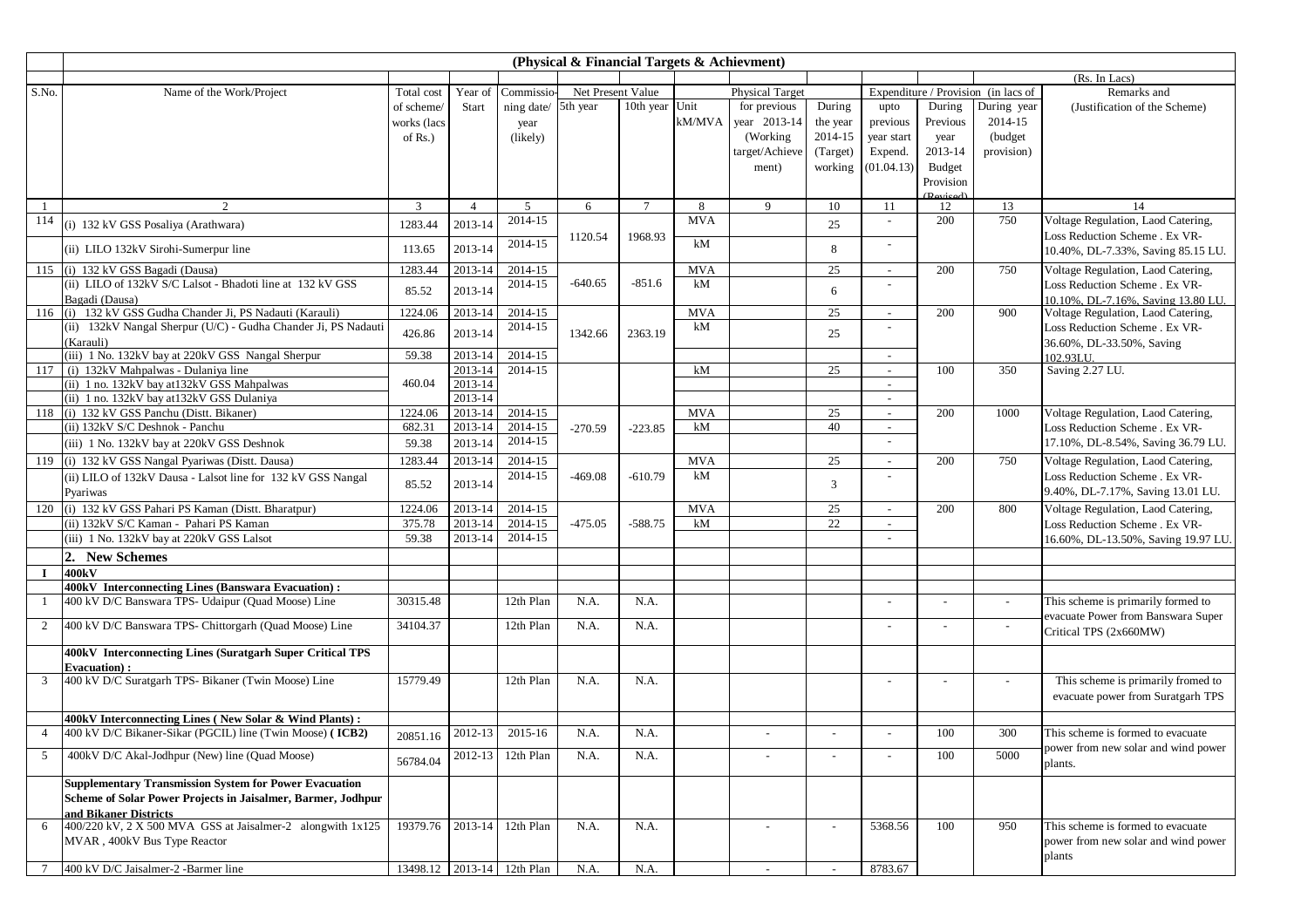|              |                                                                                                                                                                                                                                                                                                                                          |                                         |                               |                                | (Physical & Financial Targets & Achievment) |                |        |                                                                      |                                                      |                                                         |                                                              |                                                 |                                                                                                                                                                          |
|--------------|------------------------------------------------------------------------------------------------------------------------------------------------------------------------------------------------------------------------------------------------------------------------------------------------------------------------------------------|-----------------------------------------|-------------------------------|--------------------------------|---------------------------------------------|----------------|--------|----------------------------------------------------------------------|------------------------------------------------------|---------------------------------------------------------|--------------------------------------------------------------|-------------------------------------------------|--------------------------------------------------------------------------------------------------------------------------------------------------------------------------|
|              |                                                                                                                                                                                                                                                                                                                                          |                                         |                               |                                |                                             |                |        |                                                                      |                                                      |                                                         |                                                              |                                                 | (Rs. In Lacs)                                                                                                                                                            |
| S.No.        | Name of the Work/Project                                                                                                                                                                                                                                                                                                                 | Total cost                              | Year of                       | Commissio                      | Net Present Value                           |                |        | <b>Physical Target</b>                                               |                                                      |                                                         |                                                              | Expenditure / Provision (in lacs of             | Remarks and                                                                                                                                                              |
|              |                                                                                                                                                                                                                                                                                                                                          | of scheme/<br>vorks (lacs<br>of $Rs.$ ) | Start                         | ning date/<br>year<br>(likely) | 5th year                                    | 10th year Unit | kM/MVA | for previous<br>year 2013-14<br>(Working)<br>target/Achieve<br>ment) | During<br>the year<br>2014-15<br>(Target)<br>working | upto<br>previous<br>year start<br>Expend.<br>(01.04.13) | During<br>Previous<br>year<br>2013-14<br>Budget<br>Provision | During year<br>2014-15<br>(budget<br>provision) | (Justification of the Scheme)                                                                                                                                            |
|              |                                                                                                                                                                                                                                                                                                                                          |                                         |                               |                                |                                             |                |        |                                                                      |                                                      |                                                         |                                                              |                                                 |                                                                                                                                                                          |
|              | $\overline{2}$                                                                                                                                                                                                                                                                                                                           | $\mathbf{3}$                            | $\overline{4}$                | 5                              | 6                                           | $\tau$         | 8      | 9                                                                    | 10                                                   | 11                                                      | 12                                                           | 13                                              | 14                                                                                                                                                                       |
| 8            | 400 kV S/C Akal(1)- Jaisalmer-2 line                                                                                                                                                                                                                                                                                                     | 3518.61                                 | 2013-14                       | 12th Plan                      | N.A.                                        | N.A.           |        |                                                                      | $\sim$                                               |                                                         |                                                              |                                                 |                                                                                                                                                                          |
| 9<br>10      | 400kV Terminal Bay Equipment at 400/220kV GSS Barmer (for<br>termination of 400 kV D/C Jaisalmer 2 - Barmer line at Barmer<br>end)<br>400kV Terminal Bay Equipment at 400/220kV GSS Akal 1 (for                                                                                                                                          | 3619.21<br>1820.11                      | 2013-14<br>2013-14            | 12th Plan<br>12th Plan         | N.A.<br>N.A.                                | N.A.<br>N.A.   |        |                                                                      |                                                      |                                                         |                                                              |                                                 |                                                                                                                                                                          |
|              | termination of 400 kV S/C Akal 1 - Jaisalmer 2 line at Akal 1 end)                                                                                                                                                                                                                                                                       |                                         |                               |                                |                                             |                |        |                                                                      |                                                      |                                                         |                                                              |                                                 |                                                                                                                                                                          |
| $\mathbf{I}$ | 220kV                                                                                                                                                                                                                                                                                                                                    |                                         |                               |                                |                                             |                |        |                                                                      |                                                      |                                                         |                                                              |                                                 |                                                                                                                                                                          |
| -11          | <b>Normal Development works</b><br>(i) 220/132kV, 1X100 MVA &132/33kV,1X20/25 MVA GSS at<br>Niwana (Distt. Jaipur)<br>(ii) LILO 220kV S/C heerapura- Babai line at proposed 220kV<br>gss Niwana                                                                                                                                          | 3265.96<br>25.90                        | 2013-14<br>2013-14            | 2015-16<br>2015-16             | 89.49                                       |                |        |                                                                      |                                                      |                                                         | 100                                                          | 800                                             | System strengthening Scheme to help<br>in reducing transmission losses (99.52<br>LUs). To improve the VR & to reduce<br>overloading at 132kV lines & 220kV<br>Chomu GSS. |
| 12           | (i) 220/132kV,2x160MVA GIS Substation at Jawahar Nagar                                                                                                                                                                                                                                                                                   | 5912.36                                 | 2013-14                       | 2015-16                        | <b>NA</b>                                   | <b>NA</b>      |        |                                                                      |                                                      |                                                         | 100                                                          | 1500                                            | System strengthening Scheme to help                                                                                                                                      |
|              | (Distt. Jaipur)<br>(ii) 220 kV, 1200Sq.mm., S/C Mansarovar - Jawahar Nagar XLPE<br>Cable                                                                                                                                                                                                                                                 | 6444.30                                 | 2013-14                       | 2015-16                        | NA                                          | NA             |        |                                                                      |                                                      |                                                         |                                                              |                                                 | in reducing transmission losses (150.98)<br>LUs). To reduce overloading at 220kV<br>IGN & KKD GSS.                                                                       |
|              | (iii) 220 kV, 1200Sq.mm., S/C Indira Gandhi Nagar - Jawahar<br>Nagar XLPE Cable                                                                                                                                                                                                                                                          | 7020.71                                 | 2013-14                       | 2015-16                        | NA                                          | <b>NA</b>      |        |                                                                      |                                                      |                                                         |                                                              |                                                 |                                                                                                                                                                          |
| 13           | (i) 220/132kV, 1x160MVA GSS at Bherunda (Distt. Nagaur)<br>(ii) 220 kV D/C, Ajmer (400kV) - Bherunda line                                                                                                                                                                                                                                | 2477.41<br>1894.78                      | 2013-14<br>2013-14            | 2015-16<br>2015-16             | 16.40                                       | 574.48         |        |                                                                      |                                                      |                                                         | 200                                                          | 1500                                            | System strengthening Scheme to help<br>in reducing transmission losses (118.06<br>LUs). To reduce overloading at 220kV<br>Ajmer GSS & 132kV Ajmer-MDS                    |
| 14           | New 400 kV & 220 kV Schemes (to be identified)                                                                                                                                                                                                                                                                                           |                                         |                               |                                |                                             |                |        |                                                                      |                                                      |                                                         | 400                                                          | 2050                                            | line.                                                                                                                                                                    |
| Ш            | 132kV                                                                                                                                                                                                                                                                                                                                    |                                         |                               |                                |                                             |                |        |                                                                      |                                                      |                                                         |                                                              |                                                 |                                                                                                                                                                          |
| 15           | 20 Nos., 132/33kV, 1x20/25 MVA Capacity Grid Sub-Stations<br>alongwith approx. 25kM long 132kV D/C line (for each of 132kV<br>GSS) in the periphery of 30kM around various proposed 220kV<br>GSSs as mentioned in project repot{ location of 132kV GSS to be<br>identified later on in consultation with field officers of<br>RVPN/RREC1 |                                         |                               |                                |                                             |                |        |                                                                      |                                                      |                                                         |                                                              |                                                 |                                                                                                                                                                          |
| (i)          | 20 nos.132/33kV, 1x20/25 MVA Capacity Grid Sub-Stations                                                                                                                                                                                                                                                                                  | 15426.97                                | $2011 - 12$                   | 12th Plan                      | NA                                          | NA             |        |                                                                      |                                                      |                                                         | 750                                                          | 1500                                            | This scheme is formed to evacuate<br>power from new solar and wind power                                                                                                 |
|              | (ii) 500kM long 132kV D/C lines for 20 Nos. 132kV GSS                                                                                                                                                                                                                                                                                    |                                         |                               | 42803.82 2011-12 12th Plan     | NA                                          | <b>NA</b>      |        |                                                                      |                                                      |                                                         | 750                                                          | 4000                                            | plants                                                                                                                                                                   |
|              | 16 (i) 132 kV GSS bhasina (Distt. Churu)<br>(ii) 132kV S/C Parewara - Bhasina line<br>(iii) 1 No. 132kV bay at 132kV GSS Parewara                                                                                                                                                                                                        | 1224.06<br>256.57<br>59.38              | 2013-14<br>2013-14<br>2013-14 | 2015-16<br>2015-16<br>2015-16  | 996.02                                      | 1782.7         |        |                                                                      |                                                      | $\sim$<br>$\overline{\phantom{a}}$<br>$\sim$            | 50                                                           | 300                                             | Voltage Regulation, Laod Catering,<br>Loss Reduction Scheme . Ex VR-<br>16.00%, DL-11.13%, Saving 83.11 LU.                                                              |
| 17           | (i) 132 kV GSS Deh (Distt. Nagaur)<br>(ii) LILO of 132kV Nagaur- Ladnu line                                                                                                                                                                                                                                                              | 1283.44<br>85.52                        | 2013-14<br>2013-14            | 2015-16<br>2015-16             | 100.34                                      | 312.2          |        |                                                                      |                                                      | $\overline{\phantom{a}}$<br>$\sim$                      | 50                                                           | 300                                             | Voltage Regulation, Laod Catering,<br>Loss Reduction Scheme . Ex VR-                                                                                                     |
| 18           | (i) LILO of 132kV S/C Chomu- Markhi line at 220kV GSS Niwana<br>(ii) 132kV D/C line from 220kV GSS Niwana to 132kV GSS<br>Govindgarh                                                                                                                                                                                                     | 169.92<br>254.32                        | 2013-14<br>2013-14            | 2015-16<br>2015-16             | 89.49                                       | 564            |        |                                                                      |                                                      | $\overline{\phantom{a}}$                                | 50                                                           | 240                                             | Justification given in 220kV scheme of<br>Niwana                                                                                                                         |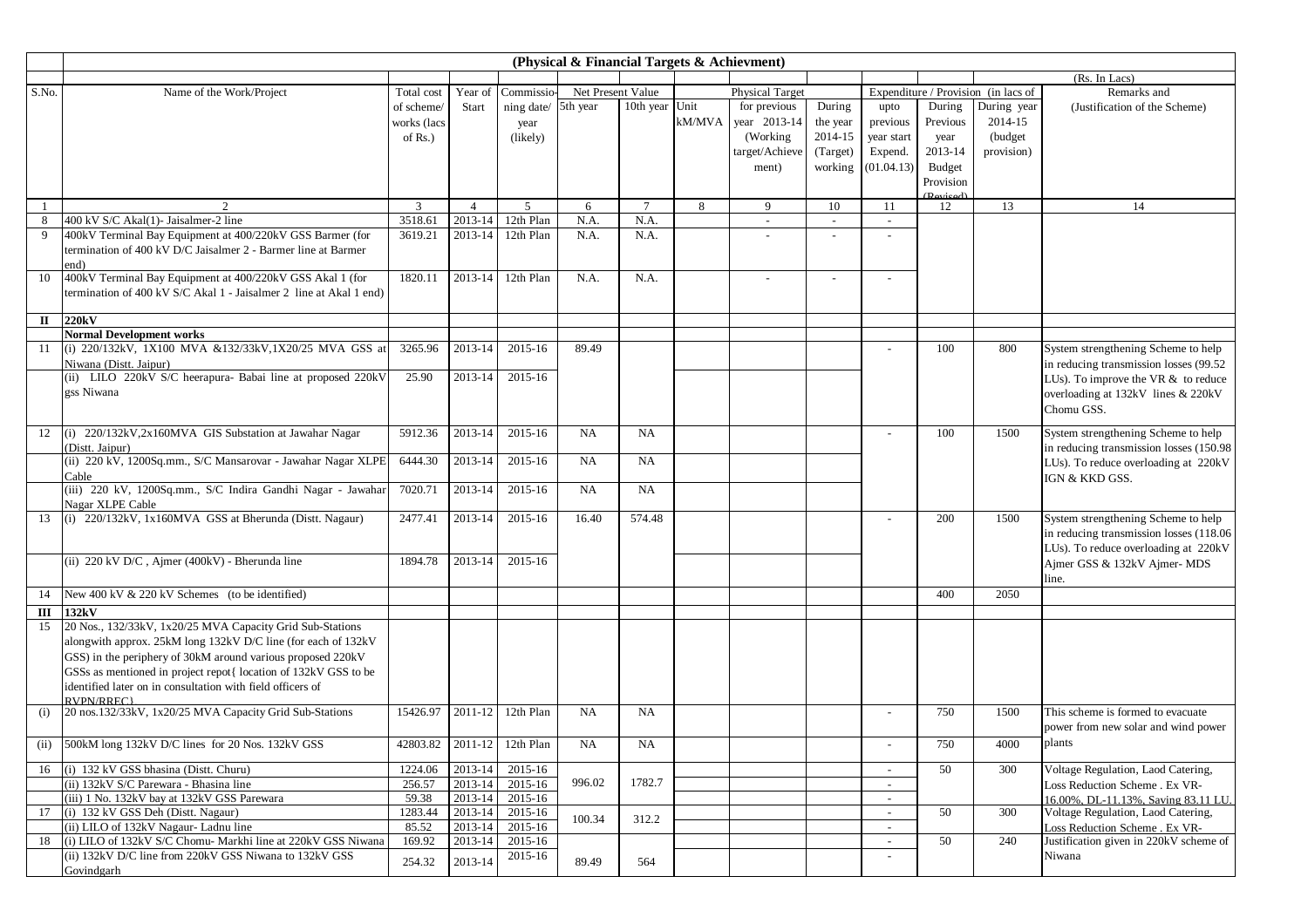|                |                                                                        |                          |                    |                            | (Physical & Financial Targets & Achievment) |                |        |                        |          |                          |               |                                     |                                     |
|----------------|------------------------------------------------------------------------|--------------------------|--------------------|----------------------------|---------------------------------------------|----------------|--------|------------------------|----------|--------------------------|---------------|-------------------------------------|-------------------------------------|
|                |                                                                        |                          |                    |                            |                                             |                |        |                        |          |                          | (Rs. In Lacs) |                                     |                                     |
| S.No.          | Name of the Work/Project                                               | Total cost               | Year of            | Commissio-                 | Net Present Value                           |                |        | <b>Physical Target</b> |          |                          |               | Expenditure / Provision (in lacs of | Remarks and                         |
|                |                                                                        | of scheme/               | Start              | ning date/ 5th year        |                                             | 10th year Unit |        | for previous           | During   | upto                     | During        | During year                         | (Justification of the Scheme)       |
|                |                                                                        | works (lacs              |                    | year                       |                                             |                | kM/MVA | year 2013-14           | the year | previous                 | Previous      | 2014-15                             |                                     |
|                |                                                                        | of $Rs.$ )               |                    | (likely)                   |                                             |                |        | (Working)              | 2014-15  | year start               | year          | (budget                             |                                     |
|                |                                                                        |                          |                    |                            |                                             |                |        | target/Achieve         | (Target) | Expend.                  | 2013-14       | provision)                          |                                     |
|                |                                                                        |                          |                    |                            |                                             |                |        | ment)                  | working  | (01.04.13)               | Budget        |                                     |                                     |
|                |                                                                        |                          |                    |                            |                                             |                |        |                        |          |                          | Provision     |                                     |                                     |
|                |                                                                        |                          |                    |                            |                                             |                |        |                        |          |                          |               |                                     |                                     |
|                | 2<br>(iii) 2 No. 132kV bay at 132kV GSS Govindgarh                     | $\overline{3}$<br>118.76 | $\overline{4}$     | $5\overline{)}$<br>2015-16 | 6                                           | $\tau$         | 8      | 9                      | 10       | 11                       | 12            | 13                                  | 14                                  |
| 19             | (i) 132/33 kV, 20/25 MVA GSS Chhatargarh (Distt. Bikaner)              | 1224.06                  | 2013-14<br>2013-14 | 2015-16                    |                                             |                |        |                        |          | $\sim$<br>$\sim$         | 50            | 700                                 | Voltage Regulation, Laod Catering,  |
|                | (ii) 132kV S/C Khajuwala- Chhatargarh line                             | 852.61                   | 2013-14            | 2015-16                    | 1469.81                                     | 2615.79        |        |                        |          | $\sim$                   |               |                                     | Loss Reduction Scheme . Ex VR-      |
|                | (iii) 1 No. 132kV bay at 132kV GSS Khajuwala                           | 59.38                    | 2013-14            | 2015-16                    |                                             |                |        |                        |          | $\overline{\phantom{a}}$ |               |                                     | 40.50%, DL-36.62%, Saving           |
| 20             | (i) 132/33 kV, 20/25 MVA GSS Govingarh (Distt. Alwar)                  |                          | 2013-14            | 2015-16                    |                                             |                |        |                        |          | $\overline{\phantom{a}}$ | 50            | 500                                 | Voltage Regulation, Laod Catering,  |
|                | (ii) 132kV LILO from 132kV Nagar -Ramgarh line up to 132kV             | 1509.62                  |                    | 2015-16                    | 61.12                                       | 263.99         |        |                        |          |                          |               |                                     | Loss Reduction Scheme . Ex VR-      |
|                | <b>GSS</b> Govindgarh                                                  |                          | 2013-14            |                            |                                             |                |        |                        |          |                          |               |                                     | 21.60%, DL-18.10%, Saving 40.34 LU. |
| 21             | (i) 132/33 kV, 20/25 MVA GSS Godarli (Distt. Jodhpur)                  |                          | 2013-14            | 2015-16                    |                                             |                |        |                        |          | $\overline{\phantom{a}}$ | 50            | 400                                 | Voltage Regulation, Laod Catering,  |
|                | (ii) 132kV LILO from 132kV Phalodi - Aau line up to 132kV GSS          | 1622.15                  |                    | 2015-16                    | 51.39                                       | 260.51         |        |                        |          |                          |               |                                     | Loss Reduction Scheme . Ex VR-      |
|                | Godarli                                                                |                          | 2013-14            |                            |                                             |                |        |                        |          |                          |               |                                     | 12.00%, DL-8.00%, Saving 42.71 LU.  |
| 22             | 132kV S/C Galifa - Sata line.                                          |                          | 2013-14            | 2015-16                    |                                             |                |        |                        |          | $\sim$                   | 50            | 200                                 | System strengthening scheme, Saving |
|                | 1 No. 132kV bay at 132kV GSS Galifa                                    | 997.72                   | 2013-14            | 2015-16                    | $-249.79$                                   | $-295.9$       |        |                        |          | $\sim$                   |               |                                     | 13.62 LU.                           |
|                | 1 No. 132kV bay at 132kV GSS Sata                                      |                          | 2013-14            | 2015-16                    |                                             |                |        |                        |          |                          |               |                                     |                                     |
| 23             | (i) 132/33 kV, 2x50 MVA GIS Sub-station at City Power House,           | 5043.07                  | 2013-14            | 2015-16                    |                                             |                |        |                        |          |                          | 50            | 1000                                | Laod Catering, , Saving 60.55 LU.   |
|                | Hathibhata, Ajmer (Distt. Ajmer)                                       |                          |                    |                            |                                             |                |        |                        |          |                          |               |                                     |                                     |
|                | (ii) 132kV S/C XLPE Cable between 132kV GSS Pushkar Road               | 3209.8                   | 2013-14            | 2015-16                    | NA                                          | <b>NA</b>      |        |                        |          |                          |               |                                     |                                     |
|                | (Kotada) - City Power House (GIS)                                      |                          |                    |                            |                                             |                |        |                        |          |                          |               |                                     |                                     |
|                | (iii) 132kV D/C XLPE Cable between 220/132kV GSS Madar -               | 6454.65                  | 2013-14            | 2015-16                    |                                             |                |        |                        |          |                          |               |                                     |                                     |
|                | City Power House (GIS)                                                 |                          |                    |                            |                                             |                |        |                        |          |                          |               |                                     |                                     |
| 24             | 132 kV New Schemes (To be identified)                                  |                          |                    |                            |                                             |                |        |                        |          |                          | 500           | 1000                                |                                     |
|                | 3. Carried Over Liabilities of closed schemes                          |                          |                    |                            |                                             |                |        |                        |          |                          |               |                                     |                                     |
|                | Carried Over Liabilities (Civil works & Bal.Elect. Works - 220kV       |                          |                    |                            |                                             |                |        |                        |          |                          | 700           | 700                                 |                                     |
|                | & 400kV) of Sub Stations & Lines Commissioned in last 3 years          |                          |                    |                            |                                             |                |        |                        |          |                          |               |                                     |                                     |
|                | only                                                                   |                          |                    |                            |                                             |                |        |                        |          |                          |               |                                     |                                     |
| 2              | Carried Over Liabilities (Civil works & Bal.Elect. Works - 132kV)      |                          |                    |                            |                                             |                |        |                        |          |                          | 700           | 700                                 |                                     |
|                | of Sub Stations & Lines Commissioned in last 3 years only              |                          |                    |                            |                                             |                |        |                        |          |                          |               |                                     |                                     |
| <b>B.</b>      | Other works (excluding deposit works)                                  |                          |                    |                            |                                             |                |        |                        |          |                          |               |                                     |                                     |
|                | 1. On going                                                            |                          |                    |                            |                                             |                |        |                        |          |                          |               |                                     |                                     |
|                | Energy Meters (Interface Metering)                                     |                          |                    |                            |                                             |                |        |                        |          |                          |               |                                     |                                     |
| 2              | 220 kV Bus Bar Protection Scheme                                       |                          |                    |                            |                                             |                |        |                        |          |                          | 500           | 1000                                |                                     |
|                | 2. New                                                                 |                          |                    |                            |                                             |                |        |                        |          |                          |               |                                     |                                     |
|                | Capacitor banks (MVAR)                                                 |                          |                    |                            |                                             |                |        |                        |          |                          | 1000          | 1000                                |                                     |
| 2              | Augmentation (EAP & Plan)/(Upgradation)                                |                          |                    |                            |                                             |                |        |                        |          |                          |               |                                     |                                     |
|                | Transformers capacity (MVA)                                            |                          |                    |                            |                                             |                |        |                        |          |                          | 24400         | 27100                               |                                     |
|                | ii. 400/220/132/33kV Feeder bays, Transformer bays, Bus-               |                          |                    |                            |                                             |                |        |                        |          |                          |               |                                     |                                     |
|                | coupler bays etc.<br>iii. 33kV line bays as per requirement of Discoms |                          |                    |                            |                                             |                |        |                        |          |                          |               |                                     |                                     |
|                | iv. Other works approved under Augmentation                            |                          |                    |                            |                                             |                |        |                        |          |                          |               |                                     |                                     |
| 3              | Automation/ SCADA solutions, RTU's/ BCU's, related primary             |                          |                    |                            |                                             |                |        |                        |          |                          | 4000          | 2000                                |                                     |
|                | equipments upgradations, communication interfaces/ channels            |                          |                    |                            |                                             |                |        |                        |          |                          |               |                                     |                                     |
|                | (under ULDC, up gradation of existing $S/S$ )                          |                          |                    |                            |                                             |                |        |                        |          |                          |               |                                     |                                     |
| $\overline{4}$ | Utility Software, IT Software, Other Allied Software, Hardware         |                          |                    |                            |                                             |                |        |                        |          |                          | 50            | 35                                  |                                     |
|                | Equipments (Upgradation / New)                                         |                          |                    |                            |                                             |                |        |                        |          |                          |               |                                     |                                     |
|                | Capital cost on IT/non-IT goods for 'Integrated MIS &                  |                          |                    |                            |                                             |                |        |                        |          |                          | 40            | 30                                  |                                     |
|                | Computerisation in RVPN                                                |                          |                    |                            |                                             |                |        |                        |          |                          |               |                                     |                                     |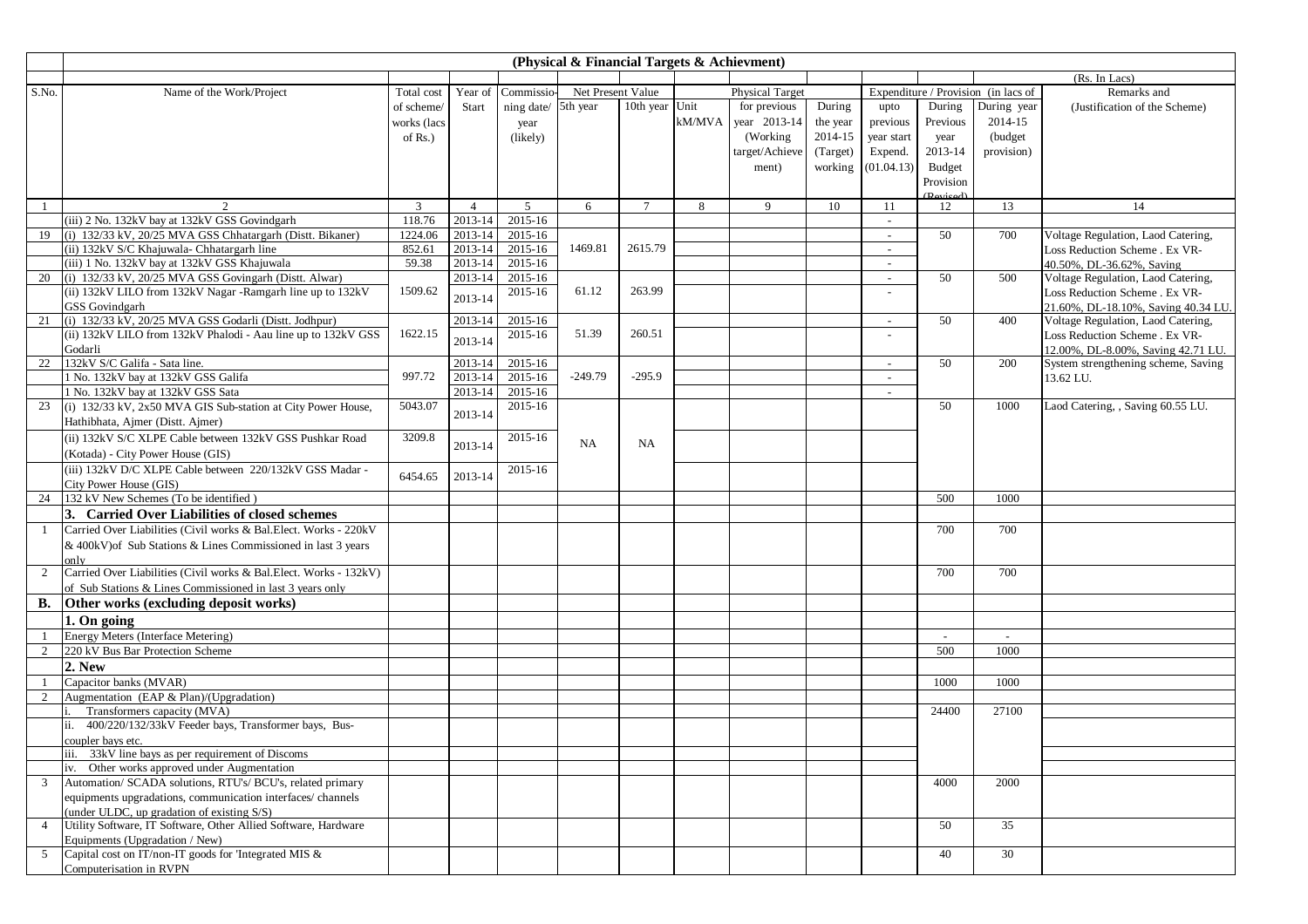|                |                                                                                                                        |                |                |                     | (Physical & Financial Targets & Achievment) |                 |        |                        |          |            |                 |                                     |                               |
|----------------|------------------------------------------------------------------------------------------------------------------------|----------------|----------------|---------------------|---------------------------------------------|-----------------|--------|------------------------|----------|------------|-----------------|-------------------------------------|-------------------------------|
|                |                                                                                                                        |                |                |                     |                                             |                 |        |                        |          |            |                 |                                     | (Rs. In Lacs)                 |
| S.No.          | Name of the Work/Project                                                                                               | Total cost     | Year of        | Commissio-          | Net Present Value                           |                 |        | <b>Physical Target</b> |          |            |                 | Expenditure / Provision (in lacs of | Remarks and                   |
|                |                                                                                                                        | of scheme/     | Start          | ning date/ 5th year |                                             | 10th year Unit  |        | for previous           | During   | upto       | During          | During year                         | (Justification of the Scheme) |
|                |                                                                                                                        | works (lacs    |                | year                |                                             |                 | kM/MVA | year 2013-14           | the year | previous   | Previous        | 2014-15                             |                               |
|                |                                                                                                                        | of $Rs.$ )     |                | (likely)            |                                             |                 |        | (Working)              | 2014-15  | year start | year            | (budget                             |                               |
|                |                                                                                                                        |                |                |                     |                                             |                 |        | target/Achieve         | (Target) | Expend.    | 2013-14         | provision)                          |                               |
|                |                                                                                                                        |                |                |                     |                                             |                 |        | ment)                  | working  | (01.04.13) | Budget          |                                     |                               |
|                |                                                                                                                        |                |                |                     |                                             |                 |        |                        |          |            | Provision       |                                     |                               |
|                |                                                                                                                        |                |                |                     |                                             |                 |        |                        |          |            |                 |                                     |                               |
| -1             | 2                                                                                                                      | $\overline{3}$ | $\overline{4}$ | 5                   | 6                                           | $7\phantom{.0}$ | 8      | 9                      | 10       | 11         | 12              | 13                                  | 14                            |
| 6              | Purchase of IT hardwares, custom software, non IT items, computer                                                      |                |                |                     |                                             |                 |        |                        |          |            | 500             | 600                                 |                               |
|                | furniture, net working items and broad band connectivity required                                                      |                |                |                     |                                             |                 |        |                        |          |            |                 |                                     |                               |
|                | under IMIS Project.<br>RMU of equipments & protection schemes of RVPN (Scheme -II &                                    |                |                |                     |                                             |                 |        |                        |          |            | 2000            | 1700                                |                               |
|                | $\text{III}$                                                                                                           |                |                |                     |                                             |                 |        |                        |          |            |                 |                                     |                               |
| 8              | RMU-PLCC Stage -I Scheme                                                                                               |                |                |                     |                                             |                 |        |                        |          |            | 100             | $\sim$                              |                               |
| 9              | Air Conditioning of Control Rooms of 220kV GSS                                                                         |                |                |                     |                                             |                 |        |                        |          |            | 200             | 200                                 |                               |
| 10             | Allocation by CCOA                                                                                                     |                |                |                     |                                             |                 |        |                        |          |            | 1500            | 1500                                |                               |
| 11             | Roof Top Solar Power Plant at Vidyut Bhawan, Jaipur                                                                    |                |                |                     |                                             |                 |        |                        |          |            | 100             | $\sim$                              |                               |
|                | <b>TOTAL</b> $A + B$                                                                                                   |                |                |                     |                                             |                 |        |                        |          |            | 215000          | 243000                              |                               |
|                |                                                                                                                        |                |                |                     |                                             |                 |        |                        |          |            |                 |                                     |                               |
| $\mathbf{C}$   | Deposit work                                                                                                           |                |                |                     |                                             |                 |        |                        |          |            |                 |                                     |                               |
| 1              | 33 KV Line on 132 KV towers with ACSR Panther conductor from                                                           |                |                |                     |                                             |                 |        |                        |          |            | 300.00          |                                     |                               |
|                | 1 32 KV GSS, Pokran to Nachna Fanta (85 Kms) Sanctioned                                                                |                |                |                     |                                             |                 |        |                        |          |            |                 |                                     |                               |
|                | Estimate Rs 1413.40 Lacs Augumentation of Transformer capacity                                                         |                |                |                     |                                             |                 |        |                        |          |            |                 |                                     |                               |
|                | by 20/25 MVA. 132/33 KV work at 1 32 KV GSS Pokran                                                                     |                |                |                     |                                             |                 |        |                        |          |            |                 |                                     |                               |
|                | Sanctioned Estimate Rs 457.40 Lacs Shifting of towers falling in                                                       |                |                |                     |                                             |                 |        |                        |          |            |                 |                                     |                               |
|                | submersed part of 132 KV Chandan-Pokran lin near Biliya.                                                               |                |                |                     |                                             |                 |        |                        |          |            |                 |                                     |                               |
|                |                                                                                                                        |                |                |                     |                                             |                 |        |                        |          |            |                 |                                     |                               |
| 2              | 33 KV Bay Work at 220 KV GSS Boranada                                                                                  |                |                |                     |                                             |                 |        |                        |          |            | 3.00            |                                     |                               |
| 3              | 33 KV Bay Work at 220 KV GSS Boranada                                                                                  |                |                |                     |                                             |                 |        |                        |          |            | 3.00            |                                     |                               |
| $\overline{4}$ | 33 KV Bay Work at 220 KV GSS Boranada                                                                                  |                |                |                     |                                             |                 |        |                        |          |            | 3.00            |                                     |                               |
| 5 <sup>5</sup> | 33 KV Bay Work at 220 KV GSS Boranada                                                                                  |                |                |                     |                                             |                 |        |                        |          |            | 10.00<br>760.00 |                                     |                               |
| 6              | 220 KV DIG line from 220 KV GSS Pindwara to Railway TSS at                                                             |                |                |                     |                                             |                 |        |                        |          |            |                 |                                     |                               |
|                | Pindwara for M/s DFCCIL App Length 10km. 2 Nos. 220 KV<br>Bays at 220 KV GSS Pindwara for M/s DFCCIL includino cost of |                |                |                     |                                             |                 |        |                        |          |            |                 |                                     |                               |
|                |                                                                                                                        |                |                |                     |                                             |                 |        |                        |          |            |                 |                                     |                               |
|                | shifting of 1 32 KV Binani ine. Installation of PLCC equipment                                                         |                |                |                     |                                             |                 |        |                        |          |            |                 |                                     |                               |
| 7              | 220 KV D/C line from 220 KV GSS Ball to Railway TSS at Falna                                                           |                |                |                     |                                             |                 |        |                        |          |            | 1200.00         |                                     |                               |
|                | for M/s DFCCIL App Length 1 5 km 2 Nos. 220 KV Bays at 220                                                             |                |                |                     |                                             |                 |        |                        |          |            |                 |                                     |                               |
|                | KV GSS Bali for M/s DFCCIL indudmo cost of shifting of 132 KV                                                          |                |                |                     |                                             |                 |        |                        |          |            |                 |                                     |                               |
|                | Rani line. Installation of PLCC equipment                                                                              |                |                |                     |                                             |                 |        |                        |          |            |                 |                                     |                               |
| 8              | 132/33 kV 20/25 MVA Trans. At PS-I Bap (IGNP) & construction                                                           |                |                |                     |                                             |                 |        |                        |          |            | 146.87          |                                     |                               |
|                | of 03 nos. 33 kV bays                                                                                                  |                |                |                     |                                             |                 |        |                        |          |            |                 |                                     |                               |
| 9              | Const of 132 kV S/C iorunda-Nimbol line                                                                                |                |                |                     |                                             |                 |        |                        |          |            | 275.32          |                                     |                               |
| 10             | 01 no. 132 kVbayat 132 kV GSS. Borunda                                                                                 |                |                |                     |                                             |                 |        |                        |          |            | 51.39           |                                     |                               |
| 11             | Modification of 220 kV D/C Bilara-Haripur line                                                                         |                |                |                     |                                             |                 |        |                        |          |            | 2107.01         |                                     |                               |
| 12             | Cost of 2 Nos. 220 kV Bays at 220 kV GSS, Bilara                                                                       |                |                |                     |                                             |                 |        |                        |          |            | 249.65          |                                     |                               |
| 13             | 220KV D/C line from 220KV GSS nos 220KV GSS at 220KV GSS                                                               |                |                |                     |                                             |                 |        |                        |          |            | 932.47          |                                     |                               |
|                | Kishangarh<br>14 Modification of 220KV S/C Beawar Merta line                                                           |                |                |                     |                                             |                 |        |                        |          |            | 100.00          |                                     |                               |
|                | 15 Modification of 13KV S/C Beawar-Merta line                                                                          |                |                |                     |                                             |                 |        |                        |          |            | 65.05           |                                     |                               |
|                | 16 Construction of 220KV D/C line from 400KV GSS Babai to TSS                                                          |                |                |                     |                                             |                 |        |                        |          |            | 1054.13         |                                     |                               |
|                | DFCC along with two Nos 220KV Bay at 400KV GSS Babai.                                                                  |                |                |                     |                                             |                 |        |                        |          |            |                 |                                     |                               |
| 17             | Modification of 13KV S/C Sikar- Nawalgarh line                                                                         |                |                |                     |                                             |                 |        |                        |          |            | 25.91           |                                     |                               |
| 18             | Modificstion of 220KV D/C KTPS-Beawar lme.                                                                             |                |                |                     |                                             |                 |        |                        |          |            | 14.51           |                                     |                               |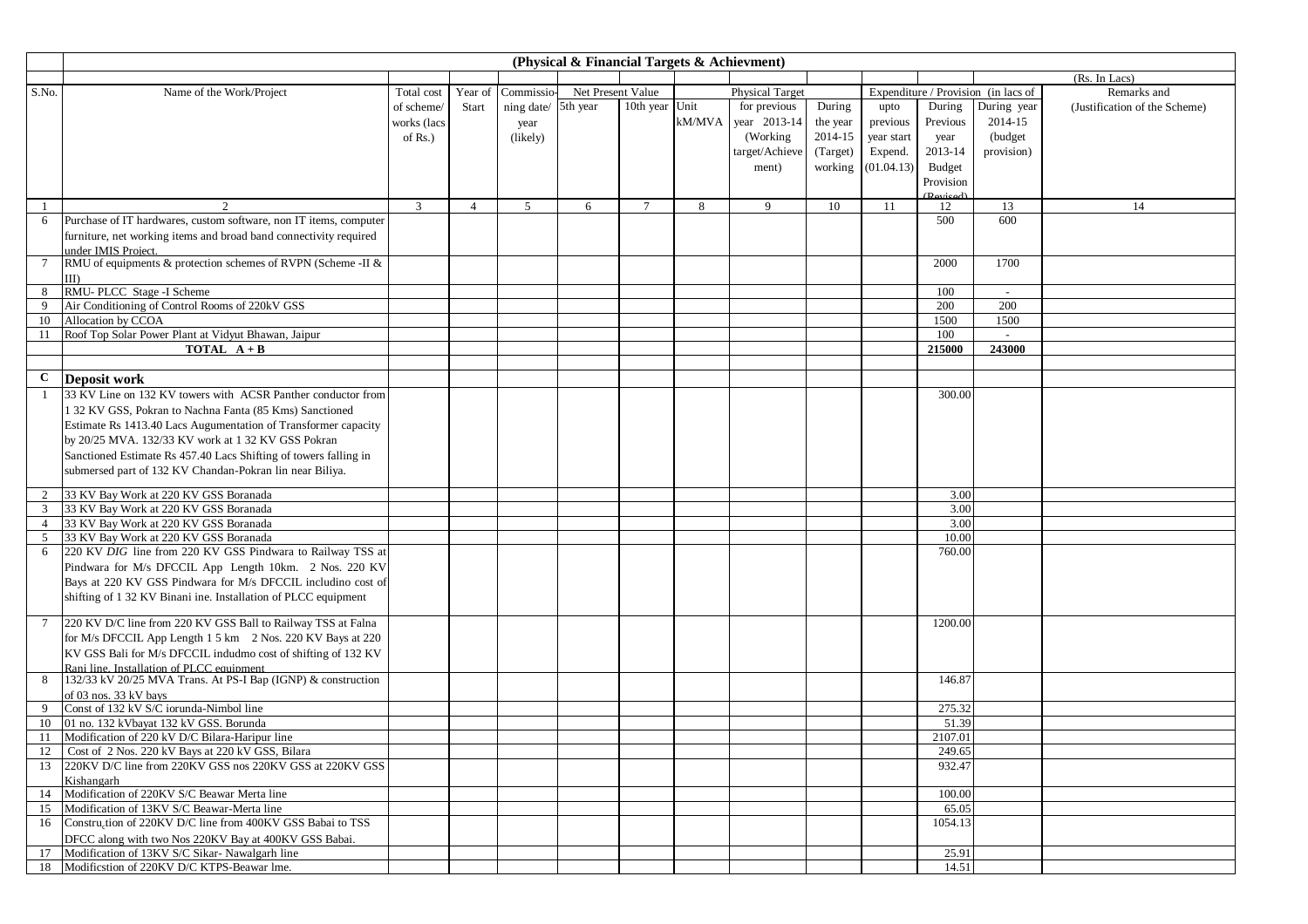|       |                                                                                                                     |                |                |            | (Physical & Financial Targets & Achievment) |                |        |                        |          |               |               |                                     |                               |
|-------|---------------------------------------------------------------------------------------------------------------------|----------------|----------------|------------|---------------------------------------------|----------------|--------|------------------------|----------|---------------|---------------|-------------------------------------|-------------------------------|
|       |                                                                                                                     |                |                |            |                                             |                |        |                        |          |               |               |                                     | (Rs. In Lacs)                 |
| S.No. | Name of the Work/Project                                                                                            | Total cost     | Year of        | Commissio- | Net Present Value                           |                |        | <b>Physical Target</b> |          |               |               | Expenditure / Provision (in lacs of | Remarks and                   |
|       |                                                                                                                     | of scheme/     | Start          | ning date/ | 5th year                                    | 10th year Unit |        | for previous           | During   | upto          | During        | During year                         | (Justification of the Scheme) |
|       |                                                                                                                     | works (lacs    |                | year       |                                             |                | kM/MVA | year 2013-14           | the year | previous      | Previous      | 2014-15                             |                               |
|       |                                                                                                                     | of $Rs.$ )     |                | (likely)   |                                             |                |        | (Working)              | 2014-15  | year start    | year          | (budget                             |                               |
|       |                                                                                                                     |                |                |            |                                             |                |        | target/Achieve         | (Target) | Expend.       | 2013-14       | provision)                          |                               |
|       |                                                                                                                     |                |                |            |                                             |                |        | ment)                  | working  | (01.04.13)    | <b>Budget</b> |                                     |                               |
|       |                                                                                                                     |                |                |            |                                             |                |        |                        |          |               | Provision     |                                     |                               |
|       |                                                                                                                     |                |                |            |                                             |                |        |                        |          |               |               |                                     |                               |
| -1    | $\overline{2}$                                                                                                      | $\overline{3}$ | $\overline{4}$ | 5          | 6                                           | $\tau$         | 8      | 9                      | 10       | <sup>11</sup> | 12            | 13                                  | 14                            |
| 19    | 220KV D/C line from 220KV GSS Jethana to M/s DFCC with two                                                          |                |                |            |                                             |                |        |                        |          |               | 550.91        |                                     |                               |
|       | nos 220KV GSS at 220KV GSS Jethana                                                                                  |                |                |            |                                             |                |        |                        |          |               |               |                                     |                               |
| 20    | Const, of 132KV S/C line from 132KV GSS Danta to M/s Kanchan                                                        |                |                |            |                                             |                |        |                        |          |               | 48.57         |                                     |                               |
| 21    | India Ltd., Danta with one No. 132KV Bayat Danta GSS.<br>220KV D/C line from 220KV GSS Reengus to M/s DFCC with two |                |                |            |                                             |                |        |                        |          |               | 586.81        |                                     |                               |
|       | nos 220KV GSS at 220KV GSS Reengus                                                                                  |                |                |            |                                             |                |        |                        |          |               |               |                                     |                               |
| 22    | Modification of 13KV S/C Khetri-Chirawa line.                                                                       |                |                |            |                                             |                |        |                        |          |               | 88.45         |                                     |                               |
| 23    | 33 kV feeder bay at 132 kV GSS Bhatwar                                                                              |                |                |            |                                             |                |        |                        |          |               | 0.22          |                                     |                               |
| 24    | 132 kV S/C line from 132 kV GSS Rasoolpur                                                                           |                |                |            |                                             |                |        |                        |          |               | 200.10        |                                     |                               |
| 25    | 132 kV feeder bay at 132 kV GSS Rasoolpur for M/s J.K. Cement                                                       |                |                |            |                                             |                |        |                        |          |               | 43.41         |                                     |                               |
|       | Mangrol                                                                                                             |                |                |            |                                             |                |        |                        |          |               |               |                                     |                               |
| 26    | Deposit work for Raising the height of 440KV S/C HPR-Merta line                                                     |                |                |            |                                             |                |        |                        |          |               | 390.83        |                                     |                               |
|       | $b/w$ loc. No. 142C+3 to 143D+3 due to DFCCI for proper clearance                                                   |                |                |            |                                             |                |        |                        |          |               |               |                                     |                               |
|       | chainage in case of detour 28360 (KM-564) (WIM NO. 10/12-13)                                                        |                |                |            |                                             |                |        |                        |          |               |               |                                     |                               |
|       | Budget provision Rs.39082922/-                                                                                      |                |                |            |                                             |                |        |                        |          |               |               |                                     |                               |
| 27    | Deposit work for shifting of 132 KV S/C Phulera-Dudu line b/w                                                       |                |                |            |                                             |                |        |                        |          |               | 87.80         |                                     |                               |
|       | existing Railway Km/DFC chainage in case of detour 30300-30400                                                      |                |                |            |                                             |                |        |                        |          |               |               |                                     |                               |
|       | (approx.-1.156 km.) (WIM NO. $11/12-13$ ) Budget provision Rs.                                                      |                |                |            |                                             |                |        |                        |          |               |               |                                     |                               |
|       | 8780000/-                                                                                                           |                |                |            |                                             |                |        |                        |          |               |               |                                     |                               |
| 28    | Deposit work for shifting of 132 KV S/C Phulera-Sirsi line b/w                                                      |                |                |            |                                             |                |        |                        |          |               | 72.15         |                                     |                               |
|       | existing Railway Km/DFC chainage in case of detour 31860-31900                                                      |                |                |            |                                             |                |        |                        |          |               |               |                                     |                               |
|       | (approx.-1.220 km.) (WIM NO. 12/12-13) Budget provision Rs.                                                         |                |                |            |                                             |                |        |                        |          |               |               |                                     |                               |
|       | 7214907/-                                                                                                           |                |                |            |                                             |                |        |                        |          |               |               |                                     |                               |
| 29    | Deposit work for shifting of 132 KV S/C Phulera-Dudu line b/w                                                       |                |                |            |                                             |                |        |                        |          |               | 43.16         |                                     |                               |
|       | existing Railway Km/DFC chainage in case of detour 31400-31500                                                      |                |                |            |                                             |                |        |                        |          |               |               |                                     |                               |
|       | (approx.-0.334 km.) (WIM NO. 13/12-13) Budget provision                                                             |                |                |            |                                             |                |        |                        |          |               |               |                                     |                               |
|       | Rs.4316422/-                                                                                                        |                |                |            |                                             |                |        |                        |          |               |               |                                     |                               |
| 30    | Deposit work for shifting of 132 KV S/C Phulera-heerapura line                                                      |                |                |            |                                             |                |        |                        |          |               | 117.19        |                                     |                               |
|       | b/w existing Railway Km/DFC chainage in case of detour 31000-                                                       |                |                |            |                                             |                |        |                        |          |               |               |                                     |                               |
|       | 31100 (approx.-1.62 km.) (WIM NO. 14/12-13) Budget provision<br>Rs.11719433/-                                       |                |                |            |                                             |                |        |                        |          |               |               |                                     |                               |
| 31    | Deposit work for shifting of 132 KV S/C Phulera-Bagru line b/w                                                      |                |                |            |                                             |                |        |                        |          |               | 82.80         |                                     |                               |
|       | existing Railway Km/DFC chainage in case of detour 30500-30600                                                      |                |                |            |                                             |                |        |                        |          |               |               |                                     |                               |
|       | (approx.-0.840 km.) (WIM NO. 15/12-13) Budget provision                                                             |                |                |            |                                             |                |        |                        |          |               |               |                                     |                               |
|       | Rs.8279694/-                                                                                                        |                |                |            |                                             |                |        |                        |          |               |               |                                     |                               |
| 32    | Deposit work for const of 33 KV feeder bay for RHB colony sector-                                                   |                |                |            |                                             |                |        |                        |          |               | 126.06        |                                     |                               |
|       | 8 I.G.Nagar from 220 KV I.G.Nagar                                                                                   |                |                |            |                                             |                |        |                        |          |               |               |                                     |                               |
| 33    | Deposit work regarding re-designing the profile & shifting of 132                                                   |                |                |            |                                             |                |        |                        |          |               | 97.98         |                                     |                               |
|       | KV LILO HT line crossing at Bhankrota, kothari farm house, NH-8                                                     |                |                |            |                                             |                |        |                        |          |               |               |                                     |                               |
|       | <b>JPR</b>                                                                                                          |                |                |            |                                             |                |        |                        |          |               |               |                                     |                               |
| 34    | Raising work of 132 KV D/C Kota-Jawahar Sagar Ckt. No.- 2 and                                                       |                |                |            |                                             |                |        |                        |          |               | 41.10         |                                     |                               |
|       | 3 from Location No.- 22 A to 25 A (Deposit work of NHAI)                                                            |                |                |            |                                             |                |        |                        |          |               |               |                                     |                               |
| 35    | Const. of 1 no. 132 KV feeder bay alongwith 132 KV S/C line from                                                    |                |                |            |                                             |                |        |                        |          |               | 359.28        |                                     |                               |
|       | 132 KV GSS, Tizara in favour of M/s Kajaria Ceramics Ltd., vill.                                                    |                |                |            |                                             |                |        |                        |          |               |               |                                     |                               |
|       | Gailpur, Tehsil- Tizara, Alwar (Deposit Work)                                                                       |                |                |            |                                             |                |        |                        |          |               |               |                                     |                               |
|       | 36 Const. of 1 no. 33 KV bay for BPCL at 220 KV GSS, Bharatpur                                                      |                |                |            |                                             |                |        |                        |          |               | 12.28         |                                     |                               |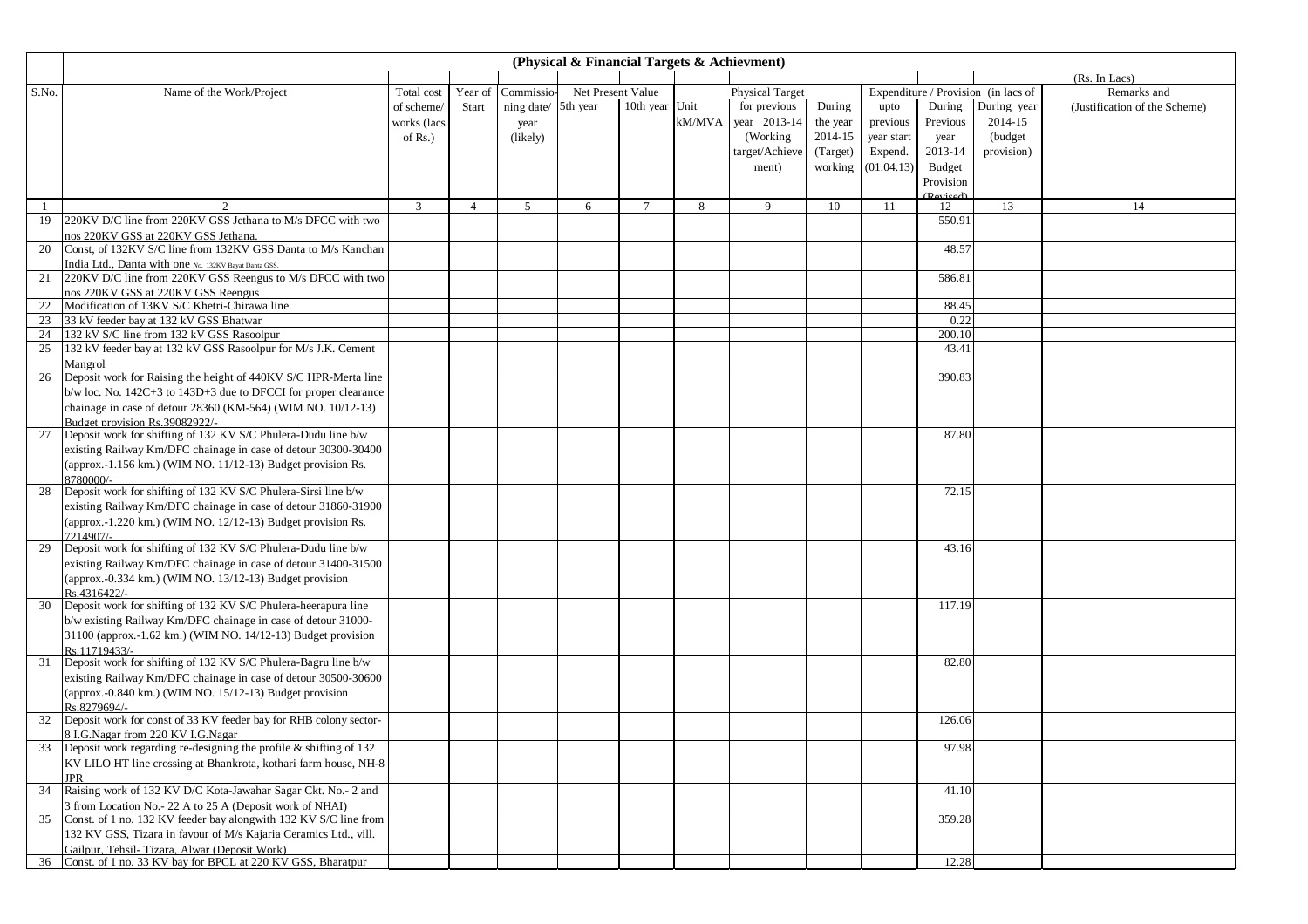| (Physical & Financial Targets & Achievment) |                                                                 |             |         |                     |                   |                |  |                        |          |                    |                           |                                     |                               |
|---------------------------------------------|-----------------------------------------------------------------|-------------|---------|---------------------|-------------------|----------------|--|------------------------|----------|--------------------|---------------------------|-------------------------------------|-------------------------------|
|                                             |                                                                 |             |         |                     |                   |                |  |                        |          |                    |                           |                                     | (Rs. In Lacs)                 |
| S.No.                                       | Name of the Work/Project                                        | Total cost  | Year of | Commissio-          | Net Present Value |                |  | <b>Physical Target</b> |          |                    |                           | Expenditure / Provision (in lacs of | Remarks and                   |
|                                             |                                                                 | of scheme/  | Start   | ning date/ 5th year |                   | 10th year Unit |  | for previous           | During   | upto               | During                    | During year                         | (Justification of the Scheme) |
|                                             |                                                                 | works (lacs |         | year                |                   |                |  | $kM/MVA$ year 2013-14  | the year | previous           | Previous                  | 2014-15                             |                               |
|                                             |                                                                 | of $Rs.$ )  |         | (likely)            |                   |                |  | (Working)              | 2014-15  | year start         | year                      | (budget)                            |                               |
|                                             |                                                                 |             |         |                     |                   |                |  | target/Achieve         | (Target) | Expend.            | 2013-14                   | provision)                          |                               |
|                                             |                                                                 |             |         |                     |                   |                |  | ment)                  |          | working (01.04.13) | Budget                    |                                     |                               |
|                                             |                                                                 |             |         |                     |                   |                |  |                        |          |                    | Provision                 |                                     |                               |
|                                             |                                                                 |             |         |                     |                   |                |  |                        |          |                    | $(D_{\alpha}, \ldots, A)$ |                                     |                               |
|                                             | $\Omega$                                                        | 3           |         |                     |                   |                |  | $\mathbf Q$            | 10       |                    | 12                        | 13                                  |                               |
|                                             |                                                                 |             |         |                     |                   |                |  |                        |          |                    |                           |                                     |                               |
| 37                                          | Re-routing & dismentaling of 220 KV D/C Line Alwar-Bhiwadi      |             |         |                     |                   |                |  |                        |          |                    | 152.80                    |                                     |                               |
|                                             | and Bhiwadi (PGCIL) Line in the premises of RIICO               |             |         |                     |                   |                |  |                        |          |                    |                           |                                     |                               |
| 38                                          | Shifting/Modification of 132KV Dausa - Lalsot line crossing for |             |         |                     |                   |                |  |                        |          |                    | 61.53                     |                                     |                               |
|                                             | proposed Rly. Track                                             |             |         |                     |                   |                |  |                        |          |                    |                           |                                     |                               |
| 39                                          | Raising the height of 132KV Puranaghat - Sitapura line between  |             |         |                     |                   |                |  |                        |          |                    | 16.53                     |                                     |                               |
|                                             | location N.45-46 at Jagaatpura                                  |             |         |                     |                   |                |  |                        |          |                    |                           |                                     |                               |
| 40                                          | Shifting/raising the height of 132KV S/C Neemrana-Behror line   |             |         |                     |                   |                |  |                        |          |                    | 16.50                     |                                     |                               |
|                                             | Crossing over the Comml.plot SP2/6C Neemrana of Sh. Naveen      |             |         |                     |                   |                |  |                        |          |                    |                           |                                     |                               |
|                                             | Goar.                                                           |             |         |                     |                   |                |  |                        |          |                    |                           |                                     |                               |
|                                             | Shifting/modification of 132Kv Hindaun-Gangapur line between    |             |         |                     |                   |                |  |                        |          |                    | 40.70                     |                                     |                               |
|                                             | Location No. 228 & 229 at crossing new Dausa-Gangapur           |             |         |                     |                   |                |  |                        |          |                    |                           |                                     |                               |
|                                             | Railway line                                                    |             |         |                     |                   |                |  |                        |          |                    |                           |                                     |                               |
|                                             | <b>Total C</b>                                                  |             |         |                     |                   |                |  |                        |          |                    | 10538.47                  |                                     |                               |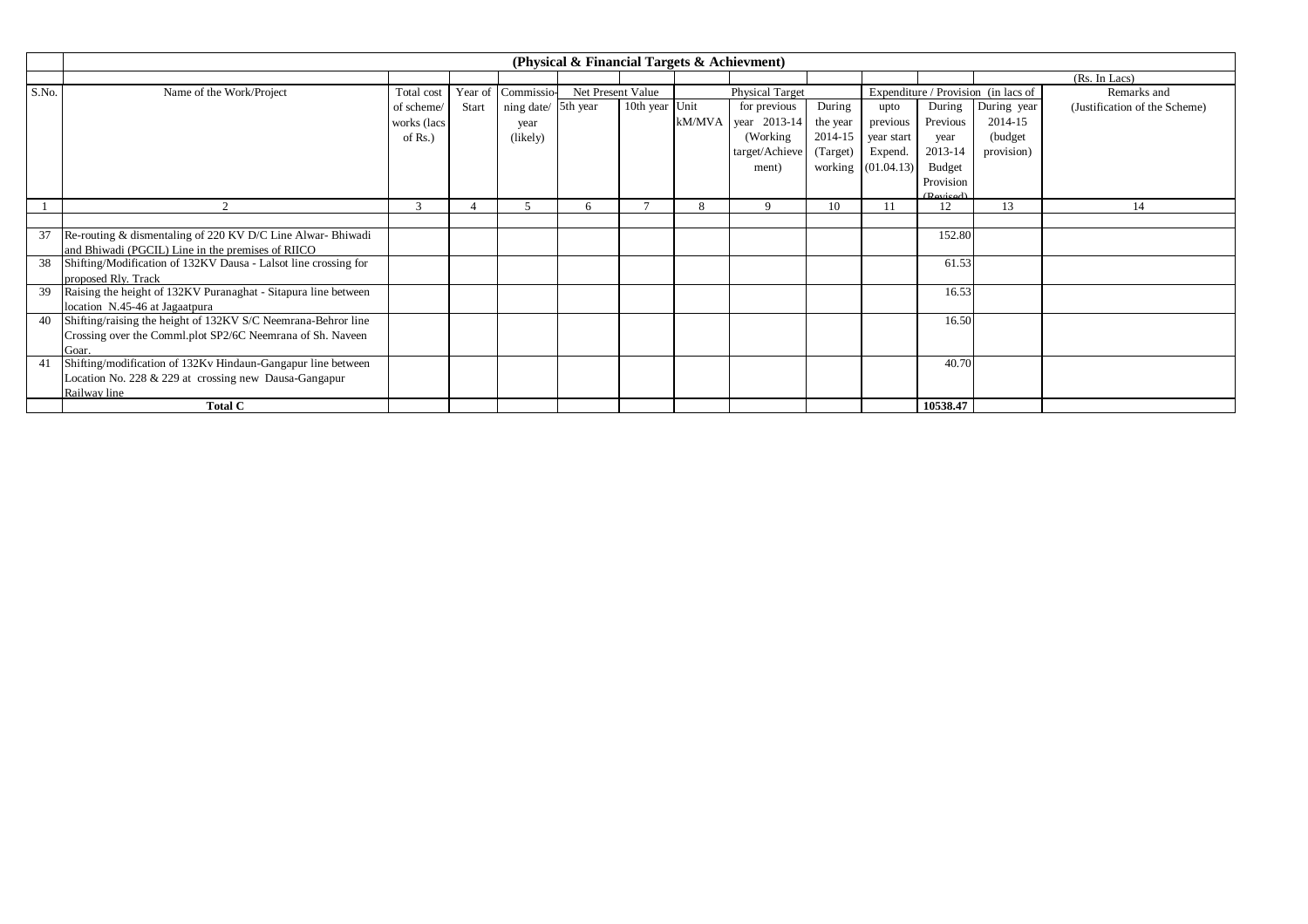|                 |                                                                                                                     |                            |                |                            |          |        |         |                     |                                                                       |              |         |                 |                  |         |                                            |         |        | Form 3        |                      |        |         |
|-----------------|---------------------------------------------------------------------------------------------------------------------|----------------------------|----------------|----------------------------|----------|--------|---------|---------------------|-----------------------------------------------------------------------|--------------|---------|-----------------|------------------|---------|--------------------------------------------|---------|--------|---------------|----------------------|--------|---------|
|                 |                                                                                                                     |                            |                |                            |          |        |         |                     | RAJ. RAJYA VIDYUT PRASARAN NIGAM LTD.                                 |              |         |                 |                  |         |                                            |         |        |               |                      |        |         |
|                 |                                                                                                                     |                            |                |                            |          |        |         |                     | <b>Investment Proposals for the Financial Year 2014-15 (Proposed)</b> |              |         |                 |                  |         |                                            |         |        |               |                      |        |         |
|                 |                                                                                                                     |                            |                |                            |          |        |         | (Source of Funding) |                                                                       |              |         |                 |                  |         |                                            |         |        |               |                      |        |         |
|                 |                                                                                                                     |                            |                |                            |          |        |         |                     |                                                                       |              |         |                 |                  |         |                                            |         |        |               |                      |        |         |
| S.No.           | Name of the Work/Project                                                                                            | Total cost                 |                | total cost to be funded by |          |        |         |                     | Expenses(Provision) funded during current                             |              |         |                 |                  |         | Expenses(Provision) funded during previous |         |        |               | Expenses funded upto |        | Remarks |
|                 |                                                                                                                     | of scheme/                 |                |                            |          |        |         | year                |                                                                       | (2014-15) by |         |                 | year             |         | $(2013-14)$ by                             |         |        | previous year | (2013-14) by         |        |         |
|                 |                                                                                                                     | works (lacs                |                |                            |          |        |         |                     |                                                                       |              |         |                 |                  |         |                                            |         |        |               |                      |        |         |
|                 |                                                                                                                     | of $Rs.$ )                 | equity         | debt                       | user's   | grants | equity  | debt                | Provisio                                                              | user's       | grants/ | equity          | debt             | Provisi | user's                                     | grants/ | equity | debt          | user's grants        |        |         |
|                 |                                                                                                                     |                            | (20%)          | (80%)                      | contribu | /subsi | (20%)   | $(80\%)$            | n (plan)                                                              | contribu     | subsid  | (20%)           | (80%)            | on      | contributi                                 | subsidy | (20%)  | (80%)         | contrib              |        |         |
|                 |                                                                                                                     |                            |                |                            | tion     | dy     | Approx  | Approx.             |                                                                       | tion         | y       |                 |                  | (plan)  | on                                         |         |        |               | ution                | subsid |         |
|                 |                                                                                                                     | 3                          | $\overline{4}$ | 5                          | -6       |        | 8       |                     | 10                                                                    | 11           | 12      | 13              | 14               | 15      | 16                                         | 17      | 18     | 19            | 20                   | 21     | 22      |
| A               | <b>Approved Scheme</b>                                                                                              |                            |                |                            |          |        |         |                     |                                                                       |              |         |                 |                  |         |                                            |         |        |               |                      |        |         |
|                 | 1. ON GOING SCHEMES                                                                                                 |                            |                |                            |          |        |         |                     |                                                                       |              |         |                 |                  |         |                                            |         |        |               |                      |        |         |
| Ι.              | <b>765kV SCHEMES</b>                                                                                                |                            |                |                            |          |        |         |                     |                                                                       |              |         |                 |                  |         |                                            |         |        |               |                      |        |         |
|                 | <b>Composite Power Evacuation System {Chhabra Super Critical</b>                                                    |                            |                |                            |          |        |         |                     |                                                                       |              |         |                 |                  |         |                                            |         |        |               |                      |        |         |
|                 | $TPS (2x660MW)$ & Kalisindh TPS $(2x600 MW)$ }                                                                      |                            |                |                            |          |        |         |                     |                                                                       |              |         |                 |                  |         |                                            |         |        |               |                      |        |         |
|                 | 765/400 kV GSS at Phagi(Jaipur South) alongwith 2 sets of 765kV,                                                    | 83285.06 16657.01 66628.05 |                |                            |          |        |         | 740.00 2960.00      | 3700                                                                  |              |         |                 | 7000.00 28000.00 | 35000   |                                            |         |        |               |                      |        |         |
|                 | 3x80 MVAR (single phase) Line Reactors and 400kV, 1x125                                                             |                            |                |                            |          |        |         |                     |                                                                       |              |         |                 |                  |         |                                            |         |        |               |                      |        |         |
|                 | MVAR Bus Reactor at Phagi (Jaipur South)                                                                            |                            |                | 10092.71 40370.82          |          |        |         |                     | 15800                                                                 |              |         |                 |                  | 17500   |                                            |         |        |               |                      |        |         |
|                 | 400/765 kV GSS at Anta(Baran) Pooling Station alongwith 2 sets<br>of 765kV, 3x80 MVAR (single phase) Line Reactors. | 50463.53                   |                |                            |          |        |         | 3160.00 12640.00    |                                                                       |              |         | 3500.00         | 14000.00         |         |                                            |         |        |               |                      |        |         |
| 3               | 765 kV, 1X S/C Anta- Phagi(Jaipur South) ckt - I                                                                    | 34080.79                   |                | 6816.16 27264.63           |          |        | 0.00    | 0.00                | $\overline{0}$                                                        |              |         | 220.00          | 880.00           | 1100    |                                            |         |        |               |                      |        |         |
| $\overline{4}$  | 765 kV, 1 X S/C Phagi(Jaipur South)- Anta ckt -II                                                                   | 34080.79                   |                | 6816.16 27264.63           |          |        | 0.00    | 0.00                | $\overline{0}$                                                        |              |         | 220.00          | 880.00           | 1100    |                                            |         |        |               |                      |        |         |
|                 | Evacuation system for Kawai Super Critical TPS (2x660MW)                                                            |                            |                |                            |          |        |         |                     |                                                                       |              |         |                 |                  |         |                                            |         |        |               |                      |        |         |
| 5               | Additional 1x1500 MVA, 765/400 kV transformer (3rd                                                                  | 16161.12                   |                | 3232.22 12928.90           |          |        | Incl in | Incl in             | Incl in I.2                                                           |              |         | Incl in         | Incl in          | Incl in |                                            |         |        |               |                      |        |         |
|                 | ransformer) at 765/400 kV pooling station Anta (Baran)                                                              |                            |                |                            |          |        | I.2     | I.2                 |                                                                       |              |         | I.2             | 1.2              | I.2     |                                            |         |        |               |                      |        |         |
| $\mathbf{I}$    | 400kV Schemes                                                                                                       |                            |                |                            |          |        |         |                     |                                                                       |              |         |                 |                  |         |                                            |         |        |               |                      |        |         |
|                 | <b>Composite</b> Evacuation System [Chhabra Super Critical TPS                                                      |                            |                |                            |          |        |         |                     |                                                                       |              |         |                 |                  |         |                                            |         |        |               |                      |        |         |
|                 | $(2x660MW)$ and Kalisindh TPS $(2x600MW)$ ]<br>400/220 kV GSS at Ajmer                                              | 12334.01                   | 2466.80        | 9867.21                    |          |        | 40.00   | 160.00              | 200                                                                   |              |         | 520.00          | 2080.00          | 2600    |                                            |         |        |               |                      |        |         |
| 2               | Terminal 400 kV Bays at existing 400 kV Substation at Heerapura                                                     | 996.09                     | 199.22         | 796.87                     |          |        |         |                     |                                                                       |              |         |                 |                  |         |                                            |         |        |               |                      |        |         |
|                 |                                                                                                                     |                            |                |                            |          |        |         |                     |                                                                       |              |         |                 |                  |         |                                            |         |        |               |                      |        |         |
| 3               | 400 kV D/C (Quad Moose) Kalisindh TPS -Anta(Baran) Pooling                                                          | 18948.83                   | 3789.77        | 15159.06                   |          |        | 0.00    | 0.00                | $\overline{0}$                                                        |              |         | 200.00          | 800.00           | 1000    |                                            |         |        |               |                      |        |         |
|                 | Station Line (For Kalisingdh TPS)                                                                                   |                            |                |                            |          |        |         |                     |                                                                       |              |         |                 |                  |         |                                            |         |        |               |                      |        |         |
| $\overline{4}$  | 400 kV D/C (Quad Moose) Chhabra SCTPS - Anta(Baran) Pooling<br>Station Line (For Chhabra TPS)                       | 24632.16                   | 4926.43        | 19705.73                   |          |        | 0.00    | 0.00                | $\theta$                                                              |              |         | 80.00           | 320.00           | 400     |                                            |         |        |               |                      |        |         |
| 5               | 400 kV D/C (Twin Moose) Phagi (Jaipur 765 kV)-Ajmer Line                                                            | 11603.74                   | 2320.75        | 9282.99                    |          |        | 700     | 2800                | 3500                                                                  |              |         | 500             | 2000             | 2500    |                                            |         |        |               |                      |        |         |
| 6               | 400 kV D/C Phagi (Jaipur) - Heerapura line                                                                          | 3716.19                    | 743.24         | 2972.95                    |          |        |         |                     |                                                                       |              |         |                 |                  |         |                                            |         |        |               |                      |        |         |
|                 | <b>Power Evacuation of Banswara Super Critical TPS</b>                                                              |                            |                |                            |          |        |         |                     |                                                                       |              |         |                 |                  |         |                                            |         |        |               |                      |        |         |
| $7\phantom{.0}$ | 400/220 kV GSS at Jodhpur (New) alongwith 400kV, 1x80 MVAR                                                          | 14790.96                   |                | 2958.19 11832.77           |          |        | 1000.00 | 4000.00             | 5000                                                                  |              |         | 200.00          | 800.00           | 1000    |                                            |         |        |               |                      |        |         |
|                 | Bus Reactor and 2x50MVAR Line Reactors at Jodhpur end of<br>400kV D/C Udaipur -Jodhpur (New) line. (Under normal    |                            |                |                            |          |        |         |                     |                                                                       |              |         |                 |                  |         |                                            |         |        |               |                      |        |         |
|                 | development)                                                                                                        |                            |                |                            |          |        |         |                     |                                                                       |              |         |                 |                  |         |                                            |         |        |               |                      |        |         |
|                 |                                                                                                                     |                            |                |                            |          |        |         |                     |                                                                       |              |         |                 |                  |         |                                            |         |        |               |                      |        |         |
| 8               | 400/220 kV GSS at Chittorgarh alongwith 400kV, 1x80 MVAR                                                            | 13834.05                   |                | 2766.81 11067.24           |          |        | 40      | 160                 | 200                                                                   |              |         | 120             | 480              | 600     |                                            |         |        |               |                      |        |         |
|                 | Bus Reactor, and 2x50MVAR Line Reactors at Chittorgarh end of                                                       |                            |                |                            |          |        |         |                     |                                                                       |              |         |                 |                  |         |                                            |         |        |               |                      |        |         |
|                 | 400kV D/C Banswara TPS-Chittorgarh line. (Under normal<br>levelopment)                                              |                            |                |                            |          |        |         |                     |                                                                       |              |         |                 |                  |         |                                            |         |        |               |                      |        |         |
| 9               | Terminal 400 kV Bays at existing 400kV Substation Bhilwara                                                          | 2440.86                    | 488.17         | 1952.69                    |          |        |         |                     |                                                                       |              |         |                 |                  |         |                                            |         |        |               |                      |        |         |
|                 | 400kV Interconnecting Lines (Banswara Evacuation):                                                                  |                            |                |                            |          |        |         |                     |                                                                       |              |         |                 |                  |         |                                            |         |        |               |                      |        |         |
| 10              | 400 kV D/C Chittorgarh-Bhilwara (Twin Moose) Line (Under                                                            | 4644.14                    | 928.83         | 3715.31                    |          |        | 300.00  | 1200.00             | 1500                                                                  |              |         | 200.00          | 800.00           | 1000    |                                            |         |        |               |                      |        |         |
|                 | normal development)<br>400 kV D/C Bhilwara-Ajmer (Twin Moose) Line                                                  | 13923.6                    |                | 2784.72 11138.88           |          |        | 800.00  | 3200.00             | 4000                                                                  |              |         |                 | 1200.00          | 1500    |                                            |         |        |               |                      |        |         |
| 11<br>12        | LILO of 400kV Jodhpur -Merta line at 400 kV GSS Jodhpur(New)                                                        | 3716.19                    | 743.24         | 2972.95                    |          |        | 400.00  | 1600.00             | 2000                                                                  |              |         | 300.00<br>80.00 | 320.00           | 400     |                                            |         |        |               |                      |        |         |
|                 |                                                                                                                     |                            |                |                            |          |        |         |                     |                                                                       |              |         |                 |                  |         |                                            |         |        |               |                      |        |         |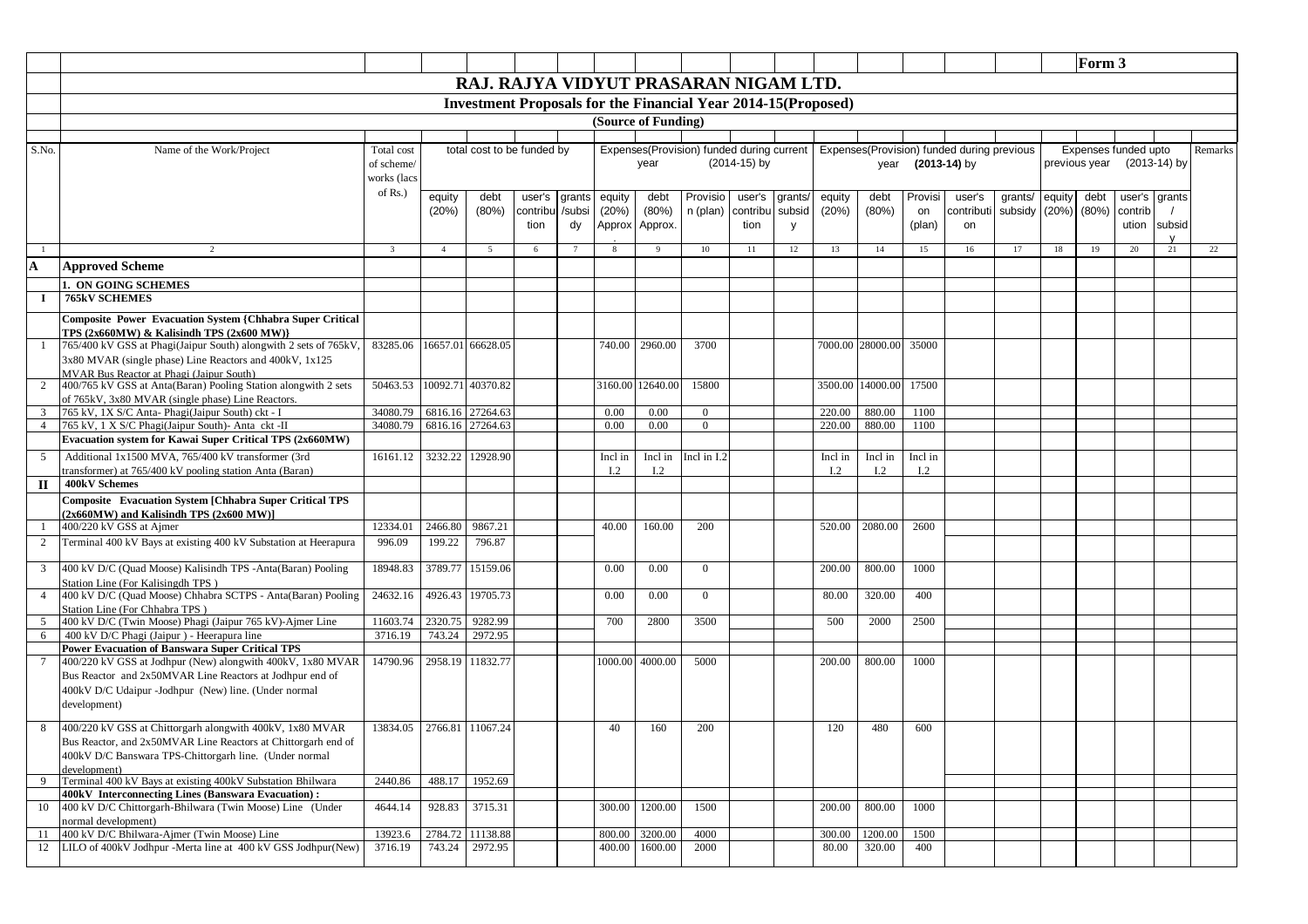|       | (Source of Funding)                                                                                                  |                          |                |                            |          |        |                      |                                           |                      |              |         |                                             |                      |                      |           |                      |        |                               |               |        |    |
|-------|----------------------------------------------------------------------------------------------------------------------|--------------------------|----------------|----------------------------|----------|--------|----------------------|-------------------------------------------|----------------------|--------------|---------|---------------------------------------------|----------------------|----------------------|-----------|----------------------|--------|-------------------------------|---------------|--------|----|
|       |                                                                                                                      |                          |                |                            |          |        |                      |                                           |                      |              |         |                                             |                      |                      |           |                      |        |                               |               |        |    |
| S.No. | Name of the Work/Project                                                                                             | Total cost               |                | total cost to be funded by |          |        |                      | Expenses(Provision) funded during current |                      |              |         | Expenses (Provision) funded during previous |                      |                      |           | Expenses funded upto |        | Remarks                       |               |        |    |
|       |                                                                                                                      | of scheme.               |                |                            |          |        |                      | year                                      |                      | (2014-15) by |         | $(2013-14)$ by<br>year                      |                      |                      |           |                      |        | previous year<br>(2013-14) by |               |        |    |
|       |                                                                                                                      | works (lac<br>of $Rs.$ ) |                |                            |          |        |                      |                                           |                      |              |         |                                             |                      |                      |           |                      |        |                               |               |        |    |
|       |                                                                                                                      |                          | equity         | debt                       | user's   | grants | equity               | debt                                      | Provisio             | user's       | grants/ | equity                                      | debt                 | Provisi              | user's    | grants/              | equity | debt                          | user's grants |        |    |
|       |                                                                                                                      |                          | (20%)          | (80%)                      | contribu | /subsi | (20%)                | (80%)                                     | n (plan)             | contribu     | subsid  | (20%)                                       | (80%)                | on                   | contribut | subsidy              | (20%)  | (80%)                         | contrib       |        |    |
|       |                                                                                                                      |                          |                |                            | tion     | dy     | Approx               | Approx.                                   |                      | tion         | y       |                                             |                      | (plan)               | on        |                      |        |                               | ution         | subsid |    |
|       | $\mathcal{L}$                                                                                                        | $\overline{3}$           | $\overline{4}$ | 5                          | 6        | $\tau$ | 8                    | 9                                         | 10                   | 11           | 12      | 13                                          | 14                   | 15                   | 16        | 17                   | 18     | 19                            | 20            | 21     | 22 |
|       | <b>Power Evacuation Scheme of Suratgarh Super Critical TPS</b>                                                       |                          |                |                            |          |        |                      |                                           |                      |              |         |                                             |                      |                      |           |                      |        |                               |               |        |    |
| 13    | 400/220 kV GSS at Babai (Jhunjhunu) alongwith 400kV, 1x80                                                            | 14388.31                 | 2877.66        | 11510.65                   |          |        | 100.00               | 400.00                                    | 500                  |              |         | 320.00                                      | 1280.00              | 1600                 |           |                      |        |                               |               |        |    |
|       | MVAR Bus Reactor and 2x80MVAR Line Reactors at Babai end of                                                          |                          |                |                            |          |        |                      |                                           |                      |              |         |                                             |                      |                      |           |                      |        |                               |               |        |    |
|       | 400kV D/C Suratgarh TPS-Babai (Jhunjhunu) line.                                                                      |                          |                |                            |          |        |                      |                                           |                      |              |         |                                             |                      |                      |           |                      |        |                               |               |        |    |
| 14    | Terminal 400 kV Bays at existing 400 kV Substation Bikaner (with                                                     | 2760.19                  | 552.04         | 2208.15                    |          |        | 20                   | 80                                        | 100                  |              |         | 80                                          | 320                  | 400                  |           |                      |        |                               |               |        |    |
|       | 400kV, 1x50 MVAR Shunt Line Reactor at Bikaner end of 400kV<br>S/C Bikaner-Merta line.)                              |                          |                |                            |          |        |                      |                                           |                      |              |         |                                             |                      |                      |           |                      |        |                               |               |        |    |
| 15    | Terminal 400 kV Bay at existing 400 kV Substation Mertacity with                                                     | 1387.99                  | 277.60         | 1110.39                    |          |        |                      |                                           |                      |              |         |                                             |                      |                      |           |                      |        |                               |               |        |    |
|       | 400kV, 1x50 MVAR Shunt Line Reactor at Merta end of 400kV                                                            |                          |                |                            |          |        |                      |                                           |                      |              |         |                                             |                      |                      |           |                      |        |                               |               |        |    |
|       | S/C Bikaner-Merta line.                                                                                              |                          |                |                            |          |        |                      |                                           |                      |              |         |                                             |                      |                      |           |                      |        |                               |               |        |    |
| 16    | 400kV Interconnecting Lines (Suratgarh Super Critical TPS                                                            |                          |                |                            |          |        |                      |                                           |                      |              |         |                                             |                      |                      |           |                      |        |                               |               |        |    |
| 17    | <b>Evacuation</b> ):<br>400 kV D/C Suratgarh TPS- Babai (Jhunjhunu) (Quad Moose) Line                                | 43576.58                 | 8715.32        | 34861.26                   |          |        | 1600.00              | 6400.00                                   | 8000                 |              |         | 1800.00                                     | 7200.00              | 9000                 |           |                      |        |                               |               |        |    |
|       |                                                                                                                      |                          |                |                            |          |        |                      |                                           |                      |              |         |                                             |                      |                      |           |                      |        |                               |               |        |    |
| 18    | 400 kV S/C Bikaner- Merta (Twin Moose) Line                                                                          | 11899.74                 | 2379.95        | 9519.79                    |          |        | 800.00               | 3200.00                                   | 4000                 |              |         | 760.00                                      | 3040.00              | 3800                 |           |                      |        |                               |               |        |    |
|       | Evacuation system for Kawai Super Critical TPS (2x660MW)                                                             |                          |                |                            |          |        |                      |                                           |                      |              |         |                                             |                      |                      |           |                      |        |                               |               |        |    |
| 19    | (i) 400 kV D/C (Quad Moose) Kawai SCTPS-765/400 kV Anta                                                              | 14944.75                 | 2988.95        | 11955.80                   |          |        | 0.00                 | 0.00                                      | $\Omega$             |              |         | 80.00                                       | 320.00               | 400                  |           |                      |        |                               |               |        |    |
|       | (Baran) line (RFD 2013-14)                                                                                           |                          |                |                            |          |        |                      |                                           |                      |              |         |                                             |                      |                      |           |                      |        |                               |               |        |    |
|       | (ii) $3 \text{ nos. } 400 \text{ kV}$ bays at $765/400 \text{ kV}$ Anta(Baran) Pooling                               | Incl. in                 | Incl. in       | Incl. in                   |          |        | Incl. in             | Incl. in                                  | Incl. in             |              |         | Incl. in                                    | Incl. in             | Incl. in             |           |                      |        |                               |               |        |    |
|       | Station                                                                                                              | I.A.5                    | I.A.5          | I.A.5                      |          |        | 765kV<br>Anta        | 765kV<br>Anta                             | 765kV<br>Anta        |              |         | 765kV<br>Anta                               | 765kV<br>Anta        | 765kV<br>Anta        |           |                      |        |                               |               |        |    |
|       | <b>Transmission System for New Solar and Wind Power Plants in</b>                                                    |                          |                |                            |          |        |                      |                                           |                      |              |         |                                             |                      |                      |           |                      |        |                               |               |        |    |
|       | Jaisalmer, Barmer & Jodhpur Districts                                                                                |                          |                |                            |          |        |                      |                                           |                      |              |         |                                             |                      |                      |           |                      |        |                               |               |        |    |
| 20    | 400/220 kV, 3 X 500 MVA and 220/132kV, 3x160 MVA with                                                                | 30820.43                 | 6164.09        | 24656.34                   |          |        | 1440.00              | 5760.00                                   | 7200                 |              |         | 400.00                                      | 1600.00              | 2000                 |           |                      |        |                               |               |        |    |
|       | 132/33kV, 2x40/50 MVA Pooling Sub-Station GSS at Ramgarh                                                             |                          |                |                            |          |        |                      |                                           |                      |              |         |                                             |                      |                      |           |                      |        |                               |               |        |    |
|       | (Jaisalmer) alongwith 400kV, 1x125 MVAR, 400kV Shunt Reactor                                                         |                          |                |                            |          |        |                      |                                           |                      |              |         |                                             |                      |                      |           |                      |        |                               |               |        |    |
|       | (Bus type) and 2x50 MVAR Shunt Reactor (line type) for 400kV<br>D/C Ramgarh-Bhadla line (ADB TR-1)                   |                          |                |                            |          |        |                      |                                           |                      |              |         |                                             |                      |                      |           |                      |        |                               |               |        |    |
| 21    | 400/220 kV, 3 X 315 MVA and 220/132kV, 3x160 MVA with                                                                | 33616.41                 |                | 6723.28 26893.13           |          |        | 1400.00              | 5600.00                                   | 7000                 |              |         | 380.00                                      | 1520.00              | 1900                 |           |                      |        |                               |               |        |    |
|       | 132/33kV, 2x40/50 MVA Pooling Sub-Station GSS at Bhadla                                                              |                          |                |                            |          |        |                      |                                           |                      |              |         |                                             |                      |                      |           |                      |        |                               |               |        |    |
|       | (Jodhpur) alongwith 400kV, 1x125 MVAR Shunt Reactor (Bus                                                             |                          |                |                            |          |        |                      |                                           |                      |              |         |                                             |                      |                      |           |                      |        |                               |               |        |    |
|       | type) and 4x50 MVAR, 400kV Shunt Reactors (Line type) for                                                            |                          |                |                            |          |        |                      |                                           |                      |              |         |                                             |                      |                      |           |                      |        |                               |               |        |    |
|       | Bhadla ends of 400kV D/C Bhadla-Bikaner line, 400kV LILO                                                             |                          |                |                            |          |        |                      |                                           |                      |              |         |                                             |                      |                      |           |                      |        |                               |               |        |    |
|       | Jodhpur-Merta at Bhadla line and 400kV D/C Ramgarh-Bhadla                                                            |                          |                |                            |          |        |                      |                                           |                      |              |         |                                             |                      |                      |           |                      |        |                               |               |        |    |
| 22    | $\lim_{\Delta}$ (ADR TD.1)<br>Augmentation of 400kV GSS Akal by installation of 400/220 kV, 1                        | 8832.48                  | 1766.50        | 7065.98                    |          |        | 500.00               | 2000.00                                   | 2500                 |              |         | 60.00                                       | 240.00               | 300                  |           |                      |        |                               |               |        |    |
|       | X500 MVA Transformer alongwith 400kV, 1x125 MVAR Bus                                                                 |                          |                |                            |          |        |                      |                                           |                      |              |         |                                             |                      |                      |           |                      |        |                               |               |        |    |
|       | Reactor and 400kV, 2x50 MVAR Shunt Reactor (line type) for                                                           |                          |                |                            |          |        |                      |                                           |                      |              |         |                                             |                      |                      |           |                      |        |                               |               |        |    |
|       | proposed 400kV Akal-Jodhpur (New) line. (ADB TR-1)                                                                   |                          |                |                            |          |        |                      |                                           |                      |              |         |                                             |                      |                      |           |                      |        |                               |               |        |    |
| 23    | Augmentation of 400kV GSS Jodhpur (New)                                                                              |                          |                |                            |          |        |                      |                                           |                      |              |         |                                             |                      |                      |           |                      |        |                               |               |        |    |
|       | (i) 2x50 MVAR, 400kV Shunt Reactor (line type) at 400kV GSS                                                          | 3701.39                  | 740.28         | 2961.11                    |          |        | Incl in              | Incl in                                   | Incl in              |              |         | Incl in                                     | Incl in              | Incl in              |           |                      |        |                               |               |        |    |
|       | Jodhpur (New) for 400kV D/C Akal-Jodhpur(New) line<br>(ii) 400kV bays at Jodhpur (New) for LILO of one ckt. of 400kV |                          |                |                            |          |        | 400 kV<br><b>GSS</b> | 400 kV<br><b>GSS</b>                      | 400 kV<br><b>GSS</b> |              |         | 400 kV<br><b>GSS</b>                        | 400 kV<br><b>GSS</b> | 400 kV<br><b>GSS</b> |           |                      |        |                               |               |        |    |
|       | D/C Raj West LTPS-Jodhpur line.                                                                                      |                          |                |                            |          |        | odhpur               | Jodhpur                                   | Jodhpur              |              |         | Jodhpu                                      | Jodhpur              | odhpu                |           |                      |        |                               |               |        |    |
| 24    | Augmentation at 400kV GSS Barmer                                                                                     |                          |                |                            |          |        |                      |                                           |                      |              |         |                                             |                      |                      |           |                      |        |                               |               |        |    |
|       | (i) 1x125 MVAR, 400kV Shunt Reactor (Bus type) at 400kV GSS                                                          | 3177.51                  | 635.50         | 2542.01                    |          |        | 80                   | 320                                       | 400                  |              |         | 20                                          | 80                   | 100                  |           |                      |        |                               |               |        |    |
|       | Barmer (ADB TR-1)                                                                                                    |                          |                |                            |          |        |                      |                                           |                      |              |         |                                             |                      |                      |           |                      |        |                               |               |        |    |
|       | (ii) 400kV bays for 400kV D/C Barmer-Bhinmal (PG) line                                                               |                          |                |                            |          |        |                      |                                           |                      |              |         |                                             |                      |                      |           |                      |        |                               |               |        |    |
|       | 25 Augmentation at 400kV GSS Bikaner                                                                                 |                          |                |                            |          |        |                      |                                           |                      |              |         |                                             |                      |                      |           |                      |        |                               |               |        |    |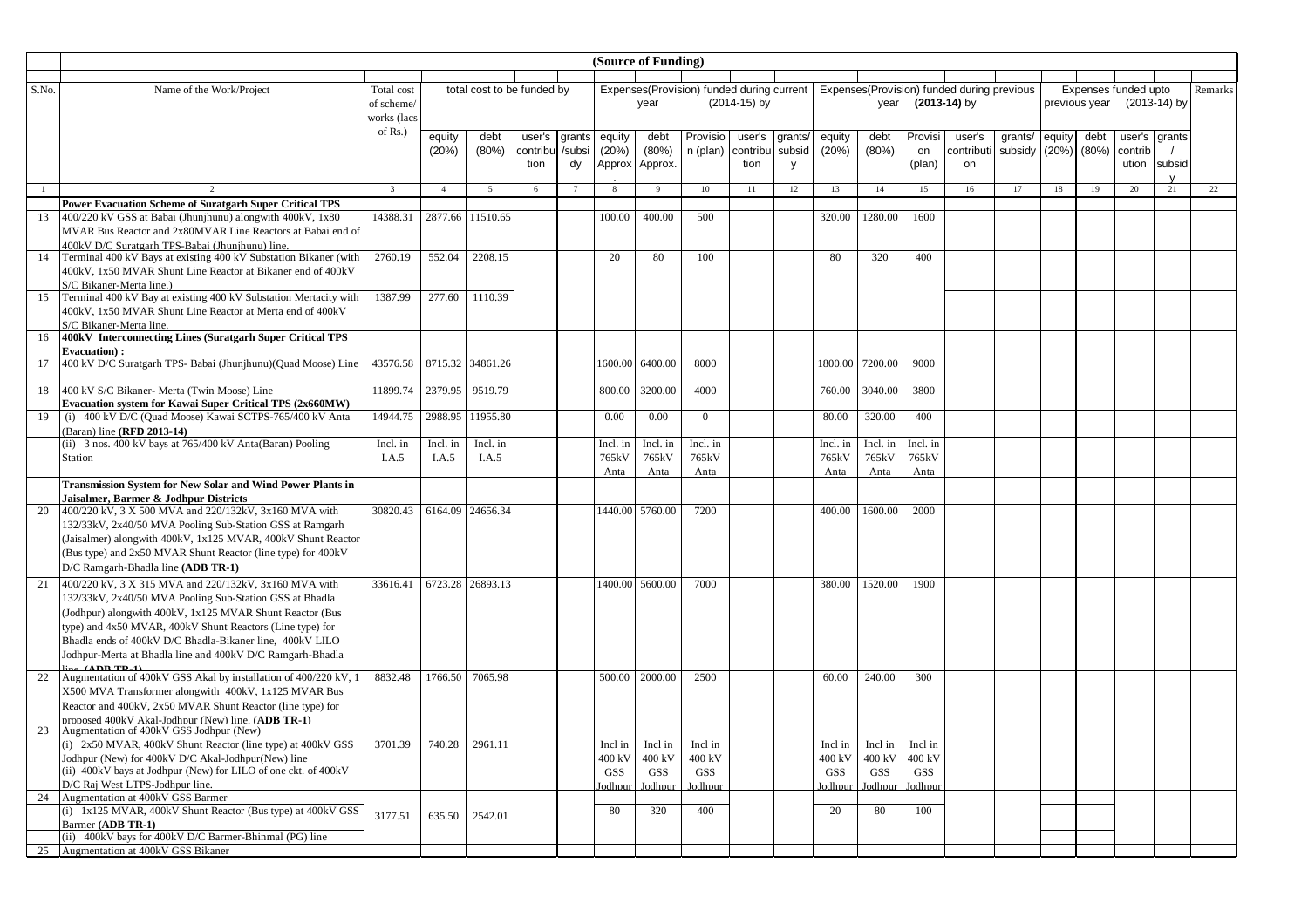|       | (Source of Funding)                                                         |                |                |                            |          |        |              |              |                                           |                |         |         |         |         |                                            |                     |        |               |                      |    |         |
|-------|-----------------------------------------------------------------------------|----------------|----------------|----------------------------|----------|--------|--------------|--------------|-------------------------------------------|----------------|---------|---------|---------|---------|--------------------------------------------|---------------------|--------|---------------|----------------------|----|---------|
|       |                                                                             |                |                |                            |          |        |              |              |                                           |                |         |         |         |         |                                            |                     |        |               |                      |    |         |
| S.No. | Name of the Work/Project                                                    | Total cost     |                | total cost to be funded by |          |        |              |              | Expenses(Provision) funded during current |                |         |         |         |         | Expenses(Provision) funded during previous |                     |        |               | Expenses funded upto |    | Remarks |
|       |                                                                             | of scheme/     |                |                            |          |        |              | year         |                                           | $(2014-15)$ by |         |         |         |         | year (2013-14) by                          |                     |        | previous year | (2013-14) by         |    |         |
|       |                                                                             | works (lacs    |                |                            |          |        |              |              |                                           |                |         |         |         |         |                                            |                     |        |               |                      |    |         |
|       |                                                                             | of $Rs.$ )     | equity         | debt                       | user's   | grants | equity       | debt         | Provisio                                  | user's         | grants/ | equity  | debt    | Provisi | user's                                     | grants/             | equity | debt          | user's grants        |    |         |
|       |                                                                             |                | (20%)          | (80%)                      | contribu | /subsi | (20%)        | (80%)        | n (plan)                                  | contribu       | subsid  | (20%)   | (80%)   | on      | contribut                                  | subsidy (20%) (80%) |        |               | contrib              |    |         |
|       |                                                                             |                |                |                            | tion     | dy     | Approx       | Approx       |                                           | tion           | y       |         |         | (plan)  | on                                         |                     |        |               | ution subsid         |    |         |
|       |                                                                             |                |                |                            |          |        |              |              |                                           |                |         |         |         |         |                                            |                     |        |               |                      |    |         |
|       |                                                                             | $\overline{3}$ | $\overline{4}$ | 5                          | 6        |        | $\mathbf{8}$ | $\mathbf{q}$ | 10                                        | 11             | 12      | 13      | 14      | 15      | 16                                         | 17                  | 18     | 19            | 20                   | 21 | 22      |
|       | (i) 1x125 MVAR, 400kV Bus Reactor at 400kV GSS Bikaner                      |                |                |                            |          |        |              |              |                                           |                |         |         |         |         |                                            |                     |        |               |                      |    |         |
|       | GSS (ADB TR-1)                                                              |                |                |                            |          |        |              |              |                                           |                |         |         |         |         |                                            |                     |        |               |                      |    |         |
|       | (ii) 400kV Bays for 400kV D/C Bhadla-Bikaner line and 400kV                 | 4968.21        | 993.64         | 3974.57                    |          |        | 260.00       | 1040.00      | 1300.00                                   |                |         | 40.00   | 160.00  | 200.00  |                                            |                     |        |               |                      |    |         |
|       | D/C Bikaner-Sikar (PGCIL) line at Bikaner end of the lines                  |                |                |                            |          |        |              |              |                                           |                |         |         |         |         |                                            |                     |        |               |                      |    |         |
| 26    | 400kV Interconnecting Lines (New Solar & Wind Plants):                      |                |                |                            |          |        |              |              |                                           |                |         |         |         |         |                                            |                     |        |               |                      |    |         |
|       | (i) 400 kV D/C Ramgarh(Jaisalmer)-Akal (Jaisalmer) line (Twin               |                | 1986.34        | 7945.38                    |          |        | 1200.00      | 4800.00      | 6000                                      |                |         | 100.00  | 400.00  | 500     |                                            |                     |        |               |                      |    |         |
|       | Moose) $(ADB TR-1)$                                                         | 9931.72        |                |                            |          |        |              |              |                                           |                |         |         |         |         |                                            |                     |        |               |                      |    |         |
|       | (ii) 400 kV D/C Ramgarh-Bhadla line (Twin Moose)                            | 17873.13       | 3574.63        | 14298.50                   |          |        | 1000.00      | 4000.00      | 5000                                      |                |         | 400.00  | 1600.00 | 2000    |                                            |                     |        |               |                      |    |         |
|       | (iii) 400 kV D/C Bhadla-Bikaner line (Quad Moose)                           | 42589.27       |                | 8517.85 34071.42           |          |        | 2000.00      | 8000.00      | 10000                                     |                |         | 1400.00 | 5600.00 | 7000    |                                            |                     |        |               |                      |    |         |
|       |                                                                             |                |                |                            |          |        |              |              |                                           |                |         |         |         |         |                                            |                     |        |               |                      |    |         |
|       | (iv) 400 kV D/C line from 400/220kV Pooling Station Bhadla to               | 15887.78       |                | 3177.56 12710.22           |          |        | 1200.00      | 4800.00      | 6000                                      |                |         | 160.00  | 640.00  | 800     |                                            |                     |        |               |                      |    |         |
|       | LILO point at 400kV S/C Jodhpur-Merta line (Twin Moose) (ADB                |                |                |                            |          |        |              |              |                                           |                |         |         |         |         |                                            |                     |        |               |                      |    |         |
|       | TR-1)<br>(v) 400 kV D/C Barmer-Bhinmal (PGCIL) line (Twin Moose)            |                |                | 2780.49 11121.94           |          |        | 100.00       | 400.00       | 500                                       |                |         | 20.00   | 80.00   | 100     |                                            |                     |        |               |                      |    |         |
|       | $(ADB TR-1)$                                                                | 13902.43       |                |                            |          |        |              |              |                                           |                |         |         |         |         |                                            |                     |        |               |                      |    |         |
|       | (vi) LILO of one circuit of 400kV D/C Raj West-Jodhpur line at              | 4968.34        | 993.67         | 3974.67                    |          |        | 500.00       | 2000.00      | 2500                                      |                |         | 120.00  | 480.00  | 600     |                                            |                     |        |               |                      |    |         |
|       | 400kV GSS Jodhpur (New) (Twin Moose)                                        |                |                |                            |          |        |              |              |                                           |                |         |         |         |         |                                            |                     |        |               |                      |    |         |
| 27    | Inter-connect RVPN's 765/400 kV Anta GSS to PGCIL's                         |                |                |                            |          |        |              |              |                                           |                |         |         |         |         |                                            |                     |        |               |                      |    |         |
|       | 400/220 kV Kota GSS                                                         |                |                |                            |          |        |              |              |                                           |                |         |         |         |         |                                            |                     |        |               |                      |    |         |
|       | (i) LILO of 2 <sup>nd</sup> circuit of 400 kV D/C Chhabra TPS-Dahra section | 92.65          | 18.53          | 74.12                      |          |        | 40           | 160          | 200                                       |                |         | 100     | 400     | 500     |                                            |                     |        |               |                      |    |         |
|       | at 765/400 kV Anta GSS                                                      |                |                |                            |          |        |              |              |                                           |                |         |         |         |         |                                            |                     |        |               |                      |    |         |
|       | (ii) 400kV bay equipments work at 765/400kV Anta GSS                        | 1811.54        | 362.31         | 1449.24                    |          |        |              |              |                                           |                |         |         |         |         |                                            |                     |        |               |                      |    |         |
|       | (iii) 400 kV S/C line extension from 765/400 kV Anta GSS to                 | 2686.80        | 537.36         | 2149.44                    |          |        |              |              |                                           |                |         |         |         |         |                                            |                     |        |               |                      |    |         |
|       | PGCIL's 400/220 kV Kota GSS                                                 |                |                |                            |          |        |              |              |                                           |                |         |         |         |         |                                            |                     |        |               |                      |    |         |
| 28    | 400 kV GSS Deedwana (RVPN Scope)                                            |                |                |                            |          |        |              |              |                                           |                |         |         |         |         |                                            |                     |        |               |                      |    |         |
|       | (i) 1 No. 400kV bay at 400kV GSS Bikaner (For termination of                | 1849.58        |                | 369.916 1479.664           |          |        | 40           | 160          | 200                                       |                |         | 10      | 40      | 50      |                                            |                     |        |               |                      |    |         |
|       | 400kV S/C Bikaner - Deedwana line at Bikaner end)                           |                |                |                            |          |        |              |              |                                           |                |         |         |         |         |                                            |                     |        |               |                      |    |         |
|       | (ii) 1 No. 400kV bay at 400kV GSS Ajmer (For termination of                 |                |                |                            |          |        |              |              |                                           |                |         |         |         |         |                                            |                     |        |               |                      |    |         |
|       | 400kV S/C Ajmer - Deedwana line at Ajmer end)                               |                |                |                            |          |        |              |              |                                           |                |         |         |         |         |                                            |                     |        |               |                      |    |         |
| 29    | 400 kV GSS Alwar (RVPN Scope)                                               |                |                |                            |          |        |              |              |                                           |                |         |         |         |         |                                            |                     |        |               |                      |    |         |
|       | (i) 1 No. 400kV bay at 400kV GSS Hindaun (For termination of                | 1346.62        | 269.32         | 1077.30                    |          |        | 40.00        | 160.00       | 200                                       |                |         | 20.00   | 80.00   | 100     |                                            |                     |        |               |                      |    |         |
|       | 400kV S/C Hindaun - Alwar line at Hindaun end)                              |                |                |                            |          |        |              |              |                                           |                |         |         |         |         |                                            |                     |        |               |                      |    |         |
| Ш     | <b>220kV SCHEMES</b>                                                        |                |                |                            |          |        |              |              |                                           |                |         |         |         |         |                                            |                     |        |               |                      |    |         |
|       | Normal development works                                                    |                |                |                            |          |        |              |              |                                           |                |         |         |         |         |                                            |                     |        |               |                      |    |         |
|       | Jaipur City EHV network strengthening scheme-1                              |                |                |                            |          |        |              |              |                                           |                |         |         |         |         |                                            |                     |        |               |                      |    |         |
|       | 220/132kV, 2x160 MVA capacity GIS Substation at Mansarovar                  |                |                |                            |          |        |              |              |                                           |                |         |         |         |         |                                            |                     |        |               |                      |    |         |
| (a)   | (Jaipur) alongwith associated lines and allied works                        |                |                |                            |          |        |              |              |                                           |                |         |         |         |         |                                            |                     |        |               |                      |    |         |
|       | 220 kV GIS Substation at existing 132 kV Substation at                      | 7476.20        | 1495.24        | 5980.96                    |          |        | 20           | 80           | 100                                       |                |         | 40      | 160     | 200     |                                            |                     |        |               |                      |    |         |
|       | Mansarovar (Jaipur)                                                         |                |                |                            |          |        |              |              |                                           |                |         |         |         |         |                                            |                     |        |               |                      |    |         |
|       |                                                                             |                |                |                            |          |        |              |              |                                           |                |         |         |         |         |                                            |                     |        |               |                      |    |         |
|       | ii. Up-gradation of existing 132 kV D/C Line to 220 kV D/C Lines            | 723.52         | 144.70         | 578.82                     |          |        |              |              |                                           |                |         |         |         |         |                                            |                     |        |               |                      |    |         |
|       | Between 220 kV Sanganer to 220 kV Mansarovar                                |                |                |                            |          |        |              |              |                                           |                |         |         |         |         |                                            |                     |        |               |                      |    |         |
|       | iii. 2 Nos. 220 kV Terminal Bays at 220 kV Substation at Sanganer           | 236.83         | 47.37          | 189.46                     |          |        |              |              |                                           |                |         |         |         |         |                                            |                     |        |               |                      |    |         |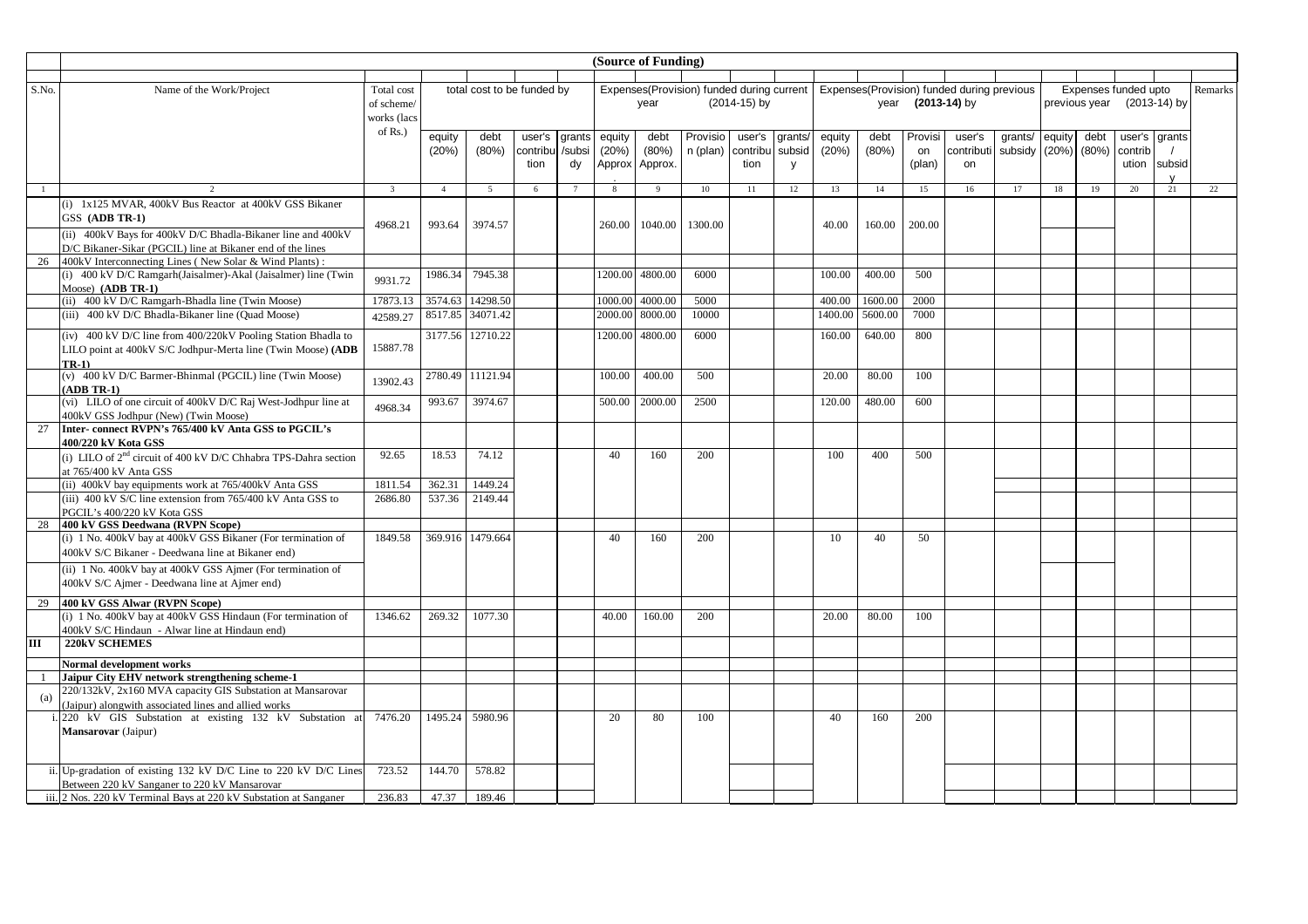| (Source of Funding) |                                                                                                                                                                                                                                                           |                           |                 |                            |                                   |              |                           |                          |                                           |                                   |              |                 |               |                         |                                            |                            |                      |               |                            |                    |         |
|---------------------|-----------------------------------------------------------------------------------------------------------------------------------------------------------------------------------------------------------------------------------------------------------|---------------------------|-----------------|----------------------------|-----------------------------------|--------------|---------------------------|--------------------------|-------------------------------------------|-----------------------------------|--------------|-----------------|---------------|-------------------------|--------------------------------------------|----------------------------|----------------------|---------------|----------------------------|--------------------|---------|
| S.No.               | Name of the Work/Project                                                                                                                                                                                                                                  | Total cost                |                 | total cost to be funded by |                                   |              |                           |                          | Expenses(Provision) funded during current |                                   |              |                 |               |                         | Expenses(Provision) funded during previous |                            | Expenses funded upto |               |                            |                    | Remarks |
|                     |                                                                                                                                                                                                                                                           | of scheme/<br>works (lacs |                 |                            |                                   |              |                           | year                     |                                           | (2014-15) by                      |              |                 | year          |                         | $(2013-14)$ by                             | previous year (2013-14) by |                      |               |                            |                    |         |
|                     |                                                                                                                                                                                                                                                           | of $Rs.$ )                | equity<br>(20%) | debt<br>(80%)              | user's<br>contribu /subsi<br>tion | grants<br>dy | equity<br>(20%)<br>Approx | debt<br>(80%)<br>Approx. | Provisio<br>n (plan)                      | user's<br>contribu subsid<br>tion | grants/<br>y | equity<br>(20%) | debt<br>(80%) | Provisi<br>on<br>(plan) | user's<br>contributi<br>on                 | grants/<br>subsidy (20%)   | equity               | debt<br>(80%) | user's<br>contrib<br>ution | grants<br>subsid   |         |
|                     |                                                                                                                                                                                                                                                           |                           | $\overline{4}$  | 5                          | 6                                 |              | 8                         | 9                        | 10                                        | 11                                | 12           | 13              | 14            | 15                      | 16                                         | 17                         | 18                   | 19            | 20                         | $\mathsf{v}$<br>21 | 22      |
|                     | iv. (a) 220 kV S/C Tapping Line on Tubular Pole/Narrow base Tower<br>(1.5 Km), 220 kV D/C Composite Portion on Tubular Pole/ Narrow<br>base Tower (2 Km) by conversion of existing 132 kV S/C<br>Heerapura-Sanganer Line & 220 kV XLPE Cable S/C (2.5 Km) | 4387.28                   | 877.46          | 3509.82                    |                                   |              |                           |                          |                                           |                                   |              |                 |               |                         |                                            |                            |                      |               |                            |                    |         |
|                     | from Tapping Point. (LILO of Sanganer- Heerapura line for                                                                                                                                                                                                 |                           |                 |                            |                                   |              |                           |                          |                                           |                                   |              |                 |               |                         |                                            |                            |                      |               |                            |                    |         |
|                     | Mancarovar)<br>(b) 220 kV XLPE Cable S/C from Tapping Point.                                                                                                                                                                                              |                           |                 |                            |                                   |              |                           |                          |                                           |                                   |              |                 |               |                         |                                            |                            |                      |               |                            |                    |         |
|                     | v. 1 Nos. 220 kV Terminal Bays at 400 or 220 kV Substation at<br>Heerapura                                                                                                                                                                                | 118.41                    | 23.68           | 94.73                      |                                   |              |                           |                          |                                           |                                   |              |                 |               |                         |                                            |                            |                      |               |                            |                    |         |
|                     | vi. 132 kV Terminal Bay at existing 132 kV Substation at Chambal                                                                                                                                                                                          | 59.54                     | 11.91           | 47.63                      |                                   |              |                           |                          |                                           |                                   |              |                 |               |                         |                                            |                            |                      |               |                            |                    |         |
|                     | (b) 220kV GIS Substation at Nallah Power House (Jaipur) alongwith<br>associated lines and allied works                                                                                                                                                    |                           |                 |                            |                                   |              |                           |                          |                                           |                                   |              |                 |               |                         |                                            |                            |                      |               |                            |                    |         |
|                     | i. 220 kV GIS substation at existing 132 kV Nallah Power House,<br>Jaipur (RFD 2013-14)                                                                                                                                                                   | 6933.93                   | 1386.79         | 5547.14                    |                                   |              | 40                        | 160                      | 200                                       |                                   |              | 140             | 560           | 700                     |                                            |                            |                      |               |                            |                    |         |
|                     | ii. Up-gradation of existing 132 kV ( $S/C & D/C$ Sections) Line to 220<br>kV D/C Line Between 220 kV Heerapura to 220 kV Nallah Power<br>House                                                                                                           | 854.81                    | 170.96          | 683.85                     |                                   |              |                           |                          |                                           |                                   |              |                 |               |                         |                                            |                            |                      |               |                            |                    |         |
| iii.                | 2 Nos. 220 kV Terminal Bays at 400 kV Heerapura/ 220 kV<br>Substation at Heerapura                                                                                                                                                                        | 236.83                    | 47.37           | 189.46                     |                                   |              |                           |                          |                                           |                                   |              |                 |               |                         |                                            |                            |                      |               |                            |                    |         |
| (c)                 | Up-gradation of existing 132 kV Line<br>Up-gradation of existing 132 kV D/C Line to 220 kV D/C Lines (to                                                                                                                                                  | 789.51                    | 157.90          | 631.61                     |                                   |              | 60.00                     | 240.00                   | 300                                       |                                   |              | 40.00           | 160.00        | 200                     |                                            |                            |                      |               |                            |                    |         |
|                     | be charged on 132 kV for present) between 132 kV Kunda-Ki-<br>Dhani to 132 kV Purana Ghat                                                                                                                                                                 |                           |                 |                            |                                   |              |                           |                          |                                           |                                   |              |                 |               |                         |                                            |                            |                      |               |                            |                    |         |
|                     | Power Evacuation System of Ramgarh GTPS (Stage-III) :<br>(i) 220 kV D/C Ramgarh GTPP- Chandan line                                                                                                                                                        | 4327.54                   | 865.51          | 3462.03                    |                                   |              | 100                       | 400                      | 500                                       |                                   |              | 400             | 1600          | 2000                    |                                            |                            |                      |               |                            |                    |         |
|                     | (ii) 220 kV D/C Chandan - Dechu line                                                                                                                                                                                                                      | 4327.54                   | 865.51          | 3462.03                    |                                   |              |                           |                          |                                           |                                   |              |                 |               |                         |                                            |                            |                      |               |                            |                    |         |
|                     | Normal development works                                                                                                                                                                                                                                  |                           |                 |                            |                                   |              |                           |                          |                                           |                                   |              |                 |               |                         |                                            |                            |                      |               |                            |                    |         |
| 3                   | LILO of 220 kV Debari - Banswara line for 220 kV Madri with 220<br>cV GSS at Madri (Udaipur)<br>$(RFD 2013-14)$                                                                                                                                           | 3412.72                   | 682.54          | 2730.18                    |                                   |              | 0.00                      | 0.00                     | $\overline{0}$                            |                                   |              | 20.00           | 80.00         | 100                     |                                            |                            |                      |               |                            |                    |         |
|                     | 220 kV D/C line to connect the LILO of 220 kV S/C Heerapura-<br>Khetri line(second ckt.) to LILO of one ckt. of 220 kV D/C<br>Neemrana- Kotputli line (116.822 ckM commissioned in 2012-13)                                                               | 2004.65                   | 400.93          | 1603.72                    |                                   |              | 0.00                      | 0.00                     | $\Omega$                                  |                                   |              | 100.00          | 400.00        | 500                     |                                            |                            |                      |               |                            |                    |         |
| 5                   | 220 kV GSS at Bundi (New location) (Distt. Bundi)                                                                                                                                                                                                         | 3143.42                   | 628.68          | 2514.74                    |                                   |              | 0.00                      | 0.00                     |                                           |                                   |              | 40.00           | 160.00        | 200                     |                                            |                            |                      |               |                            |                    |         |
| 6                   | 220 kV GSS at Gajner (New location) (Dist. Bikaner)                                                                                                                                                                                                       | 3430.74                   | 686.15          | 2744.59                    |                                   |              | 0.00                      | 0.00                     |                                           |                                   |              | 40.00           | 160.00        | 200                     |                                            |                            |                      |               |                            |                    |         |
| $7\phantom{.0}$     | (i) 220 kV GSS at Manoharpur (Upgradation) (Distt. Jaipur)                                                                                                                                                                                                | 2758.31                   | 551.66          | 2206.65                    |                                   |              | 20                        | 80                       | 100                                       |                                   |              | 160             | 640           | 800                     |                                            |                            |                      |               |                            |                    |         |
|                     | (ii) 220 kV D/C Kotputli-Manoharpur line                                                                                                                                                                                                                  | 2001.28                   | 400.26          | 1601.02                    |                                   |              |                           |                          |                                           |                                   |              |                 |               |                         |                                            |                            |                      |               |                            |                    |         |
|                     | (i) 220 GSS at Gangapurcity (New location) (Distt. Sawai<br>Madhopur)                                                                                                                                                                                     | 3610.37                   | 722.07          | 2888.30                    |                                   |              | 40                        | 160                      | 200                                       |                                   |              | 200             | 800           | 1000                    |                                            |                            |                      |               |                            |                    |         |
|                     | (ii) 220 kV D/C Hindaun (400 kV GSS) - Gangapurcity line                                                                                                                                                                                                  | 1668.10                   | 333.62          | 1334.48                    |                                   |              |                           |                          |                                           |                                   |              |                 |               |                         |                                            |                            |                      |               |                            |                    |         |
| -9                  | 220/132kV GSS at Nadbai (Upgradation) (Distt. Bhartpur)                                                                                                                                                                                                   | 2107.49                   | 421.50          | 1685.99                    |                                   |              | 0.00                      | 0.00                     | $\mathbf{0}$                              |                                   |              | 40.00           | 160.00        | 200                     |                                            |                            |                      |               |                            |                    |         |
| 10                  | (i) 220/132kV GSS at Tehandesar (Upgradation) (Distt. Churu) (<br>RFD 2013-14)                                                                                                                                                                            | 2246.70                   | 449.34          | 1797.36                    |                                   |              | 40                        | 160                      | 200                                       |                                   |              | 200             | 800           | 1000                    |                                            |                            |                      |               |                            |                    |         |
|                     | (ii) 220 kV S/C Sujangarh-Tehandesar line.                                                                                                                                                                                                                | 996.79                    | 199.36          | 797.43                     |                                   |              |                           |                          |                                           |                                   |              |                 |               |                         |                                            |                            |                      |               |                            |                    |         |